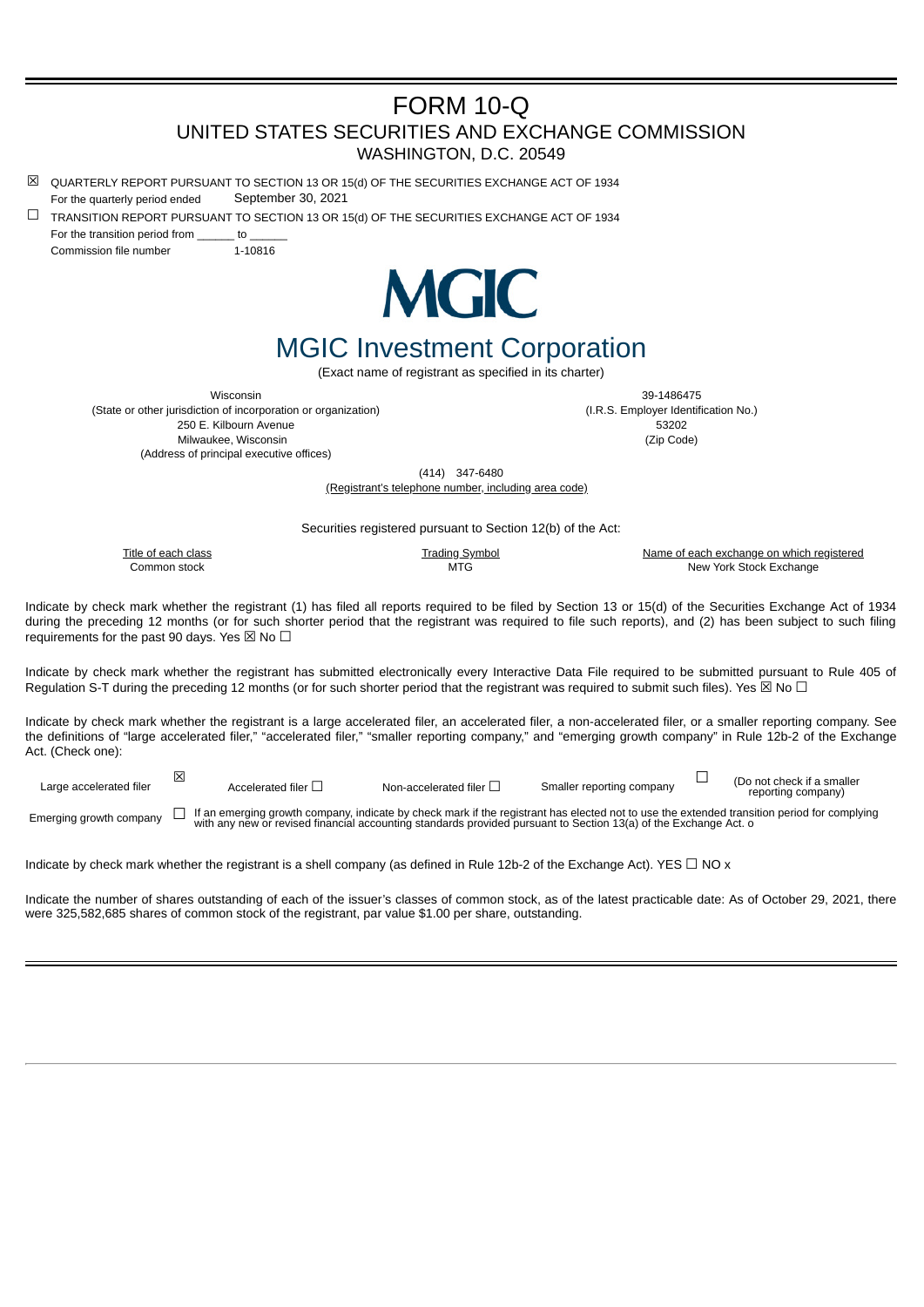### *Forward Looking and Other Statements*

All statements in this report that address events, developments or results that we expect or anticipate may occur in the future are "forward looking statements." Forward looking statements consist of statements that relate to matters other than historical fact. In most cases, forward looking statements may be identified by words such as "believe," "anticipate" or "expect," or words of similar import. The risk factors referred to in "Forward Looking Statements and Risk Factors – Location of Risk Factors" in Management's Discussion and Analysis of Financial Condition and Results of Operations below, may cause our actual results to differ materially from the results contemplated by forward looking statements that we may make. We are not undertaking any obligation to update any forward looking statements or other statements we may make in this document even though these statements may be affected by events or circumstances occurring after the forward looking statements or other statements were made. Therefore no reader of this document should rely on these statements being current as of any time other than the time at which this document was filed with the Securities and Exchange Commission.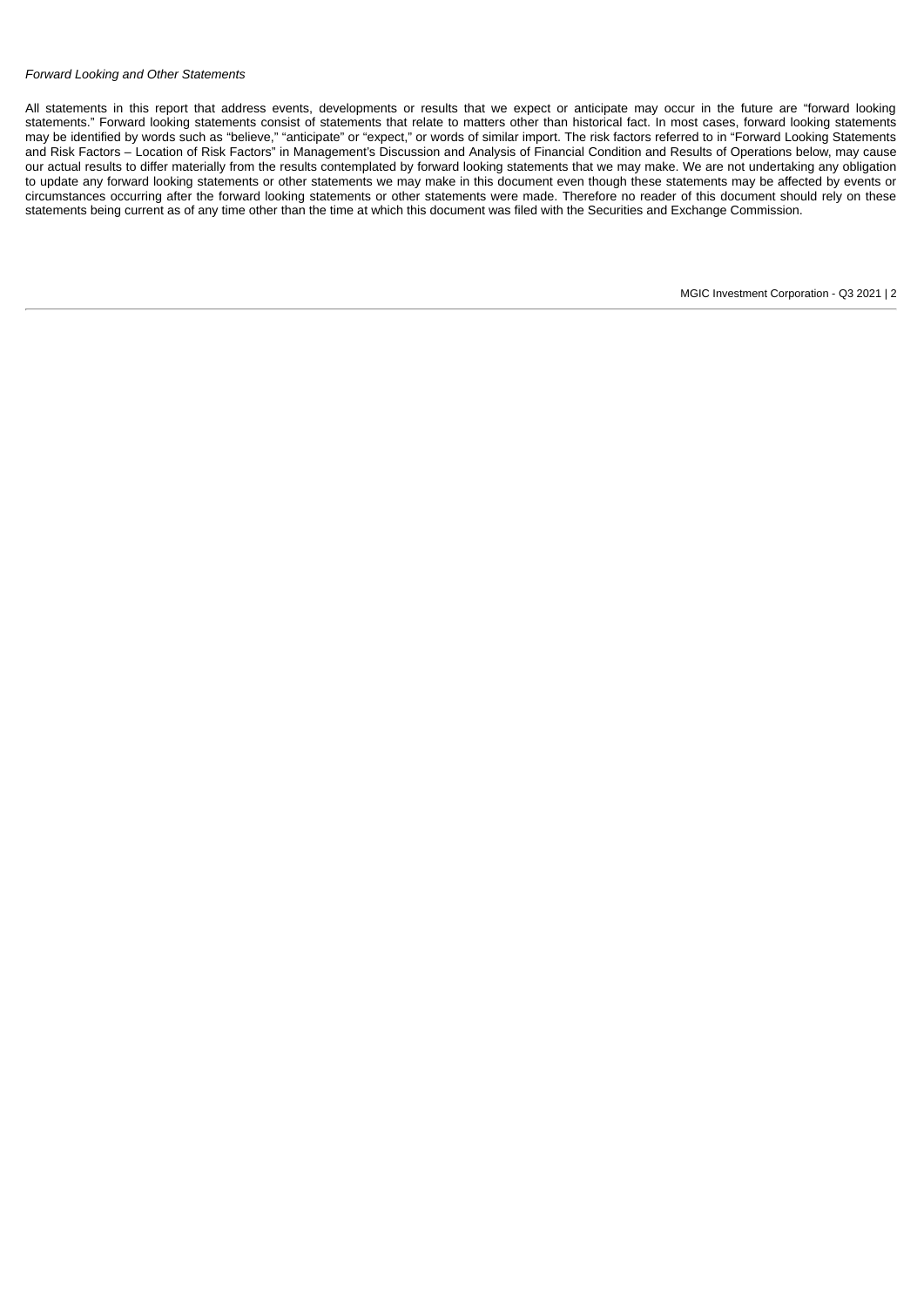# **MGIC INVESTMENT CORPORATION AND SUBSIDIARIES**

## **FORM 10-Q**

# **FOR THE QUARTER ENDED September 30, 2021**

<span id="page-2-0"></span>

|                   | Table of contents                                                                                                        |      |
|-------------------|--------------------------------------------------------------------------------------------------------------------------|------|
|                   | PART I - FINANCIAL INFORMATION                                                                                           | Page |
| Item 1            | <b>Financial Statements:</b>                                                                                             |      |
|                   | Consolidated Balance Sheets - September 30, 2021 (Unaudited) and December 31, 2020                                       | 8    |
|                   | Consolidated Statements of Operations (Unaudited) - Three and Nine Months Ended September 30, 2021 and 2020              | 9    |
|                   | Consolidated Statements of Comprehensive Income (Unaudited) - Three and Nine Months Ended September 30, 2021 and<br>2020 | 10   |
|                   | Consolidated Statements of Shareholders' Equity (Unaudited) - Three and Nine Months Ended September 30, 2021 and<br>2020 | 11   |
|                   | Consolidated Statements of Cash Flows (Unaudited) - Three and Nine Months Ended September 30, 2021 and 2020              | 12   |
|                   | Notes to Consolidated Financial Statements (Unaudited)                                                                   | 13   |
|                   | Note 1 - Nature of Business and Basis of Presentation                                                                    | 13   |
|                   | Note 2 - Significant Accounting Policies                                                                                 | 13   |
|                   | Note 3 - Debt                                                                                                            | 14   |
|                   | Note 4 - Reinsurance                                                                                                     | 15   |
|                   | Note 5 - Litigation and Contingencies                                                                                    | 19   |
|                   | Note 6 - Earnings Per Share                                                                                              | 21   |
|                   | Note 7 - Investments                                                                                                     | 22   |
|                   | Note 8 - Fair Value Measurements                                                                                         | 24   |
|                   | Note 9 - Other Comprehensive Income                                                                                      | 28   |
|                   | Note 10 - Benefit Plans                                                                                                  | 28   |
|                   | Note 11 - Loss Reserves                                                                                                  | 29   |
|                   | Note 12 - Shareholders' Equity                                                                                           | 32   |
|                   | Note 13 - Share-Based Compensation                                                                                       | 33   |
|                   | Note 14 - Statutory Information                                                                                          | 33   |
| Item <sub>2</sub> | Management's Discussion and Analysis of Financial Condition and Results of Operations                                    | 35   |
| Item <sub>3</sub> | Quantitative and Qualitative Disclosures about Market Risk                                                               | 65   |
| Item 4            | <b>Controls and Procedures</b>                                                                                           | 65   |
|                   | PART II - OTHER INFORMATION                                                                                              |      |
| Item 1            | <b>Legal Proceedings</b>                                                                                                 | 66   |
| Item 1A           | <b>Risk Factors</b>                                                                                                      | 66   |
| Item <sub>2</sub> | Unregistered Sales of Equity Securities and Use of Proceeds                                                              | 69   |
| Item 6            | <b>Exhibits</b>                                                                                                          | 70   |
|                   | <b>INDEX TO EXHIBITS</b>                                                                                                 | 70   |
| <b>SIGNATURES</b> |                                                                                                                          | 71   |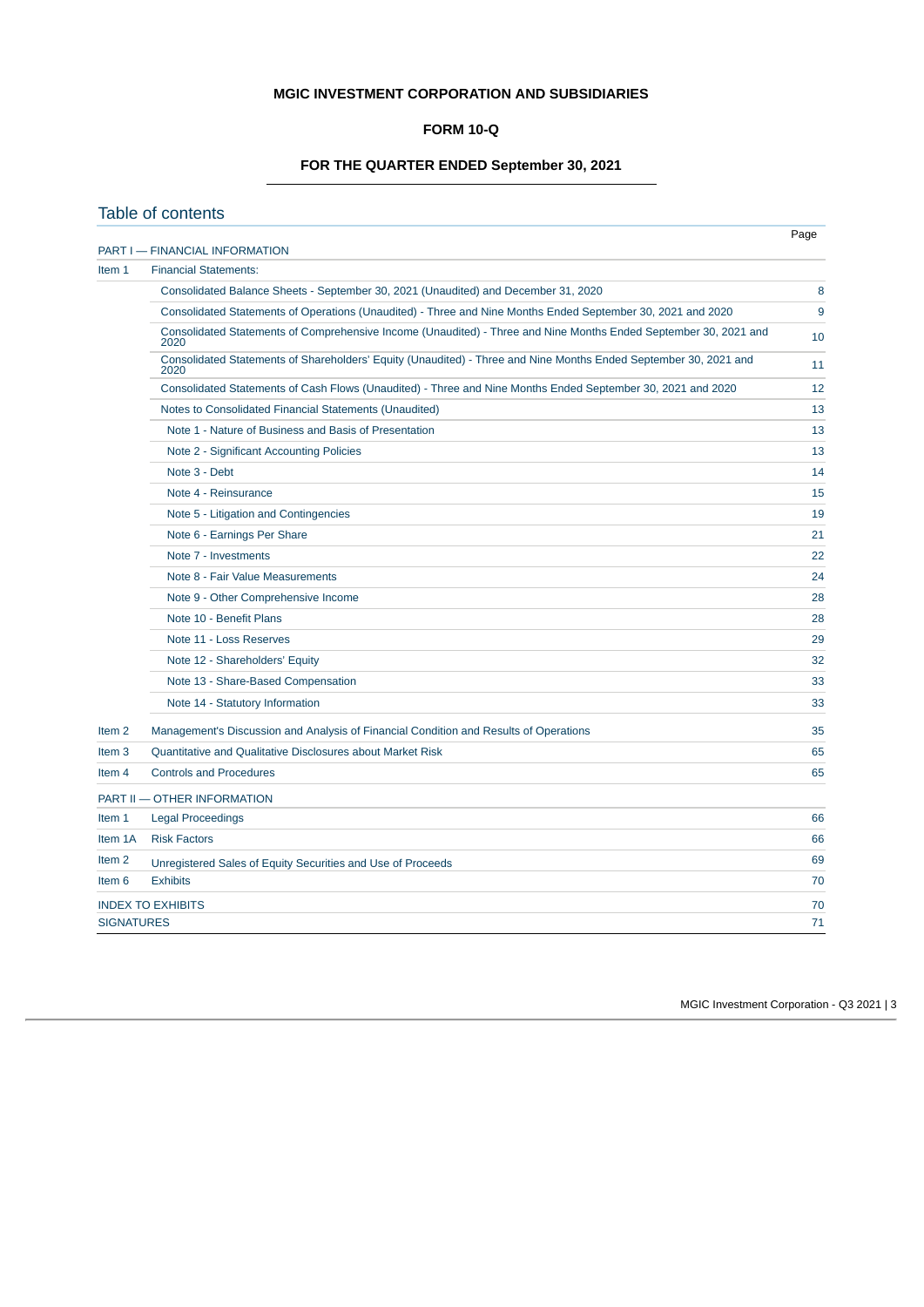# **Glossary of terms and acronyms**

# **/ A**

**ARMs** Adjustable rate mortgages

**ABS** Asset-backed securities

**ASC** Accounting Standards Codification

### **Available Assets**

Assets, as designated under the PMIERs, that are readily available to pay claims, and include the most liquid investments

# **/ B**

**Book or book year** A group of loans insured in a particular calendar year

**BPMI** Borrower-paid mortgage insurance

# **/ C**

**CECL** Current expected credit losses covered under ASC 326

**CFPB** Consumer Financial Protection Bureau

**CLO** Collateralized loan obligations

**CMBS**

# Commercial mortgage-backed securities

# **COVID-19 Pandemic**

An outbreak of the novel coronavirus disease, later named COVID-19, that has spread globally, causing significant adverse effects on populations and economies. The outbreak of COVID-19 was declared a pandemic by the World Health Organization and a national emergency in the United States in March 2020

### **CRT**

Credit risk transfer. The transfer of a portion of mortgage credit risk to the private sector through different forms of transactions and structures

# **/ D**

**DAC**

Deferred insurance policy acquisition costs

### **Debt-to-income ("DTI") ratio**

The ratio, expressed as a percentage, of a borrower's total debt payments to gross income

### **Delinquent Loan**

A loan that is past due on a mortgage payment. A delinquent loan is typically reported to us by servicers when the loan has missed two or more payments. A loan will continue to be reported as delinquent until it becomes current or a claim payment has been made. A delinquent loan is also referred to as a default

### **Delinquency Rate**

The percentage of insured loans that are delinquent

**Direct**

Before giving effect to reinsurance

### **/ E EPS**

Earnings per share

### **/ F**

**Fannie Mae** Federal National Mortgage Association

**FCRA** Fair Credit Reporting Act

**FHA** Federal Housing Administration

### **FHFA**

Federal Housing Finance Agency

### **FHLB**

Federal Home Loan Bank of Chicago, of which MGIC is a member

### **FICO score**

A measure of consumer credit risk provided by credit bureaus, typically produced from statistical models by Fair Isaac Corporation utilizing data collected by the credit bureaus

### **Freddie Mac**

Federal Home Loan Mortgage Corporation

# **/ G**

# **GAAP**

Generally Accepted Accounting Principles in the United States

### **GSEs**

Collectively, Fannie Mae and Freddie Mac

# **/ H**

**HAMP**

Home Affordable Modification Program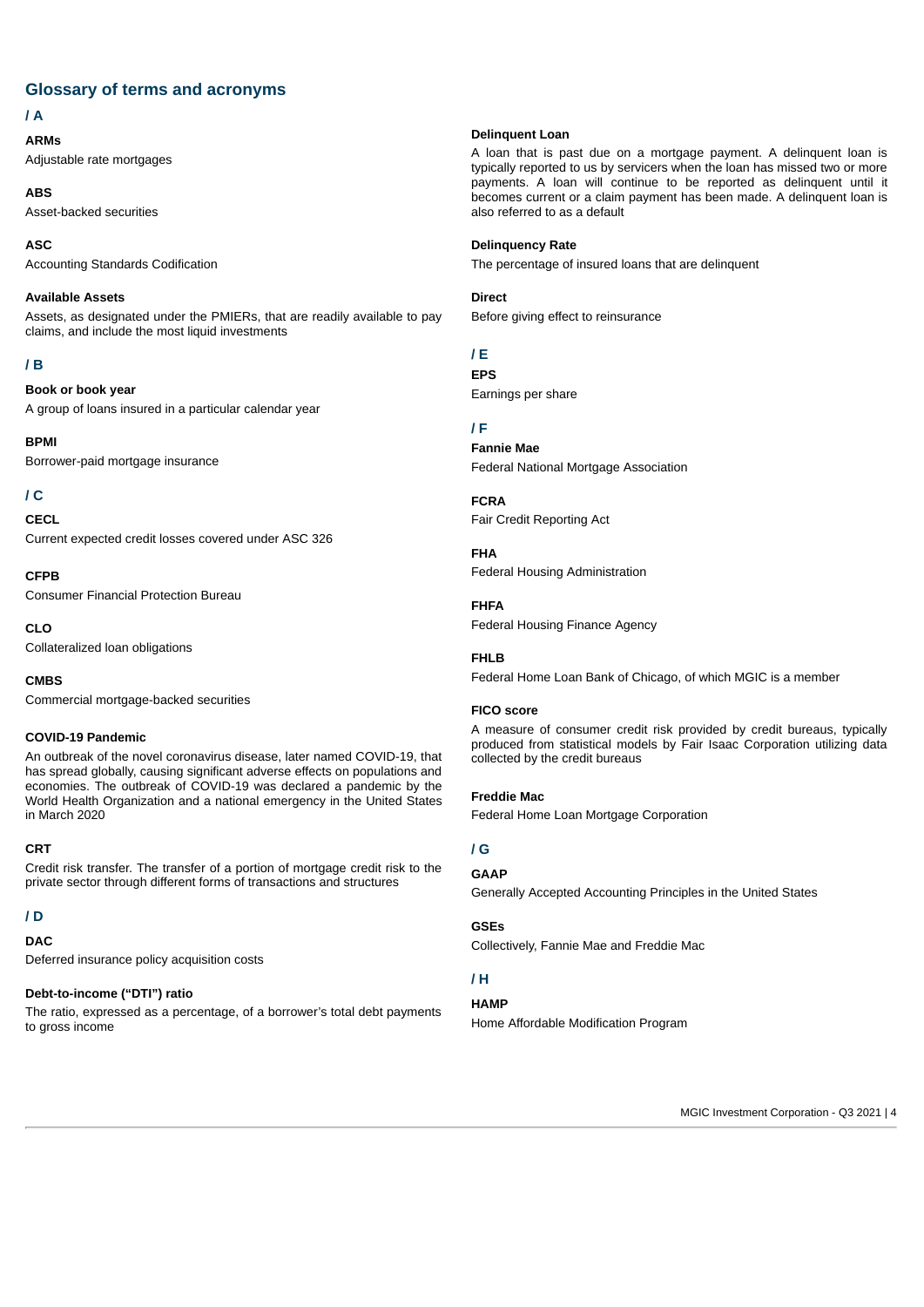### **HARP**

Home Affordable Refinance Program

### **Home Re Transactions**

Excess-of-loss reinsurance transactions with unaffiliated special purpose insurers domiciled in Bermuda

### **HOPA**

Homeowners Protection Act

### **HUD**

Housing and Urban Development

### **/ I**

#### **IBNR Reserves**

Loss reserves established on loans we estimate are delinquent, but for which the delinquency has not been reported to us

### **IIF**

Insurance in force, which for loans insured by us, is equal to the unpaid principal balance reported to us

### **ILN**

Insurance-linked notes

# **/ L**

#### **LAE**

Loss adjustment expenses, which includes the costs of settling claims, including legal and other expenses and general expenses of administering the claims settlement process.

#### **Loan-to-value ("LTV") ratio**

The ratio, expressed as a percentage, of the dollar amount of the first mortgage loan to the value of the property at the time the loan became insured and does not reflect subsequent housing price appreciation or depreciation. Subordinate mortgages may also be present.

### **Long-term debt:**

### **5.75% Notes**

5.75% Senior Notes due on August 15, 2023, with interest payable semi-annually on February 15 and August 15 of each year

#### **5.25% Notes**

5.25% Senior Notes due on August 15, 2028, with interest payable semi-annually on February 15 and August 15 of each year

#### **9% Debentures**

9% Convertible Junior Subordinated Debentures due on April 1, 2063, with interest payable semi-annually on April 1 and October 1 of each year

### **FHLB Advance or the Advance**

1.91% Fixed rate advance from the FHLB due on February 10, 2023, with interest payable monthly

### **Loss ratio**

The ratio, expressed as a percentage, of the sum of incurred losses and loss adjustment expenses to NPE

### **Low down payment loans or mortgages**

Loans with less than 20% down payments

### **LPMI**

Lender-paid mortgage insurance

### **/ M**

**MBS**

Mortgage-backed securities

### **MD&A**

Management's discussion and analysis of financial condition and results of operations

### **MGIC**

Mortgage Guaranty Insurance Corporation, a subsidiary of MGIC Investment Corporation

### **MAC**

MGIC Assurance Corporation, a subsidiary of MGIC

### **Minimum Required Assets**

The minimum amount of Available Assets that must be held under the PMIERs which is based on an insurer's book of RIF and is calculated from tables of factors with several risk dimensions, reduced for credit given for risk ceded under reinsurance transactions, and subject to a floor of \$400 million.

### **MPP**

Minimum Policyholder Position, as required under certain state requirements. The "policyholder position" of a mortgage insurer is its net worth or surplus, contingency reserve and a portion of the reserves for unearned premiums

### **/ N**

### **N/A**

Not applicable for the period presented

### **NAIC**

The National Association of Insurance Commissioners

### **NIW**

New Insurance Written, is the aggregate original principal amount of the mortgages that are insured during a period

### **N/M**

Data, or calculation, deemed not meaningful for the period presented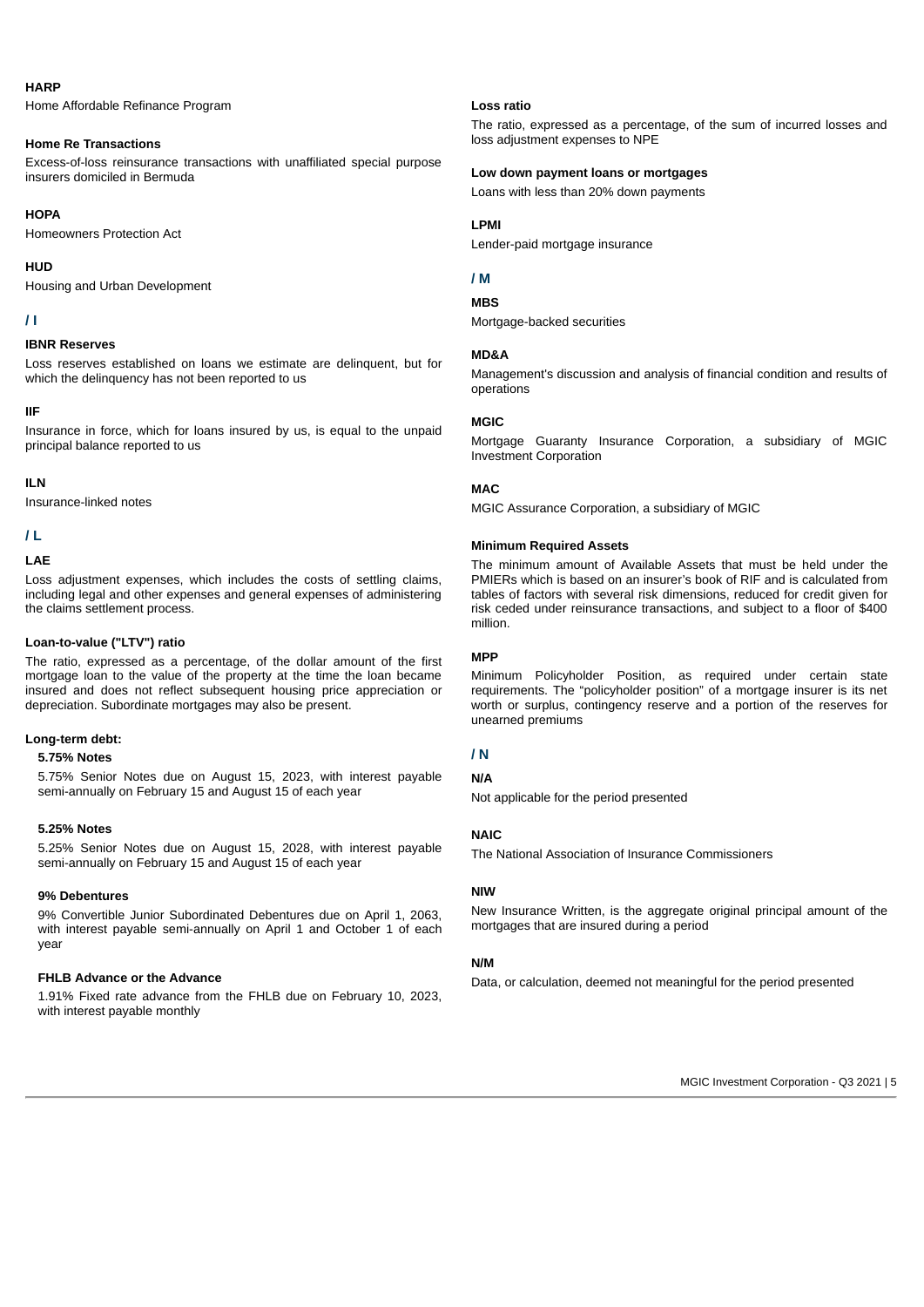### **NPE**

The amount of premiums earned, net of premiums assumed and ceded under reinsurance agreements

### **NPL**

Non-performing loan, which is a delinquent loan, at any stage in its delinquency

#### **NPW**

The amount of premiums written, net of premiums assumed and ceded under reinsurance agreements

# **/ O**

# **OCI**

Office of the Commissioner of Insurance of the State of Wisconsin

### **OTTI**

Other than temporary impairment

### **/ P**

### **Persistency**

The percentage of our insurance remaining in force from one year prior

### **PMI**

Private Mortgage Insurance (as an industry or product type)

#### **PMIERs**

Private Mortgage Insurer Eligibility Requirements issued by each of Fannie Mae and Freddie Mac to set forth requirements that an approved insurer must meet and maintain to provide mortgage guaranty insurance on loans delivered to or acquired by Fannie Mae or Freddie Mac, as applicable.

#### **Pre-COVID-19 delinquencies**

A delinquent loan reported to us prior to the second quarter of 2020.

#### **Premium Yield**

The ratio of premium earned divided by the average IIF outstanding for the period measured

### **Premium Rate**

The contractual rate charged for coverage under our insurance policies.

#### **Primary Insurance**

Insurance that provides mortgage default protection on individual loans. Primary insurance may be written on a "flow" basis, in which loans are insured in individual, loan-by-loan transactions, or on a "bulk" basis, in which each loan in a portfolio of loans is individually insured in a single bulk transaction.

#### **Profit Commission**

Payments we receive from reinsurers under each of our quota share reinsurance transactions if the annual loss ratio is below levels specified in the quota share reinsurance transaction

# **/ Q**

### **QSR Transaction**

Quota share reinsurance transaction with a group of unaffiliated reinsurers

### **2015 QSR**

Our QSR transaction that provides coverage on eligible NIW written prior to 2017

## **2017 QSR**

Our QSR transaction that provides coverage on eligible NIW in 2017

### **2018 QSR**

Our QSR transaction that provides coverage on eligible NIW in 2018

### **2019 QSR**

Our QSR transaction that provides coverage on eligible NIW in 2019

#### **2020 QSR**

Our QSR transactions that provide coverage on eligible NIW in 2020

#### **2021 QSR**

Our QSR transactions that provide coverage on eligible NIW in 2021

#### **2022 QSR**

Our QSR transactions that provide coverage on eligible NIW in 2022

#### **Credit Union QSR**

Our QSR transaction that provides coverage on eligible NIW from credit union institutions originated from April 1, 2020 through December 31, 2025

### **QM**

A mortgage loan that satisfies the "qualified mortgage" loan characteristics pursuant to the Consumer Financial Protection Bureau's ability-to-repay under the Truth in Lending Act. Originating a QM loan may provide a lender with legal protection from lawsuits that claim the lender failed to verify a borrower's ability to repay.

### **/ R**

### **RESPA**

Real Estate Settlement Procedures Act

#### **RIF**

Risk in force, which for an individual loan insured by us, is equal to the unpaid loan principal balance, as reported to us, multiplied by the insurance coverage percentage. RIF is sometimes referred to as exposure.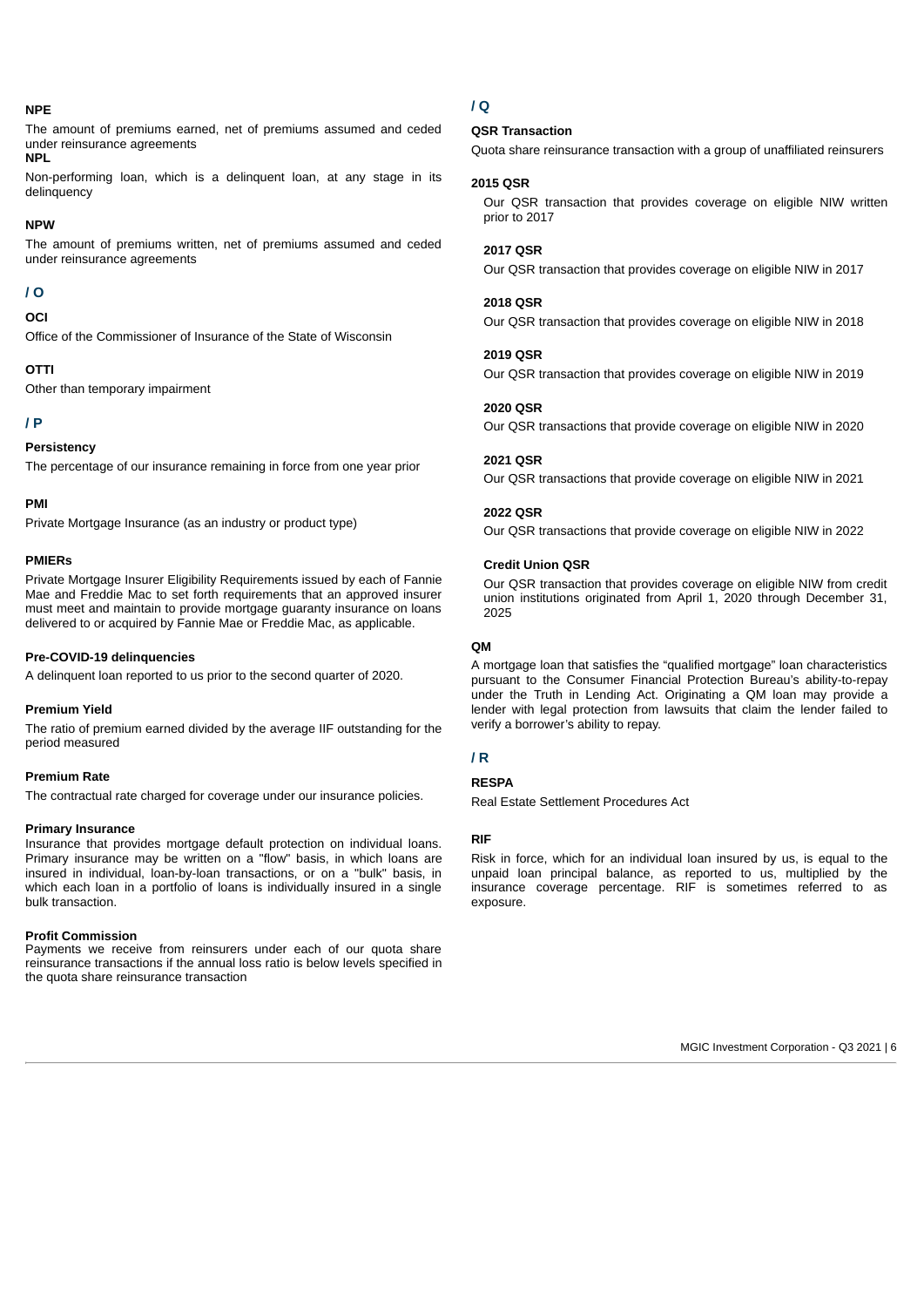### **Risk-to-capital**

Under certain state regulations, the ratio of RIF, net of reinsurance and exposure on policies currently in default and for which loss reserves have been established, to the level of statutory capital

### **RMBS**

Residential mortgage-backed securities

# **/ S**

# **State Capital Requirements**

Under certain state regulations, the minimum amount of statutory capital relative to risk in force (or similar measure)

## **/ T**

### **TILA**

Truth in Lending Act

### **/ U**

## **Underwriting expense ratio**

The ratio, expressed as a percentage, of the underwriting and operating expenses, net and amortization of DAC of our combined insurance operations (which excludes underwriting and operating expenses of our non-insurance subsidiaries) to NPW

### **Underwriting profit**

NPE minus incurred losses and underwriting and operating expenses

### **USDA**

U.S. Department of Agriculture

# **/ V**

**VA**

U.S. Department of Veterans Affairs

### **VIE**

<span id="page-6-0"></span>Variable interest entity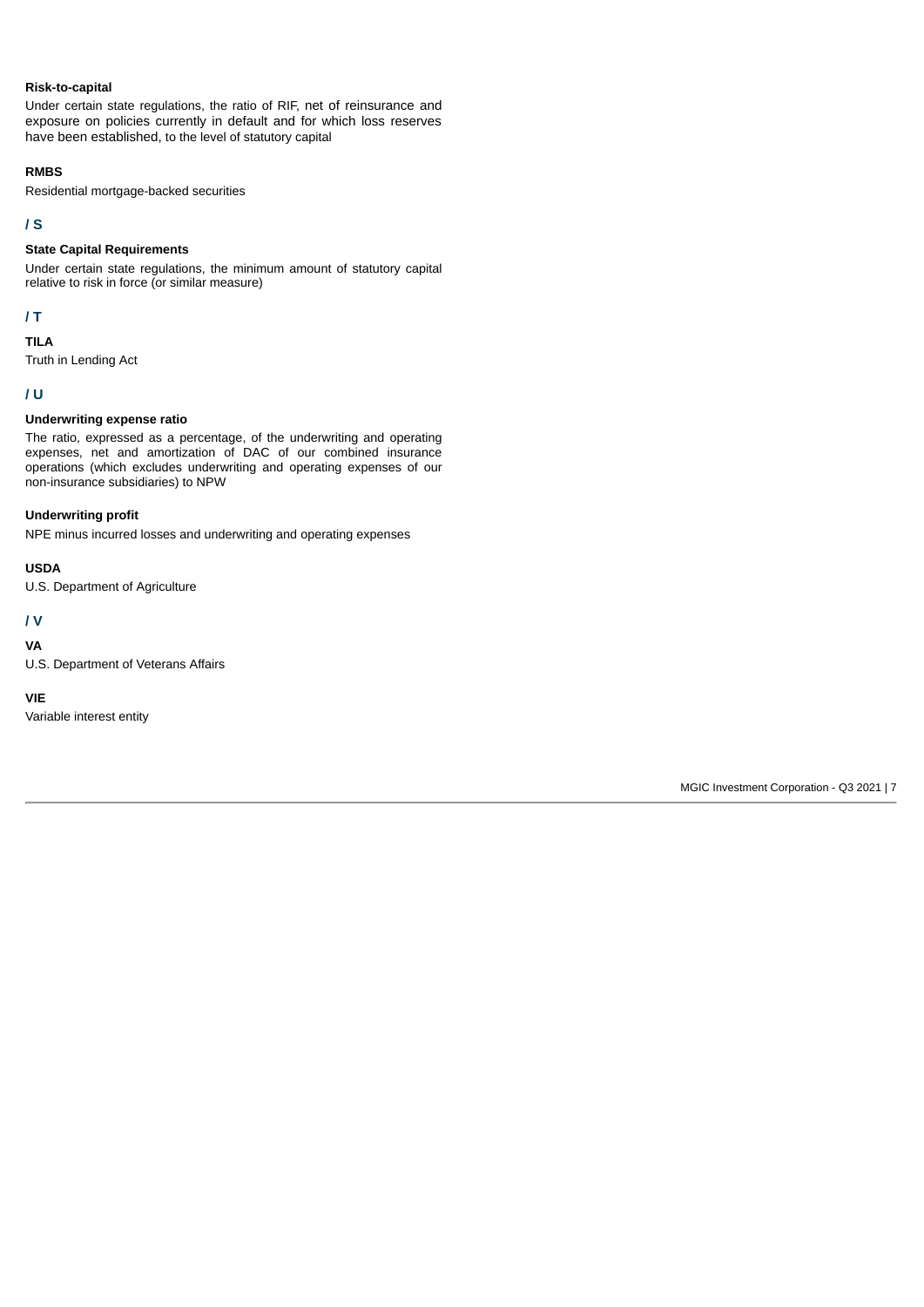# **PART I. FINANCIAL INFORMATION**

# <span id="page-7-0"></span>**Item 1. Financial Statements**

# <span id="page-7-1"></span>MGIC INVESTMENT CORPORATION AND SUBSIDIARIES CONSOLIDATED BALANCE SHEETS

| (In thousands)                                                                                          | Note | September 30,<br>2021 | December 31,<br>2020 |
|---------------------------------------------------------------------------------------------------------|------|-----------------------|----------------------|
|                                                                                                         |      | (Unaudited)           |                      |
| <b>ASSETS</b>                                                                                           |      |                       |                      |
| Investment portfolio:                                                                                   | 7/8  |                       |                      |
| Fixed income, available-for-sale, at fair value (amortized cost 2021 - \$6,650,315; 2020 - \$6,317,164) |      | \$<br>6,897,734       | \$<br>6,661,596      |
| Equity securities, at fair value (cost 2021 - \$14,981; 2020 - \$17,522)                                |      | 15,361                | 18,215               |
| Other invested assets, at cost                                                                          |      | 3.100                 | 3.100                |
| Total investment portfolio                                                                              |      | 6,916,195             | 6,682,911            |
| Cash and cash equivalents                                                                               |      | 176,426               | 287,953              |
| Restricted cash and cash equivalents                                                                    |      | 9,486                 | 8,727                |
| Accrued investment income                                                                               |      | 53,595                | 49,997               |
| Reinsurance recoverable on loss reserves                                                                | 4    | 107,029               | 95,042               |
| Reinsurance recoverable on paid losses                                                                  |      | 526                   | 669                  |
| Premiums receivable                                                                                     |      | 56,388                | 56,044               |
| Home office and equipment, net                                                                          |      | 45,303                | 47,144               |
| Deferred insurance policy acquisition costs                                                             |      | 22,284                | 21,561               |
| Other assets                                                                                            |      | 124,077               | 104,478              |
| <b>Total assets</b>                                                                                     |      | \$<br>7,511,309       | \$<br>7,354,526      |
| LIABILITIES AND SHAREHOLDERS' EQUITY                                                                    |      |                       |                      |
| Liabilities:                                                                                            |      |                       |                      |
| Loss reserves                                                                                           | 11   | \$<br>932,909         | \$<br>880,537        |
| Unearned premiums                                                                                       |      | 256,517               | 287,099              |
| Federal Home Loan Bank advance                                                                          | 3    | 155,000               | 155,000              |
| Senior notes                                                                                            | 3    | 880.976               | 879,379              |

Convertible junior subordinated debentures **208,814** 208,814 208,814 208,814 208,814 208,814 208,814 208,814 208,814 Other liabilities **199,673** 244,711 **Total liabilities 2,633,889** 2,655,540

Common stock (one dollar par value, shares authorized 1,000,000; shares issued 2021 - 371,353; 2020 - 371,353; shares outstanding 2021 - 329,335; 2020 - 338,573) **371,353** 371,353 Paid-in capital **1,789,874** 1,862,042 Treasury stock at cost (shares 2021 - 42,018; 2020 - 32,779) **(534,447)** (393,326) Accumulated other comprehensive income, net of tax **147,645** 216,821 Retained earnings **3,102,995** 2,642,096 **Total shareholders' equity 4,877,420** 4,698,986 **Total liabilities and shareholders' equity \$ 7,511,309** \$ 7,354,526

**Contingencies** [5](#page-18-0) Shareholders' equity: [12](#page-31-0)

<span id="page-7-2"></span>See accompanying notes to consolidated financial statements.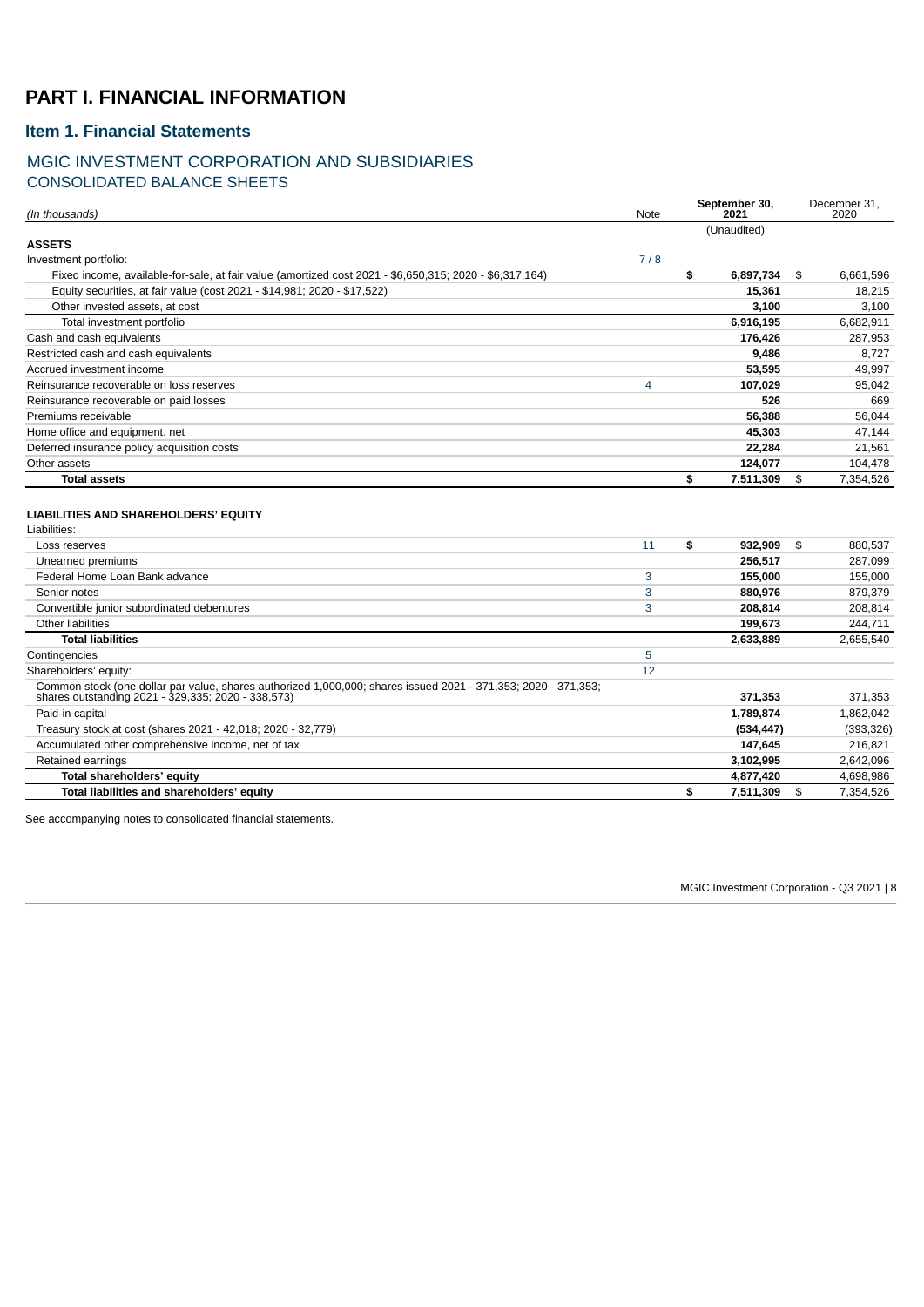# MGIC INVESTMENT CORPORATION AND SUBSIDIARIES CONSOLIDATED STATEMENTS OF OPERATIONS (Unaudited)

|                                                      |                | Three Months Ended September 30, | Nine Months Ended September 30, |               |    |            |
|------------------------------------------------------|----------------|----------------------------------|---------------------------------|---------------|----|------------|
| (In thousands, except per share data)                | Note           | 2021                             | 2020                            | 2021          |    | 2020       |
| <b>Revenues:</b>                                     |                |                                  |                                 |               |    |            |
| Premiums written:                                    |                |                                  |                                 |               |    |            |
| <b>Direct</b>                                        |                | \$<br>280,172                    | \$<br>272,990                   | \$<br>846,700 | \$ | 830,938    |
| Assumed                                              |                | 2,477                            | 2,137                           | 6,810         |    | 8,895      |
| Ceded                                                | $\overline{4}$ | (35,039)                         | (47, 173)                       | (122, 664)    |    | (144, 487) |
| Net premiums written                                 |                | 247,610                          | 227,954                         | 730,846       |    | 695,346    |
| Decrease in unearned premiums, net                   |                | 7,234                            | 28,159                          | 30,582        |    | 65,230     |
| Net premiums earned                                  |                | 254,844                          | 256,113                         | 761,428       |    | 760,576    |
| Investment income, net of expenses                   |                | 38,282                           | 37,252                          | 117,304       |    | 118,278    |
| Net realized investment gains                        | $\overline{7}$ | 1,009                            | 2,259                           | 5,397         |    | 10,851     |
| Other revenue                                        |                | 1,611                            | 380                             | 7.426         |    | 7,160      |
| <b>Total revenues</b>                                |                | 295,746                          | 296,004                         | 891,555       |    | 896,865    |
| Losses and expenses:                                 |                |                                  |                                 |               |    |            |
| Losses incurred, net                                 | 11             | 20,766                           | 40.686                          | 89,566        |    | 319,016    |
| Amortization of deferred policy acquisition costs    |                | 3,295                            | 3,278                           | 9,016         |    | 8,697      |
| Other underwriting and operating expenses, net       |                | 53,942                           | 45,250                          | 155,763       |    | 131,785    |
| Loss on debt extinguishment                          |                |                                  | 26,736                          |               |    | 26,736     |
| Interest expense                                     |                | 18,011                           | 15,725                          | 53,993        |    | 41,580     |
| <b>Total losses and expenses</b>                     |                | 96.014                           | 131,675                         | 308.338       |    | 527,814    |
| Income before tax                                    |                | 199,732                          | 164,329                         | 583,217       |    | 369,051    |
| Provision for income taxes                           |                | 41,755                           | 33,518                          | 122,168       |    | 74,388     |
| Net income                                           |                | \$<br>157,977                    | $\mathbf{\hat{S}}$<br>130,811   | \$<br>461,049 | \$ | 294,663    |
| Earnings per share:                                  |                |                                  |                                 |               |    |            |
| Basic                                                | 6              | \$<br>0.47                       | \$<br>0.39                      | \$<br>1.36    | \$ | 0.87       |
| Diluted                                              | 6              | \$<br>0.46                       | \$<br>0.38                      | \$<br>1.33    | \$ | 0.85       |
| Weighted average common shares outstanding - basic   | 6              | 335,938                          | 338,598                         | 338,045       |    | 340,408    |
| Weighted average common shares outstanding - diluted | 6              | 353,557                          | 357,195                         | 355,481       |    | 360,389    |

<span id="page-8-0"></span>See accompanying notes to consolidated financial statements.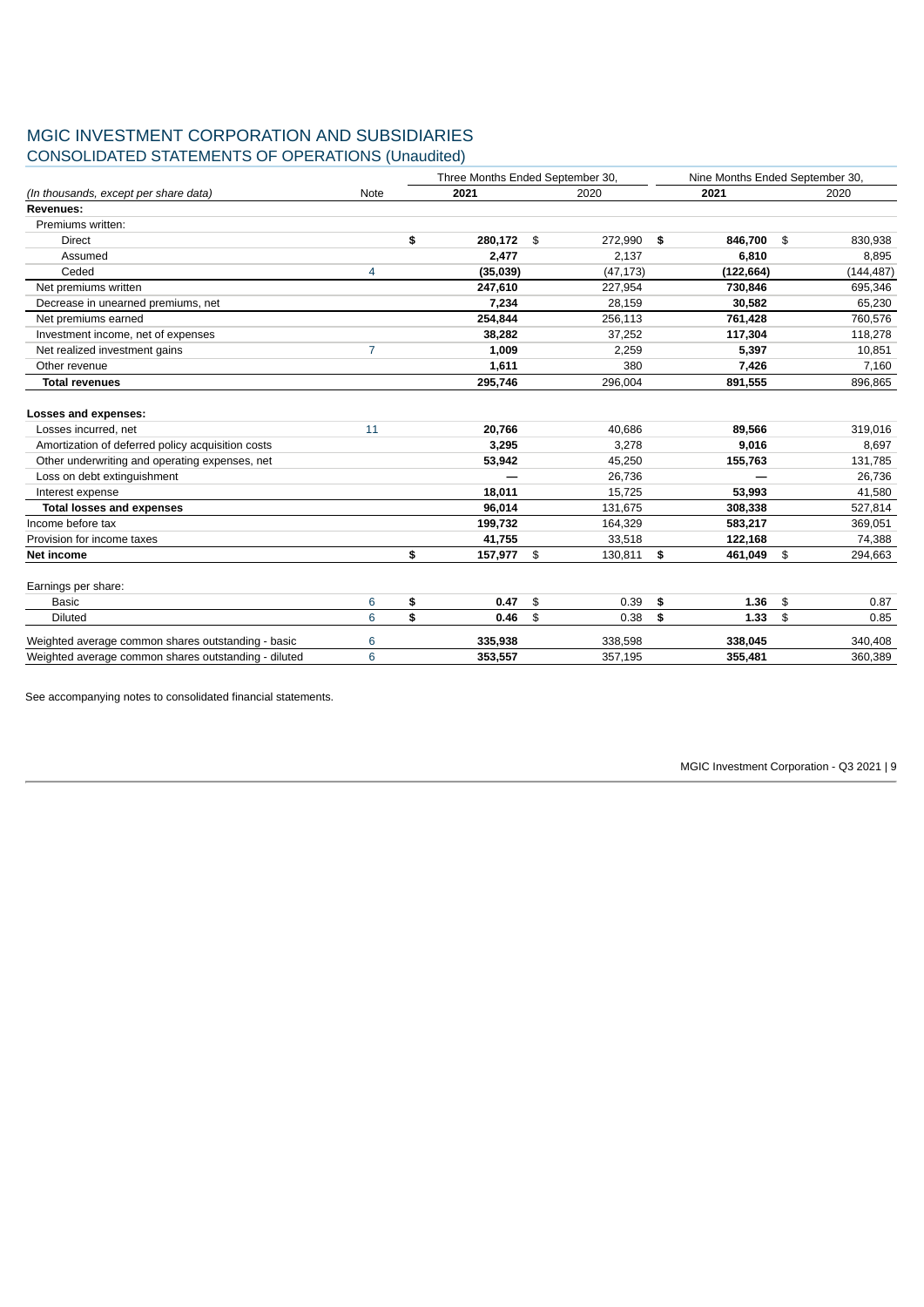# MGIC INVESTMENT CORPORATION AND SUBSIDIARIES CONSOLIDATED STATEMENTS OF COMPREHENSIVE INCOME (Unaudited)

|                                                  |      | Three Months Ended September 30, |           |  | Nine Months Ended September 30, |           |         |  |
|--------------------------------------------------|------|----------------------------------|-----------|--|---------------------------------|-----------|---------|--|
| (In thousands)                                   | Note |                                  | 2021      |  | 2020                            | 2021      | 2020    |  |
| Net income                                       |      |                                  | 157.977   |  | 130.811                         | 461.049   | 294.663 |  |
| Other comprehensive income (loss), net of tax:   |      |                                  |           |  |                                 |           |         |  |
| Change in unrealized investment gains and losses |      |                                  | (27,600)  |  | 33.712                          | (76, 675) | 104,308 |  |
| Benefit plan adjustments                         |      |                                  | 5.963     |  | (11, 347)                       | 7.499     | (9,239) |  |
| Other comprehensive income (loss), net of tax    |      |                                  | (21, 637) |  | 22.365                          | (69, 176) | 95.069  |  |
| <b>Comprehensive income</b>                      |      |                                  | 136.340   |  | 153.176                         | 391,873   | 389.732 |  |

<span id="page-9-0"></span>See accompanying notes to consolidated financial statements.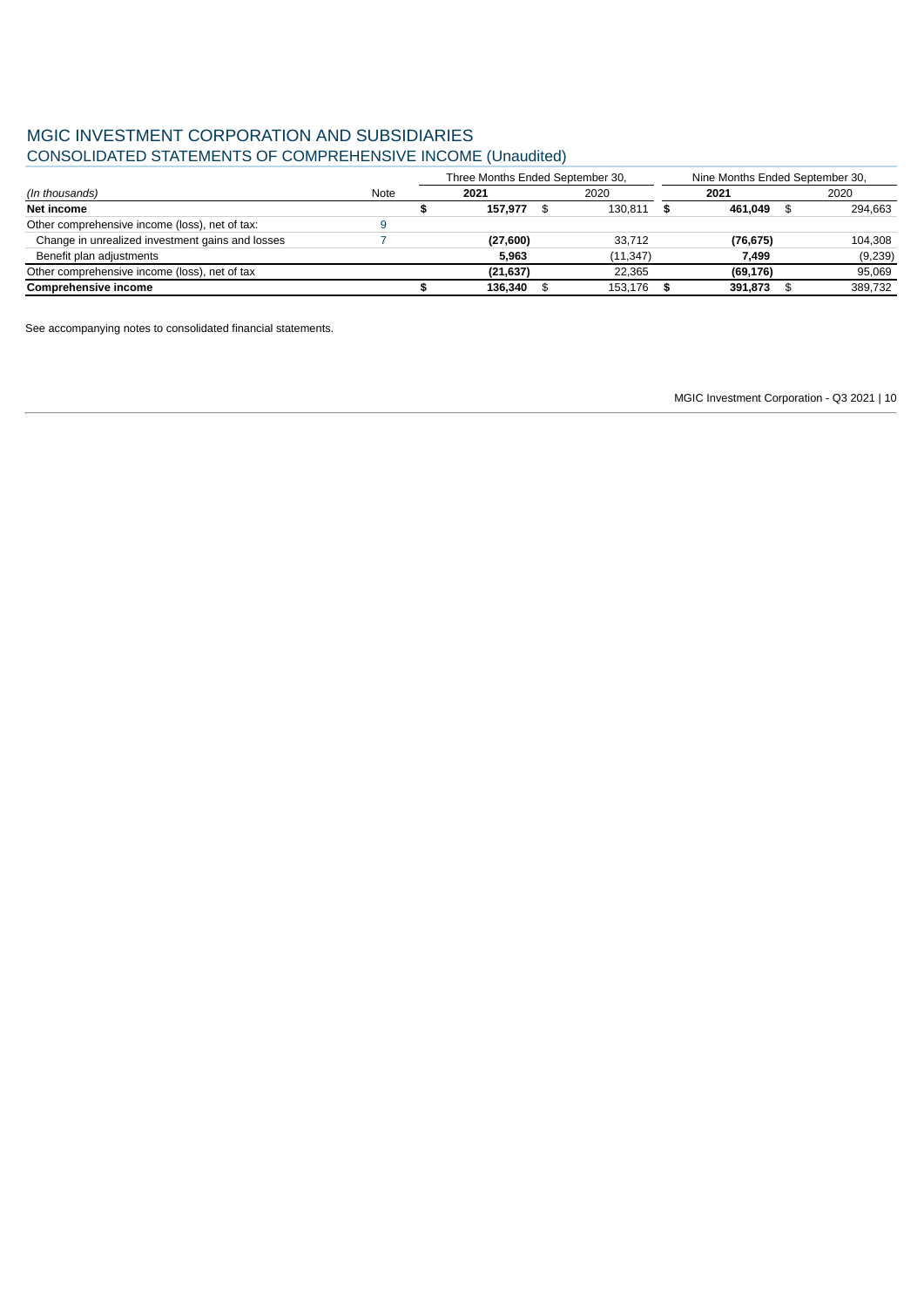# MGIC INVESTMENT CORPORATION AND SUBSIDIARIES

CONSOLIDATED STATEMENTS OF SHAREHOLDERS' EQUITY (Unaudited)

|                                                                                |                | Three Months Ended September Nine Months Ended September<br>30. |            |    | 30.        |                 |    |            |
|--------------------------------------------------------------------------------|----------------|-----------------------------------------------------------------|------------|----|------------|-----------------|----|------------|
| (In thousands)                                                                 | Note           |                                                                 | 2021       |    | 2020       | 2021            |    | 2020       |
| <b>Common stock</b>                                                            |                |                                                                 |            |    |            |                 |    |            |
| Balance, beginning and end of period                                           |                | \$                                                              | 371,353    | \$ | 371,353    | \$<br>371,353   | \$ | 371,353    |
| Paid-in capital                                                                |                |                                                                 |            |    |            |                 |    |            |
| Balance, beginning of period, as previously reported                           |                |                                                                 | 1,786,260  |    | 1,859,195  | 1,862,042       |    | 1,869,719  |
| Cumulative effect of debt with conversion options accounting standards update  | 2              |                                                                 |            |    |            | (68, 289)       |    |            |
| Balance, beginning of the period, as adjusted                                  |                |                                                                 | 1,786,260  |    | 1,859,195  | 1,793,753       |    | 1,869,719  |
| Reissuance of treasury stock, net under share-based compensation plans         |                |                                                                 | (211)      |    | (140)      | (15, 956)       |    | (18, 807)  |
| Reacquisition of convertible junior subordinated debentures - equity component |                |                                                                 |            |    | (2,673)    |                 |    | (2,673)    |
| Equity compensation                                                            |                |                                                                 | 3,825      |    | 188        | 12,077          |    | 8,331      |
| Balance, end of period                                                         |                |                                                                 | 1,789,874  |    | 1,856,570  | 1,789,874       |    | 1,856,570  |
| <b>Treasury stock</b>                                                          |                |                                                                 |            |    |            |                 |    |            |
| Balance, beginning of period                                                   |                |                                                                 | (384, 550) |    | (393, 425) | (393, 326)      |    | (283, 196) |
| Reissuance of treasury stock, net under share-based compensation plans         |                |                                                                 | 103        |    | 99         | 8,879           |    | 9,867      |
| Repurchase of common stock                                                     | 12             |                                                                 | (150,000)  |    |            | (150,000)       |    | (119, 997) |
| Balance, end of period                                                         |                |                                                                 | (534, 447) |    | (393, 326) | (534, 447)      |    | (393, 326) |
| Accumulated other comprehensive income (loss)                                  |                |                                                                 |            |    |            |                 |    |            |
| Balance, beginning of period                                                   |                |                                                                 | 169,282    |    | 145,412    | 216,821         |    | 72,708     |
| Other comprehensive income (loss), net of tax                                  | 9              |                                                                 | (21, 637)  |    | 22,365     | (69, 176)       |    | 95,069     |
| Balance, end of period                                                         |                |                                                                 | 147,645    |    | 167,777    | 147,645         |    | 167,777    |
| <b>Retained earnings</b>                                                       |                |                                                                 |            |    |            |                 |    |            |
| Balance, beginning of period, as previously reported                           |                |                                                                 | 2,972,362  |    | 2,400,820  | 2,642,096       |    | 2,278,650  |
| Cumulative effect of debt with conversion options accounting standards update  | $\overline{c}$ |                                                                 |            |    |            | 68,289          |    |            |
| Balance, beginning of the period, as adjusted                                  |                |                                                                 | 2,972,362  |    | 2,400,820  | 2,710,385       |    | 2,278,650  |
| Net income                                                                     |                |                                                                 | 157,977    |    | 130,811    | 461,049         |    | 294,663    |
| Cash dividends                                                                 | 12             |                                                                 | (27, 344)  |    | (20, 383)  | (68, 439)       |    | (62,065)   |
| Balance, end of period                                                         |                |                                                                 | 3,102,995  |    | 2,511,248  | 3,102,995       |    | 2,511,248  |
| Total shareholders' equity                                                     |                | \$                                                              | 4,877,420  | \$ | 4,513,622  | \$<br>4,877,420 | \$ | 4.513.622  |

<span id="page-10-0"></span>See accompanying notes to consolidated financial statements.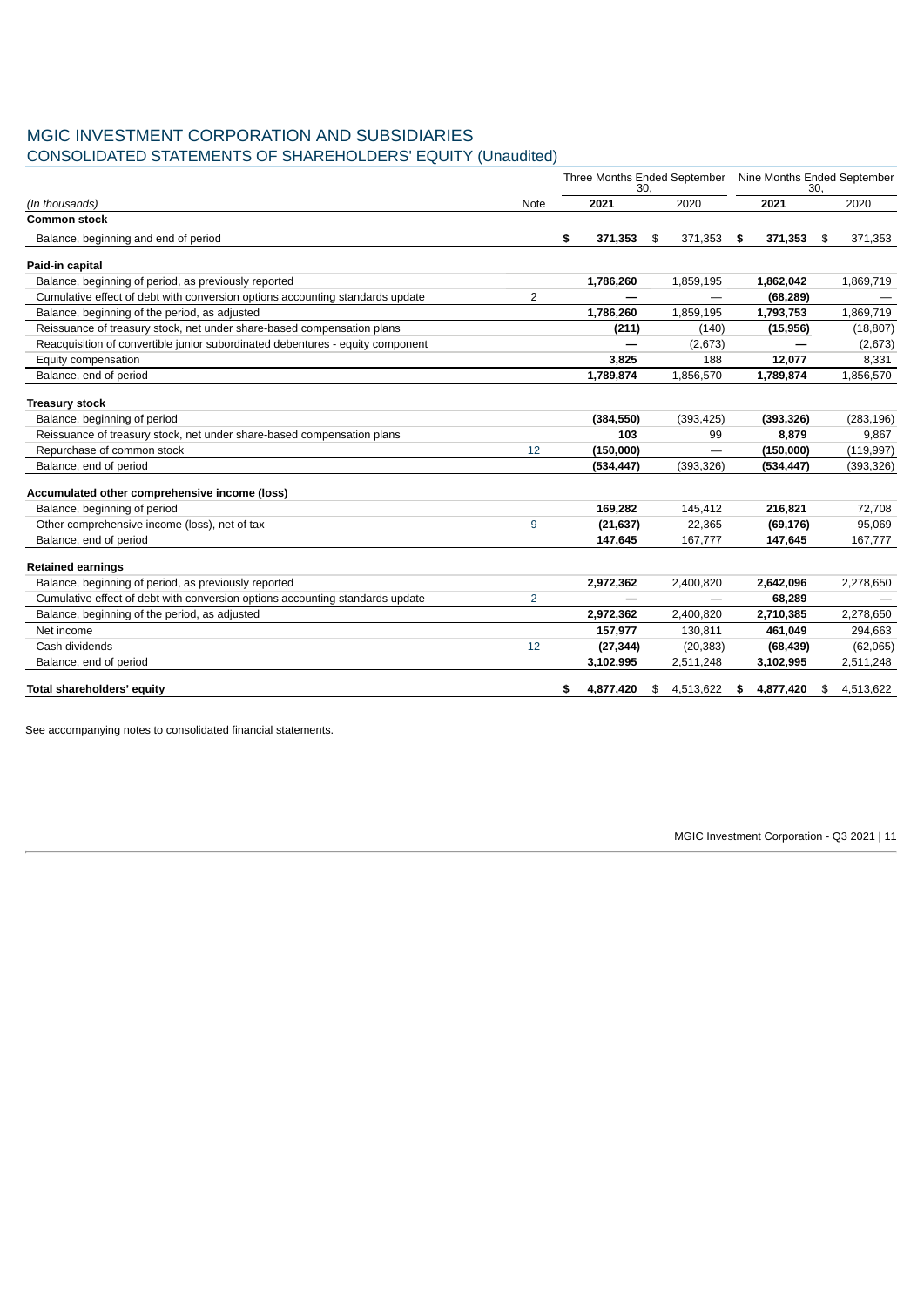# MGIC INVESTMENT CORPORATION AND SUBSIDIARIES CONSOLIDATED STATEMENTS OF CASH FLOWS (Unaudited)

|                                                                                               | Nine Months Ended September 30, |               |
|-----------------------------------------------------------------------------------------------|---------------------------------|---------------|
| (In thousands)                                                                                | 2021                            | 2020          |
| Cash flows from operating activities:                                                         |                                 |               |
| Net income                                                                                    | \$<br>461,049                   | \$<br>294,663 |
| Adjustments to reconcile net income to net cash provided by operating activities:             |                                 |               |
| Depreciation and amortization                                                                 | 49,820                          | 40,660        |
| Deferred tax expense                                                                          | 4,591                           | 28,427        |
| Loss on debt extinguishment                                                                   |                                 | 26,736        |
| Net realized investment (gains) losses                                                        | (5, 397)                        | (10, 851)     |
| Change in certain assets and liabilities:                                                     |                                 |               |
| Accrued investment income                                                                     | (3,598)                         | 1,923         |
| Reinsurance recoverable on loss reserves                                                      | (11, 987)                       | (61, 502)     |
| Reinsurance recoverable on paid losses                                                        | 143                             | 459           |
| Premium receivable                                                                            | (344)                           | 1,616         |
| Deferred insurance policy acquisition costs                                                   | (723)                           | (2,707)       |
| Profit commission receivable                                                                  | (18, 564)                       | 13,909        |
| Loss reserves                                                                                 | 52,372                          | 285,115       |
| Unearned premiums                                                                             | (30, 582)                       | (65, 231)     |
| Return premium accrual                                                                        | 7,200                           | (300)         |
| Current income taxes                                                                          | 5,453                           | (40, 855)     |
| Other, net                                                                                    | 2,977                           | (3,209)       |
| Net cash provided by operating activities                                                     | 512,410                         | 508.853       |
| Cash flows from investing activities:                                                         |                                 |               |
| Purchases of investments                                                                      | (1, 335, 569)                   | (1,994,286)   |
| Proceeds from sales of investments                                                            | 239,483                         | 741,732       |
| Proceeds from maturity of fixed income securities                                             | 700,301                         | 776,709       |
| Additions to property and equipment                                                           | (2, 388)                        | (2, 214)      |
| Net cash provided by (used in) investing activities                                           | (398, 173)                      | (478, 059)    |
| Cash flows from financing activities:                                                         |                                 |               |
| Proceeds from issuance of senior notes                                                        |                                 | 640,250       |
| Purchase of senior notes                                                                      |                                 | (179, 735)    |
| Payment of original issue discount - senior notes                                             |                                 | (2,969)       |
| Purchase of convertible junior subordinated debentures                                        | —                               | (36, 392)     |
| Payment of original issue discount - convertible junior subordinated debentures               |                                 | (15,049)      |
| Cash portion of loss on debt extinguishment                                                   |                                 | (25, 266)     |
| Payment of debt issuance costs                                                                |                                 | (1, 197)      |
| Repurchase of common stock                                                                    | (150,000)                       | (119, 997)    |
| Dividends paid                                                                                | (68, 276)                       | (61, 745)     |
| Payment of withholding taxes related to share-based compensation net share settlement         | (6, 729)                        | (8,940)       |
| Net cash provided by (used in) financing activities                                           | (225,005)                       | 188,960       |
| Net increase (decrease) in cash and cash equivalents and restricted cash and cash equivalents | (110, 768)                      | 219,754       |
| Cash and cash equivalents and restricted cash and cash equivalents at beginning of period     | 296,680                         | 169,056       |
| Cash and cash equivalents and restricted cash and cash equivalents at end of period           | \$<br>185,912                   | \$<br>388,810 |

<span id="page-11-0"></span>See accompanying notes to consolidated financial statements.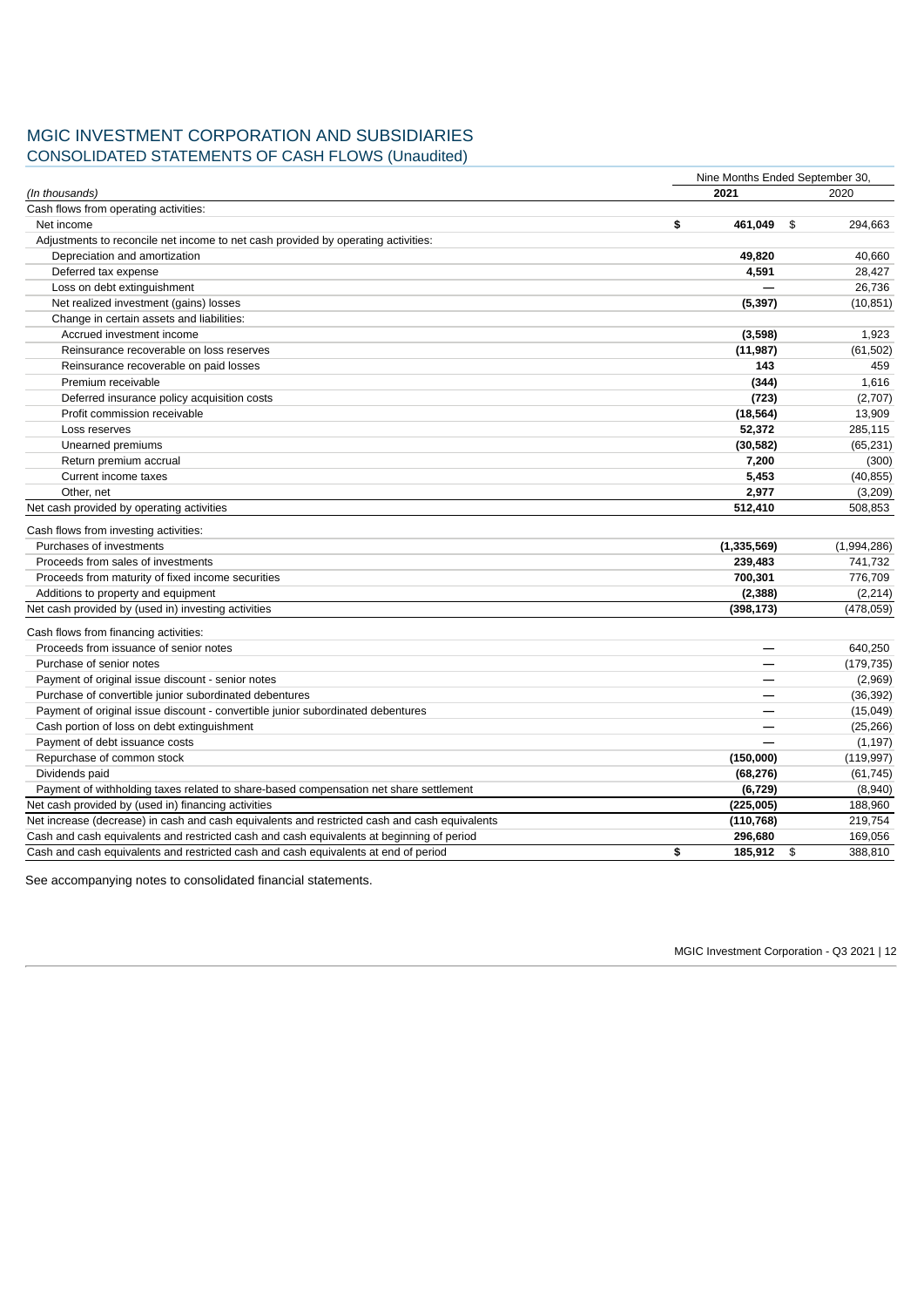# <span id="page-12-0"></span>**Note 1. Nature of Business and Basis of Presentation**

MGIC Investment Corporation is a holding company which, through Mortgage Guaranty Insurance Corporation ("MGIC"), is principally engaged in the mortgage insurance business. We provide mortgage insurance to lenders throughout the United States and to government sponsored entities to protect against loss from defaults on low down payment residential mortgage loans. MGIC Assurance Corporation ("MAC") and MGIC Indemnity Corporation ("MIC"), insurance subsidiaries of MGIC, provide insurance for certain mortgages under Fannie Mae and Freddie Mac (the "GSEs") credit risk transfer programs.

The accompanying unaudited consolidated financial statements of MGIC Investment Corporation and its wholly-owned subsidiaries have been prepared in accordance with the instructions to Form 10-Q as prescribed by the Securities and Exchange Commission ("SEC") for interim reporting and do not include all of the other information and disclosures required by accounting principles generally accepted in the United States of America ("GAAP"). These statements should be read in conjunction with the consolidated financial statements and notes thereto for the year ended December 31, 2020 included in our 2020 Annual Report on Form 10-K. As used below, "we," "our" and "us" refer to MGIC Investment Corporation's consolidated operations or to MGIC Investment Corporation, as the context requires.

In the opinion of management, the accompanying financial statements include all adjustments, consisting primarily of normal recurring accruals, necessary to fairly state our consolidated financial position and consolidated results of operations for the periods indicated. The consolidated results of operations for an interim period are not necessarily indicative of the results that may be expected for the year ending December 31, 2021.

The substantial majority of our NIW has been for loans purchased by the GSEs. The current private mortgage insurer eligibility requirements ("PMIERs") of the GSEs include financial requirements, as well as business, quality control and certain transactional approval requirements. The financial requirements of the PMIERs require a mortgage insurer's "Available Assets" (generally only the most liquid assets of an insurer) to equal or exceed its "Minimum Required Assets" (which are based on an insurer's book of risk in force, calculated from tables of factors with several risk dimensions). Based on our application of the PMIERs, as of September 30, 2021, MGIC's Available Assets are in excess of its Minimum Required Assets; and MGIC is in compliance with the PMIERs and eligible to insure loans purchased by the GSEs.

### **Subsequent events**

We have considered subsequent events through the date of this filing.

# <span id="page-12-1"></span>**Note 2. Significant Accounting Policies**

### **Recent accounting and reporting developments**

Accounting standards effective in 2021, or early adopted, and relevant to our financial statements are described below:

*Simplifying the Accounting for Income Taxes: ASU 2019-12*

Effective January 1, 2021, we adopted FASB guidance which simplifies Accounting for Income Taxes (Topic 740) by removing certain exceptions to Topic 740. The adoption of this guidance did not have a material impact on our consolidated financial statements.

### *Clarification of Accounting for Equity Securities: ASU 2020-01*

Effective January 1, 2021, we adopted ASU 2020-01, which clarifies certain interactions of accounting for equity securities under Topic 321, accounting for equity securities under the equity method of accounting in Topic 323, and accounting for certain forward contracts and purchased options in Topic 815. The amendment clarifies the consideration of observable transactions before applying or discounting the equity method of accounting. The adoption of this guidance did not have a material impact on our consolidated financial statements.

*Codification Improvements to Subtopic 310-20, Receivables - Nonrefundable Fees and Other Costs: ASU 2020-08*

Effective January 1, 2021, we adopted Accounting Standards Update No. 2017-08, Receivables—Nonrefundable Fees and Other Costs (Subtopic 310-20): Premium Amortization on Purchased Callable Debt Securities. FASB standard 2017-08 shortened the amortization period for certain purchased callable debt securities held at a premium by requiring that an entity amortize the premium associated with those callable debt securities within the scope of paragraph 310-20-25-33 to the earliest call date and clarified the FASB's intent that an entity should reevaluate whether a callable debt security that has multiple call dates is within the scope of paragraph 310-20-35-33 for each reporting period. This guidance clarified that the issuer of a callable debt security should use the next call date versus the earliest call date in amortizing premium. The adoption of this guidance did not have a material impact on our consolidated financial statements.

*Accounting for Convertible Instruments and Contracts in an Entity's Own Equity: ASU 2020-06*

Effective January 1, 2021, we adopted ASU 2020-06 using a modified retrospective basis. ASU 2020-06 simplifies the accounting for certain financial instruments with characteristics of liabilities and equity. It also includes amendments to EPS guidance. The updated guidance reduced the number of accounting models for convertible debt instruments and convertible preferred stock, and eliminated the cash conversion feature within ASU 470. As a result of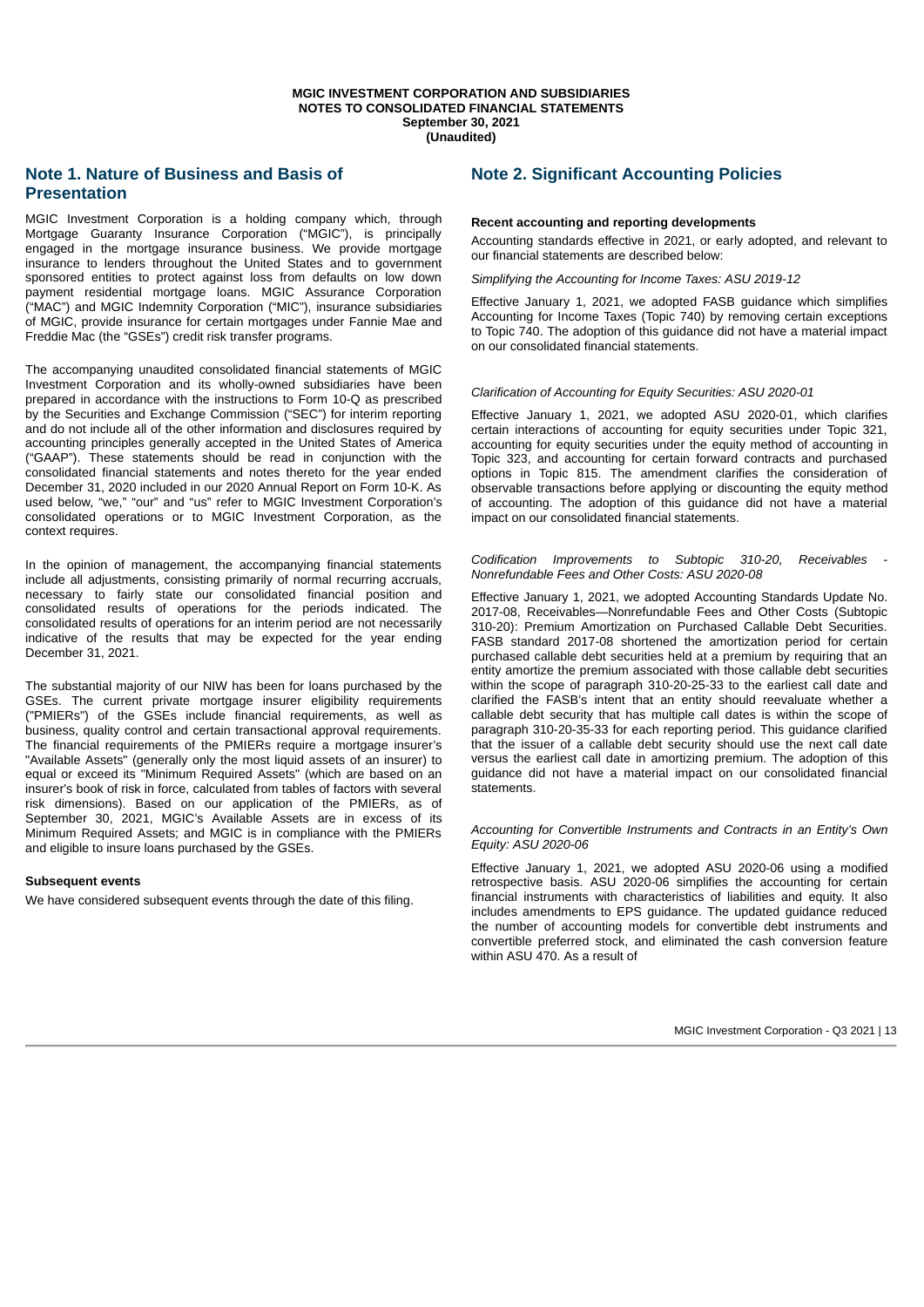these changes, more convertible instruments will be reported as a single unit on the balance sheet. We previously accounted for our 9% Debentures under the cash conversion feature, which required us to account for the conversion features of our 9% Debentures within Paid-in Capital. The adoption of this guidance resulted in a \$68.3 million cumulative effect adjustment to our 2021 beginning Retained Earnings and Paid-in Capital to reflect the 9% Debentures as if we had always accounted for them as a liability in their entirety.

The updated guidance also includes updates to the EPS calculation. It requires an entity to use the if-converted method, assume share settlement when settlement can be in cash or in shares, use an average market price for the period if the number of shares is based on an entity's share price, and use the weighted average shares from each quarter to calculate the year to date weighted average shares. The guidance also includes improvements to the disclosures for convertible instruments and EPS. The adoption of this guidance did not have a material impact on our consolidated financial statement disclosures.

#### *Reference Rate Reform: ASU 2020-04*

<span id="page-13-1"></span><span id="page-13-0"></span>In March 2020, the FASB issued ASU 2020-04 to provide temporary optional guidance to ease the potential burden in accounting for (or recognizing the effects of) reference rate reform. It provides optional expedients and exceptions for applying generally accepted accounting principles to contracts, hedging relationships and other transactions affected by reference rate reform if certain criteria are met. This standard may be elected and applied prospectively over time from March 12, 2020 through December 31, 2022 as reference rate reform activities occur. The adoption of, and future elections under, this standard are not expected to have a material impact on our consolidated financial statements as the standard will ease, if warranted, the requirements for accounting for the future effects of reference rate reform. We continue to monitor the impact the discontinuance of LIBOR or other reference rates will have on our contracts and other transactions.

# **Note 3. Debt**

#### **Debt obligations**

The aggregate carrying values of our long-term debt obligations and their par values, if different, as of September 30, 2021 and December 31, 2020 are presented in table 3.1 below.

|       |    | Long-term debt obligations |
|-------|----|----------------------------|
| Toble | 21 |                            |

| (In millions)                                                |    | September 30,<br>2021 | December 31,<br>2020 |         |  |  |
|--------------------------------------------------------------|----|-----------------------|----------------------|---------|--|--|
| FHLB Advance - 1.91%, due February<br>2023                   | S  | 155.0                 | \$                   | 155.0   |  |  |
| 5.75% Notes, due August 2023 (par<br>value: \$242.3 million) |    | 241.1                 |                      | 240.6   |  |  |
| 5.25% Notes, due August 2028 (par<br>value: \$650 million)   |    | 639.9                 |                      | 638.8   |  |  |
| 9% Debentures, due April 2063 <sup>(1)</sup>                 |    | 208.8                 |                      | 208.8   |  |  |
| Long-term debt, carrying value                               | \$ | 1.244.8               | \$                   | 1.243.2 |  |  |

Convertible at any time prior to maturity at the holder's option, at a conversion rate, which is subject to adjustment, of 75.5932 shares per \$1,000 principal amount, representing a conversion price of approximately \$13.23 per share. The payment of dividends by our holding company results in adjustments to the conversion rate, with such adjustment generally deferred until the end of the year.  $(1)$ 

The 5.75% Senior Notes ("5.75% Notes"), 5.25% Senior Notes (5.25% Notes) and 9% Convertible Junior Subordinated Debentures ("9% Debentures") are obligations of our holding company, MGIC Investment Corporation. The Federal Home Loan Bank Advance (the "FHLB Advance") is an obligation of MGIC.

See Note 7 "Debt" in our Annual Report on Form 10-K for the year ended December 31, 2020 for additional information pertaining to our debt obligations and the 2020 repurchase of a portion of our 5.75% Notes and 9% Debentures resulting in a total loss on debt extinguishment of \$26.7 million .As of September 30, 2021 we are in compliance with all of our debt covenants.

#### **Interest payments**

Interest payments for the nine months ended September 30, 2021 and 2020 were \$60.0 million and \$44.2 million, respectively.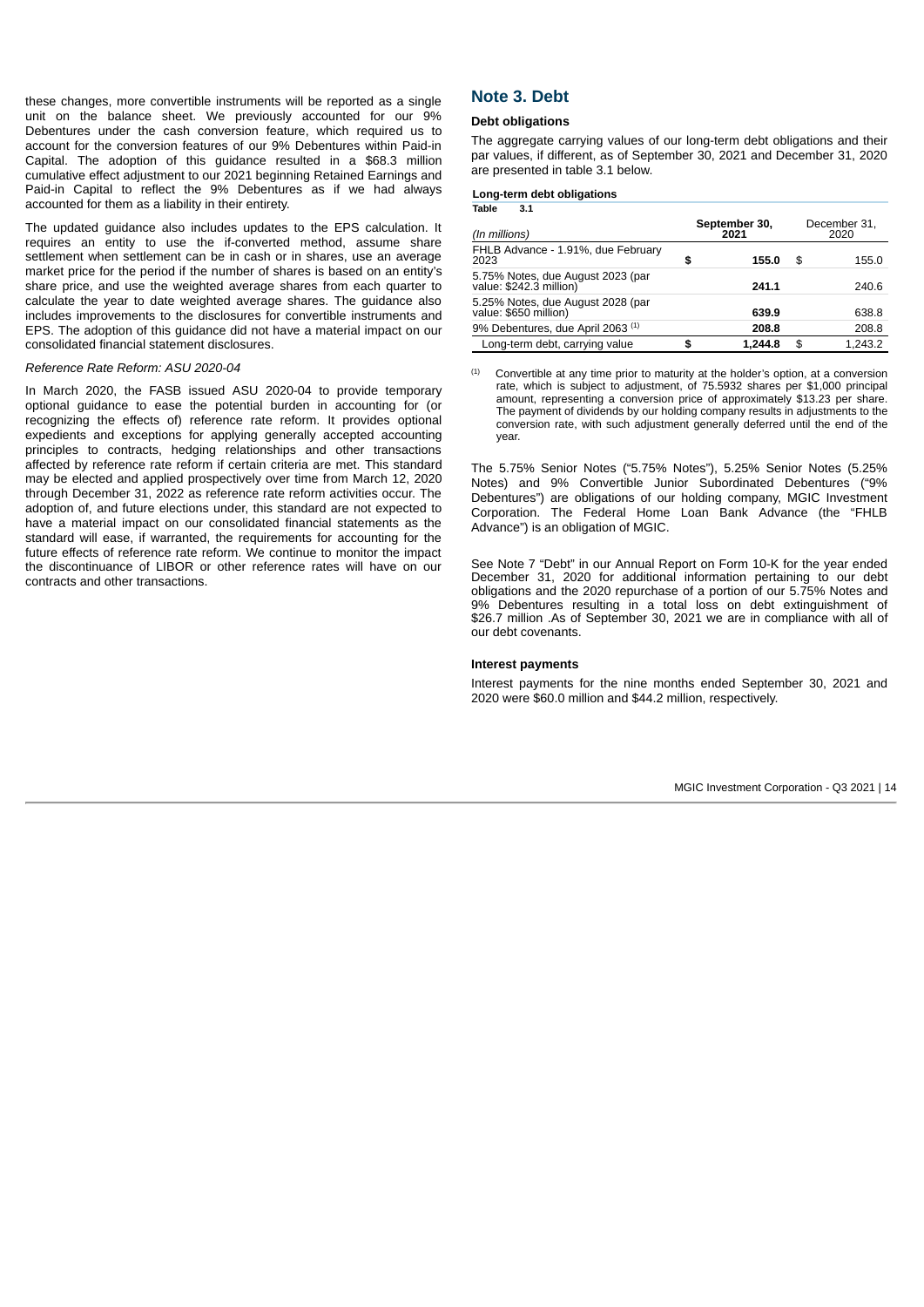# **Note 4. Reinsurance**

The reinsurance agreements to which we are a party, excluding captive agreements (which were immaterial), are discussed below. The effect of all of our reinsurance agreements on premiums earned and losses incurred is shown in table 4.1 below.

### **Reinsurance**

| Table<br>4.1            |                                     |               |                                    |           |    |            |  |  |
|-------------------------|-------------------------------------|---------------|------------------------------------|-----------|----|------------|--|--|
|                         | Three Months Ended<br>September 30, |               | Nine Months Ended<br>September 30, |           |    |            |  |  |
| (In thousands)          | 2021                                | 2020          |                                    | 2021      |    | 2020       |  |  |
| Premiums earned:        |                                     |               |                                    |           |    |            |  |  |
| Direct                  | \$<br>287,223                       | \$<br>300,557 | \$                                 | 876,541   | \$ | 896,346    |  |  |
| Assumed                 | 2,660                               | 2.729         |                                    | 7,551     |    | 8.719      |  |  |
| Ceded $(1)$             | (35,039)                            | (47,173)      |                                    | (122,664) |    | (144, 489) |  |  |
| Net premiums<br>earned  | \$<br>254.844                       | \$<br>256.113 | \$                                 | 761.428   | \$ | 760.576    |  |  |
| Losses incurred:        |                                     |               |                                    |           |    |            |  |  |
| Direct                  | \$<br>17,265                        | \$<br>61,164  | \$                                 | 103,319   | \$ | 383,950    |  |  |
| Assumed                 | (97)                                | 229           |                                    | (43)      |    | 528        |  |  |
| Ceded                   | 3,598                               | (20,707)      |                                    | (13, 710) |    | (65,462)   |  |  |
| Losses incurred.<br>net | \$<br>20.766                        | \$<br>40.686  | \$                                 | 89,566    | \$ | 319.016    |  |  |

(1) Ceded premiums earned net of profit commission

### **Quota share reinsurance**

We have entered into quota share reinsurance ("QSR") transactions with panels of third-party reinsurers to cede a fixed quota share percentage of premiums earned and received and losses incurred on insurance covered by the transactions. We receive the benefit of a ceding commission equal to 20% of premiums ceded before profit commission. We also receive the benefit of a profit commission through a reduction of premiums we cede. The profit commission varies inversely with the level of losses on a "dollar for dollar" basis and can be eliminated at annual loss ratios higher than we have experienced on our QSR Transactions.

Each of our QSR Transactions typically have annual loss ratio caps of 300% and lifetime loss ratios of 200%.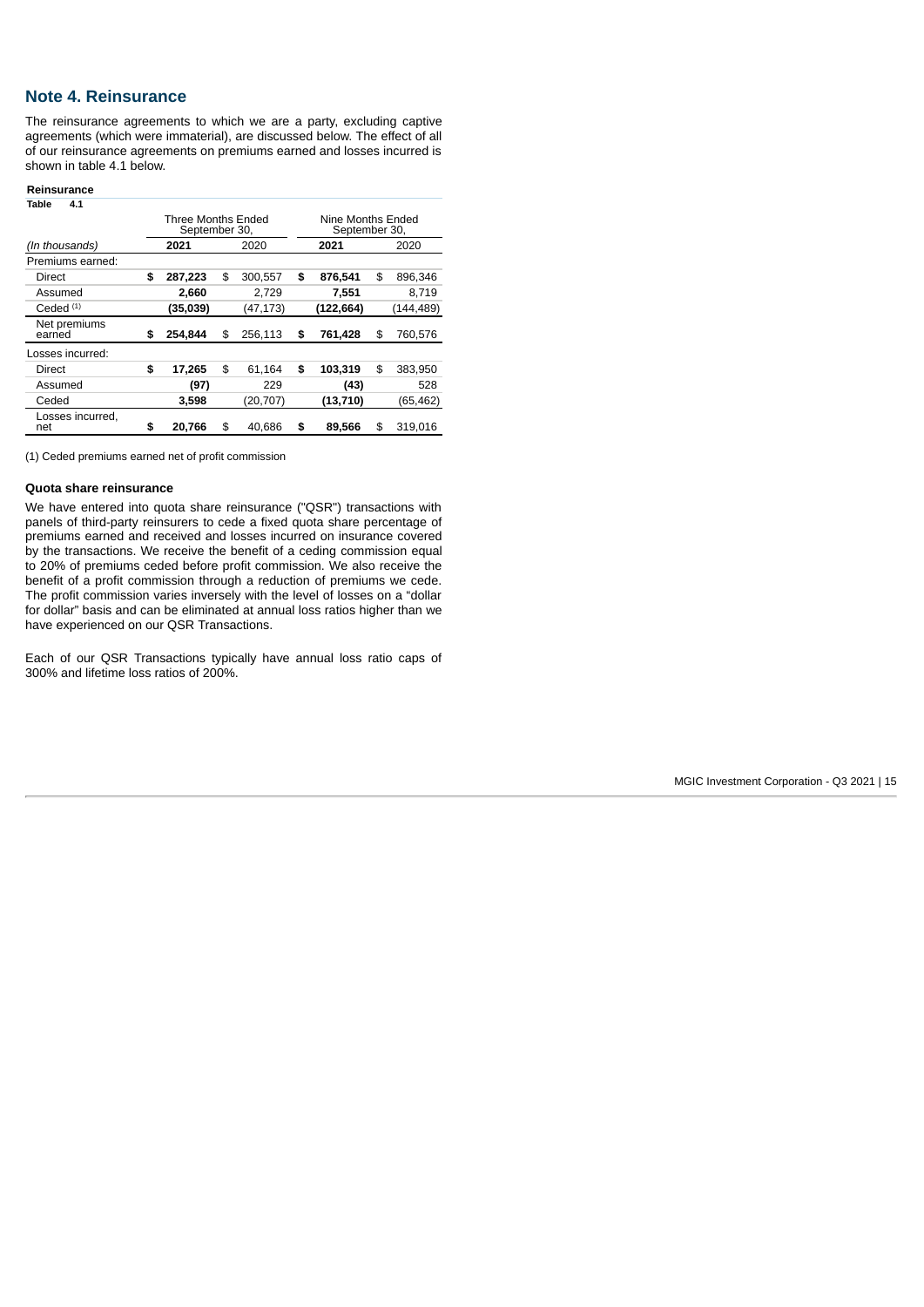Table 4.2 below provides additional detail regarding our QSR Transactions.

#### **Reinsurance Table 4.2**

| <b>Ouota Share</b><br>Contract     | Covered<br><b>Policy Years</b> | <b>Ouota Share</b><br>% | <b>Annual Loss</b><br><b>Ratio to</b><br><b>Exhaust Profit</b><br>Commission <sup>(1)</sup> | Contractual<br><b>Termination</b><br>Date |
|------------------------------------|--------------------------------|-------------------------|---------------------------------------------------------------------------------------------|-------------------------------------------|
| 2015 OSR                           | Prior to<br>2017               | 15.0 %                  | 68.0%                                                                                       | December 31,<br>2031                      |
| 2017 OSR                           | 2017                           | 30.0 %                  | 60.0%                                                                                       | December 31,<br>2028                      |
| 2018 QSR                           | 2018                           | 30.0%                   | 62.0%                                                                                       | December 31,<br>2029                      |
| 2019 OSR                           | 2019                           | 30.0 %                  | 62.0%                                                                                       | December 31,<br>2030                      |
| 2020 OSR                           | 2020                           | 12.5 %                  | 62.0 %                                                                                      | December 31,<br>2031                      |
| 2020 OSR<br>and 2021<br><b>OSR</b> | 2020 - 2021                    | 17.5 %                  | 62.0%                                                                                       | December 31,<br>2032                      |
| 2021 OSR                           | 2021                           | 12.5 %                  | 57.5 %                                                                                      | December 31,<br>2032                      |
| 2022 QSR                           | 2022                           | 15.0 %                  | 57.5 %                                                                                      | December 31.<br>2033                      |
| Credit Union<br>OSR (2)            | 2020-2025                      | 65.0%                   | 50.0%                                                                                       | December 31.<br>2039                      |

 $^{(1)}$  We will receive a profit commission provided the annual loss ratio on policies covered under the transaction remains below this ratio.

 $^{(2)}$  Eligible credit union business written before April 1, 2020 was covered by our 2019 and prior QSR Transactions.

We can elect to terminate the QSR Transactions under specified scenarios without penalty upon prior written notice, including if we will receive less than 90% (80% for the Credit Union QSR Transaction ) of the full credit amount under the PMIERs, full financial statement credit or full credit under applicable regulatory capital requirements for the risk ceded in any required calculation period.

Table 4.3 provides additional detail regarding optional termination dates and optional reductions to our quota share percentage which can, in each case, be elected by us for a fee. The optional reduction to the quota share percentage would give us an option to reduce our quota share percentage from the original percentage shown in table 4.2 to the percentage shown in table 4.3.

#### **Reinsurance**

#### **Table 4.3**

| <b>Quota Share Contract</b>                | Optional Termination Date (1) | Optional Quota Share % Reduction Date (2) | <b>Quota Share % Reduction</b> |
|--------------------------------------------|-------------------------------|-------------------------------------------|--------------------------------|
| 2015 QSR                                   | June 30, 2021                 | <b>NA</b>                                 | <b>NA</b>                      |
| 2017 QSR                                   | December 31, 2021             | <b>NA</b>                                 | <b>NA</b>                      |
| 2018 QSR                                   | December 31, 2021             | <b>NA</b>                                 | <b>NA</b>                      |
| 2019 QSR                                   | December 31, 2021             | July 1, 2020                              | 25% or 20%                     |
| 2020 OSR                                   | December 31, 2022             | July 1, 2021                              | 10.5% or 8%                    |
| 2020 OSR and 2021 OSR, 2020 Policy<br>year | December 31, 2022             | July 1, 2021                              | 14.5% or 12%                   |
| 2020 OSR and 2021 OSR, 2021 Policy<br>year | December 31, 2023             | July 1, 2022                              | 14.5% or 12%                   |
| 2021 QSR                                   | December 31, 2023             | July 1, 2022                              | 10.5% or 8%                    |
| 2022 QSR                                   | December 31, 2024             | July 1, 2023                              | 12.5% or 10%                   |

 $^{(1)}$  We can elect early termination of the QSR Transaction beginning on this date, and bi-annually thereafter for the 2015 QSR, 2019 QSR, 2020 QSR, 2021 QSR, and 2022 QSR. Early termination of the 2018 QSR can be elected on this date and annually thereafter.

 $^{(2)}$  We can elect to reduce the quota share percentage beginning on this date, and bi-annually thereafter.

We have elected to terminate our 2017 OSR and 2018 OSR Transactions effective December 31, 2021 and will incur an early termination fee of \$5 million at December 31, 2021.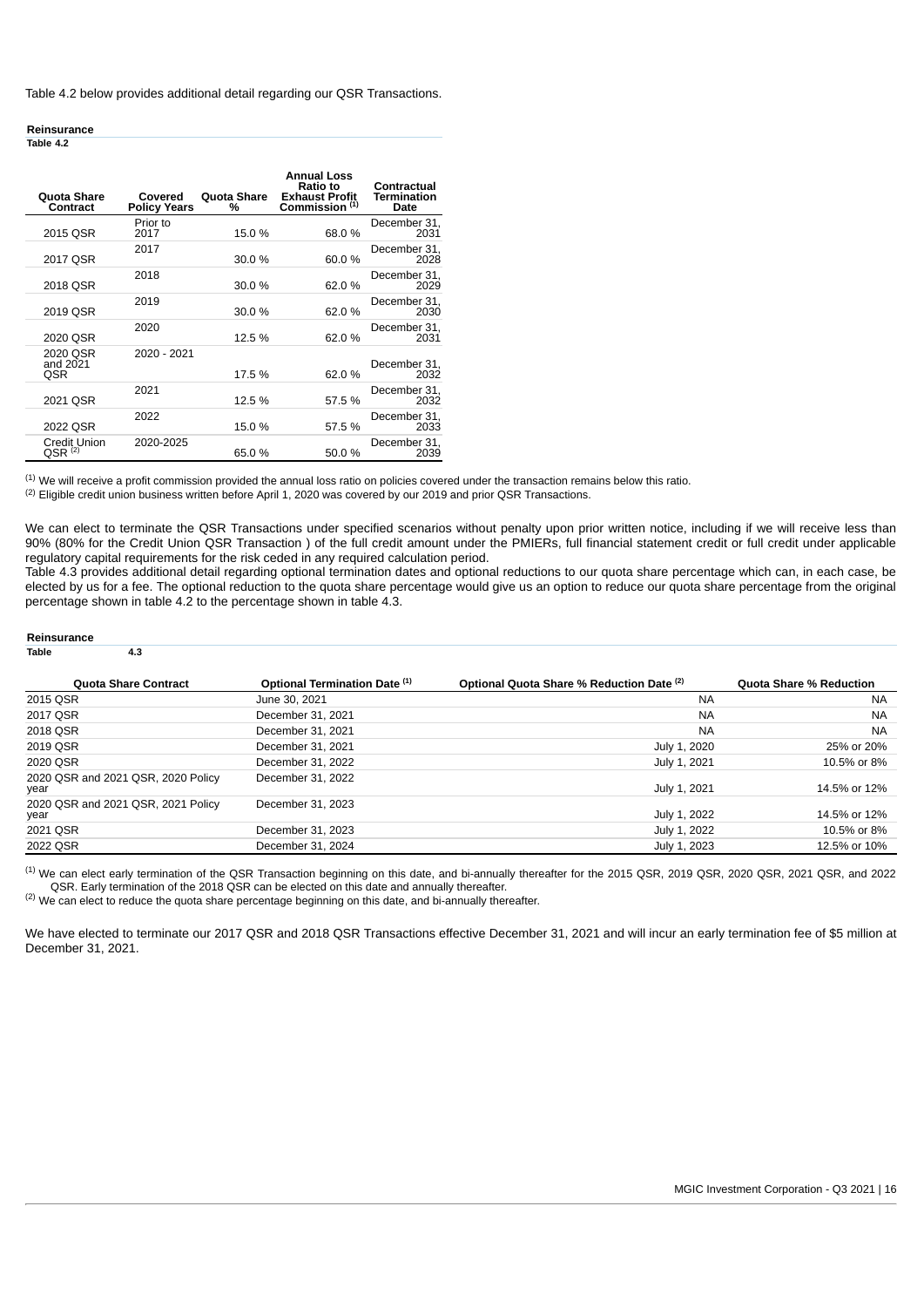Table 4.4 below provides a summary of our QSR Transactions, excluding captive agreements, for the three and nine months ended September 30, 2021 and 2020.

### **Quota Share Reinsurance**

| Table<br>4.4                                                |                                  |        |                                 |         |
|-------------------------------------------------------------|----------------------------------|--------|---------------------------------|---------|
|                                                             | Three Months Ended September 30, |        | Nine Months Ended September 30, |         |
| (In thousands)                                              | 2021                             | 2020   | 2021                            | 2020    |
| Ceded premiums written and earned, net of profit commission | 22.911                           | 43.448 | 90.284                          | 131.651 |
| Ceded losses incurred                                       | (3,598)                          | 20.707 | 13.710                          | 65.493  |
| Ceding commissions (1)                                      | 13.599                           | 12.128 | 39.657                          | 35.518  |
| Profit commission                                           | 45.078                           | 17.191 | 108,000                         | 45.939  |

 $<sup>(1)</sup>$  Ceding commissions are reported within Other underwriting and operating expenses, net on the consolidated statements of operations.</sup>

Ceded losses incurred for the three and nine months ended September 30, 2021 reflect favorable loss reserve development on previously received notices primarily due to the decrease in the claim rate on pre-COVID-19 delinquencies notices and a decrease in new delinquency notices reported on insurance covered by our QSR Transactions. Ceded loss incurred for the three and nine months ended September 30, 2020 reflect the increase in new delinquency notices due to the impact of the COVID-19 pandemic on insurance covered by our QSR Transactions. See Note 11 - "Loss Reserves" for discussion of our loss reserves.

Under the terms of our QSR Transactions, currently in effect, ceded premiums, ceding commissions, profit commission, and ceded paid loss and LAE are settled net on a quarterly basis. The ceded premiums due after deducting the related ceding commission and profit commission is reported within Other liabilities on the consolidated balance sheets.

The reinsurance recoverable on loss reserves related to our QSR Transactions was \$107.0 million as of September 30, 2021 and \$95.0 million as of December 31, 2020. The reinsurance recoverable balance is secured by funds on deposit from the reinsurers, the minimum amount of which is based on the greater of a reinsurer's funding requirements under PMIERs or ceded reserves. An allowance for credit losses was not required at September 30, 2021.

#### **Excess of loss reinsurance**

We have aggregate excess of loss reinsurance transactions ("Home Re Transactions") with unaffiliated special purpose insurers domiciled in Bermuda ("Home Re Entities"). For the reinsurance coverage periods, we retain the first layer of the respective aggregate losses paid, and a Home Re Entity will then provide second layer coverage up to the outstanding reinsurance coverage amount. We retain losses paid in excess of the outstanding reinsurance coverage amount. Subject to certain conditions, the reinsurance coverage decreases over a period of either 10 or 12.5 years, depending on the transaction, as the underlying covered mortgages amortize or are repaid, or mortgage insurance losses are paid.

The Home Re Entities financed the coverages by issuing mortgage insurance-linked notes ("ILNs") to unaffiliated investors in an aggregate amount equal to the initial reinsurance coverage amounts. Each ILN is non-recourse to any assets of MGIC or affiliates. The proceeds of the ILNs, which were deposited into reinsurance trusts for the benefit of MGIC, will be the source of reinsurance claim payments to MGIC and principal repayments on the ILNs.

When a "Trigger Event" is in effect, payment of principal on the related notes will be suspended and the reinsurance coverage available to MGIC under the transactions will not be reduced by such principal payments. As of September 30, 2021 a "Trigger Event" has occurred on our Home Re 2018-1 and Home Re 2019-1 ILN transactions because the reinsured principal balance of loans that were reported 60 or more days delinquent exceeded 4% of the total reinsured principal balance of loans under each transaction. A "Trigger Event" has also occurred on the Home Re 2021-1 and Home Re 2021-2 ILN transactions because the credit enhancement of the most senior tranche is less than the target credit enhancement.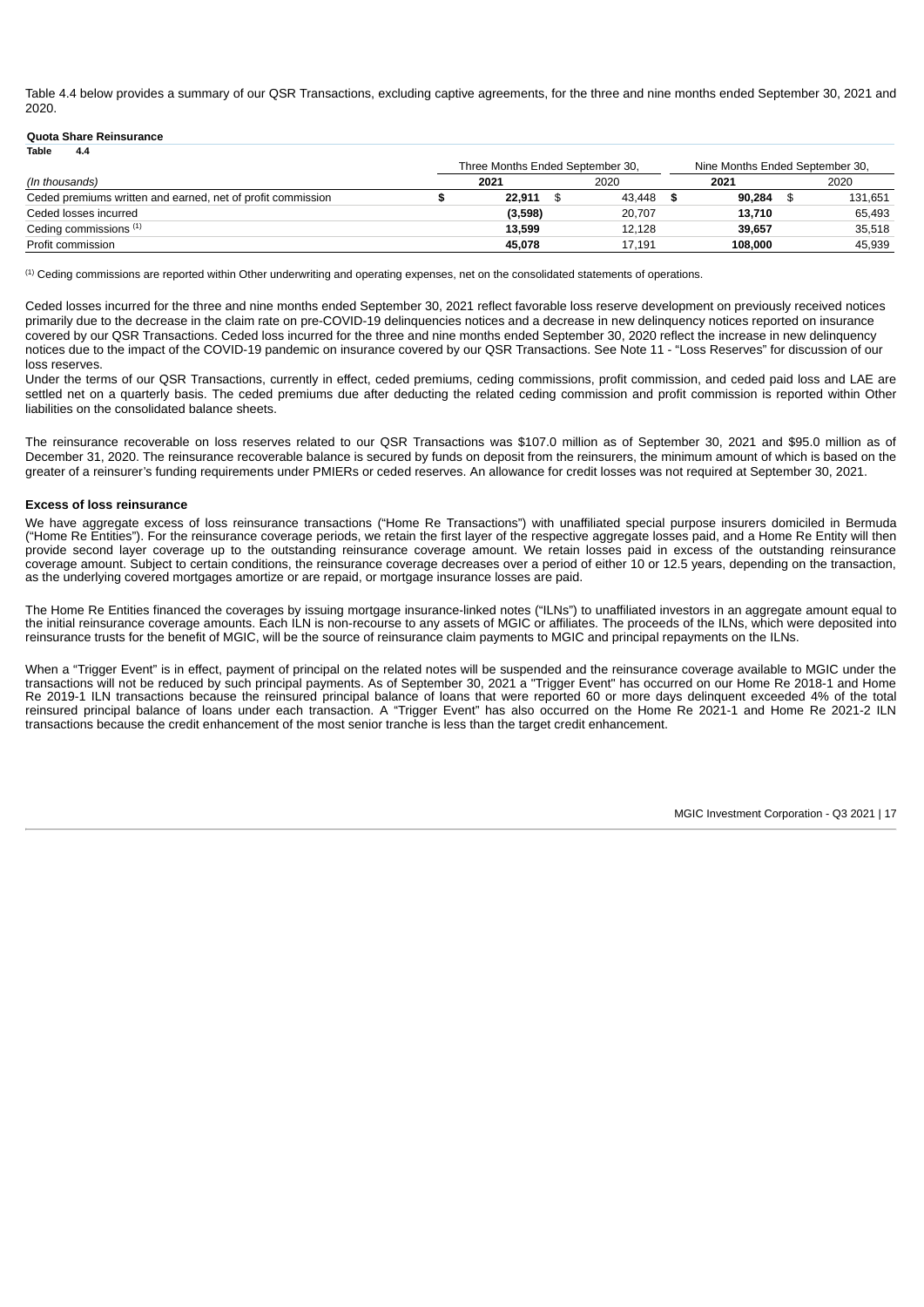Table 4.5 provides a summary of our Home Re Transactions as of September 30, 2021 and December 31, 2020.

#### **Excess of Loss Reinsurance**

| Table 4.5                                                      |                                   |                                       |                                    |                                     |                                     |
|----------------------------------------------------------------|-----------------------------------|---------------------------------------|------------------------------------|-------------------------------------|-------------------------------------|
| (\$ in thousands)                                              | Home Re 2021-2, Ltd.              | Home Re 2021-1, Ltd.                  | Home Re 2020-1, Ltd.               | Home Re 2019-1, Ltd.                | Home Re 2018-1, Ltd.                |
| <b>Issue Date</b>                                              | August 3, 2021                    | February 2, 2021                      | October 29, 2020                   | May 25, 2019                        | October 30, 2018                    |
| <b>Policy Inforce Dates</b>                                    | January 1, 2021 - May 28,<br>2021 | August 1, 2020 - December<br>31, 2020 | January 1, 2020 - July 31.<br>2020 | January 1, 2018 - March<br>31, 2019 | July 1, 2016 - December<br>31, 2017 |
| Optional Call Date (1)                                         | July 25, 2028                     | January 25, 2028                      | October 25, 2027                   | May 25, 2026                        | October 25, 2025                    |
| Legal Maturity                                                 | 12.5 years                        | 12.5 years                            | 10 years                           | 10 years                            | 10 years                            |
| Initial First Layer Retention                                  | 190,159                           | 211,159                               | 275,283                            | 185,730                             | 168,691                             |
| Initial Excess of Loss<br>Reinsurance Coverage                 | 398,429                           | 398,848                               | 412,917                            | 315,739                             | 318,636                             |
| September 30, 2021                                             |                                   |                                       |                                    |                                     |                                     |
| <b>Remaining First Layer</b><br><b>Retention</b>               | 190,159                           | 211,159                               | 275,268                            | 184,007                             | 165,434                             |
| <b>Remaining Excess of Loss</b><br><b>Reinsurance Coverage</b> | 398,429                           | 398,848                               | 288,777                            | 208,146                             | 218,343                             |
| December 31, 2020                                              |                                   |                                       |                                    |                                     |                                     |
| Remaining First Layer Retention                                |                                   |                                       | 275,283                            | 184,514                             | 166,005                             |
| Remaining Excess of Loss<br>Reinsurance Coverage               |                                   |                                       | 412,917                            | 208,146                             | 218,343                             |

 $^{\text{\tiny{(1)}}}$  We have the right to terminate the Home Re Transactions under certain circumstances and on any payment date on or after the respective Optional Call Date.

The reinsurance premiums ceded to each Home Re Entity are composed of coverage, initial expense and supplemental premiums. The coverage premiums are generally calculated as the difference between the amount of interest payable by the Home Re Entity on the remaining reinsurance coverage levels, and the investment income collected on the collateral assets held in a reinsurance trust account and used to collateralize the Home Re Entity's reinsurance obligation to MGIC. The amount of monthly reinsurance coverage premium ceded will fluctuate due to changes in the reference rate and changes in money market rates that affect investment income collected on the assets in the reinsurance trust. The Home Re 2021-2 Transaction references SOFR, while the remaining Home Re Transactions reference the one-month LIBOR. As a result, we concluded that each Home Re transaction contains an embedded derivative that is accounted for separately as a freestanding derivative. The fair values of the derivatives at September 30, 2021, were not material to our consolidated balance sheet, and the change in fair value during the three and nine months ended September 30, 2021 was not material to our consolidated statements of operations. Total ceded premiums were \$12.1 million and \$32.4 million for the three and nine months ended September 30, 2021, and \$3.7 million and \$12.8 million for the three and nine months ended September 30, 2020, respectively.

At the time the Home Re Transactions were entered into, we concluded that each Home Re Entity is a variable interest entity ("VIE"). A VIE is a legal entity that does not have sufficient equity at risk to finance its activities without

additional subordinated financial support or is structured such that equity investors lack the ability to make sufficient decisions relating to the entity's operations through voting rights or do not substantively participate in gains and losses of the entity. Given that MGIC (1) does not have the unilateral power to direct the activities that most significantly affect each Home Re Entity's economic performance and (2) does not have the obligation to absorb losses or the right to receive benefits of each Home Re Entity that potentially could be significant to the Home Re Entity, consolidation of the Home Re Entities is not required.

We are required to disclose our maximum exposure to loss, which we consider to be an amount that we could be required to record -in our statements of operations, as a result of our involvement with the VIEs under our Home Re Transactions. As of September 30, 2021, and December 31, 2020, we did not have material exposure to the VIEs as we have no investment in the VIEs and had no reinsurance claim payments due from the VIEs under our reinsurance transactions. We are unable to determine the timing or extent of claims from losses that are ceded under the reinsurance transactions. The VIE assets are deposited in reinsurance trusts for the benefit of MGIC that will be the source of reinsurance claim payments to MGIC. The purpose of the reinsurance trusts is to provide security to MGIC for the obligations of the VIEs under the reinsurance transactions. The trustee of the reinsurance trusts, a recognized provider of corporate trust services, has established segregated accounts within the reinsurance trusts for the benefit of MGIC, pursuant to the trust agreements. The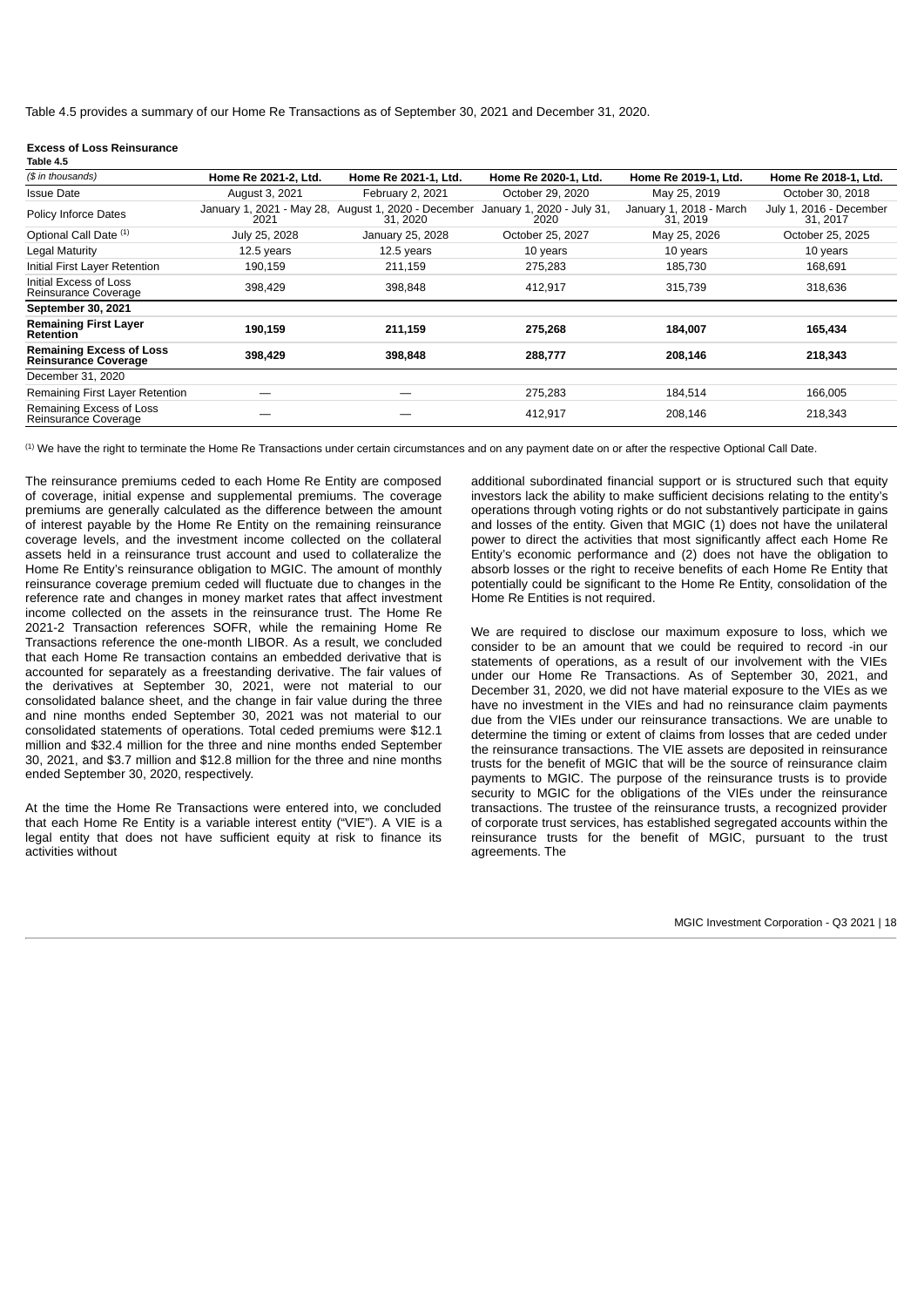trust agreements are governed by, and construed in accordance with, the laws of the State of New York. If the trustee of the reinsurance trusts failed to distribute claim payments to us as provided in the reinsurance trusts, we would incur a loss related to our losses ceded under the Home Re Transactions and deemed unrecoverable. We are also unable to determine the impact such possible failure by the trustee to perform pursuant to the reinsurance trust agreements may have on our consolidated financial statements. As a result, we are unable to quantify our maximum exposure to loss related to our involvement with the VIEs. MGIC has certain termination rights under the reinsurance transactions should its claims not be paid. We consider our exposure to loss from our reinsurance transactions with the VIEs to be remote.

Table 4.6 presents the total assets of the Home Re Entities as of September 30, 2021 and December 31, 2020.

| <b>Home Re total assets</b> |                         |
|-----------------------------|-------------------------|
| Table<br>4.6                |                         |
| (In thousands)              |                         |
| Home Re Entity (Issue date) | <b>Total VIE Assets</b> |
| September 30, 2021          |                         |
| Home Re 2018-1 Ltd.         | \$<br>218,343           |
| Home Re 2019-1 Ltd.         | 208,146                 |
| Home Re 2020-1 Ltd.         | 312,199                 |
| Home Re 2021-1 Ltd.         | 398,848                 |
| Home Re 2021-2 Ltd.         | 398,429                 |
| December 31, 2020           |                         |
| Home Re 2018-1 Ltd.         | \$<br>218,343           |
| Home Re 2019-1 Ltd.         | 208.146                 |
| Home Re 2020-1 Ltd.         | 412.917                 |

The reinsurance trust agreements provide that the trust assets may generally only be invested in certain money market funds that (i) invest at least 99.5% of their total assets in cash or direct U.S. federal government obligations, such as U.S. Treasury bills, as well as other short-term securities backed by the full faith and credit of the U.S. federal government or issued by an agency of the U.S. federal government, (ii) have a principal stability fund rating of "AAAm" by S&P or a money market fund rating of "Aaa-mf" by Moody's as of the Closing Date and thereafter maintain any rating with either S&P or Moody's, and (iii) are permitted investments under the applicable credit for reinsurance laws and applicable PMIERs credit for reinsurance requirements.

<span id="page-18-0"></span>The total calculated PMIERs credit for risk ceded under our Home Re Transactions is generally based on the PMIERs requirement of the covered policies and the attachment and detachment points of the [coverage, all of which fluctuate over time. \(see Note 1 - "Nature of](#page-12-0) Business and Basis of Presentation").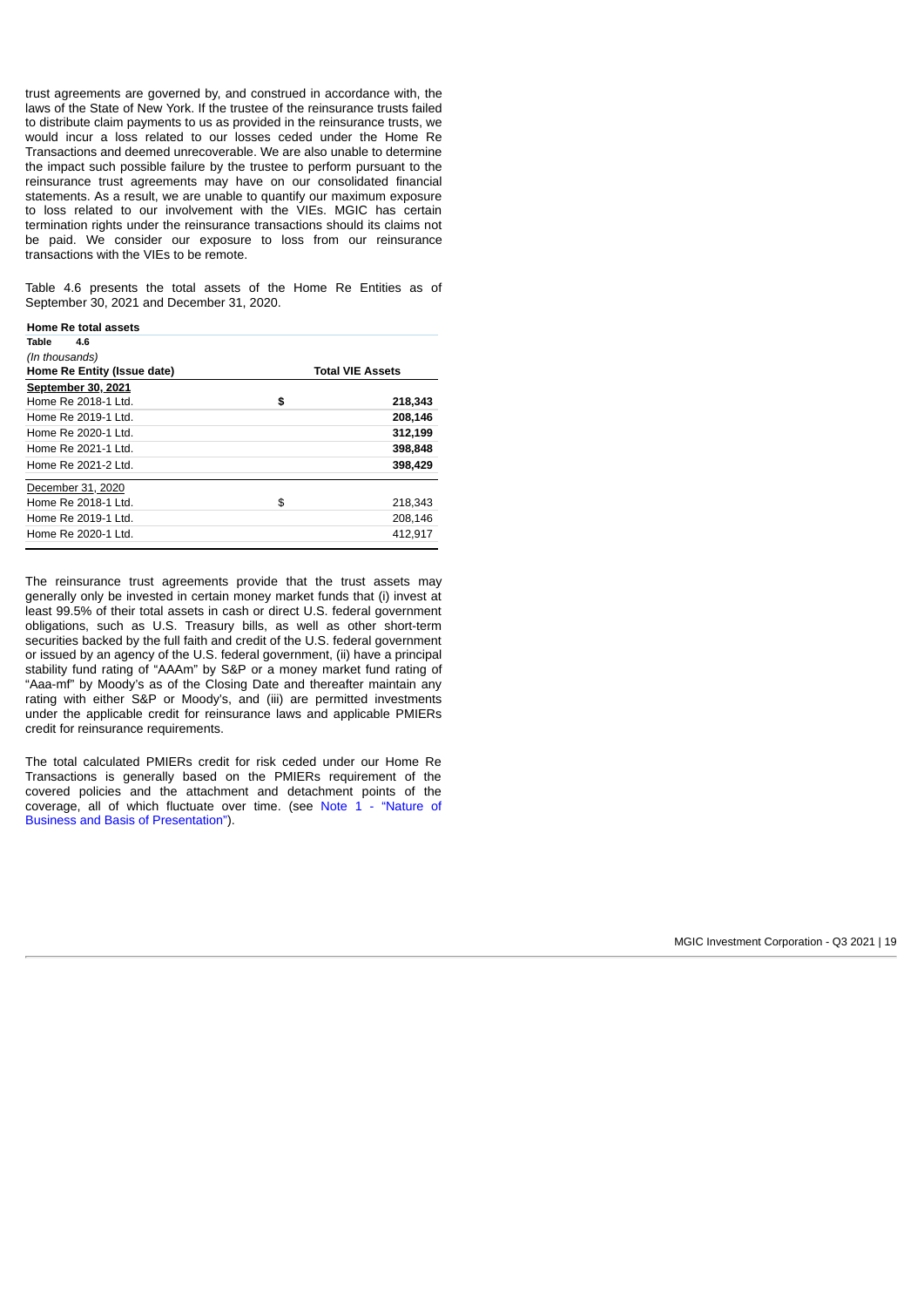# **Note 5. Litigation and Contingencies**

Before paying an insurance claim, generally we review the loan and servicing files to determine the appropriateness of the claim amount. When reviewing the files, we may determine that we have the right to rescind coverage or deny a claim on the loan (both referred to as "rescissions"). In addition, our insurance policies generally provide that we can reduce a claim if the servicer did not comply with its obligations under our insurance policy (such reduction referred to as a "curtailment"). In recent quarters, an immaterial percentage of claims received in a quarter have been resolved by rescissions. In the three quarters of 2021 and in 2020, curtailments reduced our average claim paid by approximately 3.9% and 3.6%, respectively. The COVID-19 related foreclosure moratoriums and forbearance plans have decreased our claims paid activity beginning in the second quarter of 2020. It is difficult to predict the level of curtailments once the foreclosure moratoriums and forbearance plans end.

When the insured disputes our right to rescind coverage or curtail claims, we generally engage in discussions in an attempt to settle the dispute. If we are unable to reach a settlement, the outcome of a dispute ultimately may be determined by legal proceedings. Under ASC 450-20, until a loss associated with settlement discussions or legal proceedings becomes probable and can be reasonably estimated, we consider our claim payment or rescission resolved for financial reporting purposes and do not accrue an estimated loss. When we determine that a loss is probable and can be reasonably estimated, we record our best estimate of our probable loss, including recording a probable loss of \$6.3 million in the second quarter of 2021. The probable loss is reported within Loss Reserves on the Consolidated Balance Sheet and within Losses Incurred, net on the Consolidated Statements of Operations. In those cases, until settlement negotiations or legal proceedings are concluded (including the receipt of any necessary GSE approvals), it is possible that we will record an additional loss. We are currently involved in discussions and/or proceedings with respect to our claims paying practices. Although it is possible that, if not resolved by negotiation, we will not prevail on all matters, we are unable to make a reasonable estimate or range of estimates of the potential liability. We estimate the maximum exposure where a loss is reasonably possible to be approximately \$27 million more than the amount of the probable loss we have recorded. This estimate of maximum exposure is based upon currently available information; is subject to significant judgment, numerous assumptions and known and unknown uncertainties; will include an amount for matters for which we have recorded a probable loss until such matters are concluded; will include different matters from time to time; and does not include interest or consequential or exemplary damages.

In addition to the matters described above, we are involved in other legal proceedings in the ordinary course of business. In our opinion, based on the facts known at this time, the ultimate resolution of these ordinary course legal proceedings will not have a material adverse effect on our financial position or results of operations.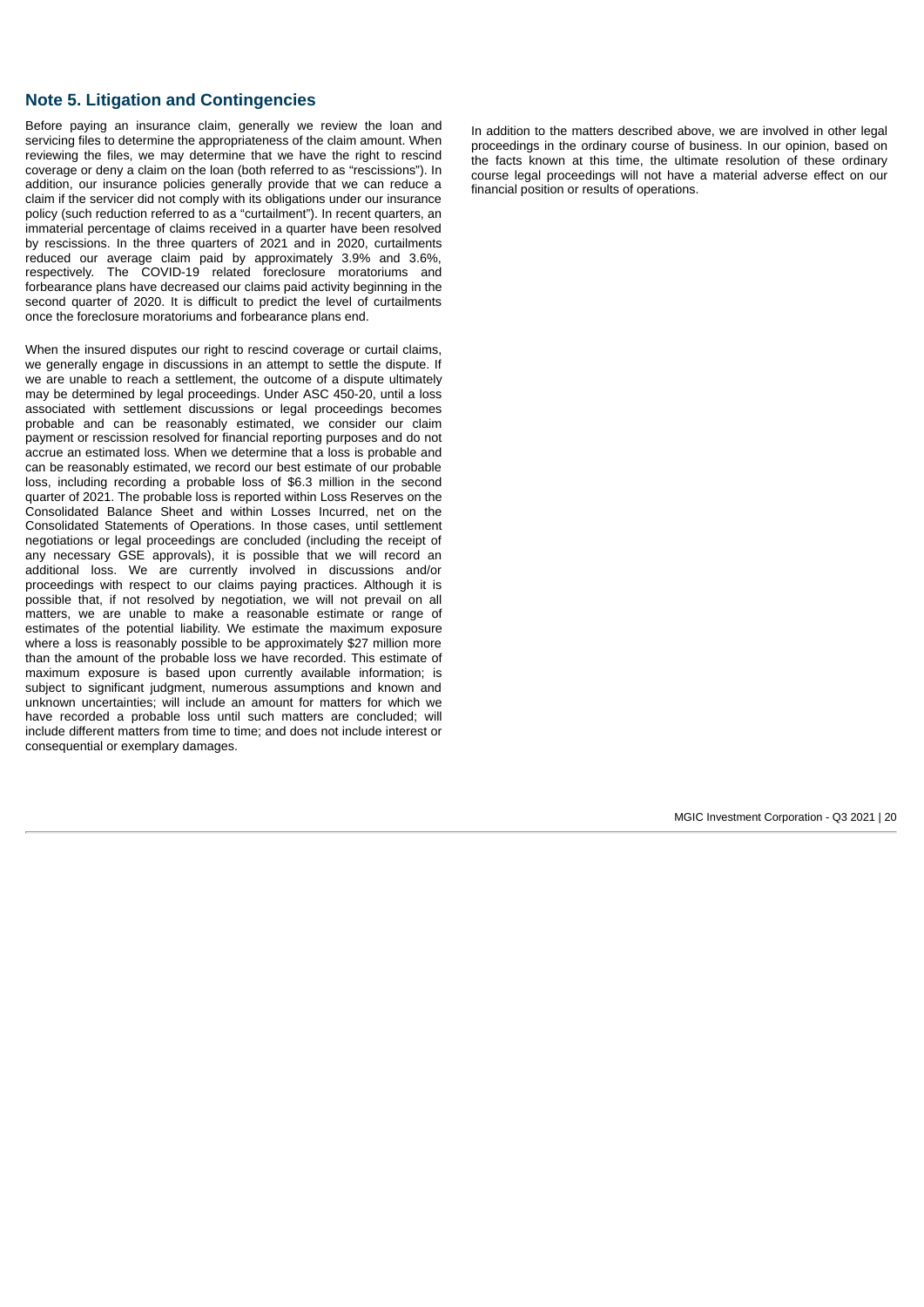# <span id="page-20-0"></span>**Note 6. Earnings per Share**

**Earnings per share**

Basic earnings per share ("EPS") is calculated by dividing net income by the weighted average number of shares of common stock outstanding. For purposes of calculating basic EPS, vested restricted stock and restricted stock units ("RSUs") are considered outstanding. Diluted EPS includes the components of basic EPS and also gives effect to dilutive common stock equivalents. The determination of whether components are dilutive is calculated independently for each period. We calculate diluted EPS using the treasury stock method and if-converted method. Under the treasury stock method, diluted EPS reflects the potential dilution that could occur if unvested RSUs result in the issuance of common stock. Under the if-converted method, diluted EPS reflects the potential dilution that could occur if our 9% Debentures result in the issuance of common stock. The determination of potentially issuable shares does not consider the satisfaction of the conversion requirements and the shares are included in the determination of diluted EPS as of the beginning of the period, if dilutive.

Table 6.1 reconciles the numerators and denominators used to calculate basic and diluted EPS.

| ∟анннуэ рогэнаго                                     |     |                                  |      |         |      |         |                                 |         |  |
|------------------------------------------------------|-----|----------------------------------|------|---------|------|---------|---------------------------------|---------|--|
| Table<br>6.1                                         |     |                                  |      |         |      |         |                                 |         |  |
|                                                      |     | Three Months Ended September 30, |      |         |      |         | Nine Months Ended September 30, |         |  |
| (In thousands, except per share data)                |     | 2021                             |      | 2020    |      | 2021    |                                 | 2020    |  |
| Basic earnings per share:                            |     |                                  |      |         |      |         |                                 |         |  |
| Net income                                           | \$  | 157,977                          | \$   | 130.811 | \$   | 461,049 | \$                              | 294,663 |  |
| Weighted average common shares outstanding - basic   |     | 335,938                          |      | 338,598 |      | 338,045 |                                 | 340,408 |  |
| Basic earnings per share                             | \$  | 0.47                             | \$   | 0.39    | Ŝ.   | 1.36    | \$                              | 0.87    |  |
| Diluted earnings per share:                          |     |                                  |      |         |      |         |                                 |         |  |
| Net income                                           | \$  | 157,977                          | - \$ | 130,811 | - \$ | 461,049 | -\$                             | 294,663 |  |
| Interest expense, net of tax (1):                    |     |                                  |      |         |      |         |                                 |         |  |
| 9% Debentures                                        |     | 3,712                            |      | 4,161   |      | 11,135  |                                 | 13,293  |  |
| Diluted income available to common shareholders      | \$. | 161,689                          | \$   | 134,972 | \$   | 472,184 | \$                              | 307,956 |  |
| Weighted average common shares outstanding - basic   |     | 335,938                          |      | 338,598 |      | 338,045 |                                 | 340,408 |  |
| Effect of dilutive securities:                       |     |                                  |      |         |      |         |                                 |         |  |
| Unvested RSUs                                        |     | 1,834                            |      | 1,377   |      | 1,651   |                                 | 1,492   |  |
| 9% Debentures                                        |     | 15,785                           |      | 17,220  |      | 15,785  |                                 | 18,489  |  |
| Weighted average common shares outstanding - diluted |     | 353,557                          |      | 357,195 |      | 355,481 |                                 | 360,389 |  |
| Diluted earnings per share                           | \$  | 0.46                             | \$   | 0.38    | \$   | 1.33    | \$                              | 0.85    |  |

<span id="page-20-1"></span> $^{\text{\tiny{(1)}}}$ Interest expense for the three and nine months ended September 30, 2021 and 2020, respectively, has been tax effected at a rate of 21%.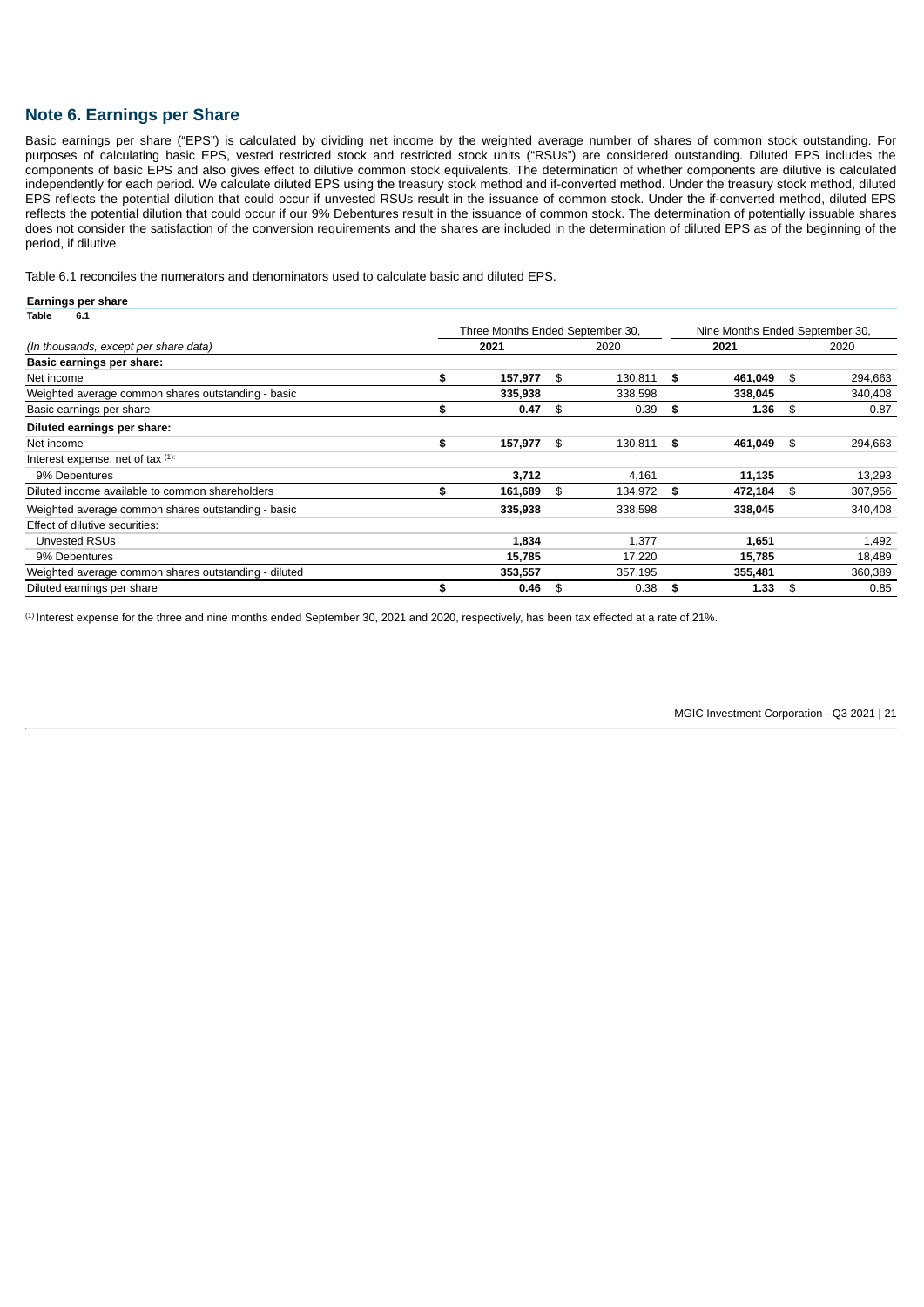# **Note 7. Investments**

### **Fixed income securities**

**Table 7.1a**

Our fixed income securities classified as available-for-sale at September 30, 2021 and December 31, 2020 are shown in tables 7.1a and 7.1b below.

**Details of fixed income securities by category as of September 30, 2021**

| .<br>.                                                                                   |   |                       |                                                        |   |                                  |    |                                     |                   |
|------------------------------------------------------------------------------------------|---|-----------------------|--------------------------------------------------------|---|----------------------------------|----|-------------------------------------|-------------------|
| (In thousands)                                                                           |   | <b>Amortized Cost</b> | <b>Allowance for</b><br><b>Expected Credit</b><br>Loss |   | <b>Gross Unrealized</b><br>Gains |    | <b>Gross Unrealized</b><br>(Losses) | <b>Fair Value</b> |
| U.S. Treasury securities and obligations of U.S.<br>government corporations and agencies | э | 184,578 \$            | $\overline{\phantom{0}}$                               | ж | 434                              | S  | $(277)$ \$                          | 184,735           |
| Obligations of U.S. states and political subdivisions                                    |   | 2,372,020             |                                                        |   | 146,149                          |    | (3,639)                             | 2,514,530         |
| Corporate debt securities                                                                |   | 2,856,671             |                                                        |   | 100.264                          |    | (8, 438)                            | 2,948,497         |
| <b>ABS</b>                                                                               |   | 158,637               | (1)                                                    |   | 1,337                            |    | (198)                               | 159,775           |
| <b>RMBS</b>                                                                              |   | 337,353               |                                                        |   | 3,581                            |    | (1,666)                             | 339,268           |
| <b>CMBS</b>                                                                              |   | 319.187               |                                                        |   | 9,634                            |    | (628)                               | 328,193           |
| <b>CLO<sub>S</sub></b>                                                                   |   | 408.121               |                                                        |   | 913                              |    | (64)                                | 408,970           |
| Foreign government debt                                                                  |   | 13.748                |                                                        |   | 58                               |    | (40)                                | 13,766            |
| Total fixed income securities                                                            | э | 6,650,315             | (1)                                                    | ж | 262,370                          | \$ | $(14,950)$ \$                       | 6,897,734         |

**Details of fixed income securities by category as of December 31, 2020 Table 7.1b**

| (In thousands)                                                                           | <b>Amortized Cost</b> | Allowance for<br><b>Expected Credit</b><br>Losses | Gross Unrealized<br>Gains | <b>Gross Unrealized</b><br>$(Losses)$ $(1)$ |      | Fair Value |
|------------------------------------------------------------------------------------------|-----------------------|---------------------------------------------------|---------------------------|---------------------------------------------|------|------------|
| U.S. Treasury securities and obligations of U.S.<br>government corporations and agencies | \$<br>264.531 \$      |                                                   | \$<br>1.164               | \$<br>(2)                                   | - \$ | 265,693    |
| Obligations of U.S. states and political subdivisions                                    | 2.083.568             |                                                   | 166.557                   | (256)                                       |      | 2,249,869  |
| Corporate debt securities                                                                | 2.690.860             |                                                   | 155,156                   | (1,728)                                     |      | 2,844,288  |
| <b>ABS</b>                                                                               | 203.807               | (49)                                              | 2.946                     | (18)                                        |      | 206,686    |
| <b>RMBS</b>                                                                              | 425.532               |                                                   | 6.472                     | (838)                                       |      | 431,166    |
| <b>CMBS</b>                                                                              | 312.572               |                                                   | 16,055                    | (1, 125)                                    |      | 327,502    |
| <b>CLO<sub>S</sub></b>                                                                   | 310.616               |                                                   | 566                       | (692)                                       |      | 310,490    |
| Foreign government debt                                                                  | 4.485                 |                                                   | 224                       |                                             |      | 4,709      |
| Commercial paper                                                                         | 21,193                |                                                   |                           |                                             |      | 21,193     |
| Total fixed income securities                                                            | \$<br>6.317.164       | \$<br>(49)                                        | \$<br>349.140             | \$<br>(4,659)                               | - \$ | 6.661.596  |

We had \$13.8 million and \$14.1 million of investments at fair value on deposit with various states as of September 30, 2021 and December 31, 2020, respectively, due to regulatory requirements of those state insurance departments. In connection with our insurance and reinsurance activities within MAC and MIC, insurance subsidiaries of MGIC, we are required to maintain assets in trusts for the benefit of contractual counterparties, which had investments at fair value of \$187.5 million and \$160.3 million at September 30, 2021 and December 31, 2020, respectively.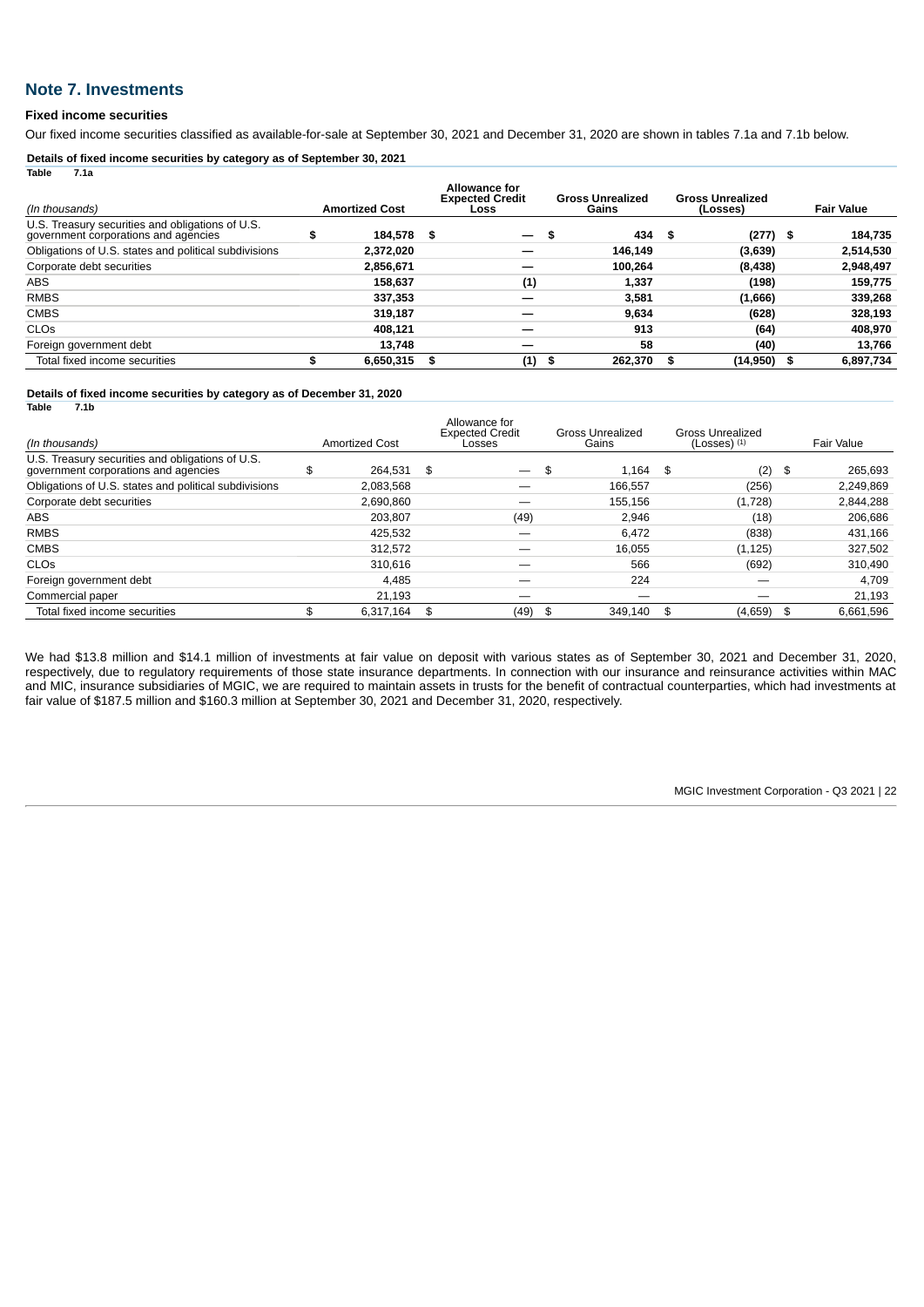The amortized cost and fair values of fixed income securities at September 30, 2021, by contractual maturity, are shown in table 7.2 below. Actual maturities will differ from contractual maturities because borrowers may have the right to call or prepay obligations with or without call or prepayment penalties. Because most ABS, RMBS, CMBS, and CLOs provide for periodic payments throughout their lives, they are listed in separate categories.

#### **Fixed income securities maturity schedule**

| 7.2<br>Table                           |                       |      |                   |  |  |  |  |  |  |  |
|----------------------------------------|-----------------------|------|-------------------|--|--|--|--|--|--|--|
|                                        | September 30, 2021    |      |                   |  |  |  |  |  |  |  |
| (In thousands)                         | <b>Amortized cost</b> |      | <b>Fair Value</b> |  |  |  |  |  |  |  |
| Due in one year or less                | 415,090<br>S          | - \$ | 418,673           |  |  |  |  |  |  |  |
| Due after one year through five years  | 1,856,136             |      | 1,919,980         |  |  |  |  |  |  |  |
| Due after five years through ten years | 1,666,042             |      | 1,757,537         |  |  |  |  |  |  |  |
| Due after ten years                    | 1,489,749             |      | 1,565,338         |  |  |  |  |  |  |  |
|                                        | 5,427,017             |      | 5,661,528         |  |  |  |  |  |  |  |
| <b>ABS</b>                             | 158,637               |      | 159,775           |  |  |  |  |  |  |  |
| <b>RMBS</b>                            | 337,353               |      | 339,268           |  |  |  |  |  |  |  |
| <b>CMBS</b>                            | 319,187               |      | 328,193           |  |  |  |  |  |  |  |
| <b>CLOS</b>                            | 408.121               |      | 408,970           |  |  |  |  |  |  |  |
| Total as of September 30, 2021         | 6,650,315             | S    | 6,897,734         |  |  |  |  |  |  |  |

Proceeds from sales of fixed income securities classified as available-for-sale were \$246.8 million and \$713.1 million during the nine months ended September 30, 2021 and 2020, respectively. Gross gains of \$1.4 million and \$6.7 million and gross losses of \$0.3 million and \$1.0 million were realized during the three and nine months ended September 30, 2021. We did not record any realized losses for the three and nine months ended September 30, 2021 related to our intent to sell certain securities. During the three and nine months ended September 30, 2020 gross gains of \$3.4 million and \$15.9 million and gross losses of \$0.8 million and \$5.9 million, respectively, were realized. We recorded \$0.4 million of realized losses for the three months ended September 30, 2020 and \$0.7 million of realized losses for the nine months ended September 30, 2020 related to our intent to sell certain securities.

### **Equity securities**

The cost and fair value of investments in equity securities at September 30, 2021 and December 31, 2020 are shown in tables 7.3a and 7.3b below.

#### **Details of equity security investments as of September 30, 2021**

| Table<br>7.3a                                                  |           |      |                    |                     |                   |
|----------------------------------------------------------------|-----------|------|--------------------|---------------------|-------------------|
| (In thousands)                                                 | Cost      |      | <b>Gross Gains</b> | <b>Gross Losses</b> | <b>Fair Value</b> |
| Equity securities                                              | 14,981    | - \$ | 395                | (15)                | \$<br>15,361      |
| Details of equity security investments as of December 31, 2020 |           |      |                    |                     |                   |
| <b>Table</b><br>7.3b                                           |           |      |                    |                     |                   |
| (In thousands)                                                 | Cost      |      | Gross Gains        | Gross Losses        | Fair Value        |
| Equity securities                                              | 17,522 \$ |      | 695                | (2)                 | \$<br>18,215      |

For the three and nine months ended September 30, 2021, we recognized \$0.1 million and \$0.3 million of net losses on equity securities still held as of September 30, 2021. For the three and nine months ended September 30, 2020, we recognized \$0.1 million and \$0.4 million of net gains, respectively, on equity securities still held as of September 30, 2020.

#### **Other invested assets**

Other invested assets include an investment in Federal Home Loan Bank ("FHLB") stock that is carried at cost, which due to its nature approximates fair value. Ownership of FHLB stock provides access to a secured lending facility, and our current FHLB Advance amount is secured by eligible collateral whose fair value is maintained at a minimum of 102% of the outstanding principal balance of the FHLB Advance. As of September 30, 2021 and December 31, 2020, that collateral consisted of fixed income securities included in our total investment portfolio, and cash and cash equivalents, with a total fair value of \$163.7 million and \$163.9 million, respectively.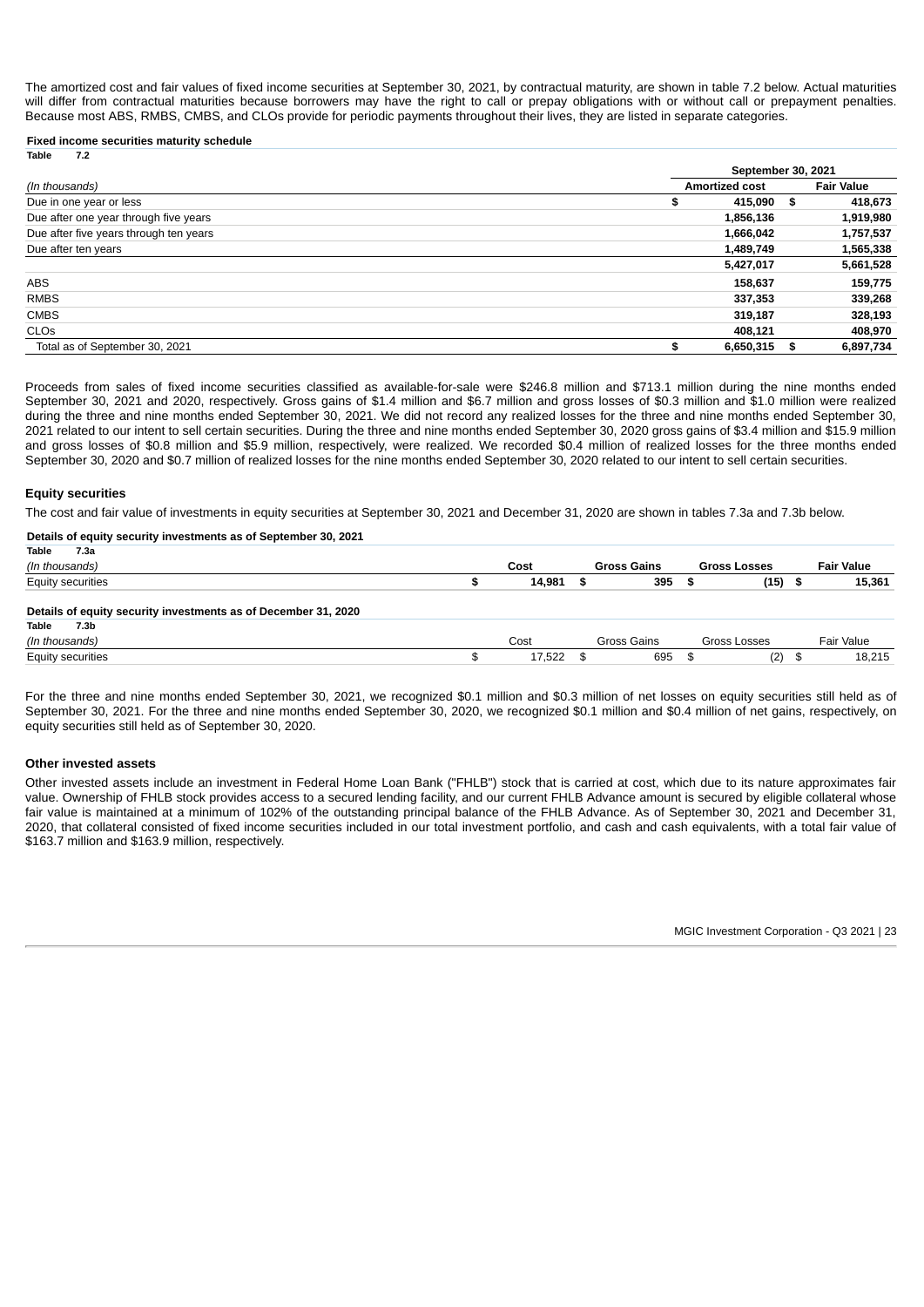### **Unrealized investment losses**

Tables 7.4a and 7.4b below summarize, for all available-for-sale investments in an unrealized loss position at September 30, 2021 and December 31, 2020, the aggregate fair value and gross unrealized loss by the length of time those securities have been continuously in an unrealized loss position. The fair value amounts reported in tables 7.4a and 7.4b are estimated using the process described in Note 8 [- "Fair Value Measurements"](#page-23-0) to these consolidated financial statements and in Note 3 - "Significant Accounting Policies" to the consolidated financial statements in our 2020 Annual Report on Form 10-K.

#### **Unrealized loss aging for securities by type and length of time as of September 30, 2021 Table 7.4a**

|                                                                                          | Less Than 12 Months |                      |      | 12 Months or Greater     |    |                                 | Total |                   |    |                             |  |
|------------------------------------------------------------------------------------------|---------------------|----------------------|------|--------------------------|----|---------------------------------|-------|-------------------|----|-----------------------------|--|
| (In thousands)                                                                           | Fair Value          | Unrealized<br>Losses |      | Fair Value               |    | Unrealized<br>Losses            |       | <b>Fair Value</b> |    | <b>Unrealized</b><br>Losses |  |
| U.S. Treasury securities and obligations of U.S.<br>government corporations and agencies | \$<br>88,312        | \$<br>$(277)$ \$     |      | $\overline{\phantom{0}}$ | \$ | $\hspace{0.1mm}-\hspace{0.1mm}$ | \$    | 88.312            | \$ | (277)                       |  |
| Obligations of U.S. states and political subdivisions                                    | 250.099             | (3, 479)             |      | 15,638                   |    | (160)                           |       | 265.737           |    | (3,639)                     |  |
| Corporate debt securities                                                                | 468.720             | (8,438)              |      |                          |    |                                 |       | 468.720           |    | (8,438)                     |  |
| <b>ABS</b>                                                                               | 58,901              | (198)                |      |                          |    |                                 |       | 58.901            |    | (198)                       |  |
| <b>RMBS</b>                                                                              | 174.094             | (1, 302)             |      | 26,733                   |    | (364)                           |       | 200.827           |    | (1,666)                     |  |
| <b>CMBS</b>                                                                              | 82.653              | (628)                |      |                          |    |                                 |       | 82.653            |    | (628)                       |  |
| <b>CLO<sub>S</sub></b>                                                                   | 127,483             | (29)                 |      | 21,974                   |    | (35)                            |       | 149.457           |    | (64)                        |  |
| Foreign government debt                                                                  | 4.445               | (40)                 |      |                          |    |                                 |       | 4.445             |    | (40)                        |  |
| Total                                                                                    | \$<br>1.254.707     | \$<br>(14, 391)      | - \$ | 64.345                   | \$ | (559)                           | -S    | 1,319,052         | S  | (14, 950)                   |  |

#### **Unrealized loss aging for securities by type and length of time as of December 31, 2020 Table 7.4b**

|                                                                                          | Less Than 12 Months |    | 12 Months or Greater |      |                          |    | Total                    |             |    |                      |
|------------------------------------------------------------------------------------------|---------------------|----|----------------------|------|--------------------------|----|--------------------------|-------------|----|----------------------|
| (In thousands)                                                                           | Fair Value          |    | Unrealized<br>Losses |      | Fair Value               |    | Unrealized<br>Losses     | Fair Value  |    | Unrealized<br>Losses |
| U.S. Treasury securities and obligations of U.S.<br>government corporations and agencies | \$<br>2,690         | \$ | (2)                  | - \$ | $\overline{\phantom{0}}$ |    | $\overline{\phantom{0}}$ | \$<br>2.690 | \$ | (2)                  |
| Obligations of U.S. states and political subdivisions                                    | 31.416              |    | (256)                |      |                          |    |                          | 31.416      |    | (256)                |
| Corporate debt securities                                                                | 44.968              |    | (1,728)              |      |                          |    |                          | 44.968      |    | (1,728)              |
| <b>ABS</b>                                                                               | 14.929              |    | (18)                 |      |                          |    |                          | 14.929      |    | (18)                 |
| <b>RMBS</b>                                                                              | 98.409              |    | (773)                |      | 3.566                    |    | (65)                     | 101,975     |    | (838)                |
| <b>CMBS</b>                                                                              | 13.212              |    | (789)                |      | 2.799                    |    | (336)                    | 16.011      |    | (1, 125)             |
| <b>CLO<sub>S</sub></b>                                                                   | 95.287              |    | (261)                |      | 73.904                   |    | (431)                    | 169,191     |    | (692)                |
| Total                                                                                    | 300,911             |    | (3, 827)             | - \$ | 80,269                   | £. | (832)                    | 381,180     | \$ | (4, 659)             |

Based on current facts and circumstances, we believe the unrealized losses as of September 30, 2021 presented in table 7.4a above are not indicative of the ultimate collectability of the current amortized cost of the securities. The unrealized losses in all categories of our investments at September 30, 2021 were primarily caused by changes in interest rates between the time of purchase and the respective fair value measurement date. We also rely upon estimates of several credit and non-credit factors in our review and evaluation of individual investments to determine whether a credit impairment exists.

There were 396 and 109 securities in an unrealized loss position at September 30, 2021 and December 31, 2020, respectively.

<span id="page-23-0"></span>We report accrued investment income separately from fixed income, available-for-sale, securities, and we have determined an allowance for credit losses for accrued investment income is not required. Accrued investment income is written off through net realized investment gains (losses) if, and at the time, the issuer of the security defaults or is expected to default on payments.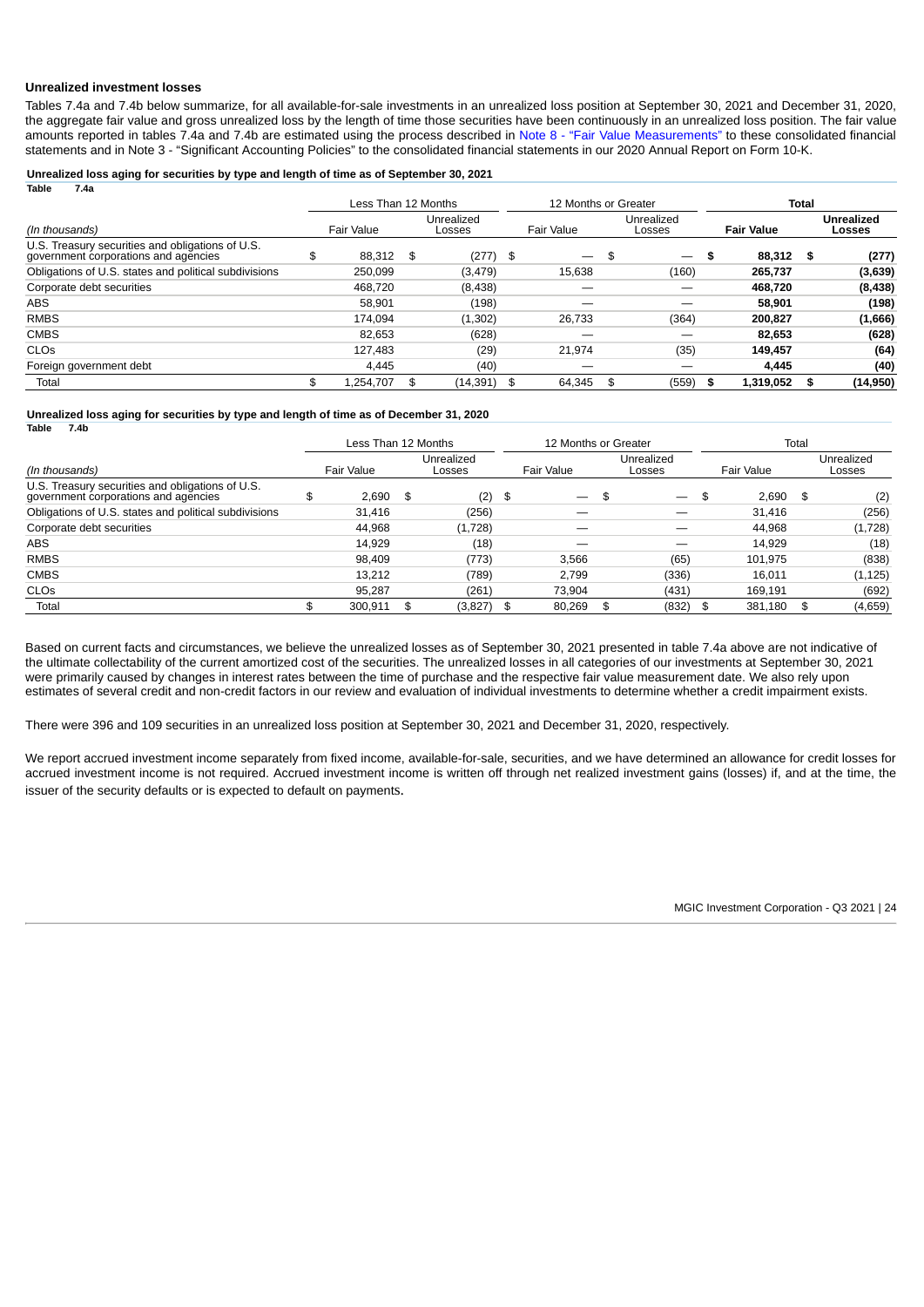# **Note 8. Fair Value Measurements**

#### **Recurring fair value measurements**

The following describes the valuation methodologies generally used by the independent pricing sources, or by us, to measure financial instruments at fair value, including the general classification of such financial instruments pursuant to the valuation hierarchy.

• Fixed income securities:

*U.S. Treasury Securities and Obligations of U.S. Government Corporations and Agencies:* Securities with valuations derived from quoted prices for identical instruments in active markets that we can access are categorized in Level 1 of the fair value hierarchy. Securities valued by surveying the dealer community, obtaining relevant trade data, benchmark quotes and spreads and incorporating this information in the valuation process are categorized as Level 2 of the fair value hierarchy.

*Corporate Debt Bonds* are valued by surveying the dealer community, obtaining relevant trade data, benchmark quotes and spreads and incorporating this information into the valuation process. These securities are generally categorized in Level 2 of the fair value hierarchy.

*Obligations of U.S. States & Political Subdivisions* are valued by tracking, capturing, and analyzing quotes for active issues and trades reported via the Municipal Securities Rulemaking Board records. Daily briefings and reviews of current economic conditions, trading levels, spread relationships, and the slope of the yield curve provide further data for evaluation. These securities are generally categorized in Level 2 of the fair value hierarchy.

*Residential Mortgage-Backed Securities ("RMBS")* are valued by monitoring interest rate movements, and other pertinent data daily. Incoming market data is enriched to derive spread, yield and/or price data as appropriate, enabling known data points to be extrapolated for valuation application across a range of related securities. These securities are generally categorized in Level 2 of the fair value hierarchy.

*Commercial Mortgage-Backed Securities ("CMBS")* are valued using techniques that reflect market participants' assumptions and maximize the use of relevant observable inputs including quoted prices for similar assets, benchmark yield curves and market corroborated inputs. Evaluation uses regular reviews of the inputs for securities covered, including executed trades, broker quotes, credit information, collateral attributes and/or cash flow waterfall as applicable. These securities are generally categorized in Level 2 of the fair value hierarchy.

*Asset-Backed Securities ("ABS")* are valued using spreads and other information solicited from market buy-and-sell-side sources, including primary and secondary dealers, portfolio managers, and research analysts. Cash flows are generated for each tranche, benchmark yields are determined, and deal collateral performance and tranche level attributes including trade activity, bids, and offers are applied, resulting in tranche specific prices. These securities are generally categorized in Level 2 of the fair value hierarchy.

*Collateralized loan obligations ("CLOs")* are valued by evaluating manager rating, seniority in the capital structure, assumptions about prepayment, default and recovery and their impact on cash flow generation. Loan level net asset values are determined and aggregated for tranches and as a final step prices are checked against available recent trade activity. These securities are generally categorized in Level 2 of the fair value hierarchy.

*Foreign government debt* is valued by surveying the dealer community, obtaining relevant trade data, benchmark quotes and spreads and incorporating this information into the valuation process. These securities are generally categorized in Level 2 of the fair value hierarchy.

*Commercial Paper,* which has an original maturity greater than 90 days*,* is valued using market data for comparable instruments of similar maturity and average yields. These securities are categorized in Level 2 of the fair value hierarchy.

- Equity securities: Consist of actively traded, exchange-listed equity securities, including exchange traded funds ("ETFs") and Bond Mutual Funds, with valuations derived from quoted prices for identical assets in active markets that we can access. These securities are valued in Level 1 of the fair value hierarchy.
- Cash Equivalents: Consists of money market funds and treasury bills with valuations derived from quoted prices for identical assets in active markets that we can access. These securities are valued in level 1 of the fair value hierarchy. Instruments in this category valued using market data for comparable instruments are classified as level 2 in the fair value hierarchy.
- Real estate acquired is valued at the lower of our acquisition cost or a percentage of the appraised value. The percentage applied to the appraised value is based upon our historical sales experience adjusted for current trends. These securities are categorized in level 3 of the fair value hierarchy.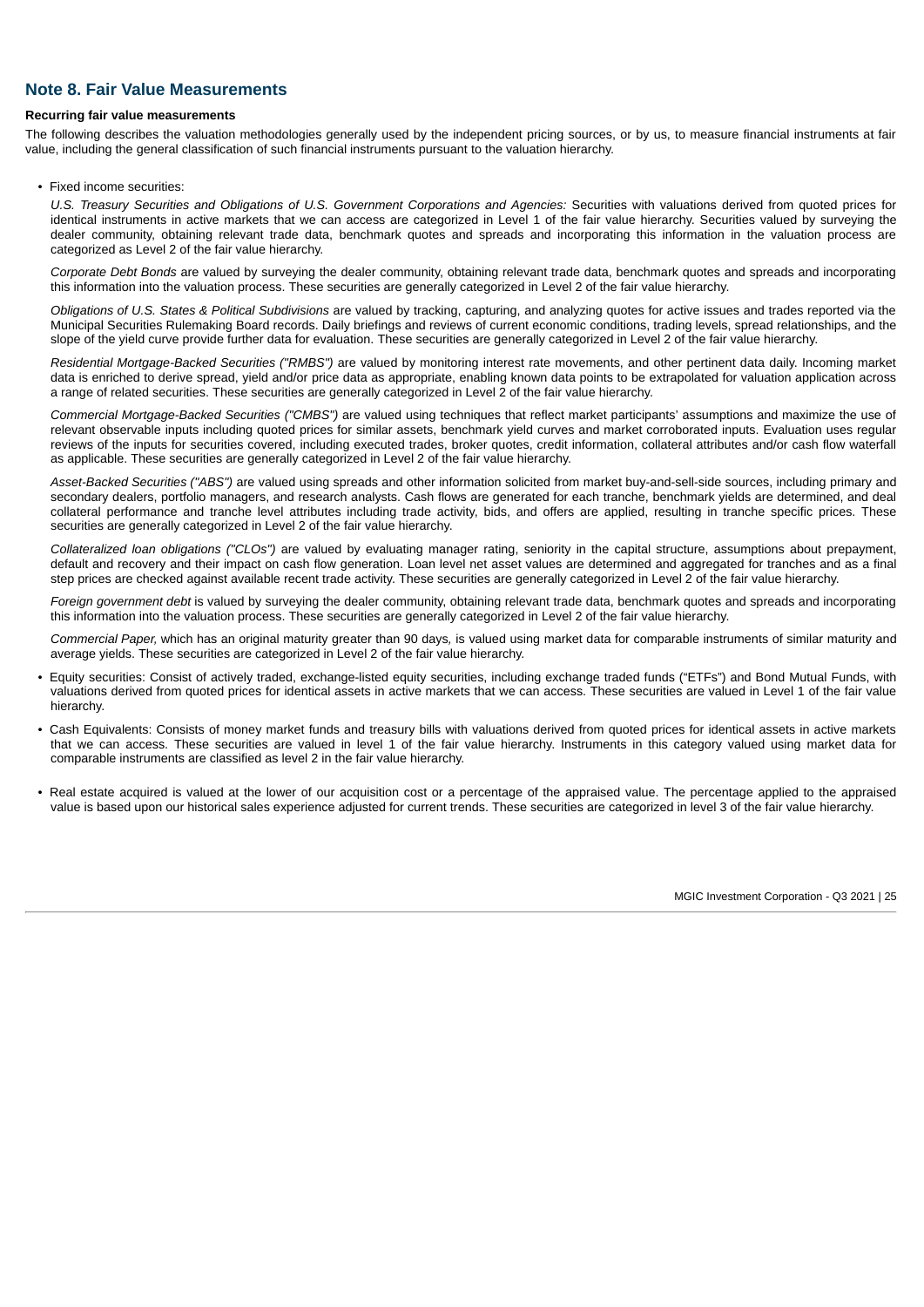Assets measured at fair value, by hierarchy level, as of September 30, 2021 and December 31, 2020 are shown in tables 8.1a and 8.1b below. The fair value of the assets is estimated using the process described above, and more fully in Note 3 - "Significant Accounting Policies" to the consolidated financial statements in our 2020 Annual Report on Form 10-K.

**Assets carried at fair value by hierarchy level as of September 30, 2021**

| (In thousands)                                                                           |    | <b>Total Fair Value</b> |     | Quoted Prices in Active<br>Markets for Identical<br>Assets<br>(Level 1) |     | Significant Other<br>Observable Inputs<br>(Level 2) | Significant<br>Unobservable Inputs<br>(Level 3) |
|------------------------------------------------------------------------------------------|----|-------------------------|-----|-------------------------------------------------------------------------|-----|-----------------------------------------------------|-------------------------------------------------|
| U.S. Treasury securities and obligations of U.S. government<br>corporations and agencies | S  | 184,735                 | -\$ | 124,310 \$                                                              |     | 60,425                                              | \$                                              |
| Obligations of U.S. states and political subdivisions                                    |    | 2,514,530               |     |                                                                         |     | 2,514,530                                           |                                                 |
| Corporate debt securities                                                                |    | 2,948,497               |     |                                                                         |     | 2,948,497                                           |                                                 |
| <b>ABS</b>                                                                               |    | 159,775                 |     |                                                                         |     | 159,775                                             |                                                 |
| <b>RMBS</b>                                                                              |    | 339,268                 |     |                                                                         |     | 339,268                                             |                                                 |
| <b>CMBS</b>                                                                              |    | 328,193                 |     |                                                                         |     | 328,193                                             |                                                 |
| <b>CLO<sub>S</sub></b>                                                                   |    | 408,970                 |     |                                                                         |     | 408,970                                             |                                                 |
| Foreign government debt                                                                  |    | 13,766                  |     |                                                                         |     | 13,766                                              |                                                 |
| Total fixed income securities                                                            |    | 6,897,734               |     | 124,310                                                                 |     | 6,773,424                                           |                                                 |
| Equity securities                                                                        |    | 15,361                  |     | 15,361                                                                  |     | –                                                   |                                                 |
| Cash Equivalents                                                                         |    | 168,083                 |     | 168,083                                                                 |     |                                                     |                                                 |
| Real estate acquired (1)                                                                 |    | 1,485                   |     |                                                                         |     |                                                     | 1,485                                           |
| Total                                                                                    | \$ | 7,082,663               | \$  | 307,754                                                                 | -\$ | 6,773,424                                           | \$<br>1,485                                     |

**Assets carried at fair value by hierarchy level as of December 31, 2020**

| Table | 8.1b |
|-------|------|
|       |      |

**Table 8.1a**

| (In thousands)                                                                           | <b>Total Fair Value</b> |      | <b>Ouoted Prices in Active</b><br>Markets for Identical<br>Assets<br>(Level 1) | Significant Other<br>Observable Inputs<br>(Level 2) | Significant<br>Unobservable Inputs<br>(Level 3) |             |
|------------------------------------------------------------------------------------------|-------------------------|------|--------------------------------------------------------------------------------|-----------------------------------------------------|-------------------------------------------------|-------------|
| U.S. Treasury securities and obligations of U.S. government<br>corporations and agencies | \$<br>265,693           | - \$ | 149,339                                                                        | \$                                                  | 116,354                                         | \$          |
| Obligations of U.S. states and political subdivisions                                    | 2,249,869               |      |                                                                                |                                                     | 2,249,869                                       |             |
| Corporate debt securities                                                                | 2,844,288               |      |                                                                                |                                                     | 2,844,288                                       |             |
| <b>ABS</b>                                                                               | 206,686                 |      |                                                                                |                                                     | 206,686                                         |             |
| <b>RMBS</b>                                                                              | 431,166                 |      |                                                                                |                                                     | 431,166                                         |             |
| <b>CMBS</b>                                                                              | 327,502                 |      |                                                                                |                                                     | 327,502                                         |             |
| CLOS                                                                                     | 310,490                 |      |                                                                                |                                                     | 310,490                                         |             |
| Foreign government debt                                                                  | 4.709                   |      | _                                                                              |                                                     | 4,709                                           |             |
| Commercial paper                                                                         | 21,193                  |      |                                                                                |                                                     | 21,193                                          |             |
| Total fixed income securities                                                            | 6,661,596               |      | 149,339                                                                        |                                                     | 6,512,257                                       |             |
| Equity securities                                                                        | 18,215                  |      | 18,215                                                                         |                                                     |                                                 |             |
| Cash Equivalents                                                                         | 288.941                 |      | 275.668                                                                        |                                                     | 13.273                                          |             |
| Real estate acquired (1)                                                                 | 1,092                   |      |                                                                                |                                                     |                                                 | 1,092       |
| Total                                                                                    | \$<br>6,969,844         | \$   | 443,222                                                                        | \$                                                  | 6,525,530                                       | \$<br>1,092 |

Real estate acquired through claim settlement, which is held for sale, is reported in "Other assets" on the consolidated balance sheets. (1)

Certain financial instruments, including insurance contracts, are excluded from these fair value disclosure requirements. The carrying values of cash and cash equivalents (Level 1) and accrued investment income (Level 2) approximated their fair values. Additional fair value disclosures related to our investment portfolio are included in [Note 7 – "Investments."](#page-20-1)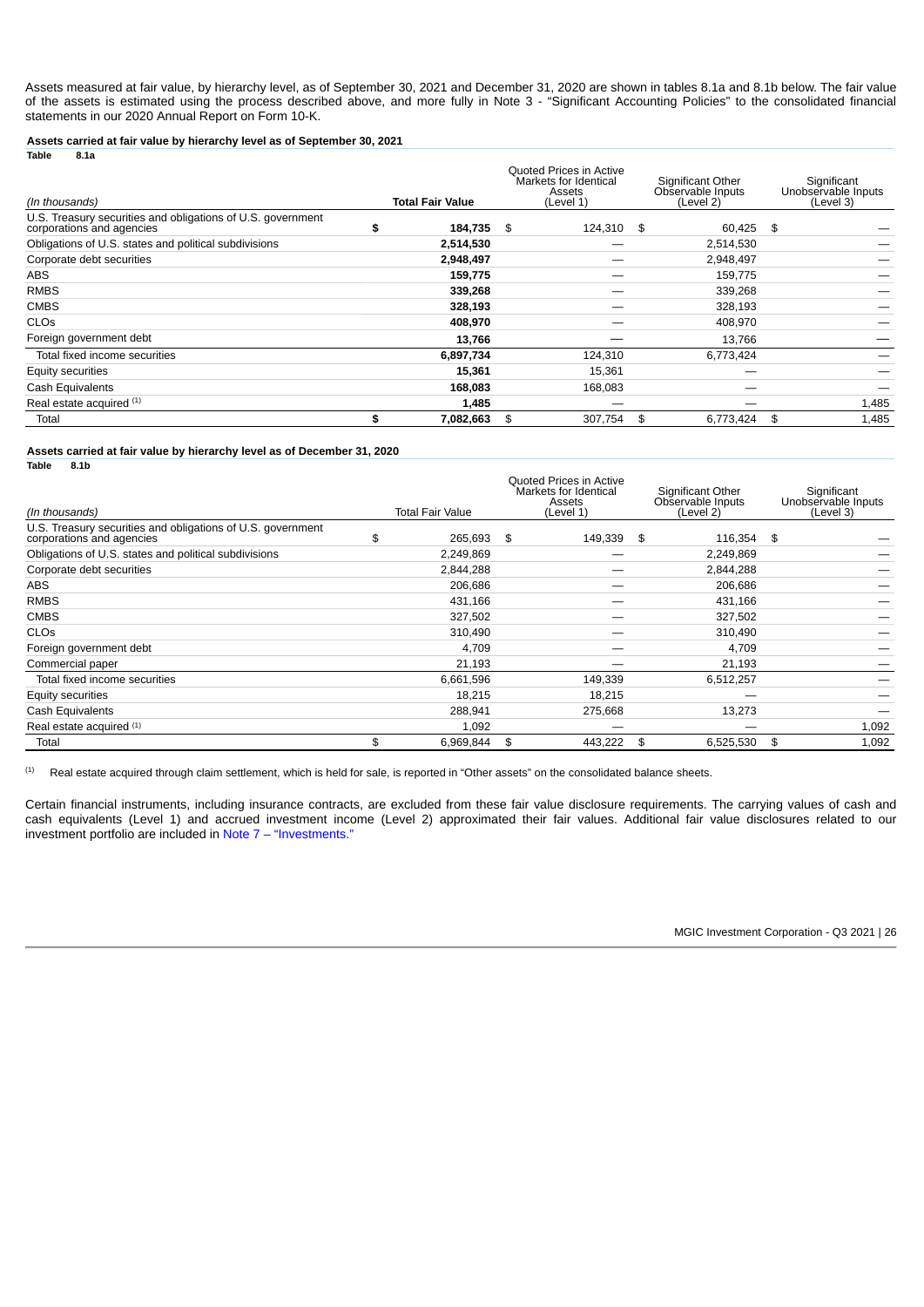#### Reconciliations of Level 3 assets

For assets measured at fair value using significant unobservable inputs (Level 3), a reconciliation of the beginning and ending balances for the three and nine months ended September 30, 2021 and 2020 is shown in tables 8.2a and 8.2b below. There were no losses included in earnings for those periods attributable to the change in unrealized losses on assets still held at the end of the applicable period.

#### Fair value roll-forward for financial instruments classified as Level 3 for the three months ended September 30, **Table 8.2a**

|                                                           | <b>Real Estate Acquired</b> |       |  |          |  |  |  |  |  |  |  |
|-----------------------------------------------------------|-----------------------------|-------|--|----------|--|--|--|--|--|--|--|
| (In thousands)                                            |                             | 2021  |  | 2020     |  |  |  |  |  |  |  |
| Balance at June 30,                                       |                             | 572   |  | 1,963    |  |  |  |  |  |  |  |
| Purchases                                                 |                             | 1,178 |  | 1,990    |  |  |  |  |  |  |  |
| Sales                                                     |                             | (190) |  | (2, 266) |  |  |  |  |  |  |  |
| Included in earnings and reported as losses incurred, net |                             | (75)  |  |          |  |  |  |  |  |  |  |
| Balance at September 30,                                  |                             | 1,485 |  | 1,690    |  |  |  |  |  |  |  |

### Fair value roll-forward for financial instruments classified as Level 3 for the nine months ended September 30,

| Table | 8.2 <sub>b</sub> |
|-------|------------------|

|                                                           |  | <b>Real Estate Acquired</b> |          |
|-----------------------------------------------------------|--|-----------------------------|----------|
| (In thousands)                                            |  | 2020                        |          |
| Balance at December 31,                                   |  | 1,092                       | 7,252    |
| Purchases                                                 |  | 3,955                       | 7,911    |
| Sales                                                     |  | (3, 844)                    | (13,991) |
| Included in earnings and reported as losses incurred, net |  | 282                         | 518      |
| Balance at September 30,                                  |  | 1,485                       | 1,690    |

### **Financial assets and liabilities not measured at fair value**

Other invested assets include an investment in FHLB stock that is carried at cost, which due to restrictions that require it to be redeemed or sold only to the security issuer at par value, approximates fair value. The fair value of other invested assets is categorized as Level 2.

Financial liabilities include our outstanding debt obligations. The fair values of our 5.75% and 5.25% Notes and 9% Debentures were based on observable market prices. The fair value of the FHLB Advance was estimated using cash flows discounted at current incremental borrowing rates for similar borrowing arrangements. In all cases the fair values of the financial liabilities below are categorized as Level 2.

Table 8.3 presents the carrying value and fair value of our financial assets and liabilities disclosed, but not carried, at fair value at September 30, 2021 and December 31, 2020.

#### **Financial assets and liabilities not measured at fair value Table 8.3**

<span id="page-26-0"></span>

| $\cdots$<br>                                  |                       |     |                   |    |                |     |                   |  |  |  |
|-----------------------------------------------|-----------------------|-----|-------------------|----|----------------|-----|-------------------|--|--|--|
|                                               | September 30, 2021    |     |                   |    |                |     | December 31, 2020 |  |  |  |
| (In thousands)                                | <b>Carrying Value</b> |     | <b>Fair Value</b> |    | Carrying Value |     | Fair Value        |  |  |  |
| <b>Financial assets</b>                       |                       |     |                   |    |                |     |                   |  |  |  |
| Other invested assets                         | \$<br>3,100           | - 5 | 3,100             | \$ | 3,100          | \$  | 3,100             |  |  |  |
| <b>Financial liabilities</b>                  |                       |     |                   |    |                |     |                   |  |  |  |
| <b>FHLB Advance</b>                           | 155,000               |     | 158,820           |    | 155,000        |     | 160,865           |  |  |  |
| 5.75% Senior Notes                            | 241.090               |     | 260,349           |    | 240.597        |     | 261,752           |  |  |  |
| 5.25% Senior Notes                            | 639.886               |     | 694.135           |    | 638.782        |     | 696,449           |  |  |  |
| 9% Convertible Junior Subordinated Debentures | 208.814               |     | 279.696           |    | 208.814        |     | 273,569           |  |  |  |
| Total financial liabilities                   | 1,244,790             | S   | 1,393,000         |    | 1,243,193      | \$. | 1,392,635         |  |  |  |
|                                               |                       |     |                   |    |                |     |                   |  |  |  |

MGIC Investment Corporation - Q3 2021 | 27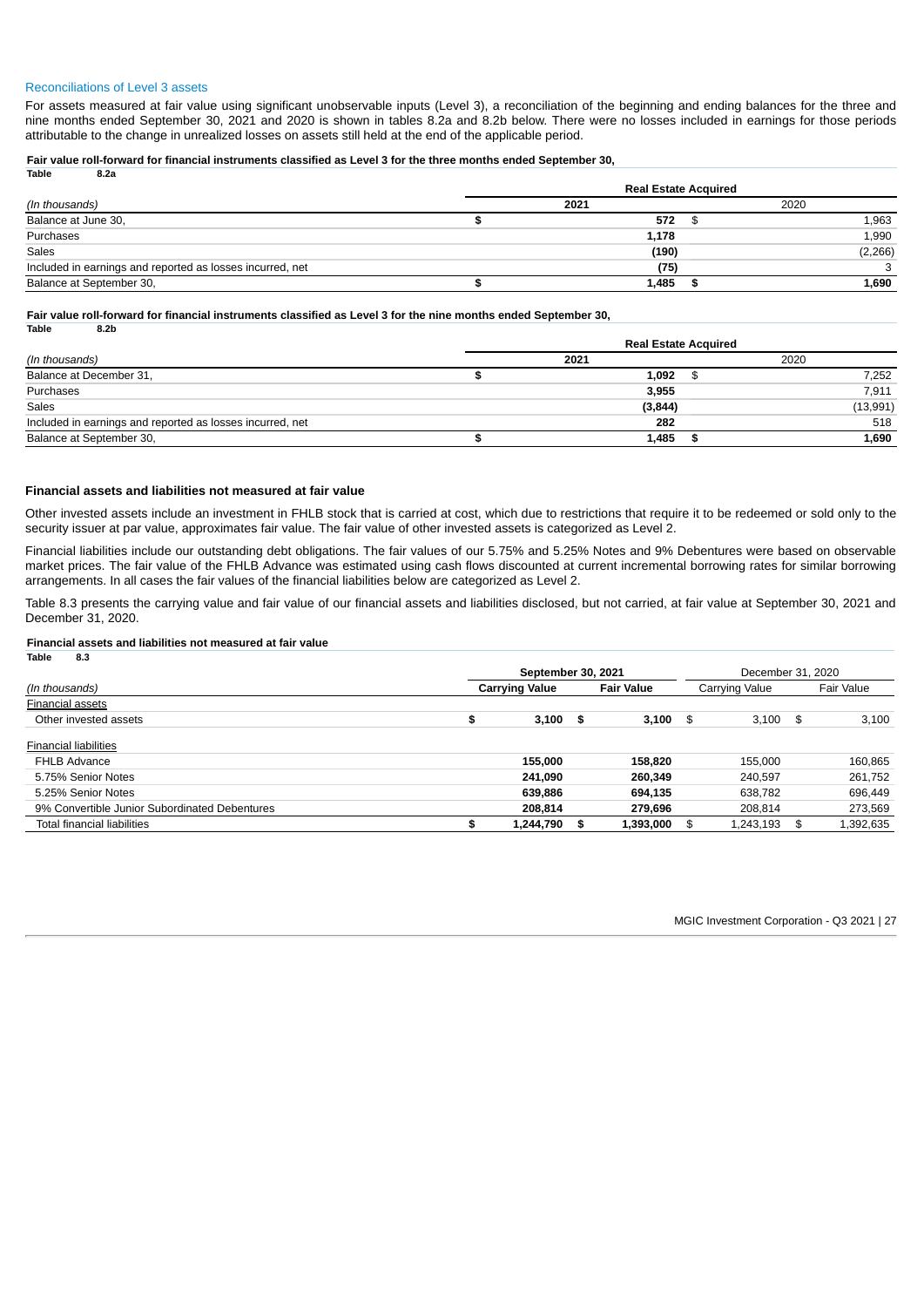# **Note 9. Other Comprehensive Income**

The pretax and related income tax benefit (expense) components of our other comprehensive income (loss) for the three and nine months ended September 30, 2021 and 2020 are included in table 9.1 below.

#### **Components of other comprehensive income (loss) Table 9.1**

|                                                                    | Three Months Ended September 30, |  | Nine Months Ended September 30, |      |               |      |           |
|--------------------------------------------------------------------|----------------------------------|--|---------------------------------|------|---------------|------|-----------|
| (In thousands)                                                     | 2021                             |  | 2020                            |      | 2021          |      | 2020      |
| Net unrealized investment (losses) gains arising during the period | $(34, 937)$ \$                   |  | 42.674                          | - \$ | $(97,057)$ \$ |      | 132,036   |
| Total income tax benefit (expense)                                 | 7,337                            |  | (8,962)                         |      | 20.382        |      | (27, 728) |
| Net of taxes                                                       | (27, 600)                        |  | 33,712                          |      | (76, 675)     |      | 104,308   |
| Net changes in benefit plan assets and obligations                 | 7.548                            |  | (14, 364)                       |      | 9.492         |      | (11,695)  |
| Total income tax benefit (expense)                                 | (1,585)                          |  | 3,017                           |      | (1,993)       |      | 2,456     |
| Net of taxes                                                       | 5,963                            |  | (11, 347)                       |      | 7,499         |      | (9,239)   |
| Total other comprehensive income (loss)                            | (27, 389)                        |  | 28.310                          |      | (87, 565)     |      | 120,341   |
| Total income tax benefit (expense)                                 | 5.752                            |  | (5,945)                         |      | 18.389        |      | (25, 272) |
| Total other comprehensive income (loss), net of tax                | $(21, 637)$ \$                   |  | 22.365                          |      | (69, 176)     | - \$ | 95,069    |

The pretax and related income tax benefit (expense) components of the amounts reclassified from our accumulated other comprehensive income (loss) ("AOCI") to our consolidated statements of operations for the three and nine months ended September 30, 2021 and 2020 are included in table 9.2 below.

#### **Reclassifications from AOCI Table 9.2**

|                                                                                           |  | Three Months Ended September 30, |    |          |  | Nine Months Ended September 30, |     |          |
|-------------------------------------------------------------------------------------------|--|----------------------------------|----|----------|--|---------------------------------|-----|----------|
| (In thousands)                                                                            |  | 2021                             |    | 2020     |  | 2021                            |     | 2020     |
| Reclassification adjustment for net realized (losses) gains <sup>(1)</sup>                |  | 1.045                            | \$ | 10.349   |  | 7.462                           | \$. | 8.673    |
| Income tax benefit (expense)                                                              |  | (219)                            |    | (2, 173) |  | (1, 566)                        |     | (1,821)  |
| Net of taxes                                                                              |  | 826                              |    | 8,176    |  | 5,896                           |     | 6,852    |
| Reclassification adjustment related to benefit plan assets and obligations <sup>(2)</sup> |  | (971)                            |    | (1, 336) |  | (2, 915)                        |     | (4,005)  |
| Income tax benefit (expense)                                                              |  | 204                              |    | 280      |  | 612                             |     | 841      |
| Net of taxes                                                                              |  | (767)                            |    | (1,056)  |  | (2, 303)                        |     | (3, 164) |
| Total reclassifications                                                                   |  | 74                               |    | 9.013    |  | 4.547                           |     | 4.668    |
| Income tax benefit (expense)                                                              |  | (15)                             |    | (1,893)  |  | (954)                           |     | (980)    |
| Total reclassifications, net of tax                                                       |  | 59                               |    | 7.120    |  | 3.593                           |     | 3,688    |

Increases (decreases) Net realized investment gains (losses) on the consolidated statements of operations. (1)

Decreases (increases) Other underwriting and operating expenses, net on the consolidated statements of operations. (2)

A rollforward of AOCI for the nine months ended September 30, 2021, including amounts reclassified from AOCI, are included in table 9.3 below.

#### **Rollforward of AOCI Table 9.3**

<span id="page-27-0"></span>

| .                                                   | Nine Months Ended September 30, 2021                                     |                                                        |           |  |  |  |  |  |  |
|-----------------------------------------------------|--------------------------------------------------------------------------|--------------------------------------------------------|-----------|--|--|--|--|--|--|
| (In thousands)                                      | Net unrealized gains and<br>(losses) on available-for-sale<br>securities | Total accumulated other<br>comprehensive income (loss) |           |  |  |  |  |  |  |
| Balance at December 31, 2020, net of tax            | 272.137                                                                  | (55, 316)                                              | 216.821   |  |  |  |  |  |  |
| Other comprehensive income before reclassifications | (70, 779)                                                                | 5.196                                                  | (65, 583) |  |  |  |  |  |  |
| Less: Amounts reclassified from AOCI                | 5.896                                                                    | (2.303)                                                | 3.593     |  |  |  |  |  |  |
| Balance, September 30, 2021, net of tax             | 195.462                                                                  | (47, 817)                                              | 147.645   |  |  |  |  |  |  |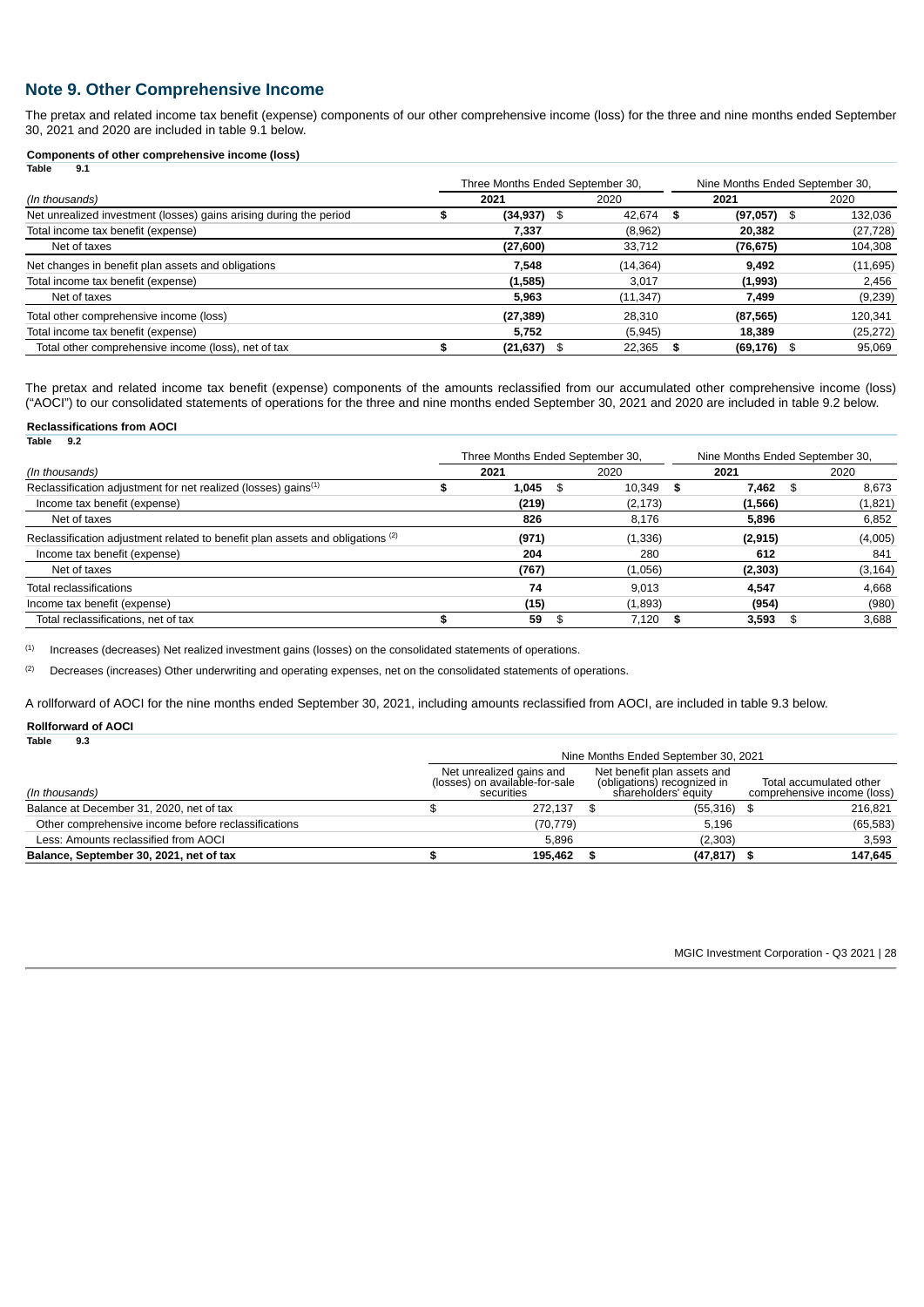# **Note 10. Benefit Plans**

Tables 10.1 and 10.2 provide the components of net periodic benefit cost for our pension, supplemental executive retirement and other postretirement benefit plans for the three and nine months ended September 30, 2021 and 2020.

#### **Components of net periodic benefit cost Table 10.1**

| Pension and Supplemental Executive<br><b>Retirement Plans</b> |          |  |         |  |          |                                  |                                               |  |  |
|---------------------------------------------------------------|----------|--|---------|--|----------|----------------------------------|-----------------------------------------------|--|--|
|                                                               | 2021     |  | 2020    |  | 2021     |                                  | 2020                                          |  |  |
|                                                               | 1,908    |  | 1,848   |  | 377      | - SS                             | 316                                           |  |  |
|                                                               | 2,794    |  | 3,375   |  | 163      |                                  | 208                                           |  |  |
|                                                               | (5, 229) |  | (5,526) |  | (2, 216) |                                  | (1,852)                                       |  |  |
|                                                               | 1,403    |  | 1,580   |  | (425)    |                                  | (196)                                         |  |  |
|                                                               | (60)     |  | (62)    |  | 53       |                                  | 13                                            |  |  |
|                                                               | 4,732    |  | 6,520   |  |          |                                  |                                               |  |  |
|                                                               | 5,548    |  | 7,735   |  |          |                                  | (1, 511)                                      |  |  |
|                                                               |          |  | - \$    |  | - \$     | Three Months Ended September 30, | Other Postretirement Benefit Plans<br>(2,048) |  |  |

#### **Components of net periodic benefit cost**

| <b>Table</b><br>10.2                         |                                                               |                                 |                                    |         |
|----------------------------------------------|---------------------------------------------------------------|---------------------------------|------------------------------------|---------|
|                                              |                                                               | Nine Months Ended September 30, |                                    |         |
|                                              | Pension and Supplemental Executive<br><b>Retirement Plans</b> |                                 | Other Postretirement Benefit Plans |         |
| (In thousands)                               | 2021                                                          | 2020                            | 2021                               | 2020    |
| Service cost                                 | $5,724$ \$                                                    | $5,545$ \$                      | $1,131$ \$                         | 947     |
| Interest cost                                | 8,383                                                         | 10,125                          | 487                                | 624     |
| Expected return on plan assets               | (15,687)                                                      | (16, 579)                       | (6, 647)                           | (5,556) |
| Amortization of net actuarial losses (gains) | 4,208                                                         | 4,740                           | (1, 273)                           | (587)   |
| Amortization of prior service cost (credit)  | (179)                                                         | (186)                           | 159                                | 38      |
| Cost of settlements                          | 4,732                                                         | 6.520                           |                                    |         |
| Net periodic benefit cost (benefit)          | 7.181                                                         | 10.165                          | $(6, 143)$ \$                      | (4,534) |
|                                              |                                                               |                                 |                                    |         |

<span id="page-28-0"></span>Contributions of \$6.9 million have been made to our qualified pension and supplemental executive retirement plan in 2021. We recorded pension settlement accounting charges of \$4.7 million and \$6.5 million in 2021 and 2020, respectively.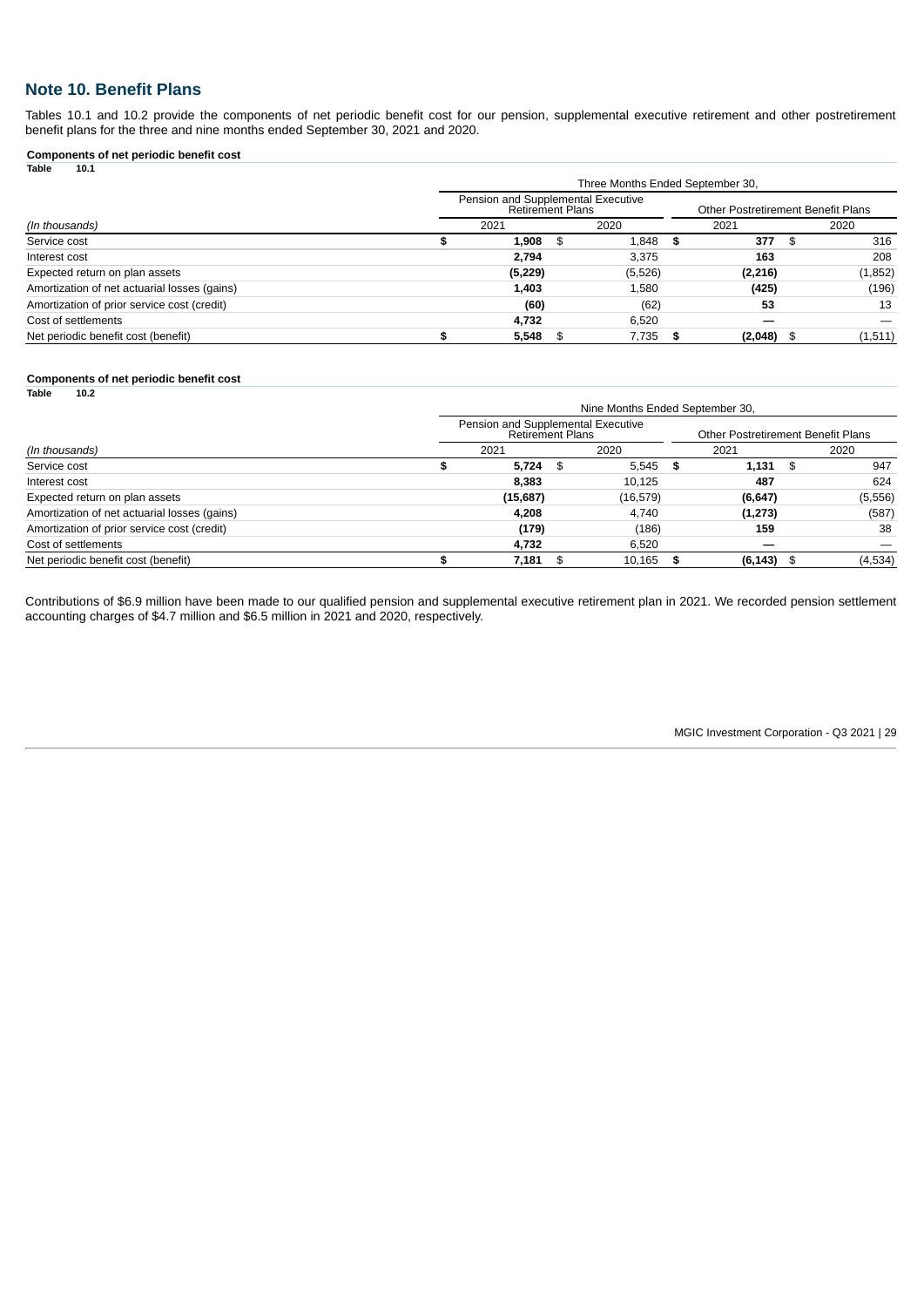### **Note 11. Loss Reserves**

We establish case reserves and loss adjustment expenses ("LAE") reserves on delinquent loans that were reported to us as two payments past due and have not become current or resulted in a claim payment. Such loans are referred to as being in our delinquency inventory. Case reserves are established by estimating the number of loans in our delinquency inventory that will result in a claim payment, which is referred to as the claim rate, and further estimating the amount of the claim payment, which is referred to as claim severity.

IBNR reserves are established for estimated losses from delinquencies we estimate have occurred prior to the close of an accounting period but have not yet been reported to us. IBNR reserves are also established using estimated claim rates and claim severities.

Estimation of losses is inherently judgmental. The conditions that affect the claim rate and claim severity include the current and future state of the domestic economy, including unemployment and the current and future strength of local housing markets; exposure on insured loans; the amount of time between delinquency and claim filing (all else being equal, the longer the period between delinquency and claim filing, the greater the severity); and curtailments and rescissions. The actual amount of the claim payments may be substantially different than our loss reserve estimates. Our estimates could be adversely affected by several factors, including a deterioration of regional or national economic conditions, including unemployment and the continued impact of the COVID-19 pandemic, leading to a reduction in borrowers' income and thus their ability to make mortgage payments, the impact of past and future government initiatives and actions taken by the GSEs (including mortgage forbearance programs and foreclosure moratoriums), and a drop in housing values which may affect borrower willingness to continue to make mortgage payments when the value of the home is below the mortgage balance. Loss reserves in future periods will also be dependent on the number of loans reported to us as delinquent.

Changes to our estimates could result in a material impact to our consolidated results of operations and financial position, even in a stable economic environment. It is reasonably possible that given the uncertainty of the impacts of the COVID-19 pandemic, our reserve estimate may continue to be impacted.

In considering the potential sensitivity of the factors underlying our estimate of loss reserves, it is possible that even a relatively small change in our estimated claim rate or severity could have a material impact on loss reserves and, correspondingly, on our consolidated results of operations even in a stable economic environment. For example, as of September 30, 2021, assuming all other factors remain constant, a \$1,000 increase/decrease in the average severity reserve factor would change the loss reserve amount by approximately +/- \$17 million. A one percentage point increase/decrease in the average claim rate reserve factor would change the loss reserve amount by approximately +/- \$22 million.

The "Losses incurred" section of table 11.1 below shows losses incurred on delinquencies that occurred in the current year and in prior years. The amount of losses incurred relating to delinquencies that occurred in the current year represents the estimated amount to be ultimately paid on such delinquencies. The amount of losses incurred relating to delinquencies that occurred in prior years represents the difference between the actual claim rate and severity associated with those delinquencies resolved in the current year compared to the estimated claim rate and severity at the prior year-end, as well as a re-estimation of amounts to be ultimately paid on delinquencies continuing from the end of the prior year. This re-estimation of the claim rate and severity is the result of our review of current trends in the delinquency inventory, such as percentages of delinquencies that have resulted in a claim, the amount of the claims relative to the average loan exposure, changes in the relative level of delinquencies by geography and changes in average loan exposure.

Losses incurred on delinquencies that occurred in the current year decreased in the first nine months of 2021 compared to the same period last year primarily due to a decrease in new delinquency notices reported. In addition, we decreased IBNR reserve estimates by \$5.9 million in the nine months ending September 30, 2021, compared to a \$12.6 million increase in the nine months ending September 30, 2020. New delinquency notices and IBNR reserve estimates increased in the nine months ended September 30, 2020 due to the impact of the COVID-19 pandemic. Given the uncertainty surrounding the long-term impact of COVID-19, it is difficult to predict the ultimate effect of the COVID-19 related delinquencies and forbearances on our loss incidence.

For the nine months ended September 30, 2021 we experienced favorable loss development of \$6.0 million on previously received notices primarily due to the decrease in the claim rate on pre-COVID-19 delinquencies. This was offset by the recognition of a probable loss of \$6.3 million related to litigation of our claims paying practices and adverse development on LAE reserves and reinsurance. For the nine months ended September 30, 2020 we experienced adverse loss development of \$17.3 million on previously received delinquencies primarily related to severity.

The "Losses paid" section of table 11.1 below shows the amount of losses paid on delinquencies that occurred in the current year and losses paid on delinquencies that occurred in prior years. In light of the uncertainty caused by the COVID-19 pandemic, specifically the foreclosure moratoriums and forbearance plans, we expect the average time it takes to receive a claim will increase.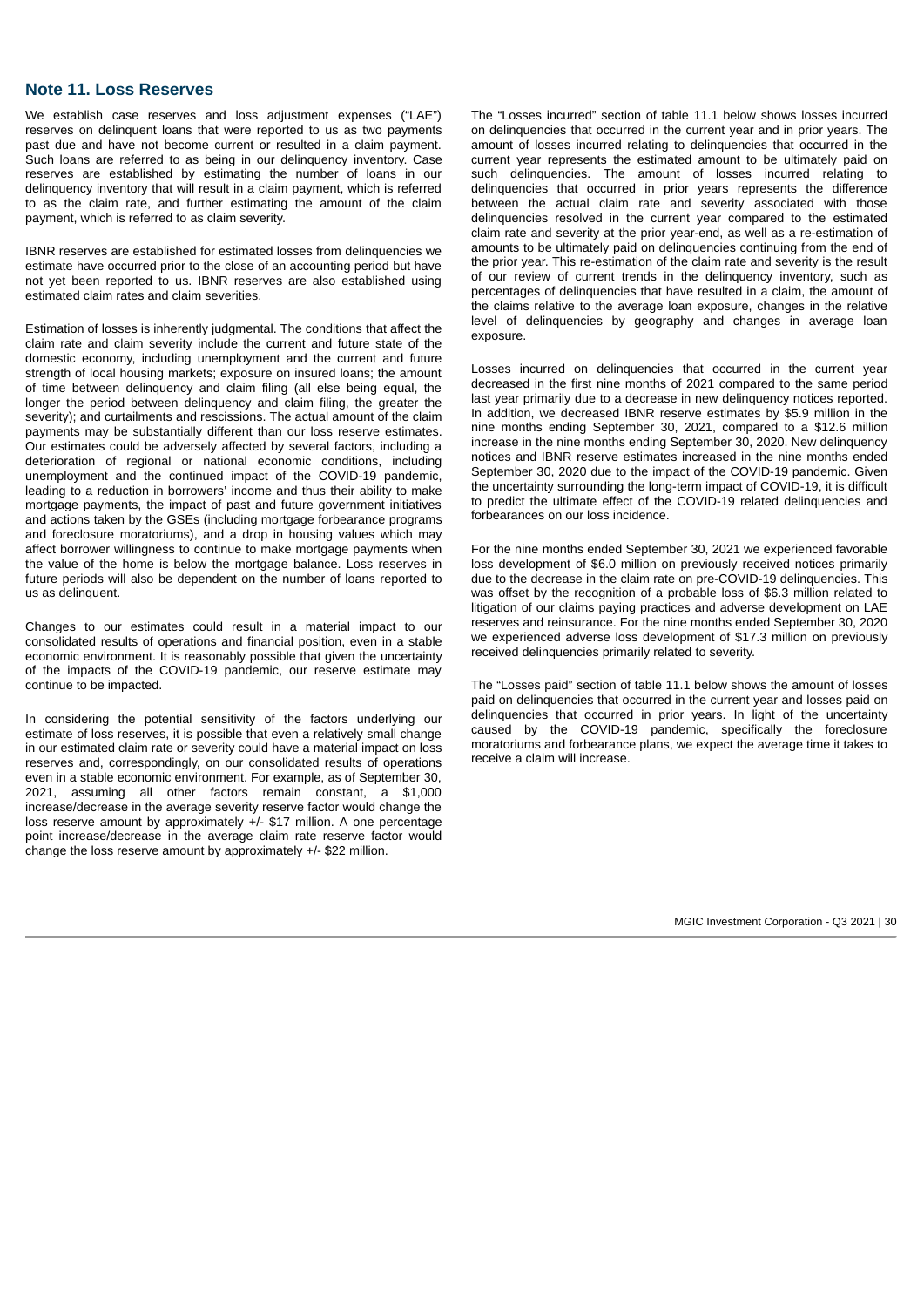Table 11.1 provides a reconciliation of beginning and ending loss reserves as of and for the nine months ended September 30, 2021 and 2020.

**Development of reserves for losses and loss adjustment expenses**

| 11.1<br>Table                                                          |               |                                 |         |  |
|------------------------------------------------------------------------|---------------|---------------------------------|---------|--|
|                                                                        |               | Nine Months Ended September 30, |         |  |
| (In thousands)                                                         | 2021          |                                 | 2020    |  |
| Reserve at beginning of period                                         | \$<br>880,537 | \$                              | 555,334 |  |
| Less reinsurance recoverable                                           | 95,042        |                                 | 21,641  |  |
| Net reserve at beginning of period                                     | 785,495       |                                 | 533,693 |  |
| Losses incurred:                                                       |               |                                 |         |  |
| Losses and LAE incurred in respect of delinguency notices received in: |               |                                 |         |  |
| Current year                                                           | 95,534        |                                 | 301,699 |  |
| Prior years (1)                                                        | (5,968)       |                                 | 17,317  |  |
| Total losses incurred                                                  | 89,566        |                                 | 319,016 |  |
| Losses paid:                                                           |               |                                 |         |  |
| Losses and LAE paid in respect of delinguency notices received in:     |               |                                 |         |  |
| Current year                                                           | 339           |                                 | 1,486   |  |
| Prior years                                                            | 48,842        |                                 | 93,937  |  |
| Reinsurance terminations                                               |               |                                 | (20)    |  |
| Total losses paid                                                      | 49,181        |                                 | 95,403  |  |
| Net reserve at end of period                                           | 825,880       |                                 | 757,306 |  |
| Plus reinsurance recoverables                                          | 107,029       |                                 | 83,143  |  |
| Reserve at end of period                                               | \$<br>932,909 | \$                              | 840,449 |  |

A positive number for prior year loss development indicates a deficiency of prior year reserves. A negative number for prior year loss development indicates a redundancy of prior year loss reserves. See the following table for more information about prior year loss development. (1)

The prior year development of the reserves in the first nine months of 2021 and 2020 is reflected in table 11.2 below.

#### **Reserve development on previously received delinquencies Table 11.2**

|                                                                                    | Nine Months Ended September 30, |                |  |         |  |
|------------------------------------------------------------------------------------|---------------------------------|----------------|--|---------|--|
| (In thousands)                                                                     |                                 | 2021           |  | 2020    |  |
| Increase (decrease) in estimated claim rate on primary defaults                    |                                 | $(18, 147)$ \$ |  | (1,626) |  |
| Increase (decrease) in estimated severity on primary defaults                      |                                 | (105)          |  | 13.503  |  |
| Change in estimates related to pool reserves, LAE reserves, reinsurance, and other |                                 | 12.284         |  | 5.440   |  |
| Total prior year loss development (1)                                              |                                 | (5,968)        |  | 17.317  |  |

A positive number for prior year loss development indicates a deficiency of prior year loss reserves. A negative number for prior year loss development indicates a redundancy of prior year loss reserves. (1)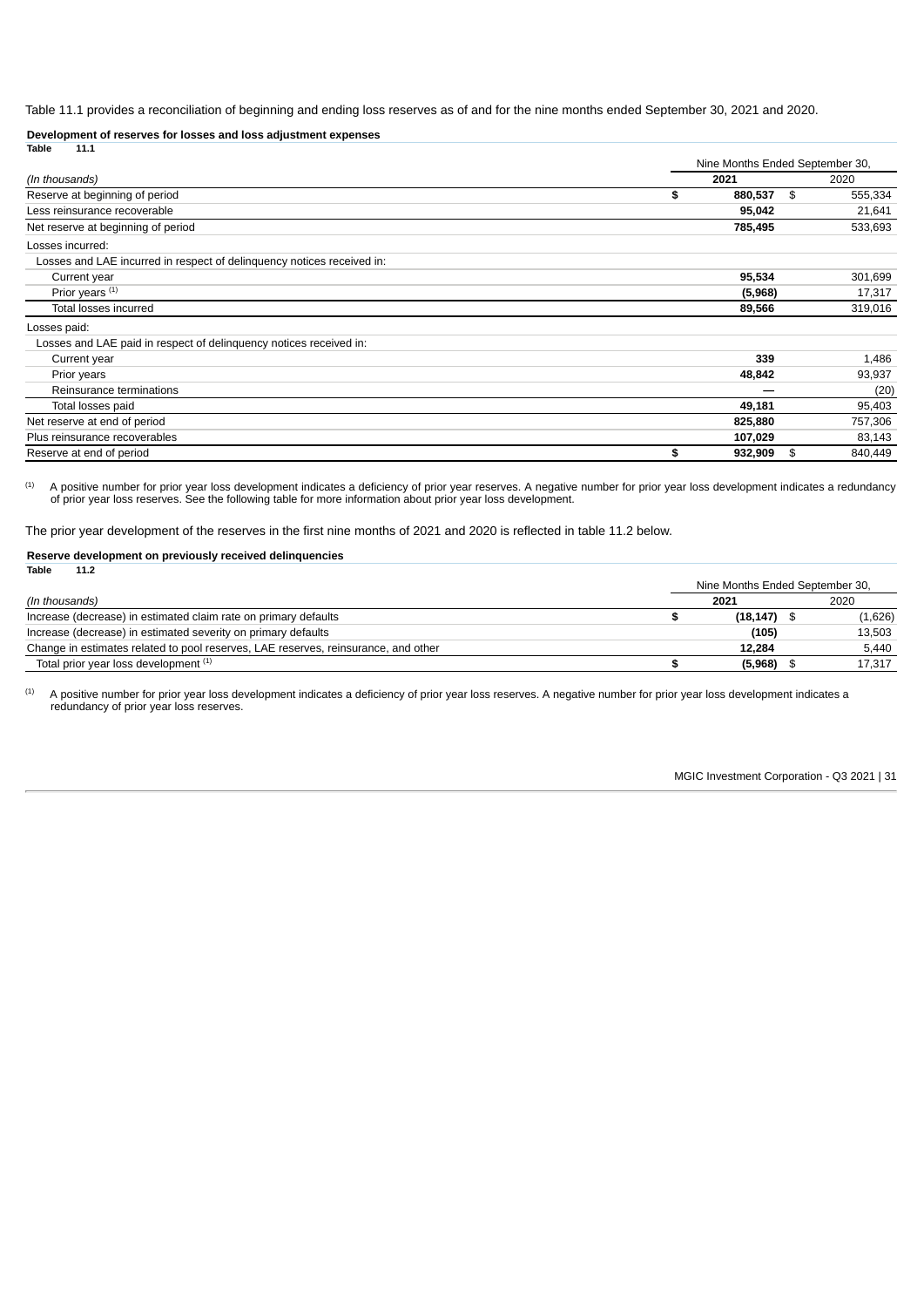### **Delinquency inventory**

A rollforward of our primary delinquency inventory for the three and nine months ended September 30, 2021 and 2020 appears in table 11.3 below. The information concerning new notices and cures is compiled from monthly reports received from loan servicers. The level of new notice and cure activity reported in a particular month can be influenced by, among other things, the date on which a servicer generates its report, the number of business days in a month and transfers of servicing between loan servicers.

#### **Delinquency inventory rollforward**

| Table<br>11.3                                   |                                     |          |                                    |           |  |
|-------------------------------------------------|-------------------------------------|----------|------------------------------------|-----------|--|
|                                                 | Three Months Ended<br>September 30, |          | Nine Months Ended<br>September 30, |           |  |
|                                                 | 2021<br>2020                        |          | 2021                               | 2020      |  |
| Delinguency inventory at<br>beginning of period | 42,999                              | 69.326   | 57,710                             | 30,028    |  |
| New notices                                     | 9.862                               | 20.924   | 31,909                             | 90.906    |  |
| Cures                                           | (14, 813)                           | (25,446) | (50, 901)                          | (54, 523) |  |
| Paid claims                                     | (298)                               | (375)    | (956)                              | (1,933)   |  |
| Rescissions and<br>denials                      | (11)                                | (11)     | (23)                               | (60)      |  |
| Other items removed<br>from inventory           | (360)                               |          | (360)                              |           |  |
| Delinquency inventory at<br>end of period       | 37,379                              | 64.418   | 37.379                             | 64.418    |  |

During the three and nine months ended September 30, 2021, our losses paid included amounts paid upon commutation of coverage of pools of non-performing loans ("NPLs"). As a result of these payments, 360 items were removed from the delinquency inventory with an amount paid of \$6.7 million.

#### **COVID-19 Activity**

Our delinquency inventory increased beginning in the second quarter of 2020 because of the impacts of the COVID-19 pandemic, including the high level of unemployment and economic uncertainty resulting from measures to reduce the transmission of COVID-19. Starting in the third quarter of 2020, we experienced an increase in cures associated with our COVID-19 new delinquency notices. Government initiatives and actions taken by the GSEs provide for payment forbearance on mortgages to borrowers experiencing hardship during the COVID-19 pandemic. These forbearance plans generally allow for mortgage payments to be suspended for up to 18 months: an initial forbearance period of up to six months; if requested by the borrower, an extension of up to six months; and, for loans in a COVID-19 forbearance plan as of February 28, 2021, an additional extension up to six months, subject to certain limits.

Table 11.4 below shows the number of consecutive months a borrower is delinquent. Historically as a delinquency ages it is more likely to result in a claim.

#### **Primary delinquency inventory - consecutive months delinquent Table 11.4**

|                                                                                 | September 30,<br>2021 | December 31,<br>2020 | September 30,<br>2020 |  |  |
|---------------------------------------------------------------------------------|-----------------------|----------------------|-----------------------|--|--|
| 3 months or less                                                                | 6,948                 | 11,542               | 15,879                |  |  |
| 4-11 months                                                                     | 9,371                 | 34,620               | 37,702                |  |  |
| 12 months or more $(1)$                                                         | 21,060                | 11,548               | 10,837                |  |  |
| Total                                                                           | 37,379                | 57,710               | 64,418                |  |  |
| 3 months or less                                                                | 19 %                  | 20 %                 | 25 %                  |  |  |
| 4-11 months                                                                     | 25 %                  | 60 %                 | 58 %                  |  |  |
| 12 months or more                                                               | 56 %                  | 20 %                 | 17 %                  |  |  |
| Total                                                                           | 100 %                 | 100 %                | 100 %                 |  |  |
| Primary claims received<br>inventory included in ending<br>delinguent inventory | 154                   | 159                  | 172                   |  |  |

Approximately 17%, 31%, and 32% of the primary delinquency inventory delinquent for 12 consecutive months or more has been delinquent for at least 36 consecutive months as of September 30, 2021, December 31, 2020, and September 30, 2020, respectively. (1)

The increase in delinquency inventory that is 12 months or more consecutive months delinquent compared to September 30, 2020 and December 31, 2020 is primarily due to the number of new delinquency notices received in the second quarter of 2020 resulting from the impacts of the COVID-19 pandemic. This was partially offset by an increase in cures in the second half of 2020 and in the first nine months of 2021.

#### **Premium refunds**

<span id="page-31-0"></span>Our estimate of premiums to be refunded on expected claim payments is accrued for separately in "Other Liabilities" on our consolidated balance sheets and approximated \$37.3 million and \$30.1 million at September 30, 2021 and December 31, 2020, respectively.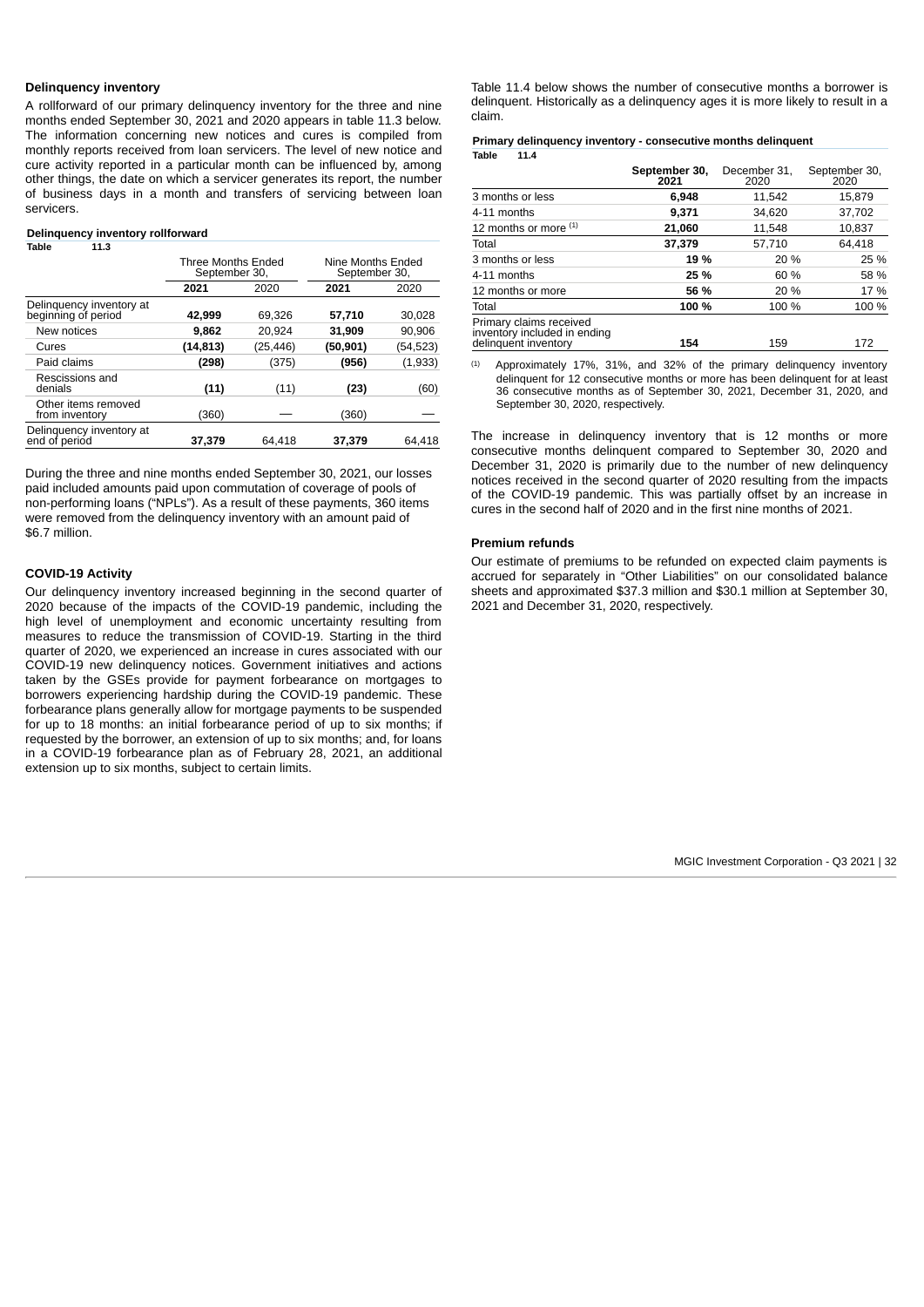# **Note 12. Shareholders' Equity**

#### **Change in Accounting Policy**

As of January 1, 2021, we adopted the updated guidance for "A*ccounting for Convertible Instruments and Contracts in an Entity's Own Equity".* The application of this guidance resulted in a \$68.3 million cumulative effect adjustment to our 2021 beginning retained earnings and paid in capital to reflect the 9% Debenture as if we had always accounted for the debt as a liability in its entirety.

### **Share repurchase programs**

Repurchases of our common stock may be made from time to time on the open market (including through 10b5-1 plans) or through privately negotiated transactions. In 2020, we repurchased approximately 9.6 million shares of our common stock, at an average cost of \$12.47 per share, which included commissions. After suspending stock repurchases due to the uncertainty caused by the COVID-19 pandemic, in the third quarter of 2021, we repurchased approximately 10.0 million shares at an average cost of \$15.01 per share, which included commissions. At September 30, 2021 we had \$141 million remaining under a share repurchase program approved by our Board of Directors in 2020. In October 2021, we received authorization to repurchase an additional \$500 million of our common stock through the end of 2023. In October 2021, we repurchased an additional 3.8 million shares totaling \$60 million under the remaining authorization that expires at year end 2021.

### **Cash dividends**

In March and May of 2021, we paid quarterly cash dividends of \$0.06 per share to shareholders which totaled \$41.1 million. In August 2021, we paid a quarterly cash dividend of \$0.08 per share which totaled \$27.3 million. On October 28, 2021, the Board of Directors declared a quarterly cash dividend to holders of the company's common stock of \$0.08 per share payable on November 23, 2021, to shareholders of record at the close of business on November 11, 2021.

### <span id="page-32-0"></span>**Note 13. Share-Based Compensation**

We have certain share-based compensation plans. Under the fair value method, compensation cost is measured at the grant date based on the fair value of the award and is recognized over the service period which generally corresponds to the vesting period. Awards under our plans generally vest over periods ranging from one to three years.

Table 13.1 shows the number of restricted stock units (RSUs) granted to employees and the weighted average fair value per share during the periods presented (shares in thousands).

### **Restricted stock unit grants**

**Table 13.1**

<span id="page-32-1"></span>

|                                              | Nine months ended September 30,                                                           |       |      |                                          |                                            |  |  |  |
|----------------------------------------------|-------------------------------------------------------------------------------------------|-------|------|------------------------------------------|--------------------------------------------|--|--|--|
|                                              |                                                                                           | 2021  | 2020 |                                          |                                            |  |  |  |
|                                              | Weighted<br><b>RSUs</b><br>Granted<br>Average<br>Share Fair<br>(in<br>thousands)<br>Value |       |      | <b>RSUs</b><br>Granted<br>(in thousands) | Weighted<br>Average<br>Share Fair<br>Value |  |  |  |
| RSUs subject to<br>performance<br>conditions | 966 \$                                                                                    | 12.82 |      | $1.282$ \$                               | 12.87                                      |  |  |  |
| RSUs subject only<br>to service conditions   | 398                                                                                       | 12.82 |      | 390                                      | 12.91                                      |  |  |  |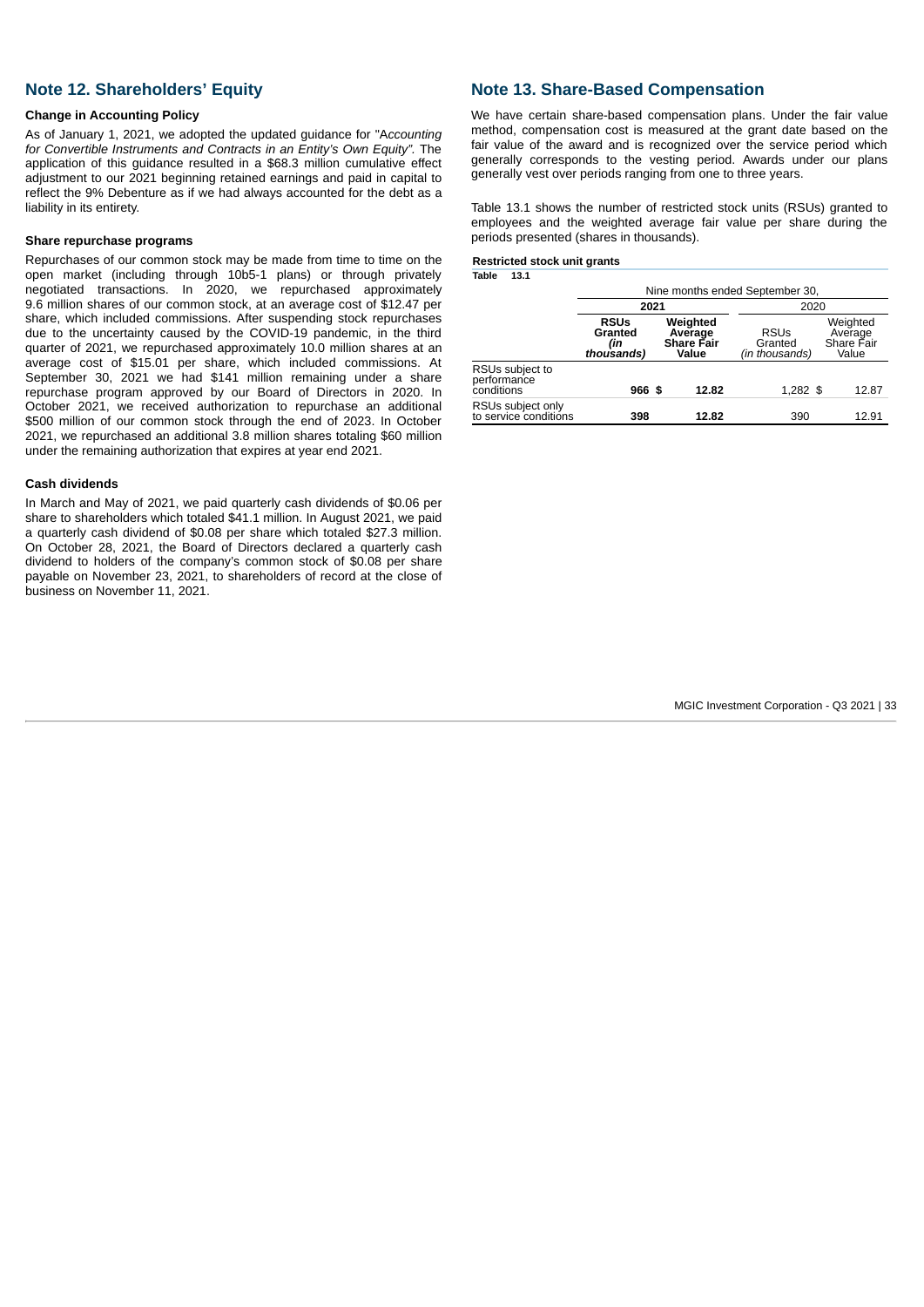### **Note 14. Statutory Information**

### **Statutory Capital Requirements**

The insurance laws of 16 jurisdictions, including Wisconsin, our domiciliary state, require a mortgage insurer to maintain a minimum amount of statutory capital relative to the RIF (or a similar measure) in order for the mortgage insurer to continue to write new business. We refer to these requirements as the "State Capital Requirements" and, together with the GSE Financial Requirements, the "Financial Requirements." While they vary among jurisdictions, the most common State Capital Requirements allow for a maximum risk-to-capital ratio of 25 to 1. A risk-to-capital ratio will increase if (i) the percentage decrease in capital exceeds the percentage decrease in insured risk, or (ii) the percentage increase in capital is less than the percentage increase in insured risk. Wisconsin does not regulate capital by using a risk-to-capital measure but instead requires a minimum policyholder position ("MPP"). The "policyholder position" of a mortgage insurer is its net worth or surplus, contingency reserve and a portion of the reserves for unearned premiums.

At September 30, 2021, MGIC's risk-to-capital ratio was 9.0 to 1, below the maximum allowed by the jurisdictions with State Capital Requirements, and its policyholder position was \$3.6 billion above the required MPP of \$1.8 billion. The calculation of our risk-to-capital ratio and MPP reflect credit for the risk ceded under our reinsurance transactions. It is possible that MGIC will not be allowed full credit for the risk ceded to the reinsurers. If MGIC is not allowed an agreed level of credit under either the State Capital Requirements or the financial requirements of the PMIERs, MGIC may terminate the reinsurance transactions, without penalty.

At September 30, 2021, the risk-to-capital ratio of our combined insurance operations was 9.0 to 1.

#### Dividend restrictions

In the third quarter of 2021, MGIC paid a dividend of \$150 million to our holding company.

<span id="page-33-0"></span>MGIC is subject to statutory regulations as to payment of dividends. The maximum amount of dividends that MGIC may pay in any twelve-month period without regulatory approval by the OCI is the lesser of adjusted statutory net income or 10% of statutory 'policyholders' surplus as of the preceding calendar year end. Adjusted statutory net income is defined for this purpose to be the greater of statutory net income, net of realized investment gains, for the calendar year preceding the date of the dividend or statutory net income, net of realized investment gains, for the three calendar years preceding the date of the dividend less dividends paid within the first two of the preceding three calendar years. Before making any dividend payments, we will notify the OCI to ensure it does not object.

Under the PMIERs guidance, any dividend paid by MGIC to our holding company, through December 31, 2021 requires GSE approval if MGIC's excess of Available Assets is or would become less than 15% of its Minimum Required Assets. GSE approval was not required for the 2021 dividend.

The OCI recognizes only statutory accounting principles prescribed, or practices permitted by the State of Wisconsin for determining and reporting the financial condition and results of operations of an insurance company. The OCI has adopted certain prescribed accounting practices that differ from those found in other states. Specifically, Wisconsin domiciled companies record changes in their contingency reserves through their income statement as a change in underwriting deduction. As a result, in periods in which MGIC is increasing contingency reserves, statutory net income is reduced.

#### **Statutory Financial Information**

The statutory net income, policyholders' surplus, and contingency reserve liability of our insurance subsidiaries, which agrees to amounts utilized in our risk-to-capital calculations, are shown in table 14.1.

#### **Financial information of our insurance subsidiaries Table 14.1**

**As of and for the Nine Months Ended September 30,**

|                                     | OCNICITION OU, |           |      |           |  |  |  |
|-------------------------------------|----------------|-----------|------|-----------|--|--|--|
| (In thousands)                      |                | 2021      | 2020 |           |  |  |  |
| Statutory net income                |                | 194.614   | \$   | 28.954    |  |  |  |
| Statutory policyholders'<br>surplus |                | 1.354.268 |      | 1.313.952 |  |  |  |
| Contingency reserve                 |                | 3,987,786 |      | 3,409,778 |  |  |  |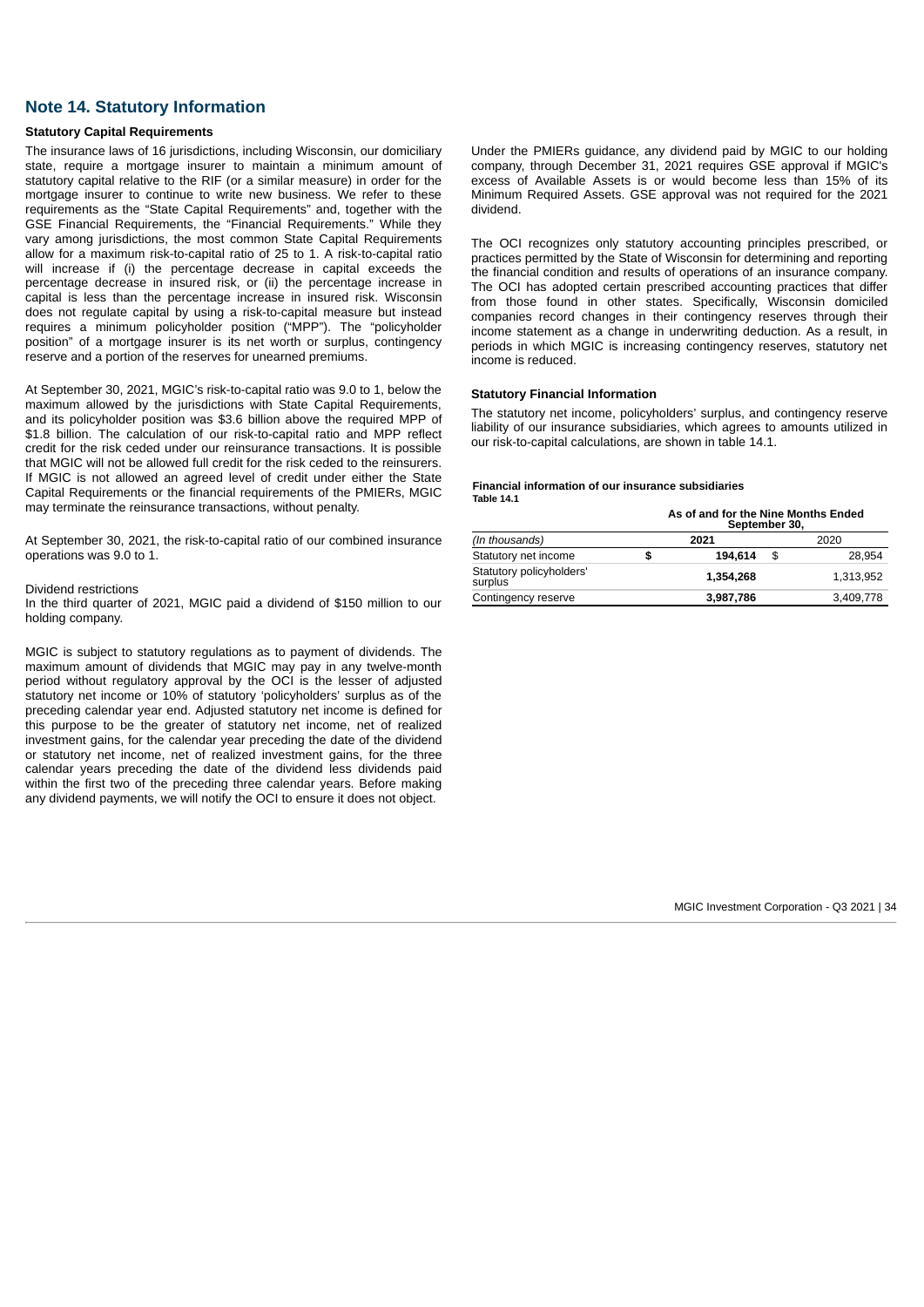# **Item 2. Management's Discussion and Analysis of Financial Condition and Results of Operations**

#### **Introduction**

The following is management's discussion and analysis of the financial condition and results of operations of MGIC Investment Corporation for the third quarter of 2021. While the COVID-19 pandemic had a material impact on our 2020 financial results, as we reserved for losses associated with the increased delinquency notices received, it had a limited impact on our results for the three and nine months ended September 30, 2021. While uncertain, the future impact of the COVID-19 pandemic on the Company's financial results, liquidity and/or financial condition may also be material. As used below, "we" and "our" refer to MGIC Investment Corporation's consolidated operations. This form 10-Q should be read in conjunction with "Management's Discussion and Analysis of Financial Condition and Results of Operations" in our Annual Report on Form 10-K for the year ended December 31, 2020. See the ["Glossary of terms and acronyms"](#page-2-0) for definitions and descriptions of terms used throughout this MD&A. Our revenues and losses could be affected by the Risk Factors referred to under "Forward Looking Statements and Risk Factors" below and they are an integral part of the MD&A.

#### *Forward Looking and Other Statements*

As discussed under "Forward Looking Statements and Risk Factors" below, actual results may differ materially from the results contemplated by forward looking statements. These forward looking statements, including the discussion of the impact of the COVID-19 pandemic, speak only as of the date of this filing and are subject to change without notice as the Company cannot predict all risks relating to this evolving set of events. We are not undertaking any obligation to update any forward looking statements or other statements we may make in the following discussion or elsewhere in this document even though these statements may be affected by events or circumstances occurring after the forward looking statements or other statements were made. Therefore, no reader of this document should rely on these statements being current as of any time other than the time at which this document was filed with the Securities and Exchange **Commission**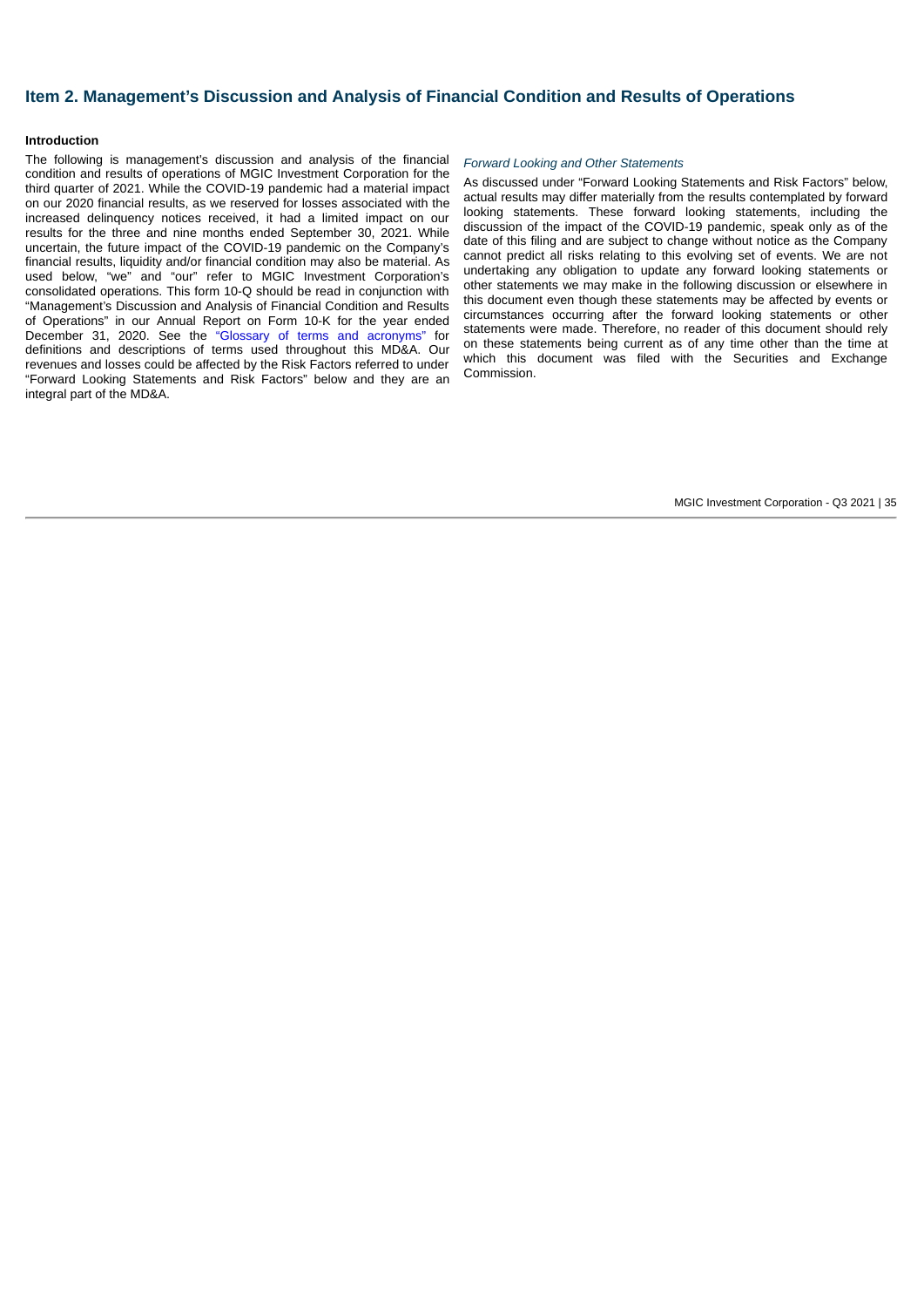## **Overview**

**Summary financial results of MGIC Investment Corporation**

|                                                 | Three Months Ended September 30, |       |    |       | Nine Months Ended September 30, |             |     |       |          |
|-------------------------------------------------|----------------------------------|-------|----|-------|---------------------------------|-------------|-----|-------|----------|
| (In millions, except per share data, unaudited) |                                  | 2021  |    | 2020  | % Change                        | 2021        |     | 2020  | % Change |
| Selected statement of operations data           |                                  |       |    |       |                                 |             |     |       |          |
| Net premiums earned                             | \$                               | 254.8 | \$ | 256.1 | (1)                             | \$<br>761.4 | \$  | 760.6 |          |
| Investment income, net of expenses              |                                  | 38.3  |    | 37.3  | 3                               | 117.3       |     | 118.3 | (1)      |
| Losses incurred, net                            |                                  | 20.8  |    | 40.7  | (49)                            | 89.6        |     | 319.0 | (72)     |
| Other underwriting and operating expenses, net  |                                  | 53.9  |    | 45.3  | 19                              | 155.8       |     | 131.8 | 18       |
| Loss on debt extinguishment                     |                                  |       |    | 26.7  | N/M                             |             |     | 26.7  | N/M      |
| Income before tax                               |                                  | 199.7 |    | 164.3 | 22                              | 583.2       |     | 369.1 | 58       |
| Provision for income taxes                      |                                  | 41.8  |    | 33.5  | 25                              | 122.2       |     | 74.4  | 64       |
| Net income                                      |                                  | 158.0 |    | 130.8 | 21                              | 461.0       |     | 294.7 | 56       |
| Diluted income per share                        | \$                               | 0.46  | \$ | 0.38  | 21                              | \$<br>1.33  | \$  | 0.85  | 56       |
| Non-GAAP Financial Measures (1)                 |                                  |       |    |       |                                 |             |     |       |          |
| Adjusted pre-tax operating income               | \$                               | 198.6 | \$ | 188.4 | 5                               | \$<br>577.6 | \$  | 385.0 | 50       |
| Adjusted net operating income                   |                                  | 157.1 |    | 149.9 | 5                               | 456.6       |     | 307.3 | 49       |
| Adjusted net operating income per diluted share | \$                               | 0.46  | \$ | 0.43  |                                 | \$<br>1.32  | -\$ | 0.89  | 48       |

 $<sup>(1)</sup>$  See "Explanation and [reconciliation](#page-40-0) of our use of Non-GAAP financial measures."</sup>

#### **Summary of third quarter and year to date 2021 results**

#### Comparative quarterly results

We recorded third quarter 2021 net income of \$158.0 million, or \$0.46 per diluted share. Net income increased by \$27.2 million from net income of \$130.8 million in the prior year primarily reflecting decreases in loss on debt extinguishment and losses incurred, partially offset by higher other underwriting and operating expenses, net, and a higher provision for income taxes. Diluted income per share increased primarily due to an increase in net income.

Adjusted net operating income for the third quarter 2021 was \$157.1 million (Q3 2020: \$149.9 million) and adjusted net operating income per diluted share was \$0.46 (Q3 2020: \$0.43).

Losses incurred, net for the third quarter of 2021 were \$20.8 million, a decrease of \$19.9 million over prior year losses incurred of \$40.7 million. In the third quarter of 2021, we received 53% fewer new delinquency notices compared to the prior year, primarily reflecting the impact of the COVID-19 pandemic in the third quarter of 2020. In addition, our reestimation of reserves on previous delinquencies resulted in \$18 million of favorable loss development in the third quarter of 2021 primarily attributable to delinquency notices received prior to the start of the COVID-19 pandemic compared to insignificant loss reserve development in the third quarter of 2020. These decreases in losses incurred were partially offset by insignificant adjustments to our incurred but not reported, or IBNR, reserve in the third quarter of 2021, compared to a decrease of \$27 million in the third quarter of 2020.

In the third quarter of 2020, the \$26.7 million loss on debt extinguishment reflects the repurchase of a portion of our 5.75% Notes at costs that were in excess of carrying value and a portion of our 9% Debentures at costs that were in excess of their fair value.

The increase in other underwriting and operating expenses, net is primarily due to increases in professional and consulting services related to our investments in infrastructure and increases in employee compensation costs.

The increase in our provision for income taxes in the third quarter of 2021 as compared to the same period in the prior year was primarily due to an increase in income before tax.

#### Comparative year to date results

We recorded net income of \$461.0 million, or \$1.33 per diluted share during the nine months ended September 30, 2021. Net income increased by \$166.4 million from net income of \$294.7 million in the prior year, or \$0.85 per diluted share. The increase primarily reflected a decrease in losses incurred, net and loss on debt extinguishment, partially offset by higher underwriting and operating expenses, net, and a higher provision for income taxes.

Diluted income per share was higher than the prior year primarily due to the increase in net income.

Adjusted net operating income for the nine months ended September 30, 2021 was \$456.6 million (YTD 2020: \$307.3 million) and adjusted net operating income per diluted share was \$1.32 (YTD 2020: \$0.89). The increase in 2021 adjusted net operating income and adjusted net operating income per diluted share compared to 2020 primarily reflects higher net income in 2021 partially offset by the impact of the loss on debt extinguishment of \$21.1 million, net of tax, incurred in 2020.

Losses incurred, net for the nine months ended September 30, 2021 were \$89.6 million, a decrease of \$229.5 million from the prior year losses incurred, net of \$319.0 million. The decrease is primarily due to a 65% decrease in new delinquency notices received from the prior year. The higher new delinquency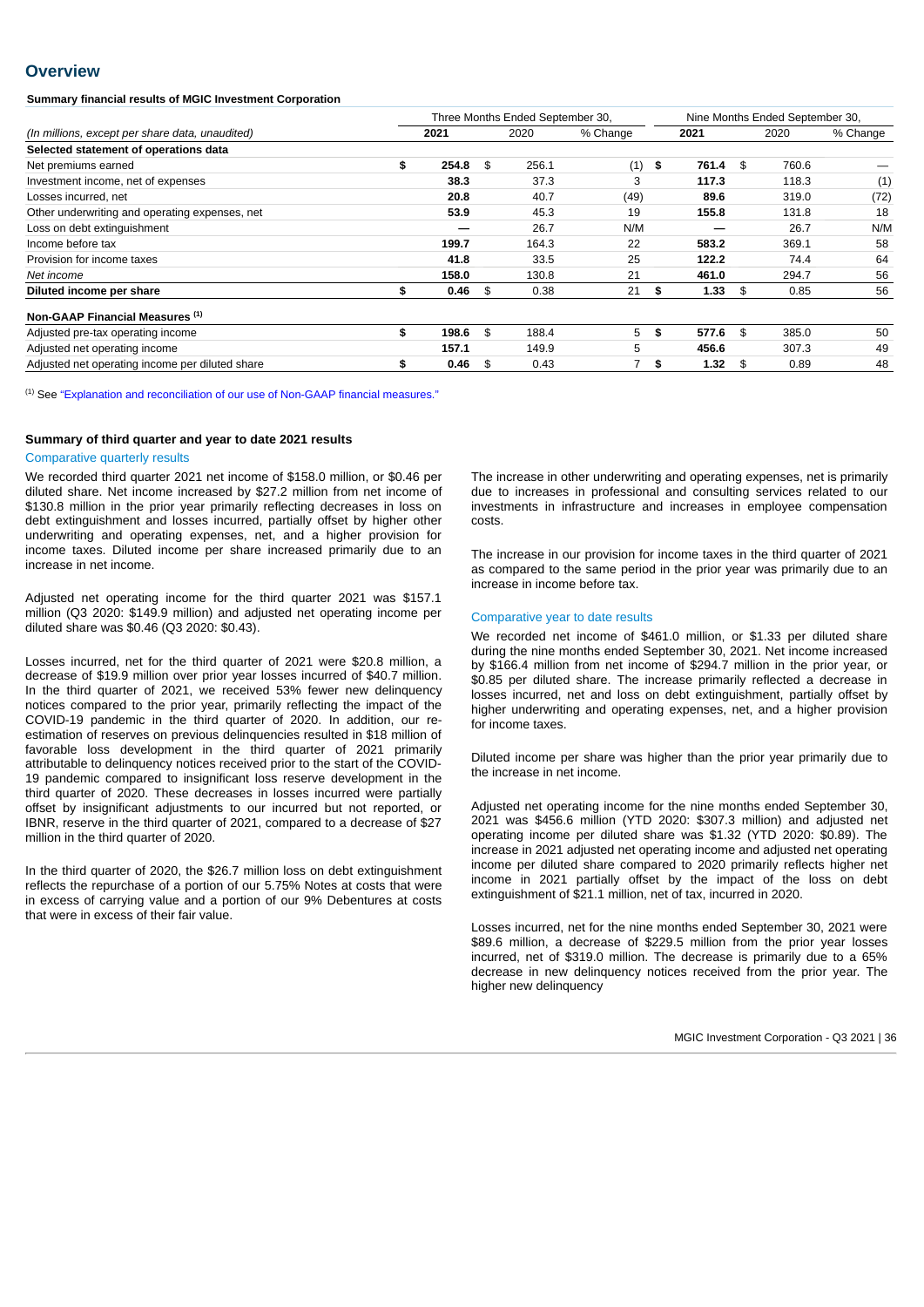notices received and an increase in IBNR and other reserves in the nine months ended September 30, 2020 reflect the impacts of COVID-19 pandemic and the general macroeconomic environment. In addition, in the first nine months of 2021 our re-estimation of reserves on delinquency notices received in previous years resulted in \$18 million of favorable loss development primarily attributable to delinquency notices received prior to the start of the COVID-19 pandemic compared to adverse development in the prior year of \$17 million.

The increase in other underwriting and operating expenses, net over the prior year is primarily due to increases in professional and consulting services related to our investment in our infrastructure and increases in employee compensation costs, including equity-based compensation. This was offset by an increase in ceding commission.

In 2020, the \$26.7 million loss on debt extinguishment reflects the repurchase of a portion of our 5.75% Notes at costs that were in excess of carrying value and a portion of our 9% Debentures at costs that were in excess of their fair value.

The increase in our provision for income taxes in the first nine months of 2021 as compared to the same period in the prior year was primarily due to an increase in income before tax.

See "Consolidated Results of Operations" below for additional discussion of our results for the three and nine months ended September 30, 2021 compared to the respective prior year period.

## **Capital**

## MGIC dividend payments to our holding company

MGIC paid a cash dividend to our holding company of \$150 million in the third quarter of 2021 compared with a combined cash and investment security dividend of \$390 million in the first quarter of 2020. In the third quarter of 2020, MGIC distributed to the holding company, as a dividend, its ownership in \$133 million of the holding company's 9% Debentures. Future dividend payments from MGIC to the holding company will continue to be determined in consultation with the board, and after considering any updated estimates about the economic impacts of the COVID-19 pandemic on our business. We ask the Wisconsin OCI not to object before MGIC pays dividends to the holding company.

Under the PMIERS guidance, any dividend paid by MGIC to our holding company, through December 31, 2021 requires GSE approval if MGIC's excess of Available Assets is or would become less than 15% of its Minimum Required Assets.

#### Share repurchase programs

Repurchases may be made from time to time on the open market, including through 10b5-1 plans, or through privately negotiated transactions. After suspending stock repurchases due to the uncertainty caused by the COVID-19 pandemic, we repurchased 10.0 million shares during the nine months ended September 30, 2021 compared to the repurchase of 9.6 million shares of common stock in the first quarter of 2020. As of September 30, 2021 we had remaining authorization to repurchase \$141 million of our common stock through the end of 2021 under a share repurchase program approved by our Board of Directors in January 2020. As of September 30, 2021, we had approximately 329 million shares of common stock outstanding. In October 2021, we received authorization to repurchase an additional \$500 million of our common stock through the end of 2023.

### Dividends to shareholders

In March and May 2021, we paid dividends of \$0.06 per common share totaling \$41.1 million to our shareholders. In August 2021, we paid a dividend of \$0.08 per common share totaling \$27.3 million. On October 28, 2021, our Board of Directors declared a quarterly cash dividend of \$0.08 per common share to shareholders of record on November 11, 2021, payable on November 23, 2021.

## **GSEs**

We must comply with a GSE's PMIERS to be eligible to insure loans delivered to or purchased by that GSE. The PMIERs include financial requirements, as well as business, quality control and certain transactional approval requirements. The financial requirements of the PMIERs require a mortgage insurer's "Available Assets" (generally only the most liquid assets of an insurer) to equal or exceed its "Minimum Required Assets" (which are based on an insurer's book of risk in force, calculated from tables of factors with several risk dimensions, reduced for credit given for risk ceded under reinsurance transactions, and subject to a floor amount). Based on our application of the more restrictive PMIERs as of September 30, 2021, MGIC's Available Assets totaled \$5.8 billion, or \$2.6 billion in excess of its Minimum Required Assets.

The PMIERs generally require us to hold significantly more Minimum Required Assets for delinquent loans than for performing loans and the Minimum Required Assets required to be held increases as the number of payments missed on a delinquent loan increases. For delinquent loans whose initial missed payment occurred on or after March 1, 2020 and prior to April 1, 2021 (the "COVID-19 Crisis Period"), the Minimum Required Assets are generally reduced by 70% for at least three months. The 70% reduction will continue, or be newly applied, for delinquent loans that are subject to a forbearance plan that is granted in response to a financial hardship related to COVID-19, the terms of which are materially consistent with terms of forbearance plans offered by Freddie Mac or Fannie Mae. Loans considered to be subject to a forbearance plan include those that are in a repayment plan or loan modification trial period following the forbearance plan.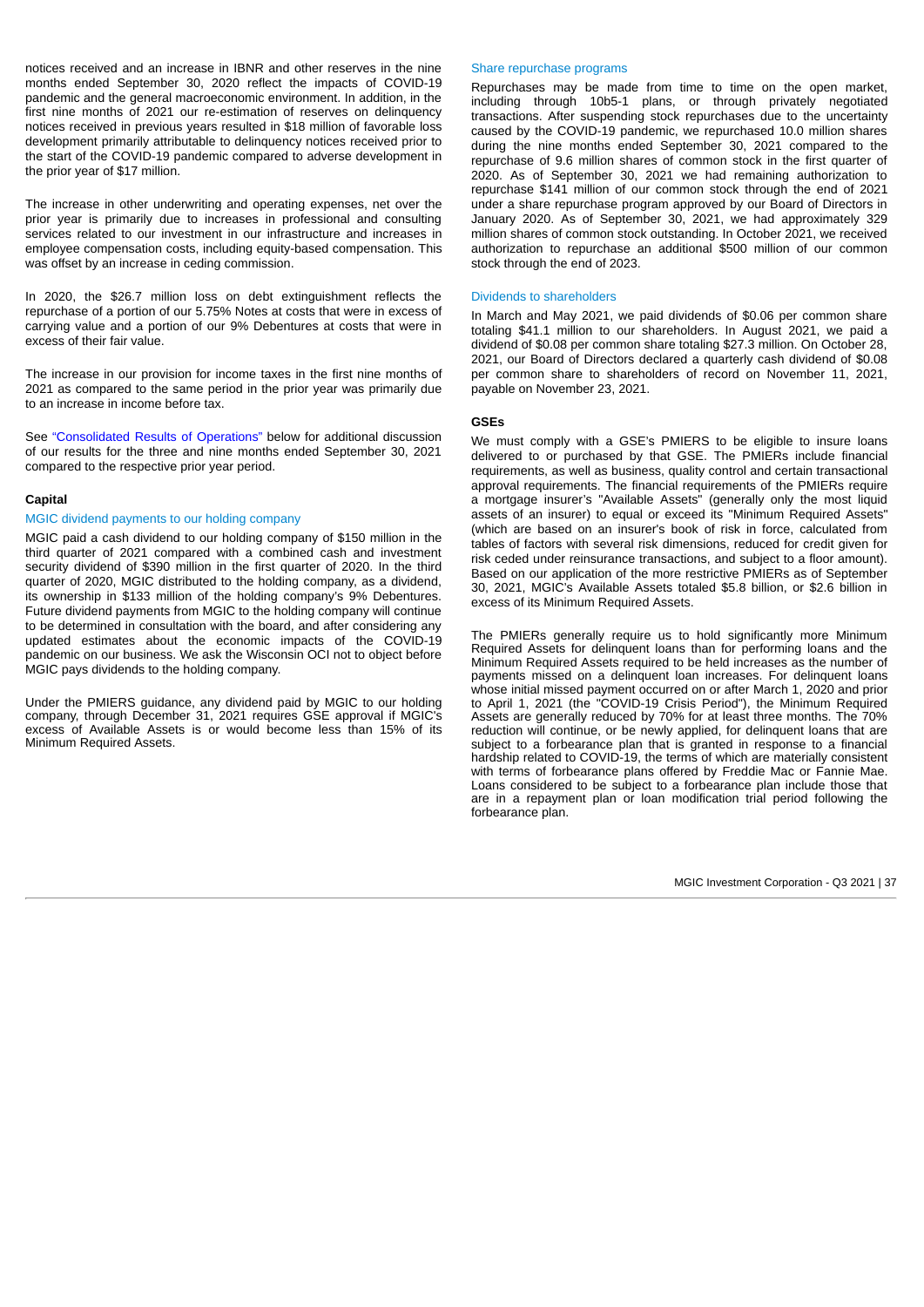Forbearance for federally-insured mortgages allows for mortgage payments to be suspended for up to 18 months: an initial forbearance period of up to six months; if requested by the borrower following contact by the servicers, an extension of up to six months; and, for loans in a COVID-19 forbearance plan as of February 28, 2021, an additional six months, subject to certain limits.

In certain circumstances, the servicer will be unable to contact the borrower regarding an extension of the forbearance plan and it will expire without being further extended. In such case, if the loan remains delinquent, the 70% reduction in Minimum Required Assets for that loan will no longer be applicable, our Minimum Required Assets will increase and our excess of Available Assets over Minimum Required Assets will decrease.

If MGIC ceases to be eligible to insure loans purchased by one or both of the GSEs, it would significantly reduce the volume of our NIW, the substantial majority of which is for loans delivered to or purchased by the GSEs. In addition to the increase in Minimum Required Assets associated with delinquent loans, factors that may negatively impact MGIC's ability to continue to comply with the financial requirements of the PMIERs include the following:

<sup>è</sup> The GSEs may make the PMIERs more onerous in the future. The PMIERs provide that the factors that determine Minimum Required Assets will be updated periodically, or as needed if there is a significant change in macroeconomic conditions or loan performance. We do not anticipate that the regular periodic updates will occur more frequently than once every two years. The PMIERs state that the GSEs will provide notice 180 days prior to the effective date of updates to the factors; however, the GSEs may amend any portion of the PMIERs at any time, including by imposing restrictions specific to our company.

è

- There may be future implications for PMIERs as a result of changes to the regulatory capital requirements for the GSEs. In 2020, the FHFA adopted a rule containing a capital framework for the GSEs that would have increased their capital requirements, including through a decrease in credit received for credit risk transfer "CRT" transactions, effective on the later of (i) the date of termination of the FHFA's conservatorship of the applicable GSE; (ii) sixty days after publication of the adopted rule in the Federal Register; or (iii) any later compliance date provided in a consent order or other transition order applicable to a GSE. In September 2021, the FHFA issued a notice of proposed rulemaking that would modify that capital framework, making it more likely that a risk-based capital requirement would be the binding constraint, instead of a leverage-based capital requirement, and increasing the credit for CRT transactions. When the final GSE capital requirements have been determined and become effective, they may affect the Minimum Required Assets required to be held by mortgage insurers, including through a change in credit received for mortgage insurers' reinsurance transactions and they may affect the volume of CRT transactions entered into by the GSEs.
- <sup>è</sup> Our future operating results may be negatively impacted by the matters discussed in our risk factors. Such matters could decrease our revenues, increase our losses or require the use of assets, thereby creating a shortfall in Available Assets.

Our reinsurance transactions enable us to earn higher returns on our business than we would without them because they reduce the Minimum Required Assets we must hold under PMIERs. However, reinsurance may not always be available to us, or available on similar terms, and our quota share reinsurance subjects us to counterparty credit risk. The calculated credit for excess of loss reinsurance transactions under PMIERs is generally based on the PMIERs requirement of the covered loans and the attachment and detachment point of the coverage. PMIERs credit is generally not given for the reinsured risk above the PMIERs requirement. Our existing reinsurance transactions are subject to periodic review by the GSEs and there is a risk we will not receive our current level of credit in future periods for the risk ceded under them. In addition, we may not receive the same level of credit under future transactions that we receive under existing transactions.

### **State Regulations**

The insurance laws of 16 jurisdictions, including Wisconsin, our domiciliary state, require a mortgage insurer to maintain a minimum amount of statutory capital relative to its RIF (or a similar measure) in order for the mortgage insurer to continue to write new business. We refer to these requirements as the "State Capital Requirements." While they vary among jurisdictions, the most common State Capital Requirements allow for a maximum risk-to-capital ratio of 25 to 1. A risk-to-capital ratio will increase if (i) the percentage decrease in capital exceeds the percentage decrease in insured risk, or (ii) the percentage increase in capital is less than the percentage increase in insured risk. Wisconsin does not regulate capital by using a risk-to-capital measure but instead requires an MPP. The "policyholder position" of a mortgage insurer is its net worth or surplus, contingency reserve, and a portion of the reserve for unearned premiums.

At September 30, 2021, MGIC's risk-to-capital ratio was 9.0 to 1, below the maximum allowed by the jurisdictions with State Capital Requirements, and its policyholder position was \$3.6 billion above the required MPP of \$1.8 billion. The calculation of our risk-to-capital ratio and MPP reflect credit for the risk ceded under our reinsurance transactions. It is possible that under the revised State Capital Requirements discussed below, MGIC will not be allowed full credit for the risk ceded to the reinsurers. If MGIC is not allowed an agreed level of credit under either the State Capital Requirements or the PMIERs, MGIC may terminate the reinsurance transactions, without penalty. Refer to our risk factor titled "State capital requirements may prevent us from continuing to write new insurance on an uninterrupted basis" for more information about matters that could negatively impact our compliance with State Capital Requirements.

At September 30, 2021, the risk-to-capital ratio of our combined insurance operations was 9.0 to 1.

The NAIC has previously announced plans to revise the minimum capital and surplus requirements for mortgage insurers that are provided for in its Mortgage Guaranty Insurance Model Act. In December 2019, a working group of state regulators released an exposure draft of a revised Mortgage Guaranty Insurance Model Act and a risk-based capital framework to establish capital requirements for mortgage insurers, although no date has been established by which the NAIC must propose revisions to the capital requirements and certain items have not yet been completely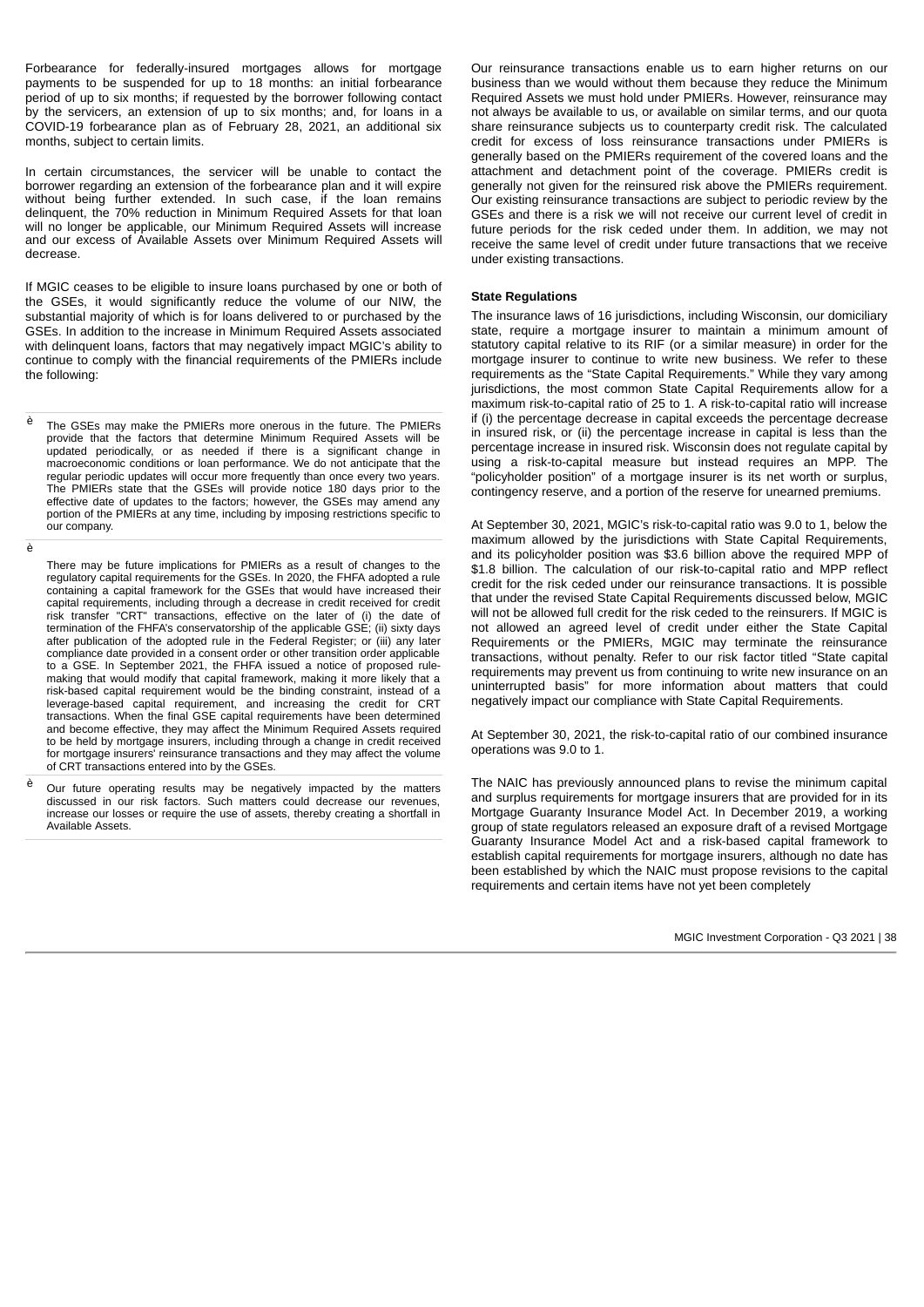addressed by the framework, including the treatment of ceded risk and minimum capital floors. Currently we believe that, in most circumstances, the PMIERs contain more restrictive capital requirements than the draft Mortgage Guaranty Insurance Model Act.

## **GSE reform**

The FHFA has been the conservator of the GSEs since 2008 and has the authority to control and direct their operations. The increased role that the federal government has assumed in the residential housing finance system through the GSE conservatorship may increase the likelihood that the business practices of the GSEs change, including through administrative action, in ways that have a material adverse effect on us and that the charters of the GSEs are changed by new federal legislation.

In 2019, under the prior Presidential Administration, the U.S. Treasury Department ("Treasury") released the "Treasury Housing Reform Plan" ("the Plan"). The Plan recommends administrative and legislative reforms for the housing finance system, with such reforms intended, among other things, to achieve the goal of ending conservatorships of the GSEs.

The impact of the Plan on private mortgage insurance is unclear, in part, due to the change in Presidential Administration.

As a result of the 2021 change in the Presidential Administration, the June 2021 appointment of a new Acting Director of the FHFA, and the 2021 U.S. Supreme Court decision that allows the President to remove the FHFA Director at will, it is uncertain what role the GSEs, FHA and private capital, including private mortgage insurance, will play in the residential housing finance system in the future. The timing and impact on our business of any resulting changes is uncertain. Many of the proposed changes would require Congressional action to implement and it is difficult to estimate when Congressional action would be final and how long any associated phase-in period may last.

For additional information about the business practices of the GSEs, see our risk factor titled "Changes in the business practices of the GSEs, federal legislation that changes their charters or a restructuring of the GSEs could reduce our revenues or increase our losses."

## **COVID-19 Pandemic**

The increased level of unemployment and economic uncertainty resulting from the COVID-19 pandemic, initiatives to reduce the transmission of COVID-19 (including "shelter-in-place" restrictions), as well as COVID-19‑related illnesses and deaths, had a material impact on our 2020 financial results, as we reserved for losses associated with the increased delinquency notices received. While uncertain, the future impact of the COVID-19 pandemic on the Company's business, financial results, liquidity and/or financial condition may also be material. The magnitude of the impact will be influenced by various factors, including the length and severity of the pandemic in the United States, the length of time that measures intended to reduce the transmission of COVID-19 remain in place, the level of unemployment, and the impact of past and future government initiatives and actions taken by the GSEs (including mortgage forbearance and modification programs) to mitigate the economic harm caused by the COVID-19 pandemic.

As noted above, in certain circumstances, the servicer of a loan may be unable to contact the borrower regarding an extension of the forbearance plan and it will expire without being extended. A delinquent loan for which the borrower was unable to be contacted and that is not in a forbearance plan may be more likely to result in a claim than a delinquent loan in a forbearance plan. The substantial majority of our NIW was delivered to or purchased by the GSEs. While servicers of some non-GSE loans may not be required to offer forbearance to borrowers, we allow servicers to apply GSE loss mitigation programs to non-GSE loans.

Historically, forbearance plans have reduced the incidence of our losses on affected loans. However, given the uncertainty surrounding the long-term economic impact of COVID-19, it is difficult to predict the ultimate effect of COVID-19 related forbearances on our loss incidence. As of September 30, 2021, 48% of our delinquency inventory was reported to us as in forbearance plans. Whether a loan's delinquency will cure, including through modification or payment deferral, when its forbearance plan ends will depend on the economic circumstances of the borrower at that time. The severity of losses associated with loans whose delinquencies do not cure will depend on economic conditions at that time, including home prices.

Prior to the end of the forbearance period, the servicer must begin attempts to contact the borrower to determine how payments missed during the forbearance period will be repaid. The GSEs have introduced specific loss workout options for borrowers impacted by COVID-19 when their forbearance plans end, including the COVID-19 Payment Deferral solution for borrowers who are unable to immediately or gradually repay their missed loan payments. Under the COVID-19 Payment Deferral solution, the borrower's monthly loan payment would be returned to its pre-COVID amount and the missed payments would be added to the end of the mortgage term without accruing any additional interest or late fees on the deferred portion. The deferred payments would be due when the loan is paid off or refinanced, or the home is sold. In certain circumstances, a servicer may be unable to contact the borrower to determine a loan workout option prior to the end of the forbearance. In these scenarios, the forbearance plan will end and the loan may remain delinquent. Foreclosures on mortgages purchased or securitized by the GSEs were suspended through July 31, 2021. Under a CFPB rule that is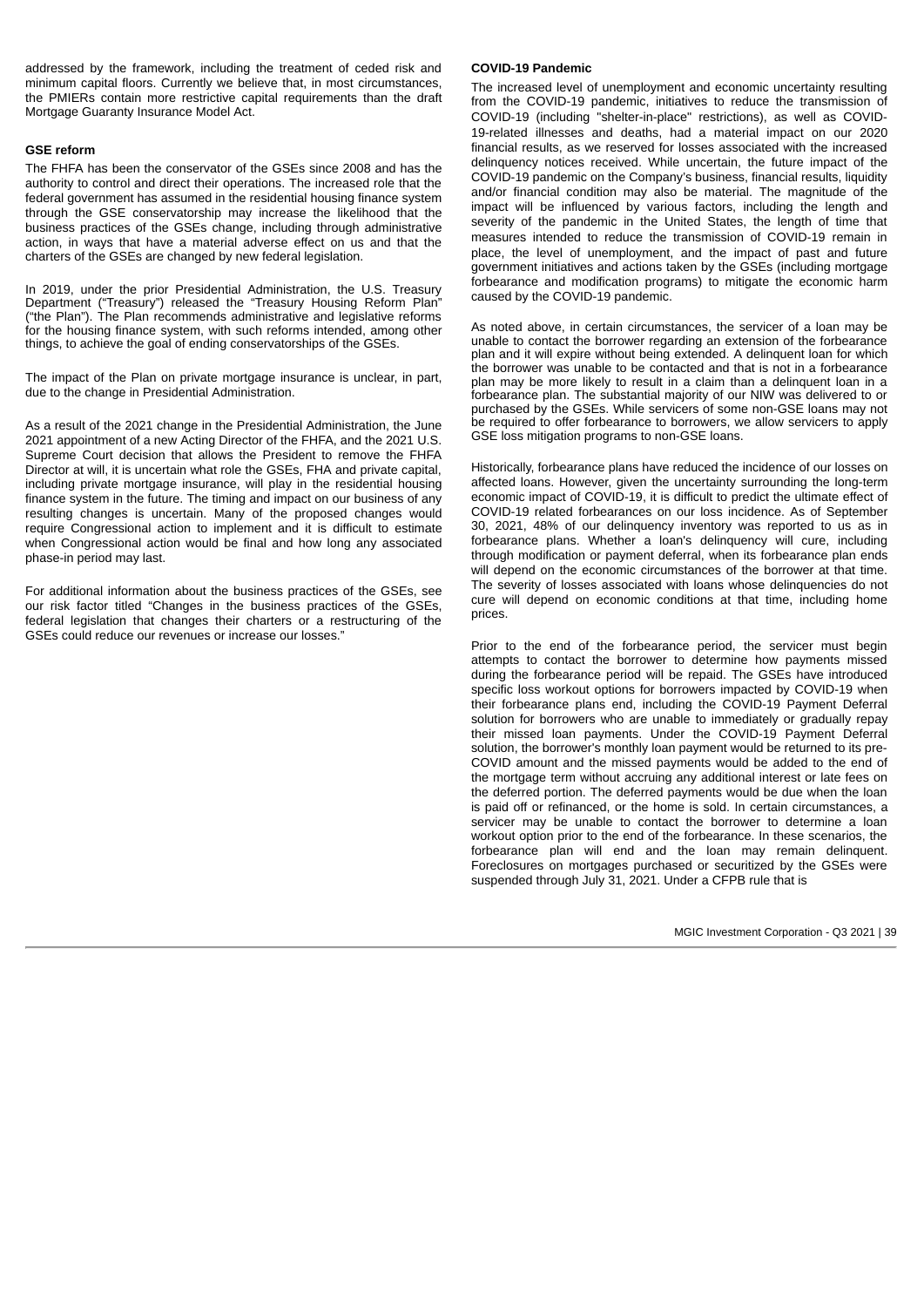generally effective through December 31, 2021, with limited exceptions, servicers must ensure that at least one temporary procedural safeguard has been met before referring 120-day delinquent loans for foreclosure.

The foreclosure moratoriums and forbearance plans in place under the GSE initiatives have delayed, and may continue to delay, the receipt and payment of claims.

#### **Factors affecting our results**

As noted above, the COVID-19 pandemic may negatively impact our future business, results of operations, and financial condition. The magnitude of the impact will be influenced by the factors discussed above under "COVID-19 Pandemic." We have addressed some of the potential impacts throughout this document.

The future effects of changing climatic conditions on our business is uncertain. For information about possible effects, please refer to our Risk Factor titled "Pandemics, hurricanes and other natural disasters may impact our incurred losses, the amount and timing of paid claims, our inventory of notices of default and our Minimum Required Assets under PMIERs."

Our results of operations are generally affected by:

#### Premiums written and earned

Premiums written and earned in a year are influenced by:

- NIW, which increases IIF. Many factors affect NIW, including the volume of low down payment home mortgage originations and competition to provide credit enhancement on those mortgages from the FHA, the VA, other mortgage insurers, and other alternatives to mortgage insurance, including GSE programs that may reduce or eliminate the demand for mortgage insurance. NIW does not include loans previously insured by us that are modified, such as loans modified under HARP.
- Cancellations, which reduce IIF. Cancellations due to refinancings are affected by the level of current mortgage interest rates compared to the mortgage coupon rates throughout the in force book, current home values compared to values when the loans in the in force book were insured and the terms on which mortgage credit is available. Home price appreciation will increase cancellations if sufficient home equity is achieved, including under HOPA and broader GSE guidelines that consider a home's current value. Cancellations also result from policy rescissions, which require us to return any premiums received on the rescinded policies and claim payments, which require us to return any premium received on the related policies from the date of default on the insured loans. Cancellations of single premium policies, which are generally non-refundable, result in immediate recognition of any remaining unearned premium.
- Premium rates, which are affected by competitive pressures, the risk characteristics of the insured loans, the percentage of coverage on the insured loans, PMIERs capital requirements, and product type. The substantial majority of our monthly and annual mortgage insurance premiums are under premium plans for which, for the first

ten years of the policy, the amount of premium is determined by multiplying the initial premium rate by the original loan balance; thereafter, the premium rate resets to a lower rate used for the remaining life of the policy. However, for loans that have utilized HARP, the initial ten-year period resets as of the date of the HARP transaction. The remainder of our monthly and annual premiums are under premium plans for which premiums are determined by a fixed percentage of the loan's amortizing balance over the life of the policy.

• Premiums ceded, net of a profit commission, under our QSR Transactions and premiums ceded under our Home Re Transactions. Profit commission varies inversely with the level of ceded losses on a "dollar for dollar" basis and can be eliminated at ceded loss levels higher than what we currently are experiencing. Profit commission is higher when there is less benefit from ceded losses incurred and lower when there is more benefit from ceded losses incurred. See [Note 4 - "Reinsurance"](#page-13-0) to our consolidated financial statements for a discussion of our reinsurance transactions.

Premiums are generated by the insurance that is in force during all or a portion of the period. A change in the average IIF in the current period compared to an earlier period is a factor that will increase (when the average in force is higher) or reduce (when it is lower) premiums written and earned in the current period, although this effect may be enhanced (or mitigated) by differences in the average premium rate between the two periods as well as by premiums that are returned or expected to be returned in connection with claim payments and rescissions, and premiums ceded under reinsurance transactions. Also, NIW and cancellations during a period will generally have a greater effect on premiums written and earned in subsequent periods than in the period in which these events occur.

#### Investment income

Our investment portfolio is composed principally of investment grade fixed income securities. The principal factors that influence investment income are the size of the portfolio and its yield. As measured by amortized cost (which excludes changes in fair value, such as from changes in interest rates), the size of the investment portfolio is mainly a function of cash generated from (or used in) operations, such as NPW, investment income, net claim payments and expenses, and cash provided by (or used for) non-operating activities, such as debt, stock issuances or repurchases, and dividends.

## Losses incurred

Losses incurred are the current expense that reflects claim payments, costs of settling claims, and changes in our estimate of payments that will ultimately be made as a result of delinquencies on insured loans. As explained under "Critical Accounting Policies" in our 2020 10-K MD&A, except in the case of a premium deficiency reserve, we recognize an estimate of this expense only for delinquent loans. The level of new delinquencies has historically followed a seasonal pattern, with new delinquencies in the first part of the year lower than new delinquencies in the latter part of the year, though this pattern can be affected by the state of the economy and local housing markets. Pandemics, including COVID-19, and other natural disasters may result in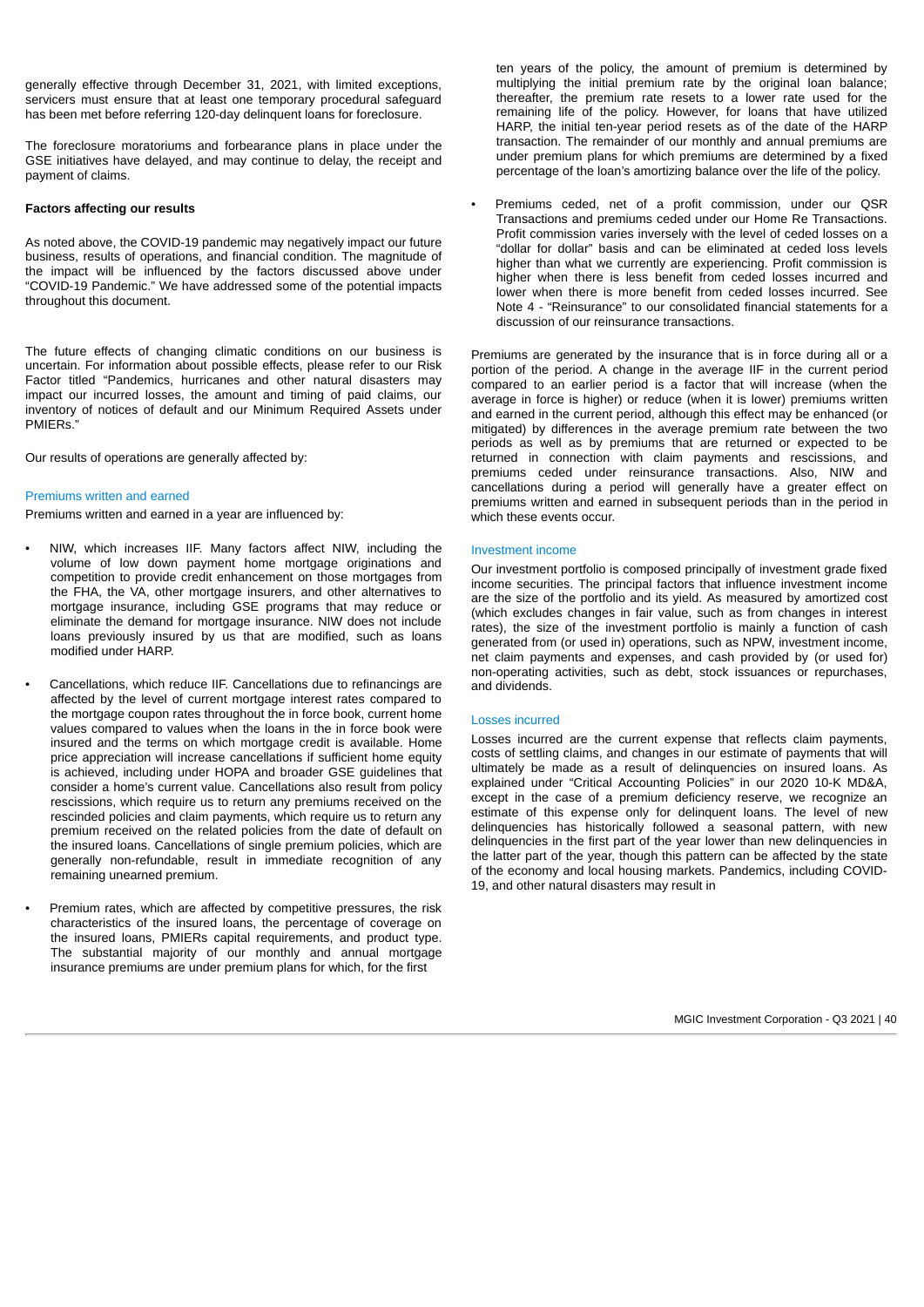delinquencies not following the typical pattern. Losses incurred are generally affected by:

- The state of the economy, including unemployment and housing values, each of which affects the likelihood that loans will become delinquent and whether loans that are delinquent cure their delinquency.
- The product mix of the in force book, with loans having higher risk characteristics generally resulting in higher delinquencies and claims.
- The size of loans insured, with higher average loan amounts tending to increase losses incurred.
- The percentage of coverage on insured loans, with deeper average coverage tending to increase losses incurred.
- The rate at which we rescind policies or curtail claims. Our estimated loss reserves incorporate our estimates of future rescissions of policies and curtailments of claims, and reversals of rescissions and curtailments. We collectively refer to rescissions and denials as "rescissions" and variations of this term. We call reductions to claims "curtailments."
- The distribution of claims over the life of a book. Historically, the first few years after loans are originated are a period of relatively low claims, with claims increasing substantially for several years subsequent and then declining, although persistency, the condition of the economy, including unemployment and housing prices, and other factors can affect this pattern. For example, a weak economy or housing value declines can lead to claims from older books increasing, continuing at stable levels or experiencing a lower rate of decline. See further information under "Mortgage insurance earnings and cash flow cycle" below.
- [Losses ceded under reinsurance transactions. See Note 4 -](#page-13-0) "Reinsurance" to our consolidated financial statements for a discussion of our reinsurance transactions.

#### Underwriting and other expenses

<span id="page-40-0"></span>Underwriting and other expenses includes items such as employee compensation, fees for professional and consulting services, depreciation and maintenance expense, and premium taxes, and are reported net of ceding commissions associated with our QSR transactions. Employee compensation expenses are variable due to share-based compensation, changes in benefits, and headcount (which can fluctuate due to volume). See [Note 4 - "Reinsurance"](#page-13-0) to our consolidated financial statements for a discussion of the ceding commission on our reinsurance transactions.

#### Interest expense

Interest expense primarily reflects the interest associated with our outstanding debt obligations discussed in [Note 3 - "Debt"](#page-13-1) to our [consolidated financial statements and under "Liquidity and Capital](#page-59-0) Resources" below.

#### **Other**

Certain activities that we do not consider part of our fundamental operating activities may also impact our results of operations and include the following.

*Net realized investment gains (losses)*

- Fixed income securities. Realized investment gains and losses are a function of the difference between the amount received on the sale of a fixed income security and the fixed income security's cost basis, as well as any credit allowances recognized in earnings. The amount received on the sale of fixed income securities is affected by the coupon rate of the security compared to the yield of comparable securities at the time of sale.
- Equity securities. Realized investment gains and losses are a function of the periodic change in fair value.

## *Loss on debt extinguishment*

Gains and losses on debt extinguishment result from discretionary activities that are undertaken to enhance our capital position, improve our debt profile, and/or reduce potential dilution from our outstanding convertible debt. Extinguishing our outstanding debt obligations early through these discretionary activities may result in losses primarily driven by the payment of consideration in excess of our carrying value or their fair value, and the write off of unamortized debt issuance costs on the extinguished portion of the debt.

[Refer to "Explanation and reconciliation of our use of Non-GAAP financial](#page-40-0) measures" below to understand how these items impact our evaluation of our core financial performance.

## **Mortgage insurance earnings and cash flow cycle**

In general, the majority of any underwriting profit that a book generates occurs in the early years of the book, with the largest portion of any underwriting profit realized in the first year following the year the book was written. Subsequent years of a book may result in either underwriting profit or underwriting losses. This pattern of results typically occurs because relatively few of the incurred losses on delinquencies that a book will ultimately experience typically occur in the first few years of the book, when premium revenue is highest, while subsequent years are affected by declining premium revenues, as the number of insured loans decreases (primarily due to loan prepayments) and increasing losses. The typical pattern is also a function of premium rates generally resetting to lower levels after ten years. Changes in economic conditions, including those related to pandemics, including COVID-19, and other natural disasters may result in delinquencies not following the typical pattern.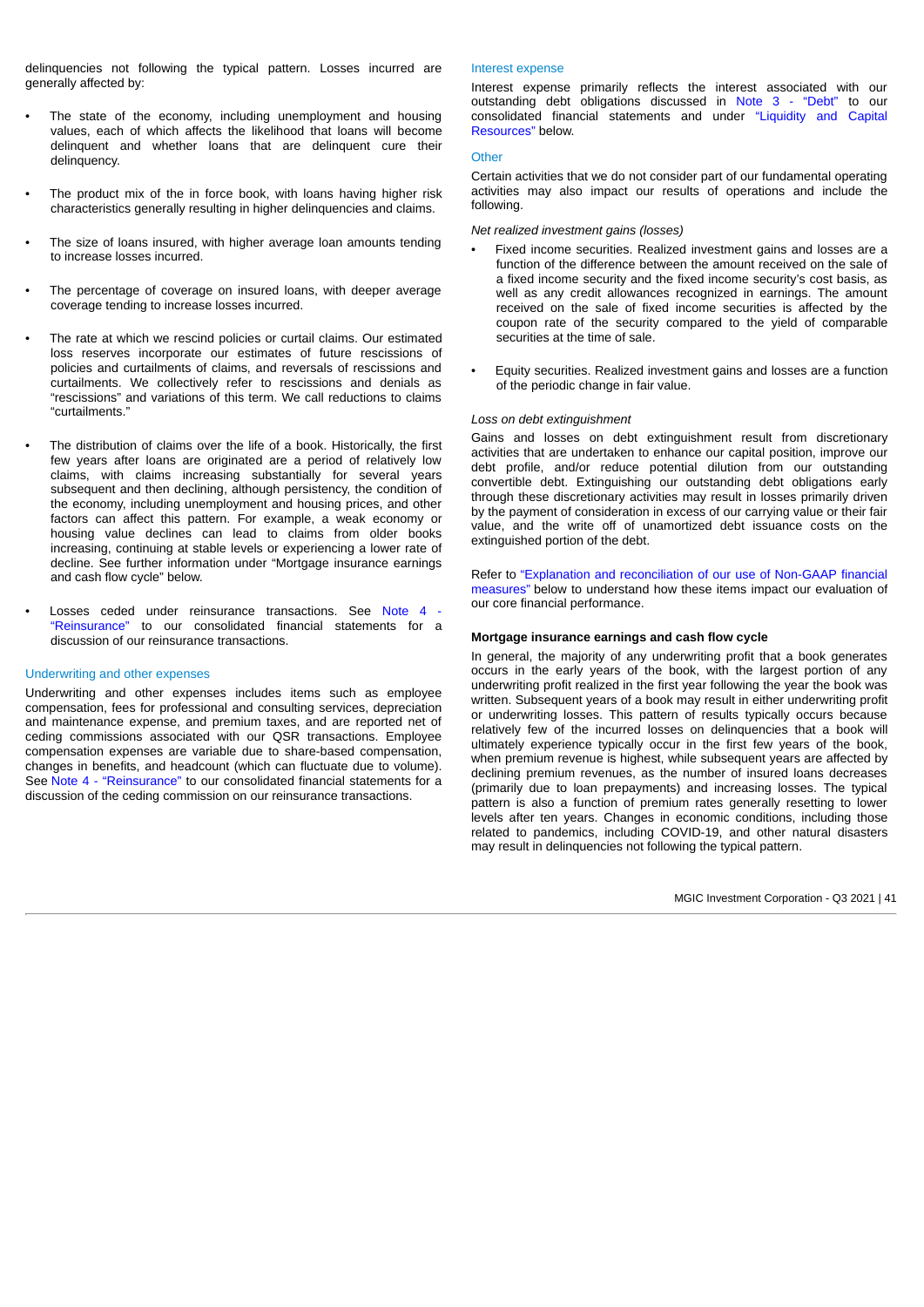# **Explanation and reconciliation of our use of non-GAAP financial measures**

## **Non-GAAP financial measures**

We believe that use of the Non-GAAP measures of adjusted pre-tax operating income (loss), adjusted net operating income (loss) and adjusted net operating income (loss) per diluted share facilitate the evaluation of the company's core financial performance thereby providing relevant information to investors. These measures are not recognized in accordance with GAAP and should not be viewed as alternatives to GAAP measures of performance.

**Adjusted pre-tax operating income (loss)** is defined as GAAP income (loss) before tax, excluding the effects of net realized investment gains (losses), gain and losses on debt extinguishment, net impairment losses recognized in earnings and infrequent or unusual non-operating items where applicable.

**Adjusted net operating income (loss)** is defined as GAAP net income (loss) excluding the after-tax effects of net realized investment gains (losses), gain and losses on debt extinguishment, net impairment losses recognized in earnings, and infrequent or unusual non-operating items where applicable. The amounts of adjustments to components of pre-tax operating income (loss) are tax effected using a federal statutory tax rate of 21%.

**Adjusted net operating income (loss) per diluted share** is calculated in a manner consistent with the accounting standard regarding earnings per share by dividing (i) adjusted net operating income (loss) after making adjustments for interest expense on convertible debt, whenever the impact is dilutive by (ii) diluted weighted average common shares outstanding, which reflects share dilution from unvested restricted stock units and from convertible debt when dilutive under the "if-converted" method.

Although adjusted pre-tax operating income (loss) and adjusted net operating income (loss) exclude certain items that have occurred in the past and are expected to occur in the future, the excluded items represent items that are: (1) not viewed as part of the operating performance of our primary activities; or (2) impacted by both discretionary and other economic or regulatory factors and are not necessarily indicative of operating trends, or both. These adjustments, along with the reasons for their treatment, are described below. Trends in the profitability of our fundamental operating activities can be more clearly identified without the fluctuations of these adjustments. Other companies may calculate these measures differently. Therefore, their measures may not be comparable to those used by us.

(1) *Net realized investment gains (losses).* The recognition of net realized investment gains or losses can vary significantly across periods as the timing of individual securities sales is highly discretionary and is influenced by such factors as market opportunities, our tax and capital profile, and overall market cycles.

- (2) *Gains and losses on debt extinguishment.* Gains and losses on debt extinguishment result from discretionary activities that are undertaken to enhance our capital position, improve our debt profile, and/or reduce potential dilution from our outstanding convertible debt.
- (3) *Net impairment losses recognized in earnings.* The recognition of net impairment losses on investments can vary significantly in both size and timing, depending on market credit cycles, individual issuer performance, and general economic conditions.
- (4) *Infrequent or unusual non-operating items*. Items that are nonrecurring in nature and are not part of our primary operating activities.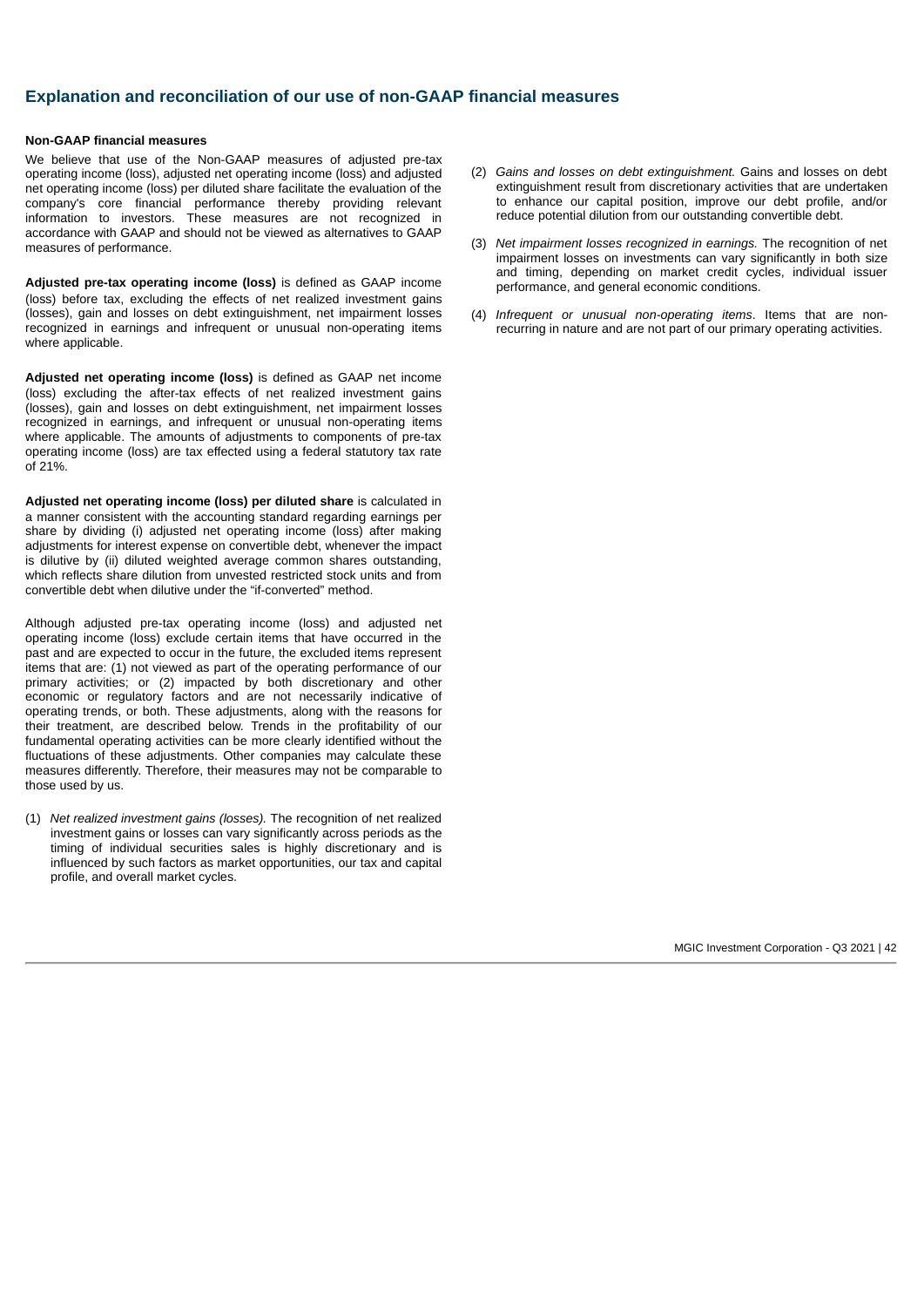## **Non-GAAP reconciliations**

## Reconciliation of Income before tax / Net income to Adjusted pre-tax operating income / Adjusted net operating income

|          | 2021 |        |                                       |         | 2020        |         |            |        |                    |         |
|----------|------|--------|---------------------------------------|---------|-------------|---------|------------|--------|--------------------|---------|
| Pre-tax  |      |        |                                       | Net     | Pre-tax     |         | Tax effect |        | Net<br>(after-tax) |         |
| 199.732  |      |        |                                       | 157,977 | S           | 164.329 | \$         | 33.518 | \$.                | 130,811 |
|          |      |        |                                       |         |             |         |            |        |                    |         |
|          |      |        |                                       |         |             | 26.736  |            | 5.615  |                    | 21.121  |
| (1, 115) |      | (234)  |                                       | (881)   |             | (2,624) |            | (551)  |                    | (2,073) |
| 198,617  |      |        |                                       | 157,096 | \$          | 188,441 | \$         | 38,582 |                    | 149,859 |
|          |      | S<br>ъ | <b>Tax effect</b><br>41,755<br>41,521 |         | (after-tax) |         |            |        |                    |         |

#### **Reconciliation of Net income per diluted share to Adjusted net operating income per diluted share**

| Weighted average diluted shares outstanding     |  | 357.195 |        |
|-------------------------------------------------|--|---------|--------|
| Net income per diluted share                    |  | 0.46    | 0.38   |
| Loss on debt extinguishment                     |  |         | 0.06   |
| Net realized investment (gains) losses          |  | —       | (0.01) |
| Adjusted net operating income per diluted share |  | 0.46    | 0.43   |

## Reconciliation of Income before tax / Net income to Adjusted pre-tax operating income / Adjusted net operating income

|                                                                   | Nine Months Ended September 30, |         |                   |          |  |                    |      |           |            |          |     |                    |  |  |
|-------------------------------------------------------------------|---------------------------------|---------|-------------------|----------|--|--------------------|------|-----------|------------|----------|-----|--------------------|--|--|
|                                                                   |                                 |         |                   | 2021     |  |                    | 2020 |           |            |          |     |                    |  |  |
| (In thousands, except per share amounts)                          |                                 | Pre-tax | <b>Tax effect</b> |          |  | Net<br>(after-tax) |      | Pre-tax   | Tax effect |          |     | Net<br>(after-tax) |  |  |
| Income before tax / Net income                                    |                                 | 583.217 |                   | 122.168  |  | 461.049            | \$.  | 369.051   |            | 74.388   | S   | 294.663            |  |  |
| Adjustments:                                                      |                                 |         |                   |          |  |                    |      |           |            |          |     |                    |  |  |
| Loss on debt extinguishment                                       |                                 |         |                   |          |  |                    |      | 26.736    |            | 5.615    |     | 21.121             |  |  |
| Net realized investment (gains) losses                            |                                 | (5,665) |                   | (1, 190) |  | (4, 475)           |      | (10, 773) |            | (2, 262) |     | (8,511)            |  |  |
| Adjusted pre-tax operating income / Adjusted net operating income |                                 | 577.552 |                   | 120.978  |  | 456.574            |      | 385.014   |            | 77.741   | \$. | 307.273            |  |  |

## **Reconciliation of Net income per diluted share to Adjusted net operating income per diluted share**

| Weighted average diluted shares outstanding     | 355,481 | 360.389 |
|-------------------------------------------------|---------|---------|
| Net income per diluted share                    | 1.33    | 0.85    |
| Loss on debt extinguishment                     |         | 0.06    |
| Net realized investment (gains) losses          | (0.01)  | (0.02)  |
| Adjusted net operating income per diluted share | 1.32    | 0.89    |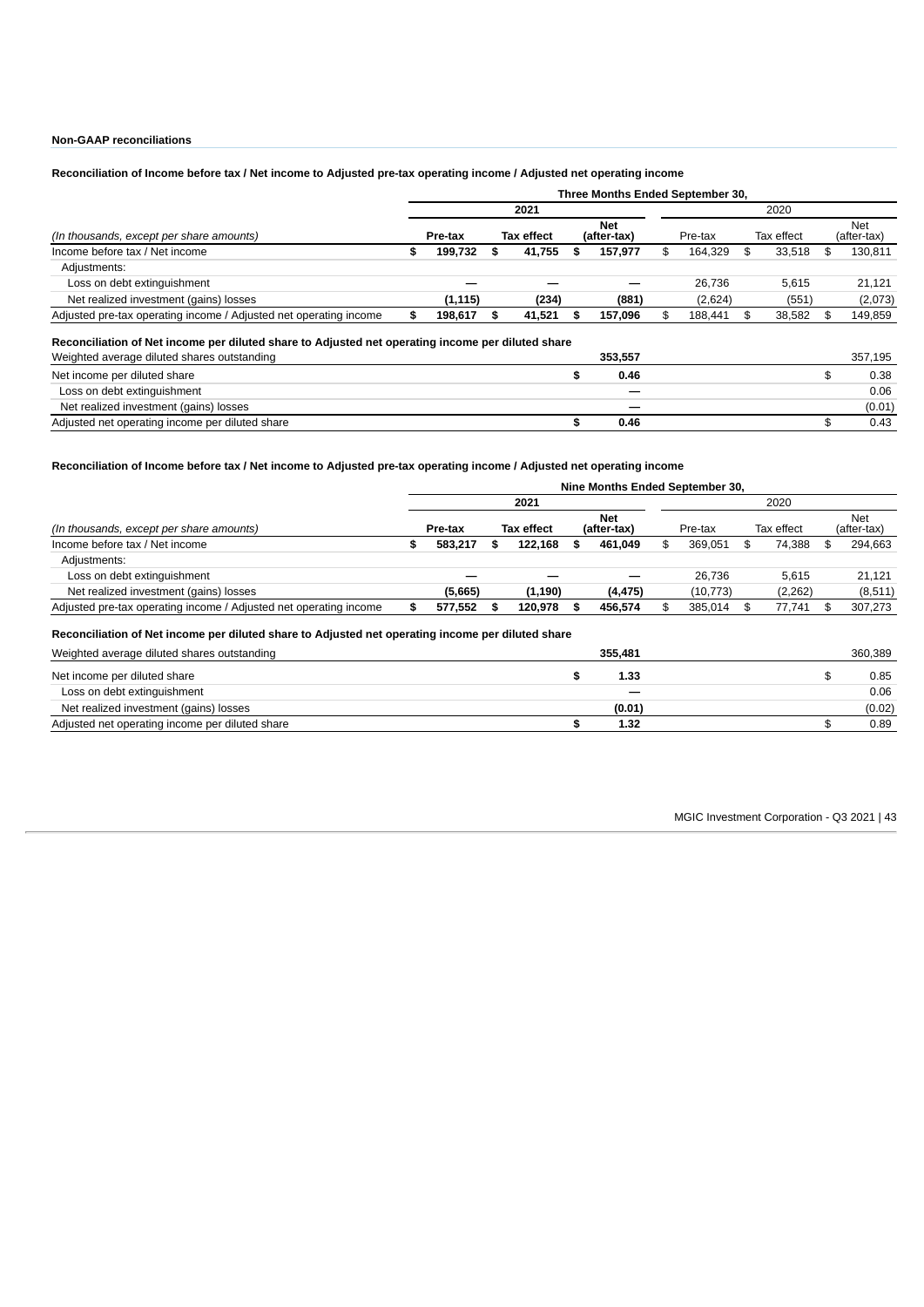# **Mortgage Insurance Portfolio**

#### **New insurance written**

The total amount of mortgage originations is generally influenced by the level of new and existing home sales, the percentage of homes purchased for cash, and the level of refinance activity. PMI market share of total mortgage originations is influenced by the mix of purchase and refinance originations. PMI market share is also impacted by the market share of total originations of the FHA, VA, USDA, and other alternatives to mortgage insurance, including GSE programs that may reduce or eliminate the demand for mortgage insurance.

NIW for the third quarter of 2021 was \$28.7 billion (Q3 2020: \$32.8 billion) and for the first nine months of 2021 was \$93.1 billion (YTD 2020: \$78.9 billion). The decrease for the three months ended September 30, 2021, compared to the prior period, is primarily due to a decrease in the refinance market. The increase for the nine months ended September 30, 2021, compared to the prior periods, was primarily driven by the increase in the mortgage origination market.

Over the next several quarters, we expect refinance activity to remain low and purchase activity, while lower than what we experienced in recent quarters, to remain strong.

The following tables present characteristics of our primary NIW for the three and nine months ended September 30, 2021 and 2020.

## **Primary NIW by FICO score**

|                    | Three Months Ended<br>September 30, |         | Nine Months Ended<br>September 30, |        |  |  |  |
|--------------------|-------------------------------------|---------|------------------------------------|--------|--|--|--|
| (% of primary NIW) | 2021                                | 2020    | 2021                               | 2020   |  |  |  |
| 760 and greater    | 46.8%                               | 47.5 %  | 45.7%                              | 46.9%  |  |  |  |
| 740 - 759          | 17.4 %                              | 17.4 %  | 17.5 %                             | 18.7 % |  |  |  |
| 720 - 739          | 13.3 %                              | 13.1 %  | 13.7 %                             | 13.4 % |  |  |  |
| 700 - 719          | 10.4%                               | 10.2 %  | 11.1 %                             | 10.1%  |  |  |  |
| 680 - 699          | 7.1%                                | 7.6 %   | 7.3%                               | 7.2 %  |  |  |  |
| 660 - 679          | 2.9%                                | 2.2%    | 2.6 %                              | 2.0%   |  |  |  |
| 640 - 659          | 1.5%                                | $1.2\%$ | 1.6%                               | 1.1 %  |  |  |  |
| 639 and less       | 0.6%                                | 0.8%    | 0.5%                               | 0.6%   |  |  |  |

#### **Primary NIW by loan-to-value**

|                    | Three Months Ended<br>September 30, |         | Nine Months Ended<br>September 30, |        |  |  |  |
|--------------------|-------------------------------------|---------|------------------------------------|--------|--|--|--|
| (% of primary NIW) | 2021                                | 2020    | 2021                               | 2020   |  |  |  |
| 95.01% and above   | 13.0 %                              | $9.1\%$ | 10.9%                              | 8.7%   |  |  |  |
| 90.01% to 95.00%   | 45.8%                               | 39.2 %  | 40.9%                              | 39.9%  |  |  |  |
| 85.01% to 90.00%   | 29.0%                               | 32.0 %  | 30.9%                              | 31.7 % |  |  |  |
| 80.01% to 85%      | 12.2 %                              | 19.7 %  | 17.3 %                             | 19.7 % |  |  |  |

#### **Primary NIW by debt-to-income ratio**

|                    | Three Months Ended<br>September 30, |        | Nine Months Ended<br>September 30, |        |  |  |  |
|--------------------|-------------------------------------|--------|------------------------------------|--------|--|--|--|
| (% of primary NIW) | 2021                                | 2020   | 2021                               | 2020   |  |  |  |
| 45.01% and above   | 14.7 %                              | 10.8%  | 13.1 %                             | 11.2 % |  |  |  |
| 38.01% to 45.00%   | 29.4%                               | 31.3 % | 29.6 %                             | 31.1 % |  |  |  |
| 38,00% and below   | 56.0%                               | 57.9 % | 57.3%                              | 57.7%  |  |  |  |

#### **Primary NIW by policy payment type**

|                    | Three Months Ended<br>September 30, |         | Nine Months Ended<br>September 30, |        |  |  |  |
|--------------------|-------------------------------------|---------|------------------------------------|--------|--|--|--|
| (% of primary NIW) | 2021                                | 2020    | 2021                               | 2020   |  |  |  |
| Monthly premiums   | 92.3%                               | 93.3 %  | 92.1%                              | 89.6%  |  |  |  |
| Single premiums    | 7.6%                                | $6.6\%$ | 7.9%                               | 10.3 % |  |  |  |
| Annual premiums    | 0.1%                                | $0.1\%$ | 0.0%                               | 1.0%   |  |  |  |

#### **Primary NIW by type of mortgage**

|                    | Three Months Ended<br>September 30, |        | Nine Months Ended<br>September 30, |        |  |  |  |
|--------------------|-------------------------------------|--------|------------------------------------|--------|--|--|--|
| (% of primary NIW) | 2021                                | 2020   | 2021                               | 2020   |  |  |  |
| Purchases          | 89.7%                               | 68.7%  | 76.0%                              | 63.6 % |  |  |  |
| Refinances         | 10.3 %                              | 31.3 % | 24.0%                              | 36.4 % |  |  |  |
|                    |                                     |        |                                    |        |  |  |  |

#### **Insurance and risk in force**

The amount of our IIF and RIF is impacted by the amount of NIW and cancellations of primary IIF during the period. Cancellation activity is primarily due to refinancing activity, but is also impacted by rescissions, cancellations due to claim payment, and policies cancelled when borrowers achieve the required amount of home equity. Refinancing activity has historically been affected by the level of mortgage interest rates and the level of home price appreciation. Cancellations generally move inversely to the change in the direction of interest rates, although they generally lag a change in direction.

*Persistency***.** Our persistency was 59.5% at September 30, 2021 compared to 60.5% at December 31, 2020 and 64.5% at September 30, 2020. Since 2000, our year-end persistency ranged from a high of 84.7% at December 31, 2009 to a low of 47.1% at December 31, 2003.

## **IIF and RIF**

|                                           |    | Three Months Ended<br>September 30, |      |        |    |        |    | Nine Months Ended<br>September 30, |  |  |  |
|-------------------------------------------|----|-------------------------------------|------|--------|----|--------|----|------------------------------------|--|--|--|
| (In billions)                             |    |                                     | 2021 | 2020   |    |        |    |                                    |  |  |  |
| <b>NIW</b>                                | \$ | 28.7                                | \$   | 32.8   | S  | 93.1   | \$ | 78.9                               |  |  |  |
| Cancellations                             |    | (22.3)                              |      | (24.4) |    | (71.3) |    | (62.3)                             |  |  |  |
| Increase in primary IIF                   | \$ | 6.4                                 | \$   | 8.4    | \$ | 21.8   | \$ | 16.6                               |  |  |  |
| Direct primary IIF as of<br>September 30, | \$ | 268.4                               | \$   | 238.9  | \$ | 268.4  | \$ | 238.9                              |  |  |  |
| Direct primary RIF as of<br>September 30, | \$ | 67.2                                | \$   | 60.4   | S  | 67.2   | \$ | 60.4                               |  |  |  |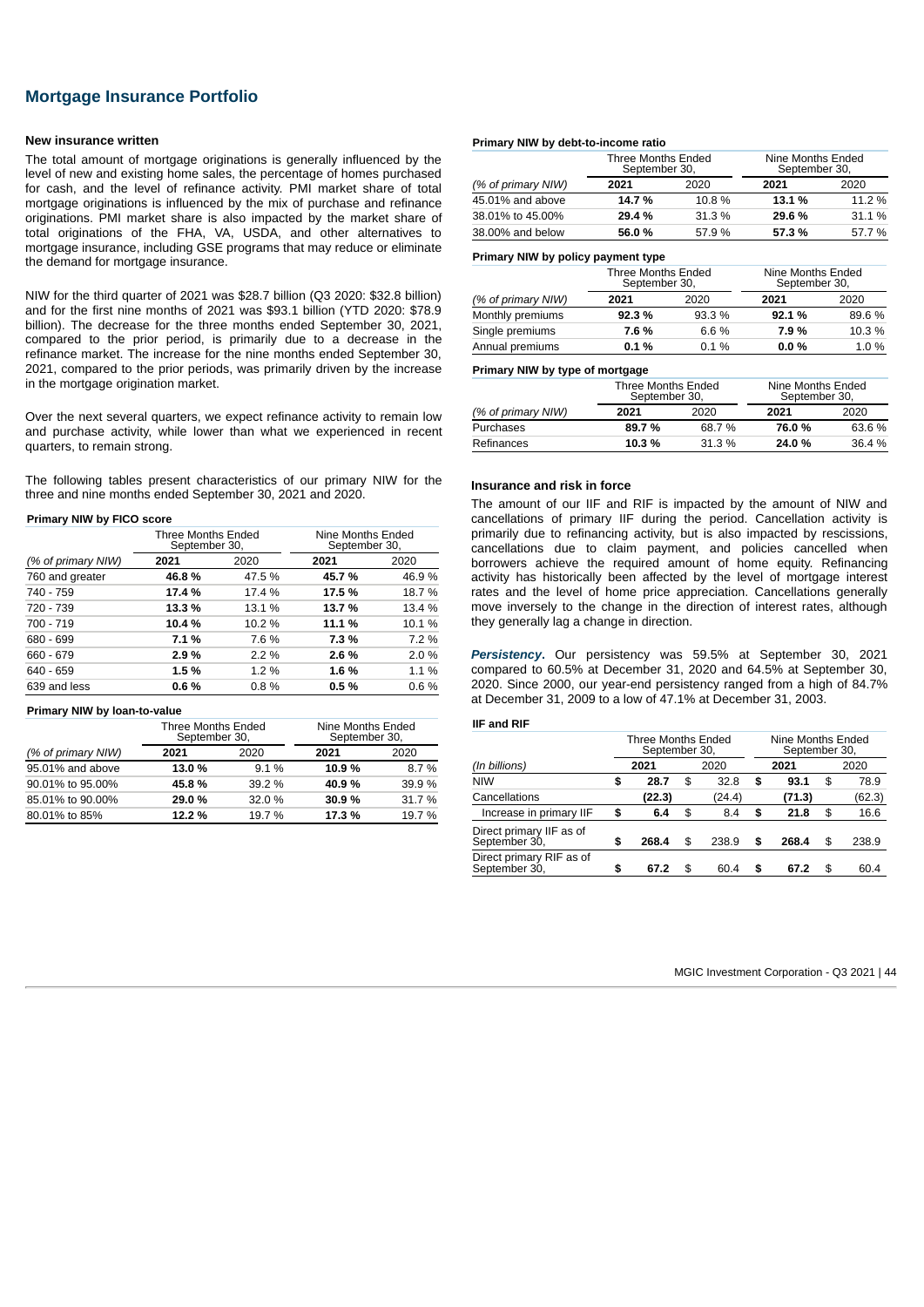## **Credit profile of our primary RIF**

The proportion of our total primary RIF written after 2008 has been steadily increasing in proportion to our total primary RIF. Our 2009 and later books possess significantly improved risk characteristics when compared to our 2005-2008 books. Modification and refinance programs, such as HAMP and HARP, which expired at the end of 2016 and 2018, respectively, but have been replaced by other GSE modification programs, make outstanding loans more affordable to borrowers with the goal of reducing the number of foreclosures. HARP allowed borrowers who were not delinquent, but who may not otherwise have been able to refinance their loans under the current GSE underwriting standards due to, for example, the current LTV exceeding 100%, to refinance and lower their note rate. As of September 30, 2021, our modifications accounted for 5.9% of our total RIF, compared to 7.8% at December 31, 2020. Loans associated with 86% of all our modifications were current as of September 30, 2021.

The following table sets forth certain statistics associated with our primary IIF and RIF as of September 30, 2021:

**Primary insurance in force and risk in force by policy year**

| (in<br>millions)     | Insurance in Force |        | Risk In Force    |                 | Weighted<br>Avg. | Delinguency      |      | Cede<br>Rate | % of<br>Original |           |        |
|----------------------|--------------------|--------|------------------|-----------------|------------------|------------------|------|--------------|------------------|-----------|--------|
| Policy<br>Year       |                    | Total  | % of<br>Total    | Total           | % of<br>Total    | Interest<br>Rate | Rate |              | $96^{(1)}$       | Remaining |        |
| 2004<br>and<br>prior | \$                 | 1.912  | 0.7%             | \$<br>531       | 0.9%             | 7.3 %            |      | 12.3 %       | 0.5%             |           | NΜ     |
| 2005-<br>2008        |                    | 15.226 | 5.7 %            | 4.039           | 6.0%             | 6.9%             |      | 11.7 %       | 3.9%             |           | 6.3 %  |
| 2009-<br>2015        |                    | 12.451 | 4.6%             | 3,391           | 5.0%             | 4.3 %            |      | 5.2 %        | 14.3 %           |           | 7.0%   |
| 2016                 |                    | 11.157 | 4.2 %            | 2.971           | 4.4 %            | 3.9%             |      | 4.0%         | 14.2 %           |           | 23.2 % |
| 2017                 |                    | 12,459 | 4.6%             | 3,202           | 4.8%             | 4.2 %            |      | 5.3 %        | 26.0%            |           | 25.3 % |
| 2018                 |                    | 12.834 | 4.8%             | 3.255           | 4.8%             | 4.8%             |      | 6.1%         | 25.0 %           |           | 25.6 % |
| 2019                 |                    | 26.912 | 10.0%            | 6.807           | 10.1%            | 4.1%             |      | 3.4%         | 27.1 %           |           | 41.4 % |
| 2020                 |                    | 89.962 | 33.5 %           | 21,731          | 32.3 %           | 3.2%             |      | 1.0%         | 27.9 %           |           | 78.7%  |
| 2021                 |                    | 85.529 | 31.9%            | 21,310          | 31.7%            | 3.0%             |      | $0.2\%$      | 25.5 %           |           | 97.6%  |
| <b>Total</b>         |                    |        | \$268.442 100.0% | \$67.237 100.0% |                  |                  |      |              |                  |           |        |

Cede Rate % is calculated as the risk in force ceded to our QSR transactions divided by the total risk in force. (1)

#### **Pool and other insurance**

MGIC has written no new pool insurance since 2008; however, for a variety of reasons, including responding to capital market alternatives to PMI and customer demands, MGIC may write pool risk in the future. Our direct pool risk in force was \$313 million (\$207 million on pool policies with aggregate loss limits and \$106 million on pool policies without aggregate loss limits) at September 30, 2021 compared to \$340 million (\$210 million on pool policies with aggregate loss limits and \$130 million on pool policies without aggregate loss limits) at December 31, 2020. If claim payments associated with a specific pool reach the aggregate loss limit, the remaining IIF within the pool would be cancelled and any remaining delinquencies under the pool would be removed from our delinquency inventory.

In connection with the GSEs' CRT programs, an insurance subsidiary of MGIC provides insurance and reinsurance covering portions of the credit risk related to certain reference pools of mortgages acquired by the GSEs. Our RIF, as reported to us, related to these programs was approximately \$326 million and \$287 million as of September 30, 2021 and December 31, 2020, respectively.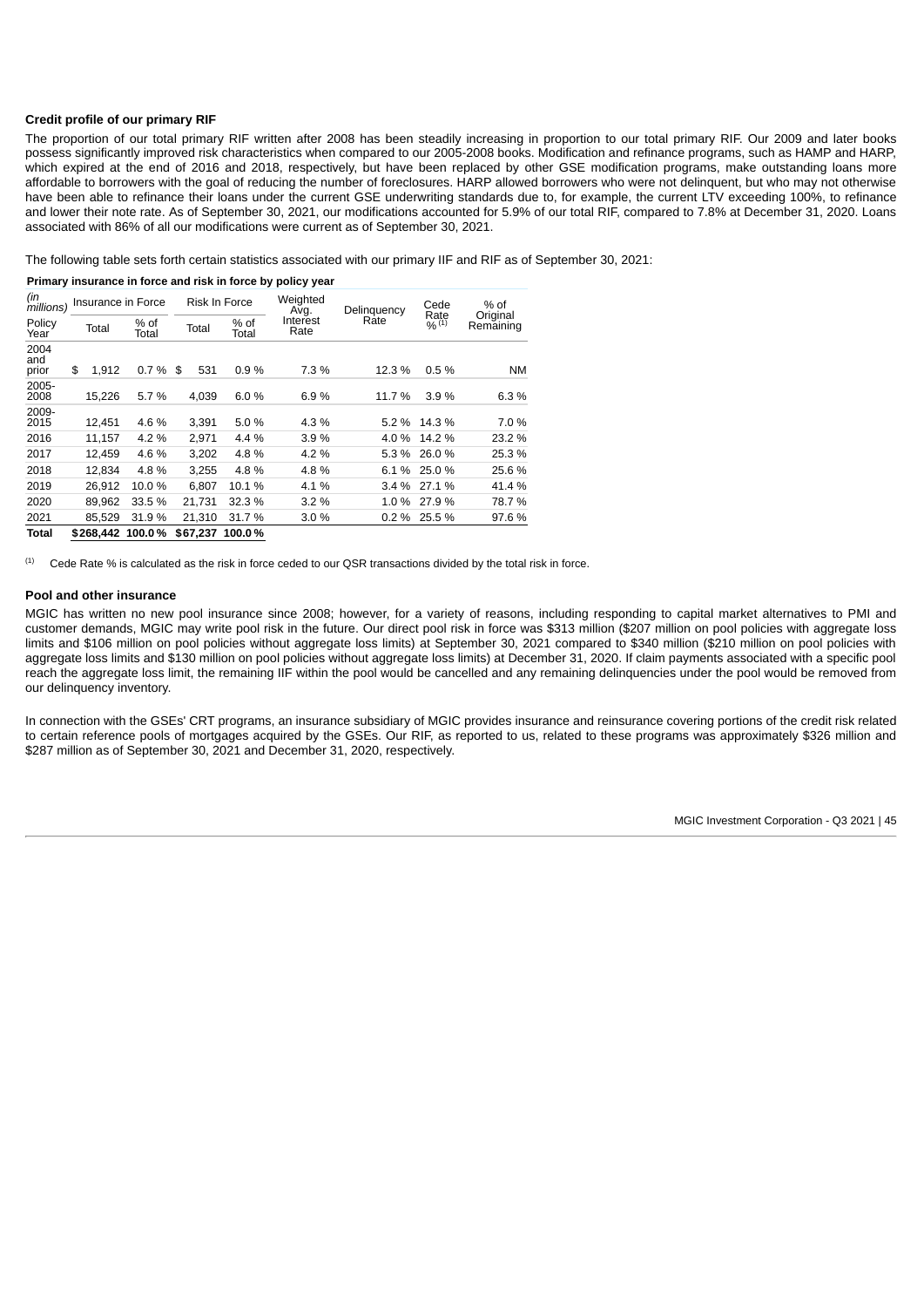# **Consolidated Results of Operations**

*The following section of the MD&A provides a comparative discussion of MGIC Investment Corporation's Consolidated Results of Operations for the three and nine months ended September 30, 2021 and 2020.*

## **Revenues Revenues**

|                                    |      |       |  | Three Months Ended September 30, | Nine Months Ended September 30, |          |  |       |          |  |
|------------------------------------|------|-------|--|----------------------------------|---------------------------------|----------|--|-------|----------|--|
| (in millions)                      | 2021 |       |  | 2020                             | % Change                        | 2021     |  | 2020  | % Change |  |
| Net premiums written               |      | 247.6 |  | 228.0                            | 9                               | 730.8    |  | 695.3 |          |  |
| Net premiums earned                |      | 254.8 |  | 256.1                            | $(1)$ \$                        | 761.4 \$ |  | 760.6 |          |  |
| Investment income, net of expenses |      | 38.3  |  | 37.3                             |                                 | 117.3    |  | 118.3 | (1)      |  |
| Net realized investment gains      |      | 1.0   |  | 2.3                              | (57)                            | 5.4      |  | 10.9  | (50)     |  |
| Other revenue                      |      | 1.6   |  | 0.4                              | N/M                             | 7.4      |  | 7.2   |          |  |
| Total revenues                     |      | 295.7 |  | 296.1                            | $\hspace{0.1mm}-\hspace{0.1mm}$ | 891.6    |  | 897.0 | (1)      |  |

#### **Net premiums written and earned**

#### Comparative quarterly results

NPW increased for the three months ended September 30, 2021 compared with the prior year. The increase in NPW was due to an increase in insurance inforce and a decrease in ceded premiums written, net of profit commission, partially offset by a decrease in the premium yield. NPE decreased slightly for the three months ended September 30, 2021 compared with the prior year due to a decrease in accelerated premiums earned from single premium policy cancellations given the decrease in refinance activity, partially offset by the increase in net premiums written.

#### Comparative year to date results

NPW and NPE increased for the nine months ended September 30, 2021 compared with the prior year. The increase in NPW was due to an increase in insurance inforce and a decrease in ceded premiums written, net of profit commission, partially offset by a decrease in the premium yield. NPE increased slightly as a result of higher NPW, offset by a decrease in accelerated premiums earned from single premium policy cancellations given the decrease in refinance activity.

See ["Overview - Factors Affecting Our Results"](#page-34-0) above for additional factors that influenced the amount of net premiums written and earned during the periods. See "Reinsurance Transactions" below for discussion of our ceded premiums written and earned.

#### Premium yields

Net premium yield is NPE divided by average IIF during the period and is influenced by a number of key drivers. The following table presents the key drivers of our net premium yield for the three and nine months ended September 30, 2021 and from the respective prior year period.

#### **Premium Yield**

|                                                                            |     | Three Months Ended<br>September 30, |       | Nine Months Ended<br>September 30, |       |
|----------------------------------------------------------------------------|-----|-------------------------------------|-------|------------------------------------|-------|
| (in basis points)                                                          |     | 2021                                | 2020  | 2021                               | 2020  |
| In force portfolio yield                                                   | (1) | 41.8                                | 46.3  | 42.7                               | 47.5  |
| Premium refunds                                                            |     | (1.0)                               | (0.6) | (0.7)                              | (0.5) |
| Accelerated earnings on single<br>premium policies                         |     | 2.5                                 | 5.5   | 3.3                                | 4.8   |
| Total direct premium yield                                                 |     | 43.3                                | 51.2  | 45.3                               | 51.8  |
| Ceded premiums earned, net of<br>profit commission and assumed<br>premiums | (2) | (4.9)                               | (7.6) | (5.9)                              | (7.8) |
| Net premium vield                                                          |     | 38.4                                | 43.6  | 39.4                               | 44.0  |

(1) Total direct premiums earned, excluding premium refunds and accelerated premiums from single premium policy cancellations divided by average primary insurance in force.

(2) Assumed premiums include those from our participation in GSE CRT programs, of which the impact on the net premium yield was 0.4 bps for the nine months ended September 30, 2021 compared to 0.5 bps for the nine months ended September 30, 2020.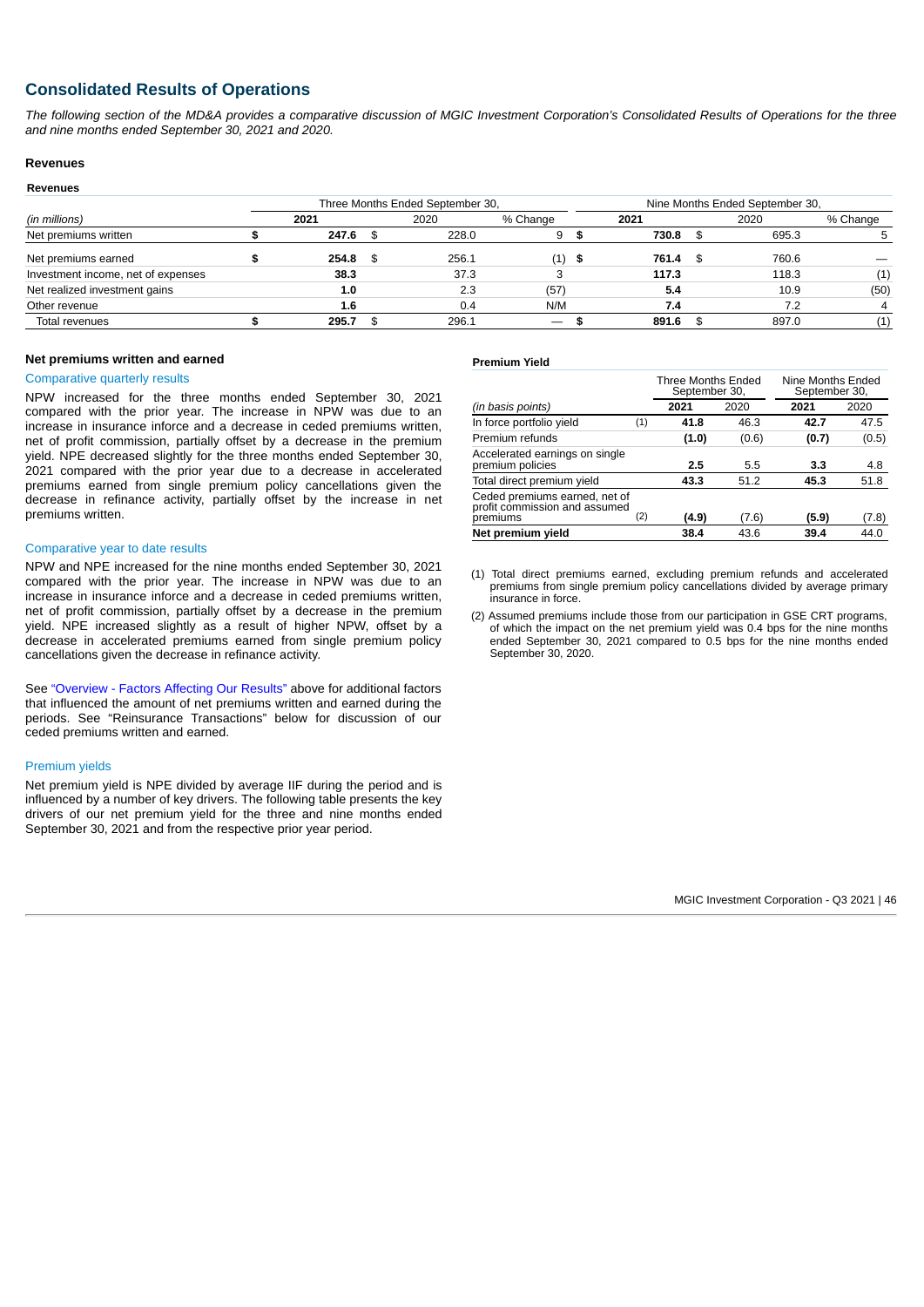Factors that impacted our net premium yield include the following:

In force Portfolio Yield

è A larger percentage of our IIF from book years with lower premium rates<br>due to a decline in premium rates in recent years resulting from pricing<br>competition, insuring mortgages with lower risk characteristics, lower<br>requ undergoing premium rate resets on their ten-year anniversaries.

Premium Refunds

- Premium refunds adversely impact our net premium yield and are primarily driven by claim activity and our estimate of refundable premiums on our delinquency inventory.
- Accelerated earnings on single premium policies
- è Accelerated earned premium from cancellation of single premium policies prior to their estimated policy life, primarily due to refinancing activity, increase our yield.

Ceded premiums earned, net of profit commission and assumed premiums

è Ceded premiums earned, net of profit commission adversely impact our<br>net premium yield. Ceded premiums earned, net of profit commission, are<br>associated with the QSR Transactions and the Home Re Transactions.<br>Assumed prem our reinsurance transactions.

As discussed in our Risk Factor titled "Competition or changes in our relationships with our customers could reduce our revenues, reduce our premium yields and / or increase our losses," the private mortgage insurance industry is highly competitive and premium rates have declined over the past several years. We expect our net premium yield to continue to decline as older insurance policies with higher premium rates run off and are replaced with new insurance policies which generally have lower premium rates.

#### **Reinsurance Transactions**

#### Quota share reinsurance

Our quota share reinsurance affects various lines of our statements of operations and therefore we believe it should be analyzed by reviewing its total effect on our pre-tax income, described as follows.

- è We cede a fixed percentage of premiums on insurance covered by the agreements.
- è We receive the benefit of a profit commission through a reduction in the premiums we cede. The profit commission varies inversely with the level of losses on a "dollar for dollar" basis and can be eliminated at loss leve loss ratios, its elimination).
- è We receive the benefit of a ceding commission through a reduction in underwriting expenses equal to 20% of premiums ceded (before the effect of the profit commission).
- è We cede a fixed percentage of losses incurred on insurance covered by the agreements.

The following table provides information related to our quota share reinsurance transactions for 2021 and 2020.

#### **Quota Share Reinsurance**

|                                                                   | Three Months Ended<br>September 30, |          | Nine Months Ended<br>September 30, |           |
|-------------------------------------------------------------------|-------------------------------------|----------|------------------------------------|-----------|
| (Dollars in thousands)                                            | 2021                                | 2020     | 2021                               | 2020      |
| Ceded premiums written<br>and earned, net of profit<br>commission | \$22.911                            | \$43.448 | \$90,284                           | \$131.651 |
| % of direct premiums<br>written                                   | 8%                                  | 16%      | 11%                                | 16%       |
| % of direct premiums<br>earned                                    | 8%                                  | 14%      | 10%                                | 15%       |
| Profit commission                                                 | \$45,078                            | \$17.191 | \$108,000                          | \$45.939  |
| Ceding commissions                                                | \$13.599                            | \$12.128 | \$39,657                           | \$35.518  |
| Ceded losses incurred                                             | \$(3,598)                           | \$20.707 | \$13,710                           | \$65.493  |
|                                                                   |                                     |          |                                    |           |

#### **Mortgage insurance portfolio:**

Ceded RIF (Dollars in

| millions)              |          |          |
|------------------------|----------|----------|
| 2015 OSR               | \$1,029  | \$1,901  |
| 2017 OSR               | 823      | 1,578    |
| 2018 OSR               | 827      | 1,584    |
| 2019 OSR               | 1,771    | 3,176    |
| 2020 OSR               | 5,118    | 4,447    |
| 2021 OSR               | 5,714    |          |
| Credit Union OSR       | 1,418    | 517      |
| <b>Total ceded RIF</b> | \$16,700 | \$13.203 |

Ceded losses incurred for the three and nine months ended September 30, 2021 reflect favorable loss reserve development on previously received notices primarily due to the decrease in the claim rate on pre-COVID-19 delinquencies notices and a decrease in new delinquency notices reported on insurance covered by our QSR Transactions. Ceded loss incurred for the three and nine months ended September 30, 2020 reflect the increase in new delinquency notices due to the impact of the COVID-19 pandemic on insurance covered by our QSR Transactions. See "Losses Incurred, net" below for discussion of our loss reserves.

We have elected to terminate our 2017 QSR and 2018 QSR Transactions effective December 31, 2021 and will incur an early termination fee of \$5 million at December 31, 2021.

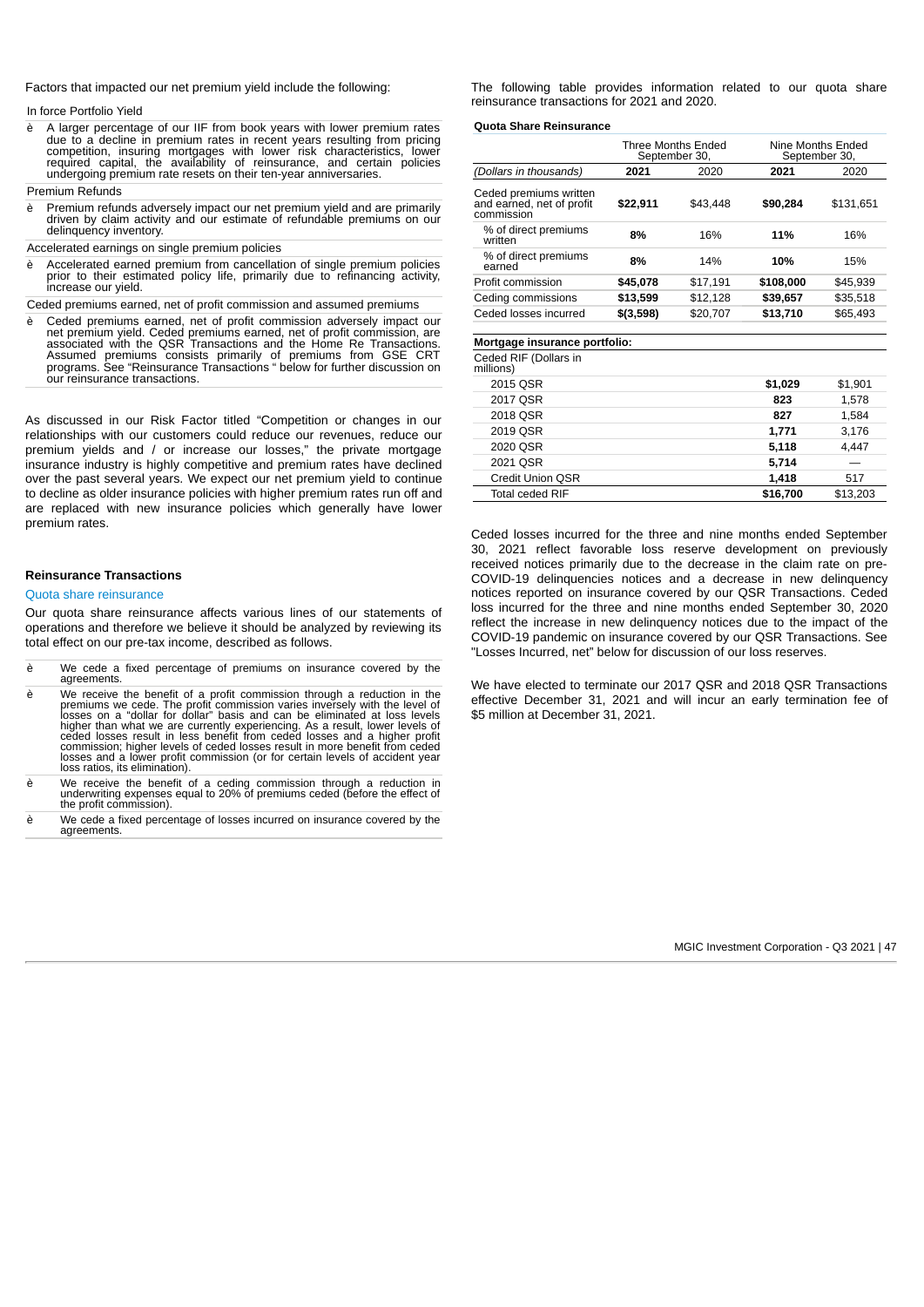#### *Covered risk*

The percentages of our NIW, new risk written, IIF, and RIF subject to our QSR Transactions as shown in the following table will vary from period to period in part due to the mix of our risk written during the period.

#### **Quota Share Reinsurance**

|                                                 | Three Months Ended<br>September 30, |        | Nine Months Ended<br>September 30, |        |
|-------------------------------------------------|-------------------------------------|--------|------------------------------------|--------|
|                                                 | 2021                                | 2020   | 2021                               | 2020   |
| NIW subject to QSR<br>Transactions              | 85.0%                               | 76.0 % | 80.0%                              | 74.2 % |
| New Risk Written subject<br>to QSR Transactions | 89.5%                               | 87.0%  | 91.9%                              | 85.1 % |
| IIF subject to QSR<br>Transactions              | 77.0%                               | 76.5 % | 77.0%                              | 76.5 % |
| RIF subject to QSR<br>Transactions              | 83.9%                               | 81.6%  | 83.9%                              | 81.6%  |

The increase in NIW and new risk written subject to quota share reinsurance increased for the three and nine months ended September 30, 2021 compared to the same periods of the prior year primarily due to a decrease in NIW with LTVs less than or equal to 85% and amortization terms less than or equal to 20 year, which generally have lower coverage percentages, and are excluded from the QSR Transactions.

As of September 30, 2021, the weighted average coverage percentage of our QSR transactions was 29% based on RIF.

#### Excess of loss reinsurance

As of September 30, 2021 our excess of loss reinsurance provided \$1.5 billion of loss coverage on a portfolio of policies having an in force date from July 1, 2016 through March 31, 2019, and from January 1, 2020 through May 28, 2021; all dates inclusive. For the reinsurance coverage, we retain the first layer of the respective aggregate losses paid, and a Home Re Entity will then provide second layer coverage up to the outstanding reinsurance amount.

As of September 30, 2021, the remaining first layer retention and remaining excess of loss reinsurance coverage under our Home Re Transactions was as follows.

| (\$ In thousands) | <b>Remaining First Layer</b><br>Retention | <b>Remaining Excess of<br/>Loss Reinsurance</b><br>Coverage |
|-------------------|-------------------------------------------|-------------------------------------------------------------|
| Home Re 2018-1    | \$<br>165,434 \$                          | 218.343                                                     |
| Home Re 2019-1    | 184.007                                   | 208.146                                                     |
| Home Re 2020-1    | 275,268                                   | 288,777                                                     |
| Home Re 2021-1    | 211.159                                   | 398.848                                                     |
| Home Re 2021-2    | 190.159                                   | 398,429                                                     |

We ceded premiums of \$12.1 million and \$32.4 million for the three and nine months ended September 30, 2021, respectively, and \$3.7 million and \$12.8 million for the three and nine months ended September 30, 2020, respectively.

In February 2021, MGIC entered into \$398.8 excess of loss agreement (executed through an insurance linked notes transaction) on a portfolio of policies having in force dates from August 1, 2020 through December 31, 2020. In August 2021, MGIC entered into a \$398.4 million excess of loss reinsurance agreement (executed through an insurance linked notes transaction) that covers policies with inforce dates from January 1, 2021 through May 28, 2021.

When a "Trigger Event" is in effect, payment of principal on the related notes will be suspended and the reinsurance coverage available to MGIC under the transactions will not be reduced by such principal payments. As of September 30, 2021 a "Trigger Event" is in effect on our Home Re 2018- 1 and 2019-1 transactions because the reinsured principal balance of loans that were reported 60 or more days delinquent exceeded 4% of the total reinsured principal balance of loans under each transaction. A "Trigger Event" has occurred on our Home Re 2021-1 and Home Re 2021- 2 transactions because the credit enhancement of the most senior tranche is less than the target credit enhancement. See Note 4 - "Reinsurance" to our consolidated financial statements for a discussion of our excess of loss reinsurance.

## **Investment income**

#### Comparative quarterly and year to date results

Net investment income in the three and nine months ended September 30, 2021 was \$38.3 million and \$117.3 million, respectively. Net investment income in the three and nine months ended September 30, 2020 was \$37.3 million and \$118.3 million. respectively. Net investment income was impacted by lower investment yields, offset by an increase in the investment portfolio.

## **Losses and expenses**

Losses and expenses

|                                                      | Three Months Ended<br>September 30, |      |    | Nine Months Ended<br>September 30, |    |       |      |       |
|------------------------------------------------------|-------------------------------------|------|----|------------------------------------|----|-------|------|-------|
| (In millions)                                        |                                     | 2021 |    | 2020                               |    | 2021  | 2020 |       |
| Losses incurred, net                                 | \$                                  | 20.8 | \$ | 40.7                               | \$ | 89.6  | \$   | 319.0 |
| Amortization of deferred<br>policy acquisition costs |                                     | 3.3  |    | 3.3                                |    | 9.0   |      | 8.7   |
| Other underwriting and<br>operating expenses, net    |                                     | 53.9 |    | 45.3                               |    | 155.8 |      | 131.8 |
| Loss on debt<br>extinguishment                       |                                     |      |    | 26.7                               |    |       |      | 26.7  |
| Interest expense                                     |                                     | 18.0 |    | 15.7                               |    | 54.0  |      | 41.6  |
| Total losses and<br>expenses                         | \$                                  | 96.0 | \$ | 131.7                              | \$ | 308.4 | \$   | 527.8 |

## **Losses incurred, net**

As discussed in "Critical Accounting Policies" in our 2020 10-K MD&A, we establish case loss reserves for future claims on delinquent loans that were reported to us as two payments past due and have not become current or resulted in a claim payment. Such loans are referred to as being in our delinquency inventory. Case loss reserves are established based on estimating the number of loans in our delinquency inventory that will result in a claim payment, which is referred to as the claim rate, and further estimating the amount of the claim payment, which is referred to as claim severity.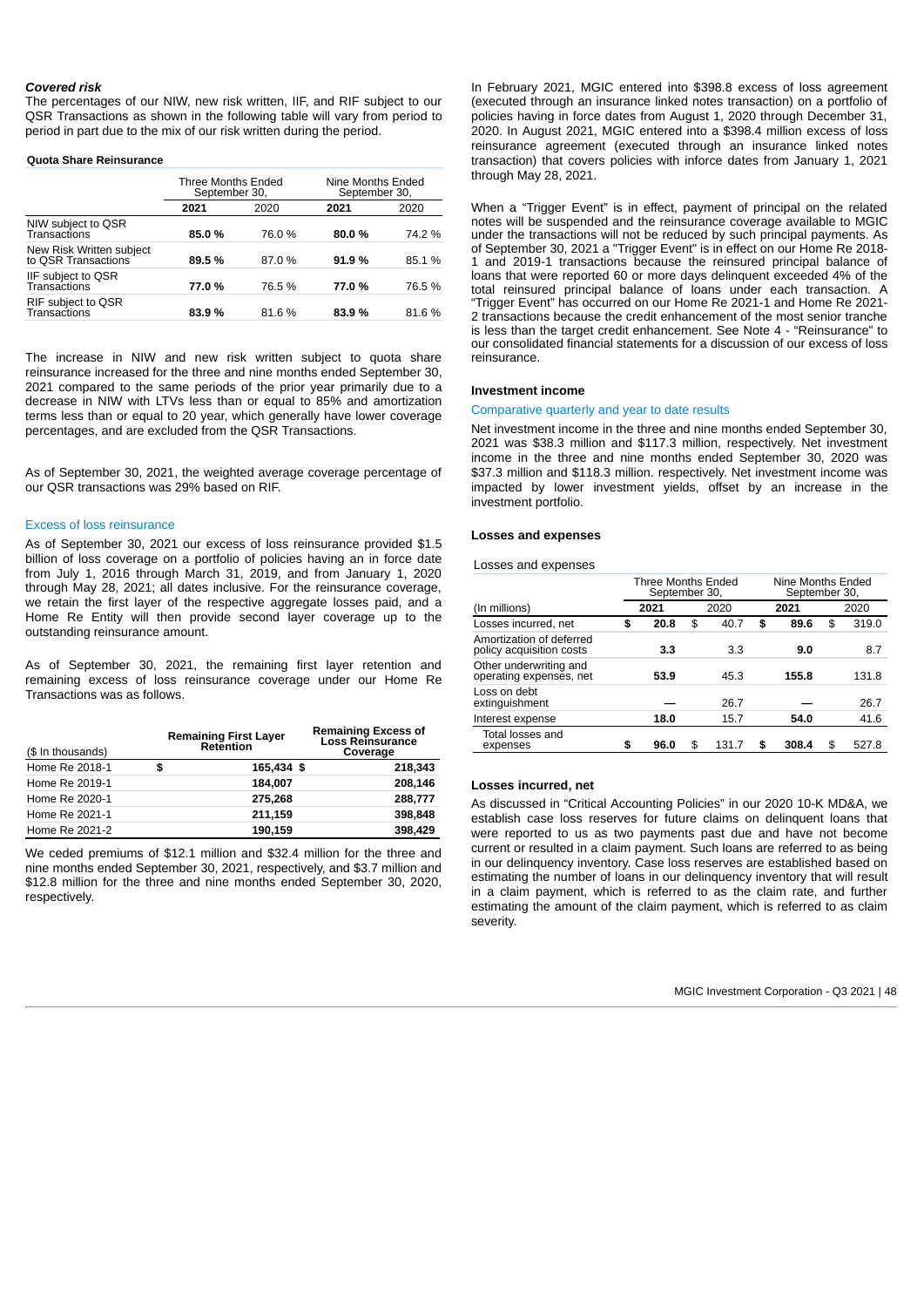IBNR reserves are established for delinquencies estimated to have occurred prior to the close of an accounting period, but not yet reported to us. IBNR reserves are established using estimated claim rates and claim severities.

Estimation of losses is inherently judgmental. Changes to our estimates could result in a material impact to our consolidated results of operations and financial position, even in a stable economic environment. The conditions that affect the claim rate and claim severity include the current and future state of the domestic economy, including unemployment, and the current and future strength of local housing markets; exposure on insured loans; the amount of time between delinquency and claim filing; and curtailments and rescissions. The actual amount of the claim payments may be substantially different than our loss reserve estimates. Our estimates could be adversely affected by several factors, including a deterioration of regional or national economic conditions, including unemployment and the continued impact of the COVID-19 pandemic, leading to a reduction in borrowers' income and thus their ability to make mortgage payments, the impact of past and future government initiatives and actions taken by the GSEs (including mortgage forbearance programs and foreclosure moratoriums), and a drop in housing values that could result in, among other things, greater losses on loans, and may affect borrower willingness to continue to make mortgage payments when the value of the home is below the mortgage balance. Loss reserves in the future will also be dependent on the number of loans reported to us as delinquent.

Historically, losses incurred have followed a seasonal trend in which the second half of the year has weaker credit performance than the first half, with higher new notice activity and a lower cure rate. Changes in economic circumstances, including those associated with the COVID-19 pandemic, affected this pattern starting in the second quarter of 2020.

As discussed in our Risk Factor titled "The Covid-19 pandemic may continue to materially impact our financial results and may also materially impact our business, liquidity and financial condition" the impact of the COVID-19 pandemic on our future incurred losses is uncertain and may be material. As discussed in our risk factor titled "Because we establish loss reserves only upon a loan delinquency rather than based on estimates of our ultimate losses on risk in force, losses may have a disproportionate adverse effect on our earnings in certain periods" if we have not received a notice of delinquency with respect to a loan and if we have not estimated the loan to be delinquent as of September 30, 2021 through our IBNR reserve, then we have not yet recorded an incurred loss with respect to that loan.

Our estimates are also affected by any agreements we enter into regarding our claims paying practices.

#### Comparative quarterly results

Losses incurred, net in the third quarter of 2021 were \$20.8 million compared to \$40.7 million in the prior year. The decrease is primarily due to a 53% reduction in new delinquency notices received in the third quarter of 2021 compared to the prior year primarily reflecting the impact of the COVID-19 pandemic in the third quarter of 2020. In addition, our reestimation of reserves on previous delinquencies resulted in \$18 million of favorable loss development in the third quarter of 2021 primarily attributable to delinquencies received prior to the start of the COVID-19 pandemic, compared to insignificant loss reserve development in the third quarter of 2020. The favorable loss development in the third quarter of 2021 was partially offset by adverse development on LAE reserves and reinsurance. In the third quarter of 2020, our incurred but not reported, or IBNR reserve decreased by \$27.

#### Comparative year to date results

Losses incurred, net in the nine months ended September 30, 2021 were \$89.6 million compared to \$319.0 million in the prior year period. The decrease is primarily due to a 65% reduction in new delinquency notices received in the first nine months of 2021 compared to the prior year. New delinquency notices increased in 2020 due to the impact of the COVID-19 pandemic and the macroeconomic environment. In addition, in the first nine months of 2021 our re-estimation of reserves on previous delinquencies resulted in favorable loss development primarily attributable to delinquency notices received prior to the start of the COVID-19 pandemic. This was partially offset by the recognition of a probable loss of \$6.3 million related to litigation of our claims paying practice. For the nine months ended September 30, 2020 we experienced adverse loss development on previously received delinquencies.

## **Composition of losses incurred**

|                                      |        | Three Months Ended<br>September 30, |                         | Nine Months Ended September<br>30, |         |                         |
|--------------------------------------|--------|-------------------------------------|-------------------------|------------------------------------|---------|-------------------------|
| (in millions)                        | 2021   | 2020                                | $\frac{0}{0}$<br>Change | 2021                               | 2020    | $\frac{0}{0}$<br>Change |
| Current year /<br>New notices        | \$28.5 | \$36.2                              | (21)                    | \$95.6                             | \$301.7 | (68)                    |
| Prior year<br>reserve<br>development | (7.7)  | 4.5                                 | (271)                   | (6.0)                              | 17.3    | (135)                   |
| Losses<br>incurred, net              | \$20.8 | \$40.7                              | (49)                    | \$89.6                             | \$319.0 | (72)                    |

## **Loss ratio**

The loss ratio is the ratio, expressed as a percentage, of the sum of incurred losses and loss adjustment expenses to net premiums earned. The decrease in the loss ratio for the three and nine months ended September 30, 2021 compared to the respective prior year periods was primarily due to a decrease in losses incurred discussed above.

|            | Three Months Ended<br>September 30. |       | Nine Months Ended<br>September 30. |       |
|------------|-------------------------------------|-------|------------------------------------|-------|
|            | 2021                                | 2020  | 2021                               | 2020  |
| Loss ratio | 8.1%                                | 15.9% | 11.8 %                             | 41.9% |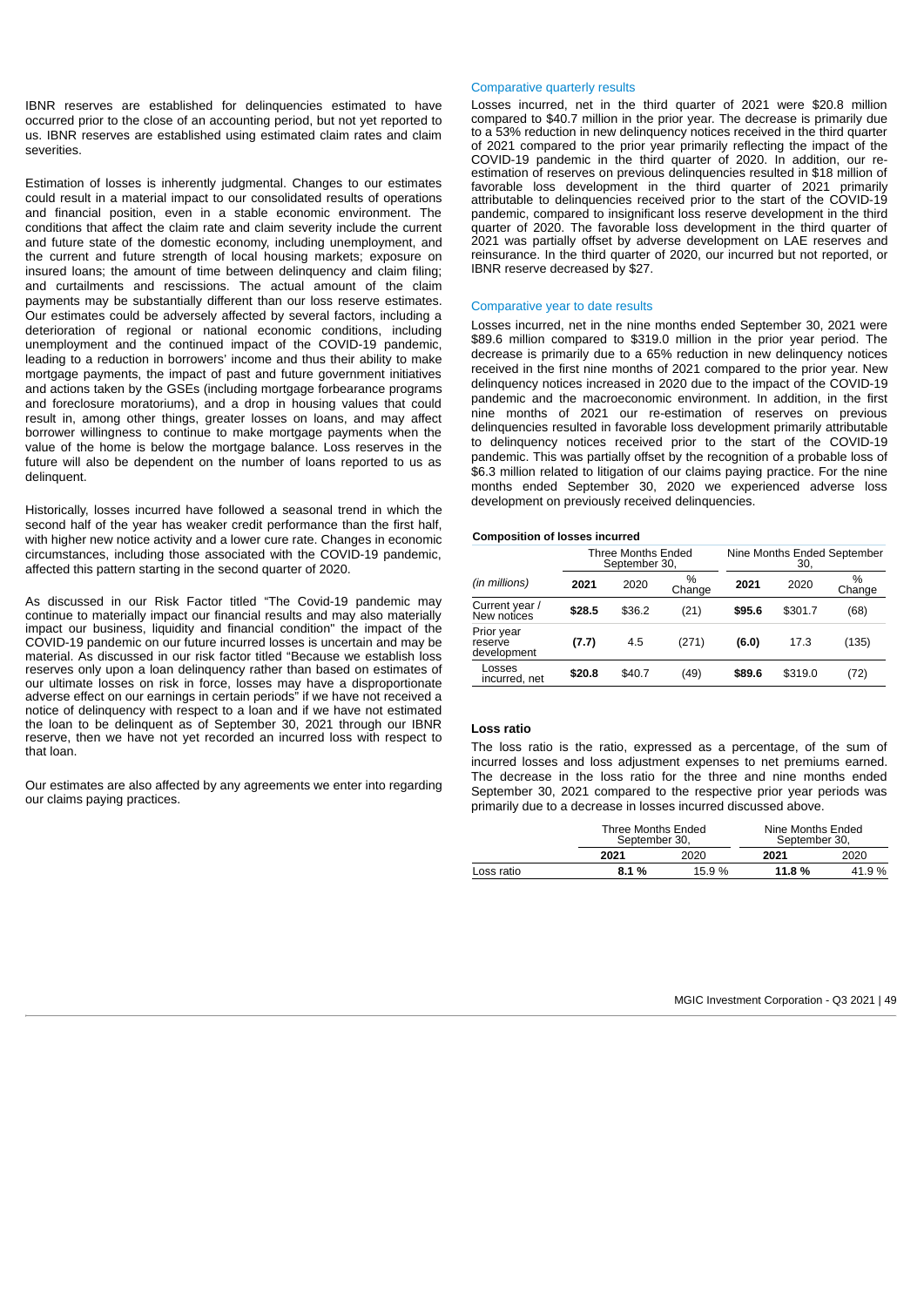#### **New notice claim rate**

The number of new delinquency notices received for the three months ended September 30, 2021 was below pre-COVID-19 pandemic levels and decreased 53% from the same period last year as new notice activity in the third quarter of 2020 was impacted by the COVID-19 pandemic. The new notice claim rate for the three months ended September 30, 2021 was consistent with the quarters ended December 31, 2020 through June 30, 2021.

Many of the loans in our delinquency inventory have entered forbearance plans. Historically, forbearance plans have reduced the incidence of our losses on affected loans. However, given the uncertainty surrounding the long-term economic impact of COVID-19, it is difficult to predict the ultimate effect of COVID-19 related forbearances on our loss

#### **New notices and delinquency inventory during the period**

incidence. Whether a loan's delinquency will cure, including through modification, when its forbearance plan ends will depend on the economic circumstances of the borrower at that time. The severity of losses associated with loans whose delinquencies do not cure will depend on economic conditions at that time, including home prices compared to home prices at the time of placement of coverage. Forbearance information is based on the most recent information provided by the GSEs, as well as loan servicers, and we believe substantially all forbearances are related to COVID-19. While the forbearance information provided by the GSEs refers to delinquent loans in forbearance as of the prior month-end, the information provided by loan servicers may be more current. As of September 30, 2021, 48% of our delinquency inventory was in such plans.

| September 30, 2021            |                                           |                                                 |                       |                                              |                                                               |  |  |  |
|-------------------------------|-------------------------------------------|-------------------------------------------------|-----------------------|----------------------------------------------|---------------------------------------------------------------|--|--|--|
| Policy Year                   | New Notices for the<br>Three Months Ended | New Notices for the Nine<br><b>Months Ended</b> | Delinquency Inventory | % of Delinquency Inventory in<br>Forbearance | Avg. Number of Missed<br>Payments of Delinguency<br>Inventory |  |  |  |
| 2004 and prior                | 941                                       | 2,899                                           | 2,915                 | 19.1 %                                       | 20                                                            |  |  |  |
| 2005-2008                     | 3,093                                     | 9,747                                           | 11,854                | 27.0 %                                       | 19                                                            |  |  |  |
| 2009-2015                     | 946                                       | 3,138                                           | 4,047                 | 49.3 %                                       | 12                                                            |  |  |  |
| 2016                          | 500                                       | 1,867                                           | 2,468                 | 59.6 %                                       | 12                                                            |  |  |  |
| 2017                          | 771                                       | 2,647                                           | 3,656                 | 60.1%                                        | 12                                                            |  |  |  |
| 2018                          | 848                                       | 3,029                                           | 4,197                 | 61.7%                                        | 11                                                            |  |  |  |
| 2019                          | 852                                       | 3,272                                           | 4,165                 | 68.5 %                                       | 11                                                            |  |  |  |
| 2020                          | 1,286                                     | 4,352                                           | 3,465                 | 77.1 %                                       | 8                                                             |  |  |  |
| 2021                          | 625                                       | 958                                             | 612                   | 43.0 %                                       |                                                               |  |  |  |
| Total                         | 9,862                                     | 31,909                                          | 37,379                | 47.6%                                        | 14                                                            |  |  |  |
| Claim rate on new notices (1) | 8 %                                       | 8 %                                             |                       |                                              |                                                               |  |  |  |

| September 30, 2020              |                                           |                                                 |                       |                                              |                                                               |  |  |
|---------------------------------|-------------------------------------------|-------------------------------------------------|-----------------------|----------------------------------------------|---------------------------------------------------------------|--|--|
| Policy Year                     | New Notices for the<br>Three Months Ended | New Notices for the Nine<br><b>Months Ended</b> | Delinquency Inventory | % of Delinquency Inventory in<br>Forbearance | Avg. Number of Missed<br>Payments of Delinquency<br>Inventory |  |  |
| 2004 and prior                  | 1.179                                     | 4.884                                           | 4,021                 | 26.7 %                                       | 16                                                            |  |  |
| 2005-2008                       | 5,283                                     | 22,519                                          | 18,203                | 41.5 %                                       | 13                                                            |  |  |
| 2009-2015                       | 2,518                                     | 11.844                                          | 8,019                 | 71.3 %                                       | 6                                                             |  |  |
| 2016                            | 1,726                                     | 8,366                                           | 5,552                 | 80.9%                                        |                                                               |  |  |
| 2017                            | 2,430                                     | 11,588                                          | 7,832                 | 81.4 %                                       |                                                               |  |  |
| 2018                            | 2.789                                     | 13,161                                          | 8,599                 | 83.7%                                        |                                                               |  |  |
| 2019                            | 3.344                                     | 14.966                                          | 9,494                 | 88.2 %                                       |                                                               |  |  |
| 2020                            | 1.655                                     | 3,578                                           | 2,698                 | 88.1 %                                       | 4                                                             |  |  |
| Total                           | 20.924                                    | 90,906                                          | 64,418                | 67.0%                                        | 8                                                             |  |  |
| Claim rate on new notices $(1)$ | 8 %                                       | 7 %                                             |                       |                                              |                                                               |  |  |

(1) - Claim rate is the respective quarter or year to date weighted average rate and is rounded to the nearest whole percent.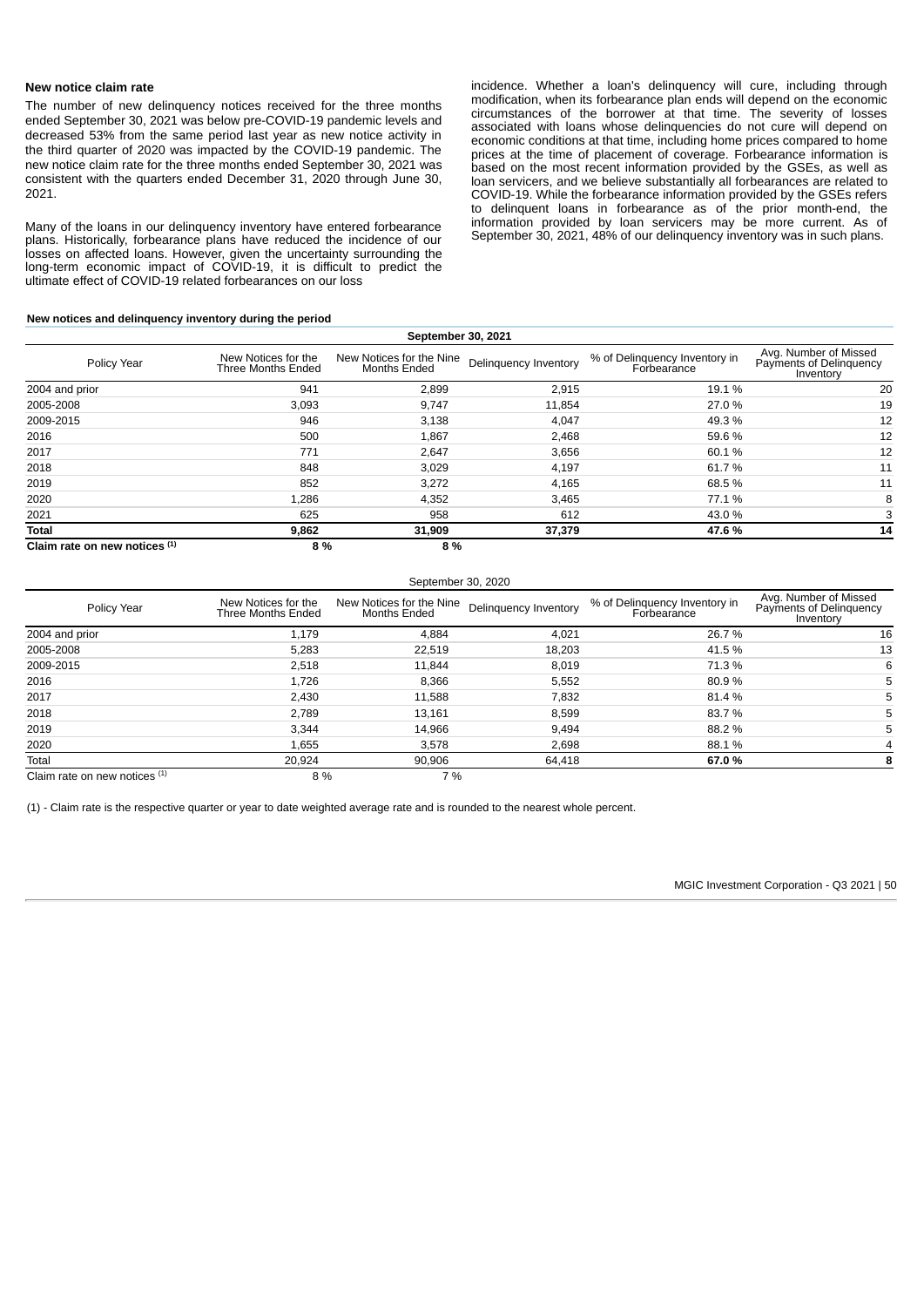## **Claims severity**

Factors that impact claim severity include:

- è economic conditions at time of claim filing, including home prices compared to home prices at the time of placement of coverage,
- è exposure of the loan, which is the unpaid principal balance of the loan times our insurance coverage percentage,
- è length of time between delinquency and claim filing (which impacts the amount of interest and expenses, with a longer time between default and claim filing generally increasing severity), and

è curtailments.

As discussed in [Note 11 - "Loss Reserves,"](#page-28-0) our loss reserves estimates take into consideration current trends over time, because the development of the delinquencies may vary from period to period without establishing a meaningful trend. In light of the forbearance and foreclosure moratorium programs associated with the COVID-19 pandemic, the average number of missed payments at the time a claim is received and expected to be received will increase in 2021. Although foreclosure moratoriums are expiring, under a CFPB rule that is generally effective through December 31, 2021, with limited exceptions, servicers must ensure that at least one temporary safeguard has been met before referring 120-day delinquent loans for foreclosure.

The majority of loans prior to 2008 (which represent 40% of the loans in the delinquency inventory) are covered by master policy terms that, except under certain circumstances, do not limit the number of years that an insured can include interest when filing a claim. Under our current master policy terms, an insured can include accumulated interest when filing a claim only for the first three years the loan is delinquent. In each case, the insured must comply with its obligations under the terms of the applicable master policy.

#### **Claims severity trend for claims paid during the period**

|         | Period | Average exposure on claim<br>paid | Average claim paid | % Paid to exposure | Average number of missed<br>payments at claim received<br>date |
|---------|--------|-----------------------------------|--------------------|--------------------|----------------------------------------------------------------|
| Q3 2021 |        | \$<br>42,468 \$                   | 36,138             | 85.1%              | 34                                                             |
| Q2 2021 |        | 40,300                            | 34,068             | 84.5 %             | 36                                                             |
| Q1 2021 |        | 46,807                            | 36.725             | 78.5 %             | 34                                                             |
| Q4 2020 |        | 48,321                            | 40,412             | 83.6%              | 32                                                             |
| Q3 2020 |        | 47,780                            | 40.600             | 85.0%              | 27                                                             |
| Q2 2020 |        | 44,905                            | 42,915             | 95.6%              | 32                                                             |
| Q1 2020 |        | 46,247                            | 47,222             | 102.1 %            | 33                                                             |
| Q4 2019 |        | 46,076                            | 46,302             | 100.5 %            | 34                                                             |
| Q3 2019 |        | 42,821                            | 44,388             | 103.7 %            | 35                                                             |
| Q2 2019 |        | 46,950                            | 46,883             | 99.9 %             | 34                                                             |
| Q1 2019 |        | 42,277                            | 43,930             | 103.9 %            | 35                                                             |

Note: Table excludes material settlements. Settlements include amounts paid in settlement disputes for claims paying practices and/or commutations of policies.

Claims that were resolved after the first quarter of 2020 experienced an increase in loss mitigation activities, primarily third party acquisitions (sometimes referred to as "short sales"), resulting in a decrease in the average claim paid and the average claim paid as a percentage of exposure. As foreclosure moratoriums and forbearance plans end, we expect to see an increase in claims received and claims paid at exposure levels above those experienced subsequent to the second quarter of 2020. The magnitude and timing of the increases are uncertain.

In considering the potential sensitivity of the factors underlying our estimate of loss reserves, it is possible that even a relatively small change in our estimated claim rate or severity could have a material impact on reserves and, correspondingly, on our consolidated results of operations even in a stable economic environment. For example, as of September 30, 2021, assuming all other factors remain constant, a \$1,000 increase/decrease in the average severity reserve factor would change the reserve amount by approximately +/- \$17 million. A 1 percentage point increase/decrease in the average claim rate reserve factor would change the reserve amount by approximately +/- \$22 million.

The length of time a loan is in the delinquency inventory (see [Note 11- "Loss Reserves,"](#page-28-0) table 11.4) can differ from the number of payments that the borrower has not made or is considered delinquent. These differences typically result from a borrower making monthly payments that do not result in the loan becoming fully current. The number of payments that a borrower is delinquent is shown in the following table.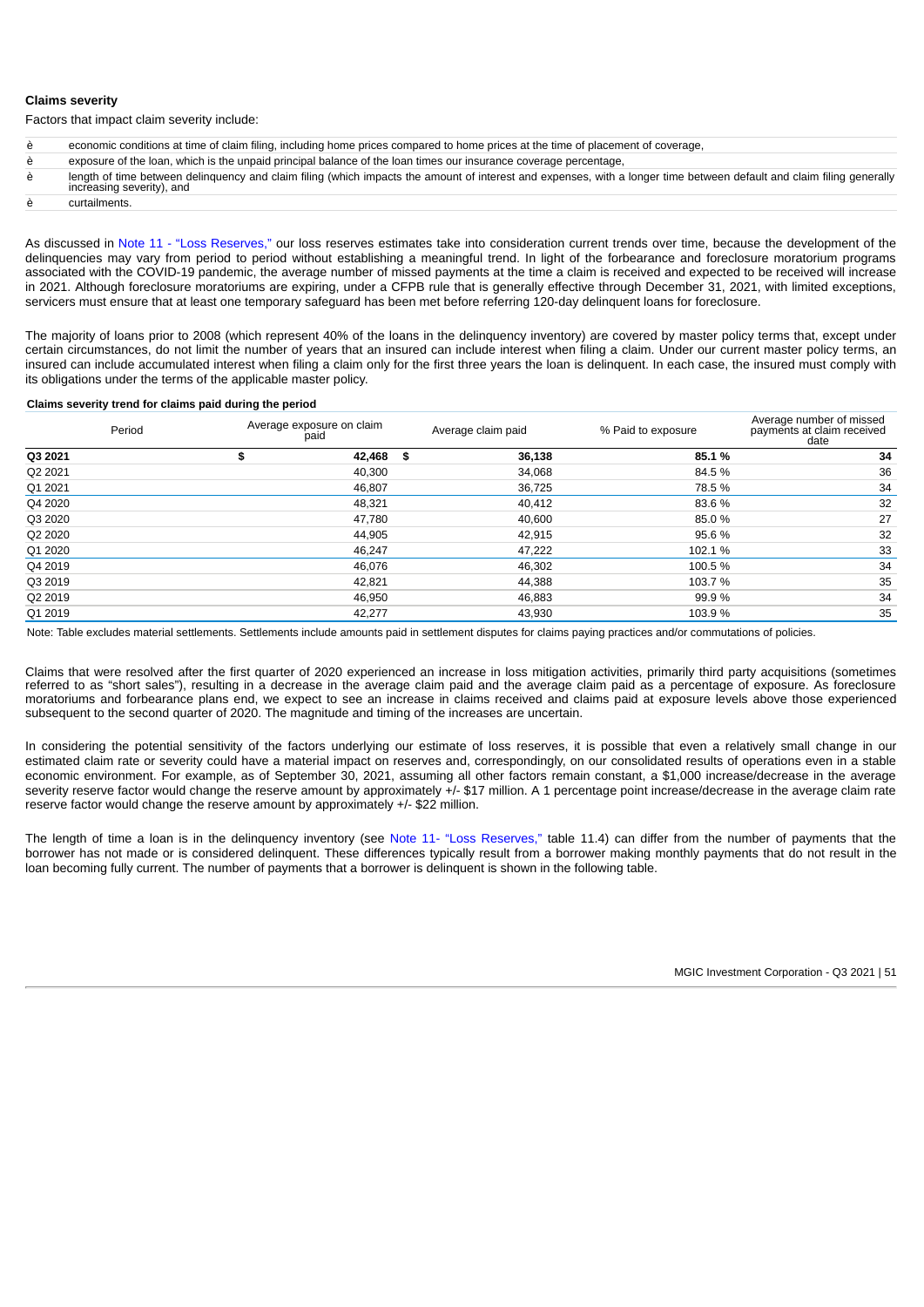#### **Delinquency inventory - number of payments delinquent**

|                              | September 30,<br>2021 | December 31.<br>2020 | September 30,<br>2020 |
|------------------------------|-----------------------|----------------------|-----------------------|
| 3 payments or<br>less        | 8.911                 | 14,183               | 18,541                |
| 4-11 payments                | 11,165                | 35.977               | 38,999                |
| 12 payments or<br>more $(1)$ | 17,303                | 7,550                | 6,878                 |
| Total                        | 37.379                | 57,710               | 64.418                |
| 3 payments or<br>less        | 24 %                  | 25 %                 | 29 %                  |
| 4-11 payments                | 30 %                  | 62 %                 | 60 %                  |
| 12 payments or<br>more       | 46 %                  | 13 %                 | 11 %                  |
| Total                        | 100 %                 | 100 %                | 100 %                 |

Approximately 11%, 25%, and 27% of the primary delinquency inventory with 12 payments or more delinquent has at least 36 payments delinquent as of September 30, 2021, December 31, 2020, and September 30, 2020, respectively. (1)

#### **Net losses and LAE paid**

Net losses and LAE paid in the three months ended September 30, 2021 increased by \$2 million or 11% compared to the same period in the prior year primarily due to NPL settlement activity during the quarter, partially offset by lower claim activity on our primary business due to foreclosure moratoriums and payment forbearance plans in place. Net losses and LAE paid in the nine months ended September 30, 2021 decreased by \$47 million, or 49%, compared to the same period in the prior year primarily due to lower claim activity on our primary business due to foreclosure moratoriums and payment forbearance plans in place. While foreclosure moratoriums and payment forbearance plans remain in place, net losses and LAE paid are expected to continue to be lower. As the various moratorium and forbearance plans end, we expect net losses and LAE paid to increase, however, the magnitude and timing of the increases are uncertain.

The following table presents our net losses and LAE paid for the three and nine months ended September 30, 2021 and 2020.

## **Net losses and LAE paid**

|                                                                  |    |      | Three Months Ended<br>September 30, |          | Nine Months Ended<br>September 30, |                |  |
|------------------------------------------------------------------|----|------|-------------------------------------|----------|------------------------------------|----------------|--|
| (In millions)                                                    |    | 2021 | 2020                                | 2021     |                                    | 2020           |  |
| Total primary<br>(excluding<br>settlements)                      | \$ | 11   | \$<br>15                            | \$<br>34 | \$                                 | 86             |  |
| Claims paying<br>practices and NPL<br>settlements <sup>(1)</sup> |    | 7    |                                     | 7        |                                    |                |  |
| Pool                                                             |    |      |                                     |          |                                    | $\overline{1}$ |  |
| Direct losses paid                                               |    | 18   | 15                                  | 41       |                                    | 87             |  |
| Reinsurance                                                      |    | (1)  |                                     | (2)      |                                    | (3)            |  |
| Net losses paid                                                  |    | 17   | 15                                  | 39       |                                    | 84             |  |
| LAE                                                              |    | 3    | 3                                   | 10       |                                    | 12             |  |
| Net losses and LAE<br>paid                                       | \$ | 20   | \$<br>18                            | \$<br>49 | \$                                 | 96             |  |

(1) See Note 11- "Loss [Reserves,"](#page-28-0) for additional information on our settlements of disputes for claims paying practices and commutations of NPLs.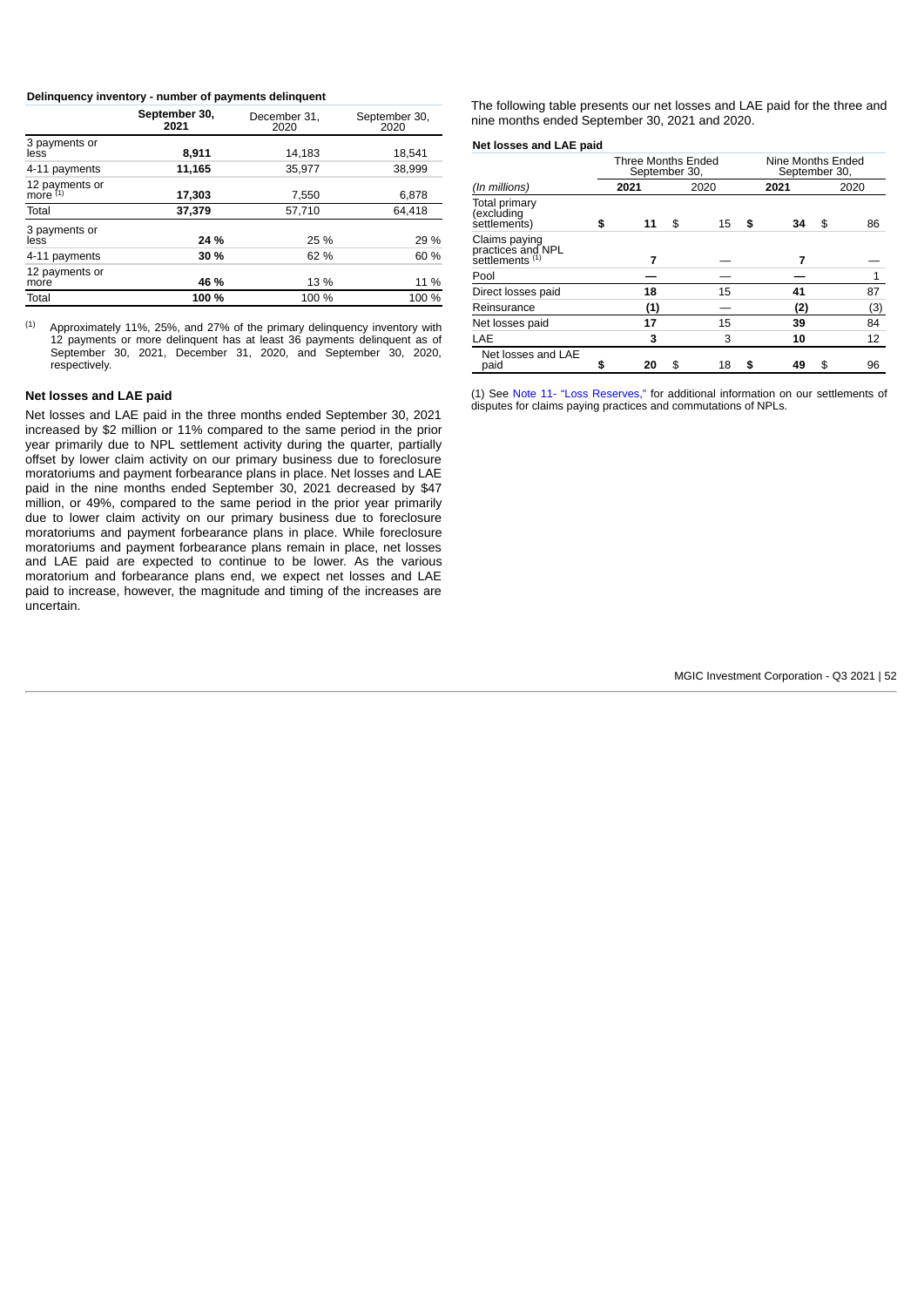Primary claims paid for the top 15 jurisdictions (based on 2021 primary losses paid excluding settlements) and all other jurisdictions for the three and nine months ended September 30, 2021 and 2020 appears in the following table.

## **Paid losses by jurisdiction**

|                                          | Three Months Ended<br>September 30, |                | Nine Months Ended<br>September 30, |                |
|------------------------------------------|-------------------------------------|----------------|------------------------------------|----------------|
| (In millions)                            | 2021                                | 2020           | 2021                               | 2020           |
| Puerto Rico *                            | \$<br>$\overline{2}$                | \$             | \$<br>4                            | \$<br>4        |
| Florida *                                | 1                                   | $\mathbf{1}$   | 4                                  | 11             |
| New York *                               | 1                                   | 2              | 4                                  | 10             |
| Illinois *                               | 1                                   | $\mathbf{1}$   | 4                                  | 7              |
| New Jersey *                             | 1                                   | $\overline{2}$ | 2                                  | 8              |
| Maryland                                 | 1                                   | 2              | 2                                  | 6              |
| Pennsylvania *                           |                                     | $\mathbf{1}$   | 1                                  | 4              |
| Ohio *                                   |                                     |                | 1                                  | 3              |
| Connecticut *                            | 1                                   |                | $\mathbf{1}$                       | 1              |
| Massachusetts *                          |                                     |                | 1                                  | $\overline{2}$ |
| Indiana *                                |                                     |                | $\mathbf{1}$                       | $\mathbf{1}$   |
| Louisiana *                              |                                     |                | 1                                  | 1              |
| lowa *                                   |                                     |                | 1                                  | 1              |
| Virginia                                 |                                     |                | 1                                  | $\overline{2}$ |
| Wisconsin                                |                                     |                |                                    | 1              |
| All other jurisdictions                  | 3                                   | 6              | 6                                  | 24             |
| Total primary (excluding<br>settlements) | \$<br>11                            | \$<br>15       | \$<br>34                           | \$<br>86       |

Note: Asterisk denotes jurisdictions in the table above that predominately use a judicial foreclosure process, which generally increases the amount of time it takes for a foreclosure to be completed

The primary average claim paid for the top 5 states (based on 2021 primarily losses paid excluding settlements) for the three and nine months ended September 30, 2021 and 2020 appears in the following table.

## **Primary average claim paid**

|                         | Three Months Ended<br>September 30, |              | Nine Months Ended<br>September 30, |              |
|-------------------------|-------------------------------------|--------------|------------------------------------|--------------|
|                         | 2021                                | 2020         | 2021                               | 2020         |
| Puerto Rico *           | \$<br>44.216                        | \$<br>37,461 | \$<br>43.241                       | \$<br>42.994 |
| Florida *               | 50,289                              | 47.396       | 45,228                             | 60,127       |
| New York *              | 102,509                             | 105,666      | 102,129                            | 108,235      |
| Illinois *              | 37,233                              | 46.369       | 34,017                             | 43,195       |
| New Jersey *            | 117,925                             | 85,792       | 81,226                             | 97,866       |
| All other jurisdictions | 25.393                              | 32.472       | 26,483                             | 35,109       |
| All jurisdictions       | \$<br>36.138                        | \$<br>40.600 | \$<br>35,580                       | \$<br>44.464 |

Note: Asterisk denotes jurisdictions in the table above that predominately use a judicial foreclosure process, which generally increases the amount of time it takes for a foreclosure to be completed*.*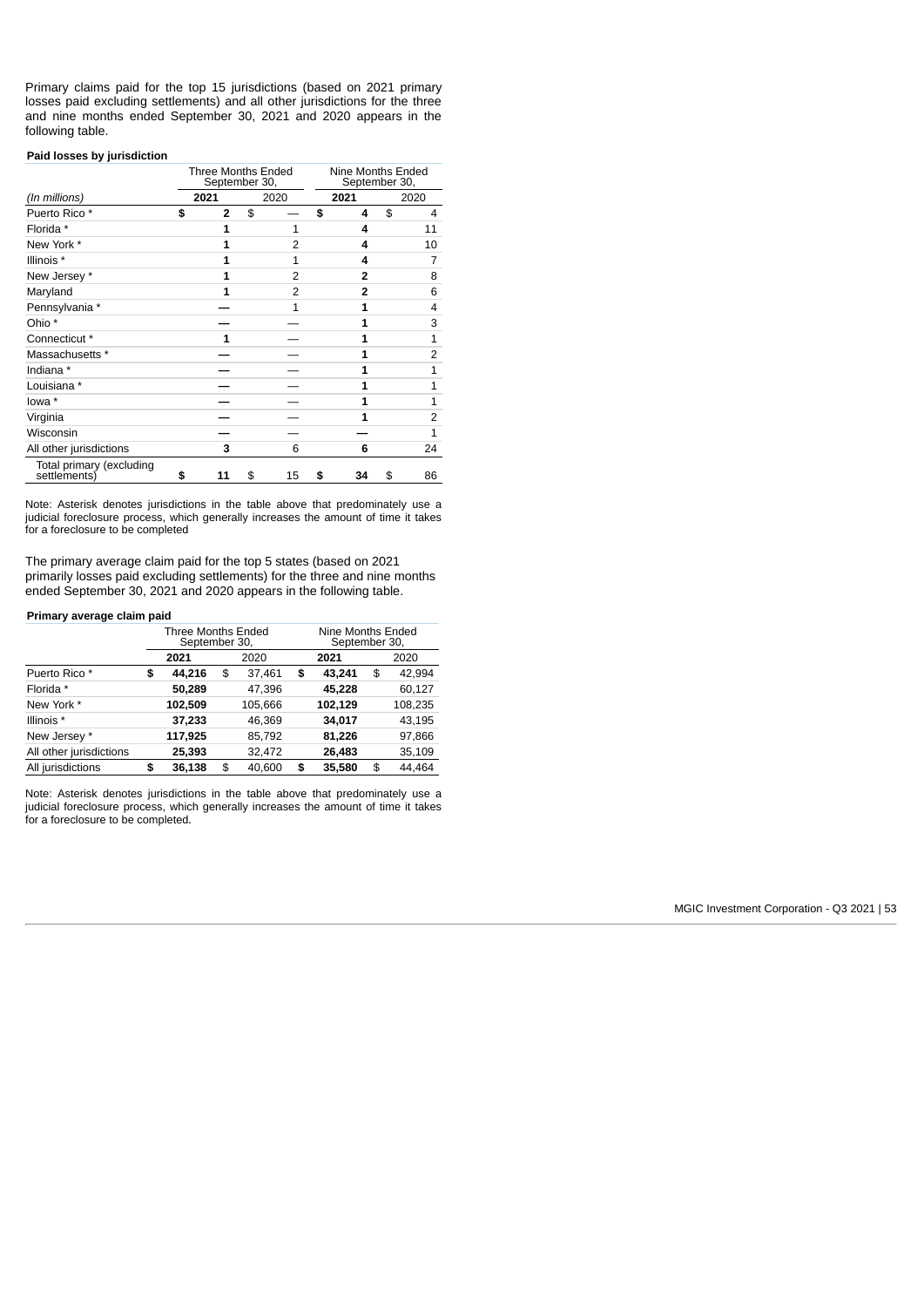The primary average claim paid can vary materially from period to period based upon a variety of factors, including the local market conditions, average loan amount, average coverage percentage, the amount of time between delinquency and claim filing, and our loss mitigation efforts on loans for which claims are paid.

The primary average RIF on delinquent loans at September 30, 2021, December 31, 2020 and September 30, 2020 for the top 5 jurisdictions (based on the September 30, 2021 delinquency inventory) appears in the following table.

#### **Primary average RIF - delinquent loans**

|                         | September 30, 2021 | December 31, 2020 | September 30, 2020 |
|-------------------------|--------------------|-------------------|--------------------|
| Florida                 | 57,029             | 56.956            | \$<br>57,929       |
| Texas                   | 52,220             | 53.194            | 54,111             |
| <b>Illinois</b>         | 40.947             | 41.451            | 43,251             |
| California              | 89,449             | 89.202            | 89,569             |
| New York                | 75.473             | 73.509            | 74,300             |
| All other jurisdictions | 48.374             | 49.888            | 51,292             |
| All jurisdictions       | 52.744             | 53.804            | \$<br>55,191       |

The primary average RIF on all loans was \$57,867, \$54,891, and \$54,307 at September 30, 2021, December 31, 2020, and September 30, 2020, respectively.

### **Loss reserves**

Our primary delinquency rate at September 30, 2021 was 3.20% (YE 2020: 5.11%, September 30, 2020: 5.79%). Our primary delinquency inventory was 37,379 loans at September 30, 2021, representing a decrease of 35% from December 31, 2020 and 42% from September 30, 2020. As of September 30, 2021, 48% of our delinquency inventory were reported to us as subject to forbearance plans. We believe substantially all represent forbearance plans related to COVID-19. Generally, a defaulted loan with fewer missed payments is less likely to result in a claim. Prior to 2020, we experienced a decline in the number of delinquencies in inventory with twelve or more missed payments. The increase at September 30, 2021 of delinquencies with twelve or more missed payment is due to the number of new delinquency notices received in the second quarter of 2020 resulting from the impacts of the COVID-19 pandemic. (See [Note 11- "Loss Reserves,"](#page-28-0) table 11.4) Given the uncertainty surrounding the long-term economic impact of COVID-19, it is difficult to predict the ultimate effect of COVID-19 related forbearances on our loss incidence. Whether a loan's delinquency will cure when its forbearance plan ends will depend on the economic circumstances of the borrower at that time.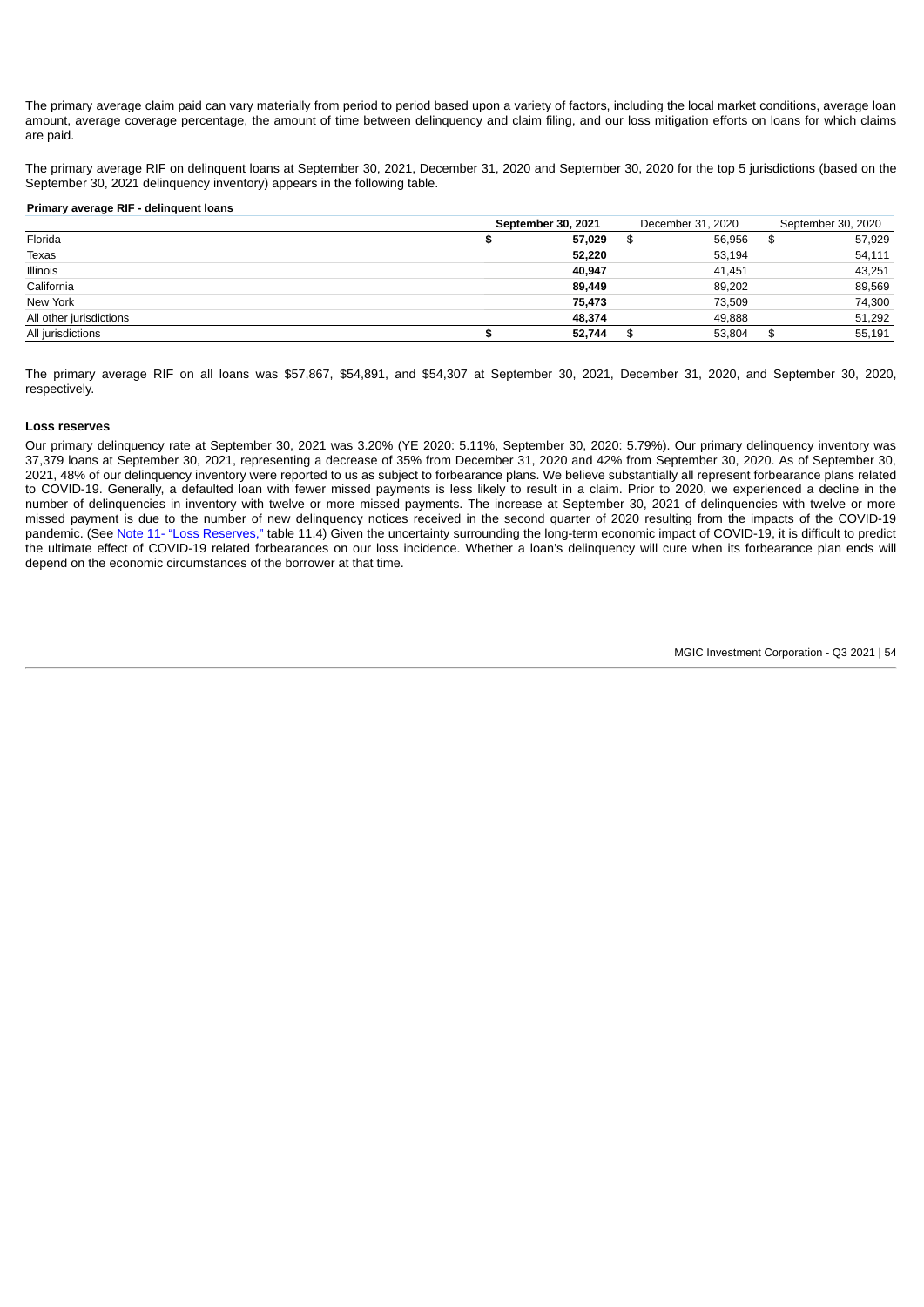The gross reserves at September 30, 2021, December 31, 2020, and September 30, 2020 appear in the table below.

| <b>Gross reserves</b>                                                     |                      |              |                      |              |                |                    |
|---------------------------------------------------------------------------|----------------------|--------------|----------------------|--------------|----------------|--------------------|
|                                                                           | September 30, 2021   |              | December 31, 2020    |              |                | September 30, 2020 |
| Primary:                                                                  |                      |              |                      |              |                |                    |
| Direct case loss reserves (in millions)                                   | \$<br>840            |              | \$<br>789            |              | \$<br>745      |                    |
| Direct IBNR and LAE reserves                                              | 86                   |              | 82                   |              | 86             |                    |
| <b>Total primary direct loss reserves</b>                                 | \$<br>926            |              | \$<br>871            |              | \$<br>831      |                    |
| Ending delinquent inventory                                               |                      | 37,379       |                      | 57,710       |                | 64,418             |
| Percentage of loans delinquent (delinquency rate)                         |                      | 3.20 %       |                      | 5.11 %       |                | 5.79 %             |
| Average total primary loss reserves per delinquency                       |                      | \$<br>24,597 |                      | \$<br>15,100 |                | \$<br>12,907       |
| Primary claims received inventory included in ending delinquent inventory |                      | 154          |                      | 159          |                | 172                |
| Pool $(1)$ :                                                              |                      |              |                      |              |                |                    |
| Direct loss reserves (in millions):                                       |                      |              |                      |              |                |                    |
| With aggregate loss limits                                                | \$<br>5              |              | 6                    |              | 6              |                    |
| Without aggregate loss limits                                             | 2                    |              | 2                    |              | $\overline{c}$ |                    |
| Total pool direct loss reserves                                           | \$<br>$\overline{7}$ |              | \$<br>8              |              | \$<br>8        |                    |
| Ending default inventory:                                                 |                      |              |                      |              |                |                    |
| With aggregate loss limits                                                |                      | 344          |                      | 442          |                | 211                |
| Without aggregate loss limits                                             |                      | 195          |                      | 238          |                | 139                |
| Total pool ending delinquent inventory                                    |                      | 539          |                      | 680          |                | 350                |
| Pool claims received inventory included in ending delinquent inventory    |                      | 6            |                      | 10           |                | 5                  |
| Other gross reserves <sup>(2)</sup> (in millions)                         | \$                   |              | \$<br>$\overline{c}$ |              | \$             |                    |

Since a number of our pool policies include aggregate loss limits and/or deductibles, we do not disclose an average direct reserve per delinquency for our pool business. (1)

Other Gross Reserves includes direct and assumed reserves that are not included within our primary or pool loss reserves. (2)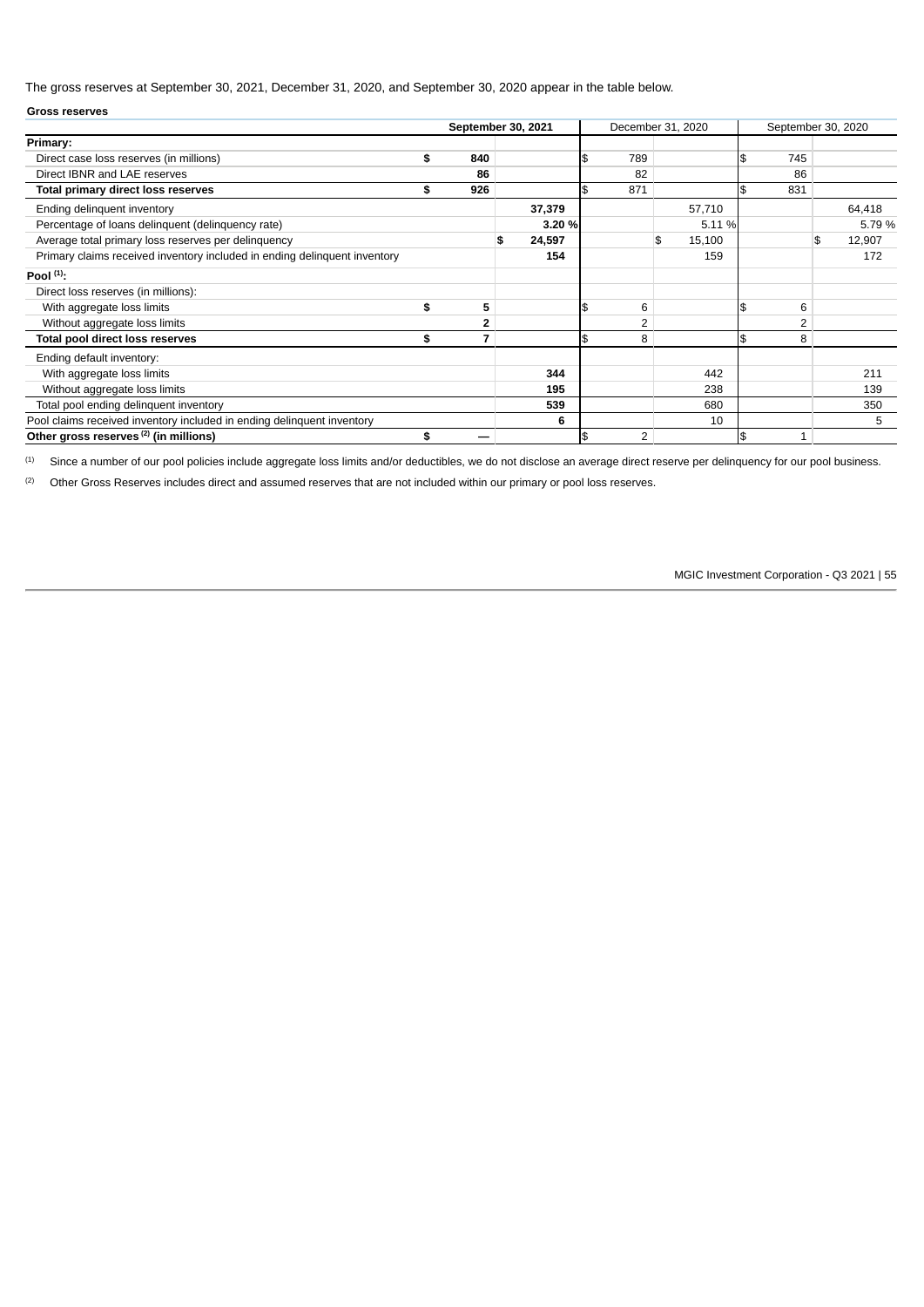The primary delinquency inventory for the top 15 jurisdictions (based on September 30, 2021 delinquency inventory) at September 30, 2021, December 31, 2020 and September 30, 2020 appears in the following table.

#### **Primary delinquency inventory by jurisdiction**

|                         | September 30,<br>2021 | December 31.<br>2020 | September 30,<br>2020 |
|-------------------------|-----------------------|----------------------|-----------------------|
| Florida *               | 3,401                 | 5,936                | 6,900                 |
| Texas                   | 2,964                 | 4,617                | 4,956                 |
| Illinois *              | 2,370                 | 3,460                | 3,831                 |
| California              | 2,218                 | 3,584                | 4,209                 |
| New York *              | 1,808                 | 2,416                | 2,655                 |
| Pennsylvania *          | 1,768                 | 2,593                | 2,843                 |
| Ohio *                  | 1,657                 | 2,541                | 2,745                 |
| Georgia                 | 1,439                 | 2,422                | 2,703                 |
| New Jersey *            | 1,325                 | 1,960                | 2,263                 |
| Michigan                | 1,221                 | 1,842                | 2,107                 |
| North Carolina          | 1,090                 | 1,686                | 1,916                 |
| Maryland                | 1,053                 | 1,556                | 1,726                 |
| Virginia                | 871                   | 1,377                | 1,561                 |
| Minnesota               | 840                   | 1,234                | 1,277                 |
| Puerto Rico *           | 827                   | 1,458                | 1,896                 |
| All other jurisdictions | 12,527                | 19,028               | 20,830                |
| Total                   | 37,379                | 57,710               | 64.418                |

Note: Asterisk denotes jurisdictions in the table above that predominately use a judicial foreclosure process, which generally increases the amount of time it takes for a foreclosure to be completed*.*

The primary delinquency inventory by policy year at September 30, 2021, December 31, 2020 and September 30, 2020 appears in the following table.

|                  | Primary delinguency inventory by policy year<br>September 30,<br>2021 | December 31,<br>2020 | September 30,<br>2020 |
|------------------|-----------------------------------------------------------------------|----------------------|-----------------------|
| Policy year:     |                                                                       |                      |                       |
| 2004 and prior   | 2,915                                                                 | 3,885                | 4,021                 |
| 2004 and prior % | 8 %                                                                   | 6 %                  | 6 %                   |
| 2005             | 1,792                                                                 | 2,462                | 2,560                 |
| 2006             | 3,148                                                                 | 4,265                | 4,568                 |
| 2007             | 5,437                                                                 | 8,011                | 8,511                 |
| 2008             | 1,477                                                                 | 2,346                | 2,564                 |
| 2005 - 2008 %    | 32 %                                                                  | 30 %                 | 28 %                  |
| 2009             | 97                                                                    | 159                  | 180                   |
| 2010             | 67                                                                    | 99                   | 111                   |
| 2011             | 96                                                                    | 151                  | 175                   |
| 2012             | 188                                                                   | 357                  | 431                   |
| 2013             | 551                                                                   | 929                  | 1,077                 |
| 2014             | 1,231                                                                 | 2,089                | 2,393                 |
| 2015             | 1.817                                                                 | 3,133                | 3,652                 |
| 2009 - 2015 %    | 11 %                                                                  | 12 %                 | 13 %                  |
| 2016             | 2.468                                                                 | 4,599                | 5,552                 |
| 2017             | 3,656                                                                 | 6,746                | 7,832                 |
| 2018             | 4,197                                                                 | 7,468                | 8,599                 |
| 2019             | 4,165                                                                 | 7,929                | 9,494                 |
| 2020             | 3,465                                                                 | 3,082                | 2,698                 |
| 2021             | 612                                                                   |                      |                       |
| 2016 and later % | 49 %                                                                  | 52 %                 | 53 %                  |
| Total            | 37,379                                                                | 57,710               | 64,418                |

On our primary business, the highest claim frequency years have typically been the third and fourth year after loan origination. However, the pattern of claim frequency can be affected by many factors, including persistency and deteriorating economic conditions. Deteriorating economic conditions, including the impacts of the COVID-19 pandemic, can result in increasing claims following a period of declining claims. As of September 30, 2021, 74% of our primary RIF was written subsequent to December 31, 2018, 79% of our primary RIF was written subsequent to December 31, 2017, and 84% of our primary RIF was written subsequent to December 31, 2016.

#### **COVID-19 Delinquency Activity**

At March 31, 2020, before the COVID-19 pandemic impacted our delinquency inventory, our delinquency inventory was 27,384. As a result of the impacts of the COVID-19 pandemic, including the high level of unemployment and economic uncertainty resulting from measures to reduce the transmission of the COVID-19, we experienced an increase in our delinquency inventory

Forbearance programs enacted by the GSEs provide for payment forbearance on mortgages to borrowers experiencing a hardship during the COVID-19 pandemic. The forbearance information provided by the GSEs will be with respect to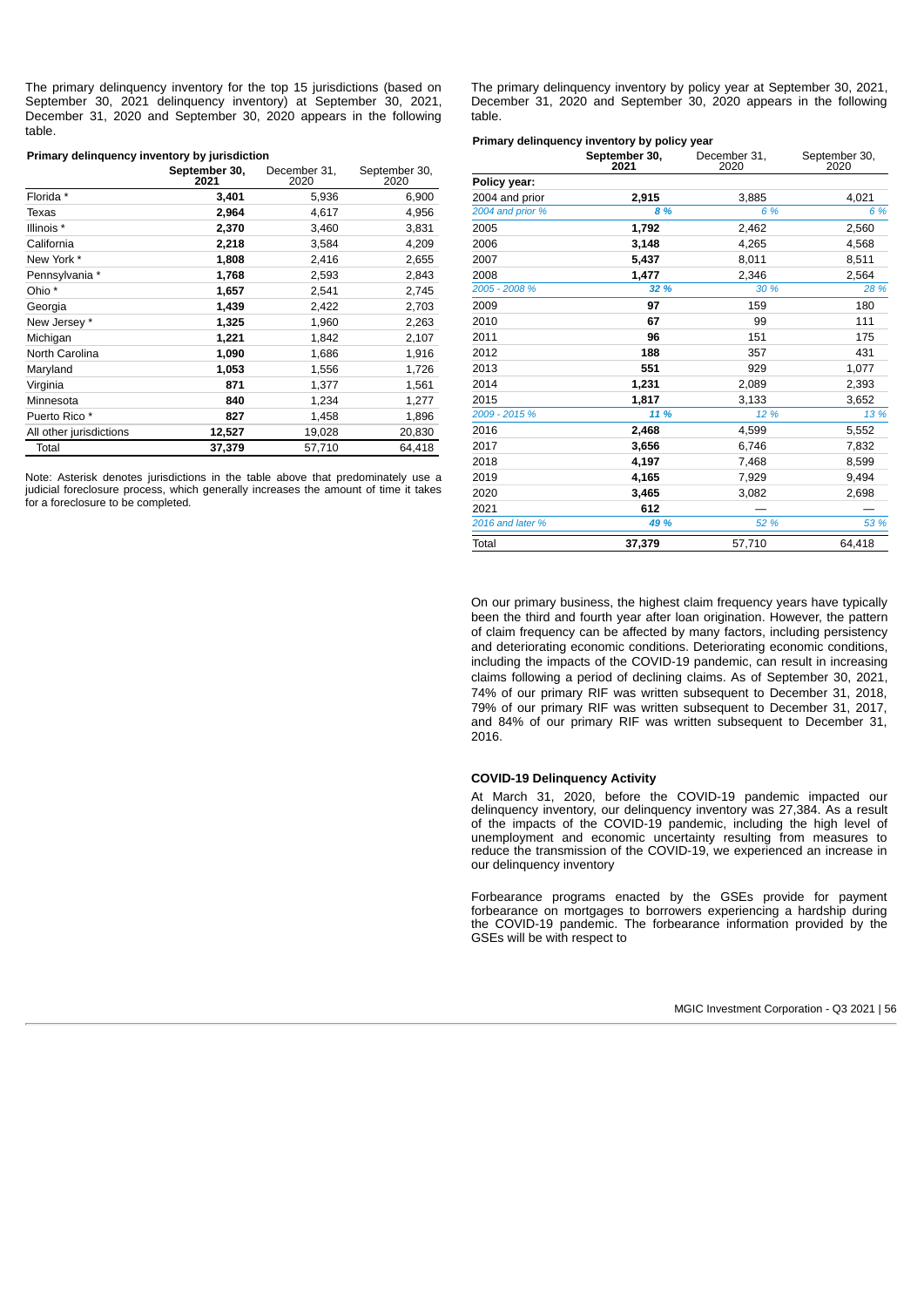delinquent loans in forbearance as of the prior month-end, while the information provided by loan servicers may be more current. As of September 30, 2021, December 31, 2020, and September 30, 2020, 48%, 62%, and 67%, respectively, of our delinquency inventory was reported as subject to a forbearance plan. We believe substantially all represent forbearances related to COVID-19. The following tables present characteristics of our primary delinquency inventory in forbearance plans.

The number of payments that a borrower in forbearance is delinquent as of September 30, 2021, December 31, 2020, and September 30, 2020 is shown in the following table.

| Forbearance Delinquency inventory - number of payments delinquent |  |  |  |
|-------------------------------------------------------------------|--|--|--|
|-------------------------------------------------------------------|--|--|--|

|                         | September 30,<br>2021 | December 31,<br>2020 | September 30,<br>2020 |
|-------------------------|-----------------------|----------------------|-----------------------|
| 3 payments or less      | 2,646                 | 6,580                | 10,554                |
| 4-11 payments           | 6,642                 | 28,153               | 31,919                |
| 12 payments or more (1) | 8,505                 | 1,145                | 680                   |
| Total                   | 17,793                | 35,878               | 43,153                |
| 3 payments or less      | 15 %                  | 18 %                 | 25 %                  |
| 4-11 payments           | 37 %                  | 79 %                 | 73 %                  |
| 12 payments or more     | 48 %                  | 3 %                  | 2 %                   |
| Total                   | 100 %                 | 100 %                | 100 %                 |

The primary delinquency inventory in forbearance for the top 15 jurisdictions (based on September 30, 2021 delinquency inventory) at September 30, 2021, December 31, 2020 and September 30, 2020 appears in the following table.

## **Primary delinquency inventory in forbearance by jurisdiction**

|                         | September 30,<br>2021 | December 31.<br>2020 | September 30,<br>2020 |
|-------------------------|-----------------------|----------------------|-----------------------|
| Florida *               | 1,834                 | 4,150                | 5,140                 |
| Texas                   | 1,655                 | 3,285                | 3,735                 |
| Illinois *              | 1,093                 | 2,162                | 2,505                 |
| California              | 1,352                 | 2,668                | 3,399                 |
| New York *              | 661                   | 1,088                | 1,346                 |
| Pennsylvania *          | 678                   | 1,294                | 1,607                 |
| Ohio *                  | 580                   | 1,228                | 1,493                 |
| Georgia                 | 809                   | 1,721                | 2,078                 |
| New Jersey *            | 654                   | 1,174                | 1,498                 |
| Michigan                | 503                   | 1,151                | 1,417                 |
| North Carolina          | 541                   | 1,081                | 1,322                 |
| Maryland                | 550                   | 994                  | 1,173                 |
| Virginia                | 479                   | 935                  | 1,170                 |
| Minnesota               | 457                   | 857                  | 931                   |
| Puerto Rico *           | 253                   | 630                  | 1,063                 |
| All other jurisdictions | 5,694                 | 11,460               | 13,276                |
| Total                   | 17,793                | 35,878               | 43,153                |

The primary delinquency inventory in forbearance by policy year at September 30, 2021, December 31, 2020 and September 30, 2020 appears in the following table. **Primary delinquency inventory in forbearance by policy year**

|                  | September 30,<br>2021 | December 31,<br>2020 | September 30,<br>2020 |
|------------------|-----------------------|----------------------|-----------------------|
| Policy year:     |                       |                      |                       |
| 2004 and prior   | 557                   | 937                  | 1,073                 |
| 2004 and prior % | 3 %                   | 3 %                  | 2 %                   |
| 2005             | 397                   | 671                  | 706                   |
| 2006             | 756                   | 1,293                | 1,462                 |
| 2007             | 1,524                 | 3,330                | 3,980                 |
| 2008             | 520                   | 1,197                | 1,405                 |
| 2005 - 2008 %    | 18 %                  | 18 %                 | 18 %                  |
| 2009             | 37                    | 84                   | 95                    |
| 2010             | 18                    | 38                   | 52                    |
| 2011             | 32                    | 66                   | 90                    |
| 2012             | 90                    | 229                  | 290                   |
| 2013             | 242                   | 583                  | 744                   |
| 2014             | 598                   | 1,389                | 1,706                 |
| 2015             | 976                   | 2,180                | 2,739                 |
| 2009 - 2015 %    | 11 %                  | 13 %                 | 13 %                  |
| 2016             | 1,471                 | 3,490                | 4,493                 |
| 2017             | 2,198                 | 5,180                | 6,377                 |
| 2018             | 2,589                 | 5,927                | 7,195                 |
| 2019             | 2,852                 | 6,670                | 8,369                 |
| 2020             | 2,673                 | 2,614                | 2,377                 |
| 2021             | 263                   |                      |                       |
| 2016 and later % | 68 %                  | 67 %                 | 67 %                  |
| Total            | 17,793                | 35,878               | 43,153                |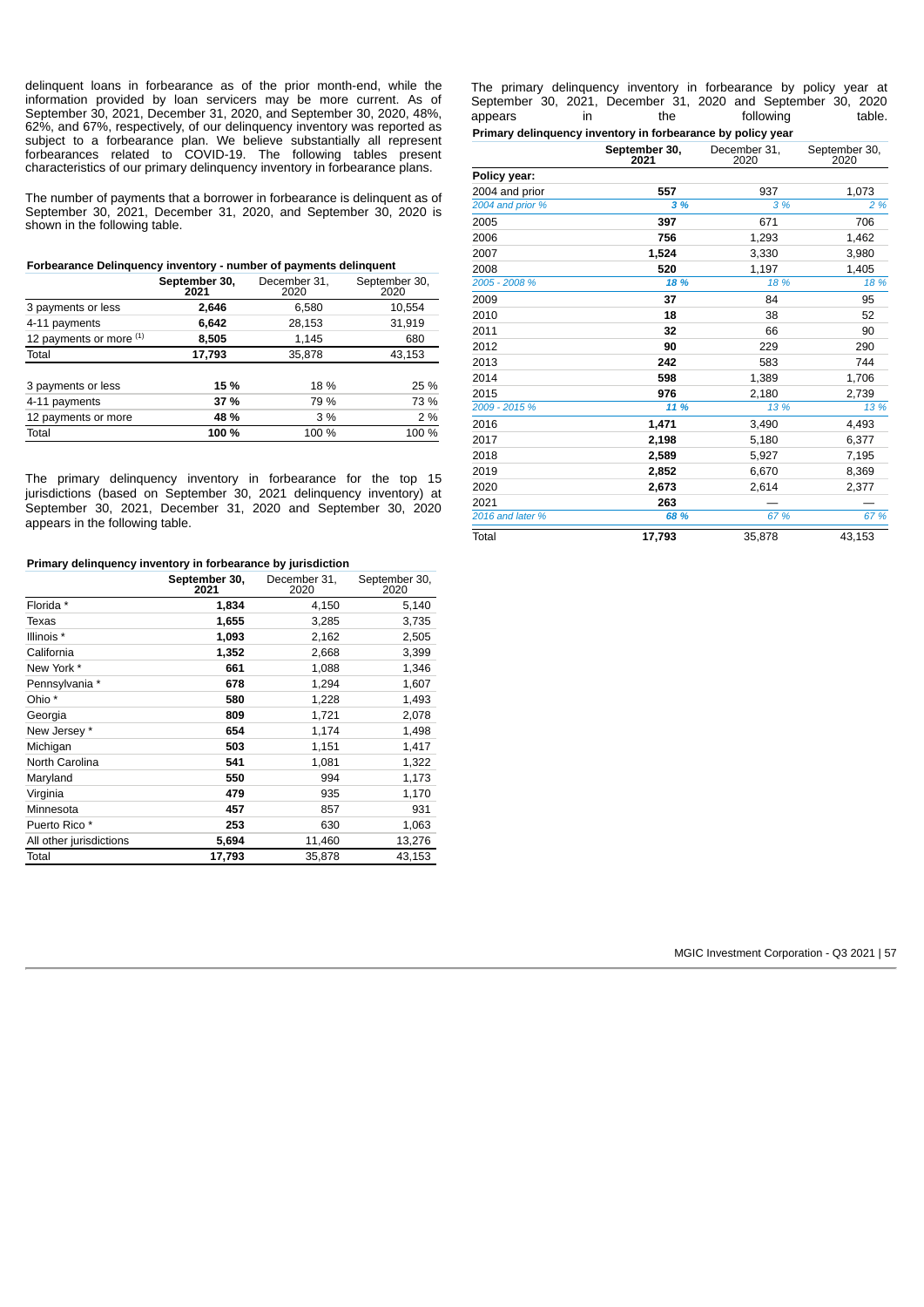## **Underwriting and other expenses, net**

Underwriting and other expenses includes items such as employee compensation costs, fees for professional and consulting services, depreciation and maintenance expense, and premium taxes, and are reported net of ceding commissions.

Underwriting and other expenses, net for the three months ended September 30, 2021 were \$53.9 million, an increase from \$45.3 million in the prior year period. Underwriting and other expenses, net for the nine months ended September 30, 2021 were \$155.8 million, an increase from \$131.8 million in the prior year period. Underwriting and other expenses, net increased during the three and nine months ended September 30, 2021 compared with the same periods in the prior year primarily due to increases in professional and consulting services related to our investments in our infrastructure and increases in employee compensation costs, including equity-based compensation. For the nine months ended September 30, 2021, these increases were partially offset by an increase in ceding commission.

|                            | Three Months Ended<br>September 30, |       | Nine Months Ended<br>September 30, |        |  |
|----------------------------|-------------------------------------|-------|------------------------------------|--------|--|
|                            | 2021                                | 2020  | 2021                               | 2020   |  |
| Underwriting expense ratio | 21.9%                               | 20.2% | 21.3%                              | 19.1 % |  |

The underwriting expense ratio is the ratio, expressed as a percentage, of the underwriting and operating expenses, net and amortization of DAC of our combined insurance operations (which excludes underwriting and operating expenses of our non-insurance subsidiaries) to NPW. The underwriting expense ratio in the three and nine months ended September 30, 2021 increased due to an increase in underwriting expenses, only partially offset by the effects of the increase in NPW when compared with the same periods in the prior year.

## **Provision for income taxes and effective tax rate**

**Income tax provision and effective tax rate**

|                               | Three Months Ended<br>September 30, |    |       |  | Nine Months Ended<br>September 30, |  |       |  |
|-------------------------------|-------------------------------------|----|-------|--|------------------------------------|--|-------|--|
| (In millions, except rate)    | 2021                                |    | 2020  |  | 2021                               |  | 2020  |  |
| Income before tax             | 199.7                               |    | 164.3 |  | 583.2                              |  | 369.1 |  |
| Provision for income<br>taxes | 41.8                                | \$ | 33.5  |  | 122.2                              |  | 74.4  |  |
| Effective tax rate            | 20.9%                               |    | 20.4% |  | 21.0%                              |  | 20.2% |  |

Our effective tax rate for the three and nine months ended September 30, 2021 approximated the statutory tax rate of 21%. The difference between our statutory tax rate of 21% and our effective tax rate of 20.4% and 20.2% for the three and nine months ended September 30, 2020, respectively, was primarily due to the benefits of tax preferenced securities.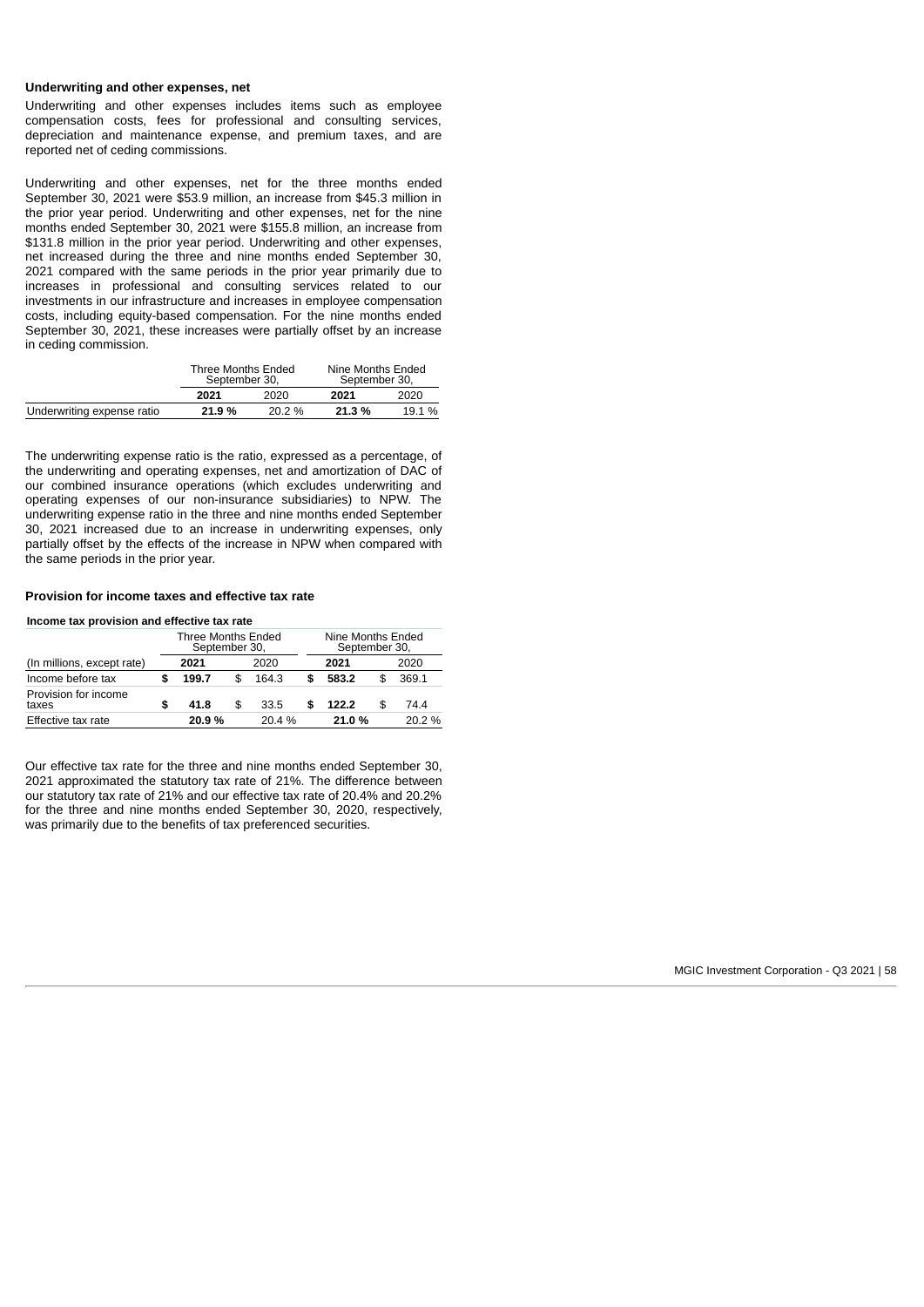# **Balance Sheet Review**

## **Total assets, liabilities, and shareholders' equity**

As of September 30, 2021 and December 31, 2020, total assets were \$7.5 billion and \$7.4 billion, respectively, and total liabilities at each date were \$2.6 billion and \$2.7 billion, respectively. Shareholders' equity was \$4.9 billion as of September 30, 2021 and \$4.7 billion as of December 31, 2020. The increase in shareholders' equity represents net income in the first nine months of 2021, partially offset by repurchases of our common stock, a decrease in unrealized gains and dividends paid.

The following sections mainly focus on our cash and cash equivalents, investments and loss reserves as these reflect the major developments in our assets and liabilities since December 31, 2020.

## **Consolidated balance sheets - Assets**

**Consolidated balance sheets - Liabilities and equity**

as of September 30, 2021 *(In thousands)*



| Cash and cash equivalents          | 185.912<br>S |
|------------------------------------|--------------|
| Investments                        | 6.916.195    |
| Premiums receivable<br>$\triangle$ | 56.388       |
| Reinsurance Recoverable<br>٠       | 107.029      |
| Other assets                       | 245.785      |
|                                    |              |

*Cash and cash equivalents (including restricted)* - Our cash and cash equivalents balance decreased to \$186 million as of September 30, 2021, from \$297 million as of December 31, 2020, as net cash generated from operating activities was used in investing and financing activities.

as of September 30, 2021 *(In thousands)*



| Loss reserves        | S | 932.909   |
|----------------------|---|-----------|
| Unearned premiums    |   | 256.517   |
| Long-term debt       |   | 1.244.790 |
| Other liabilities    |   | 199.673   |
| Shareholders' equity |   | 4,877,420 |

*Loss reserves* - Our loss reserves include estimates of losses and settlement expenses on (1) loans in our delinquency inventory (known as case reserves), (2) IBNR delinquencies, and (3) LAE. Our gross reserves are reduced by reinsurance recoverable on our estimated losses and settlement expenses to calculate a net reserve balance. Loss reserves increased by 6% to \$933 million as of September 30, 2021, from \$881 million as of December 31, 2020. Reinsurance recoverables on our estimated losses and settlement expenses were \$107 million and \$95 million as of September 30, 2021 and December 31, 2020, respectively. The increase in loss reserves is primarily due to additional loss reserves established on new delinquency notices received in the first nine months of 2021, partially offset by a decrease in our re-estimation of reserves on delinquency notices received prior to the start of the COVID-19 pandemic.

*Income Taxe***s** - Our current income tax payable was \$3.3 million at September 30, 2021 and is included as a component of other liabilities in our consolidated balance sheets. At December 31, 2020, our current income tax receivable was \$2.1 million and is included as a component of other assets in our consolidated balance sheets. Our deferred income tax liability was \$46.2 million and \$60.0 million at September 30, 2021 and December 31, 2020, respectively and is included as a component of other liabilities in our consolidated balance sheets. The decrease in our deferred income tax liability was primarily due to the tax effect of unrealized losses generated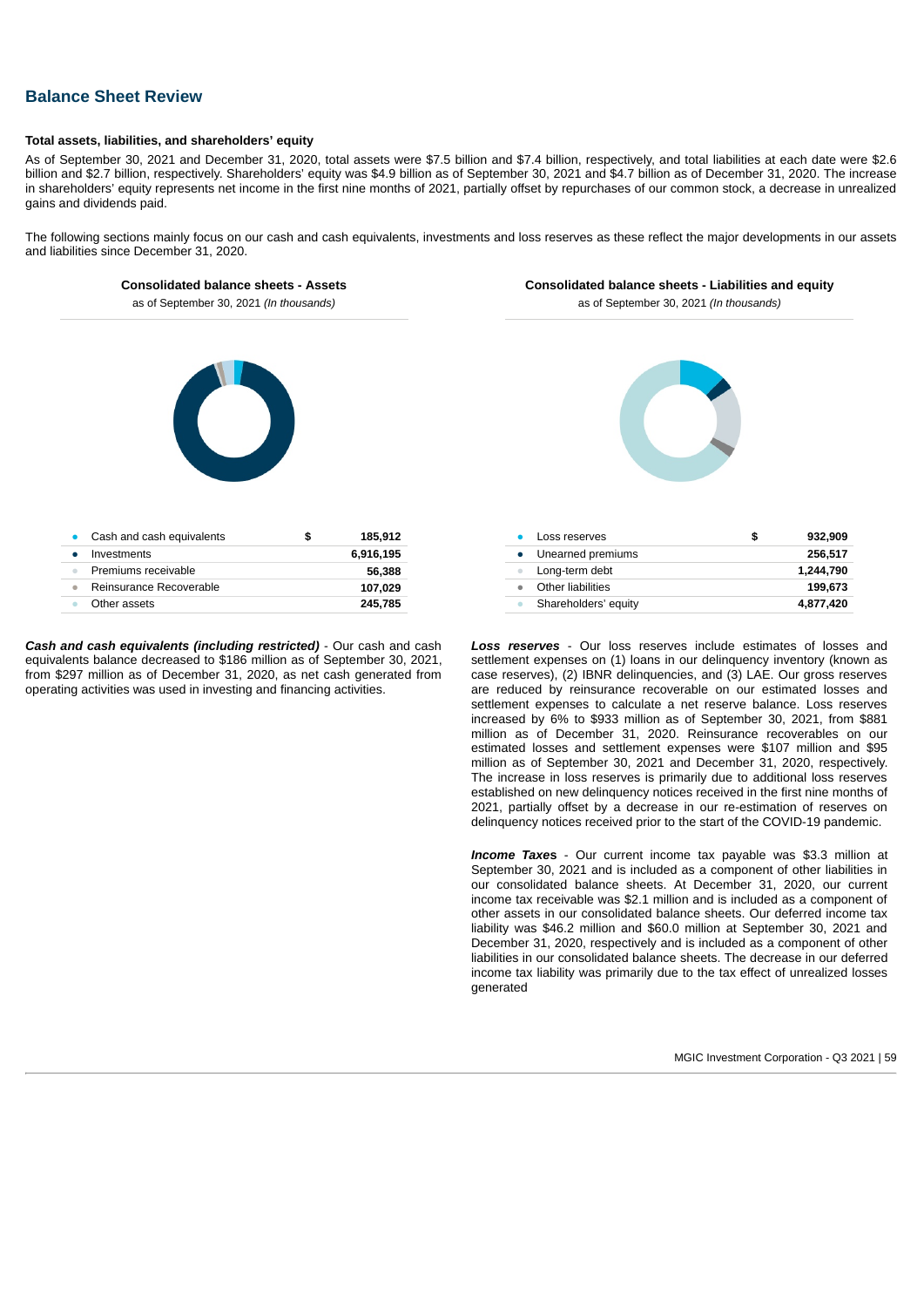by the investment portfolio during the first nine months of 2021.

At September 30, 2021 and December 31, 2020, we owned \$382.3 and \$271.0 million of tax and loss bonds, respectively. If the federal income tax rate increases, our net deferred income tax liability or asset would increase. In addition, on the effective date of the tax rate increase, we would establish a deferred income tax liability related to tax and loss bonds in an amount equal to the difference between the new federal income tax rate and the 21% federal income tax rate at which the tax and loss bonds were accrued.

#### **Investment portfolio**

The average duration and investment yield of our investment portfolio as of September 30, 2021, December 31, 2020, and September 30, 2020 are shown in the table below.

#### **Portfolio duration and embedded investment yield**

|                                | September 30,<br>2021 | December 31,<br>2020 | September 30,<br>2020 |
|--------------------------------|-----------------------|----------------------|-----------------------|
| Duration (in years)            | 4.4                   | 4.3                  | 4.1                   |
| Pre-tax yield (1)              | 2.5%                  | 2.6%                 | 2.6%                  |
| After-tax yield <sup>(1)</sup> | 2.0%                  | 2.1%                 | $2.2\%$               |

Embedded investment yield is calculated on a yield-to-worst basis. (1)

The security ratings of our fixed income investments as of September 30, 2021, December 31, 2020, and September 30, 2020 are shown in the following table.

## **Fixed income security ratings**

|                    | Security Ratings <sup>(1)</sup> |            |     |     |  |  |  |  |
|--------------------|---------------------------------|------------|-----|-----|--|--|--|--|
| Period             | AAA                             | ΑА         |     | BBB |  |  |  |  |
| September 30, 2021 | 19%                             | 25%        | 35% | 21% |  |  |  |  |
| December 31, 2020  | 23%                             | <b>22%</b> | 35% | 20% |  |  |  |  |
| September 30, 2020 | 23%                             | 21%        | 35% | 21% |  |  |  |  |

Ratings are provided by one or more of: Moody's, Standard & Poor's and Fitch Ratings. If three ratings are available, the middle rating is utilized; otherwise the lowest rating is utilized. (1)

#### **Off-Balance Sheet Arrangements**

<span id="page-59-0"></span>We have five special purpose variable interest entities that are not consolidated in our consolidated financial statements because we do not have the unilateral power to direct those activities that are significant to their economic performance. See [Note 4 - "Reinsurance,"](#page-13-0) to our consolidated financial statements for additional information.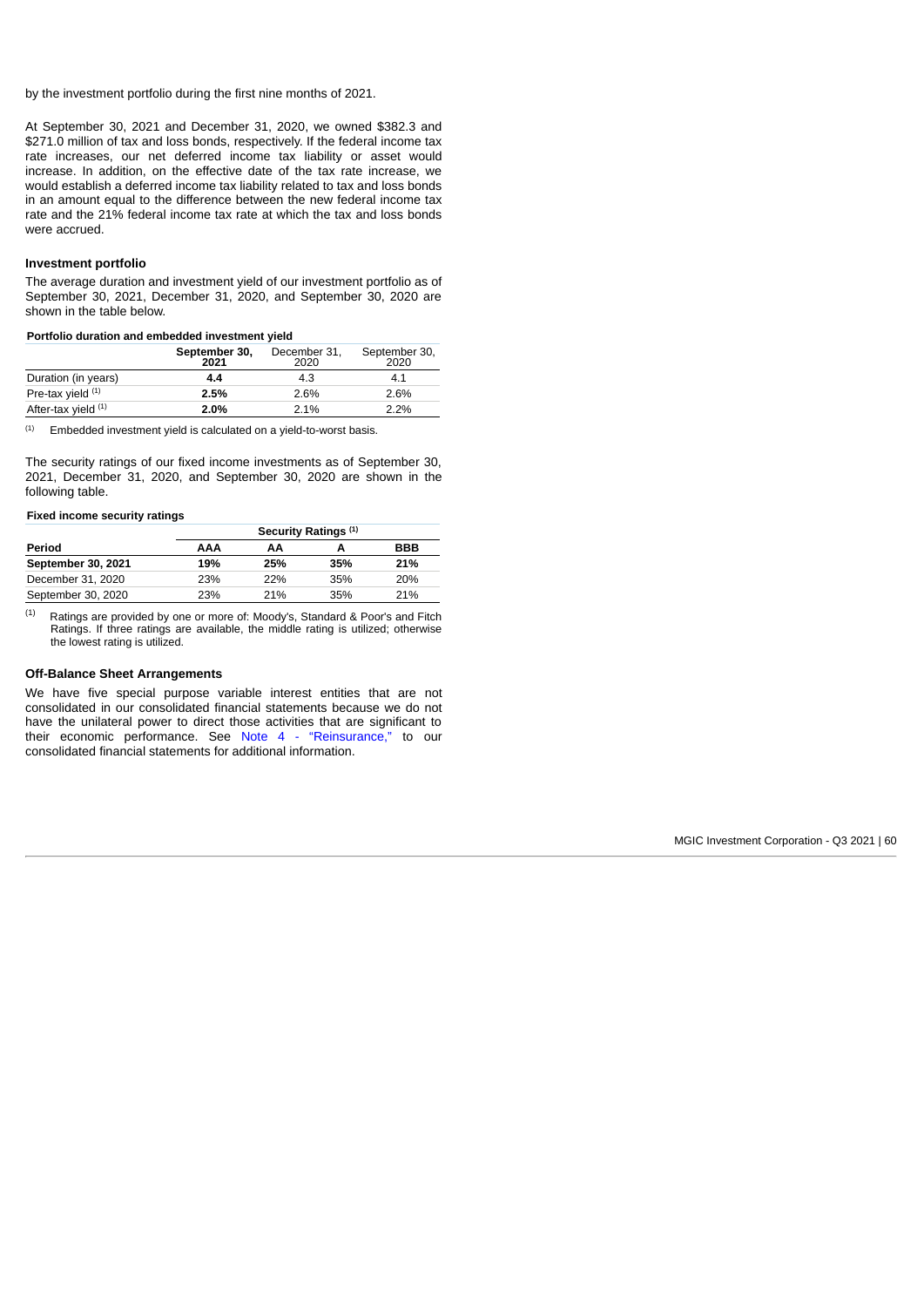# **Liquidity and Capital Resources**

## **Consolidated Cash Flow Analysis**

We have three primary types of cash flows: (1) operating cash flows, which consist mainly of cash generated by our insurance operations and income earned on our investment portfolio, less amounts paid for claims, interest expense and operating expenses, (2) investing cash flows related to the purchase, sale and maturity of investments and purchases of property and equipment and (3) financing cash flows generally from activities that impact our capital structure, such as changes in debt and shares outstanding, and dividend payouts. The following table summarizes our consolidated cash flows from operating, investing and financing activities:

## **Summary of consolidated cash flows**

|                                                                                                 | Nine Months Ended September 30, |            |    |           |  |  |
|-------------------------------------------------------------------------------------------------|---------------------------------|------------|----|-----------|--|--|
| (In thousands)                                                                                  | 2021<br>2020                    |            |    |           |  |  |
| Total cash provided by (used in):                                                               |                                 |            |    |           |  |  |
| Operating activities                                                                            | \$                              | 512,410    | \$ | 508,853   |  |  |
| Investing activities                                                                            |                                 | (398, 173) |    | (478,059) |  |  |
| Financing activities                                                                            |                                 | (225,005)  |    | 188,960   |  |  |
| Increase (decrease) in cash and cash<br>equivalents and restricted cash and<br>cash equivalents | \$                              | (110, 768) | \$ | 219.754   |  |  |

Net cash provided by operating activities for the nine months ended September 30, 2021 increased compared to the same period of 2020 primarily due to a lower level of losses paid, net partially offset by an increase in income taxes paid and an increase in interest payments on our outstanding debt.

Net cash used in investing activities for the nine months ended September 30, 2021 and September 30, 2020 primarily reflects purchases of fixed income and equity securities during the period that exceeded sales and maturities of fixed income and equity securities during the period as cash from operations was available for additional investment.

Net cash used in financing activities for the nine months ended September 30, 2021 primarily reflects share repurchases and dividends to shareholders. Net cash used in financing activities for the nine months ended September 30, 2020 primarily reflects the issuance of our 5.25% Notes, partially offset by repurchase of a portion of our 5.75% Notes and 9% Debentures, share repurchases and dividends to shareholders. **Capitalization**

## Debt - holding company

As of September 30, 2021, our holding company's debt obligations were \$1.1 billion in aggregate principal consisting of our 5.75% Notes, 5.25% Notes, and 9% Debentures. In the third quarter of 2020, MGIC distributed to the holding company, as a dividend, its ownership in the 9% Debentures, retiring those 9% Debentures.

#### Liquidity analysis - holding company

As of September 30, 2021, we had approximately \$715.9 million in cash and investments at our holding company. These resources are maintained primarily to service our debt interest expense, pay debt maturities, repurchase shares, repurchase debt, pay dividends to shareholders, and to settle intercompany obligations. While these assets are held, we generate investment income that serves to offset a portion of our interest expense. Investment income and the payment of dividends from our insurance subsidiaries are the principal sources of holding company cash inflow. MGIC is the principal source of dividends, and their payment is restricted by insurance regulation. Under the PMIERs guidance, any dividend paid by MGIC to our holding company through December 31, 2021 requires GSE approval if MGIC's excess of Available Assets is or would become less than [15% of its Minimum Required Assets. See Note](#page-32-0) 14 - "Statutory Information" to our consolidated financial statement for additional information about MGIC's dividend restrictions. The payment of dividends from MGIC is also influenced by our view of the appropriate level of PMIERs Available Assets to maintain in excess of Minimum Required Assets. Other sources of holding company liquidity include raising capital in the public markets. The ability to raise capital in the public markets is subject to prevailing market conditions, investor demand for the securities to be issued, and our deemed creditworthiness.

In the third quarter of 2021 we paid \$27.1 million in dividends to shareholders. On October 28, 2021, our Board of Directors declared a quarterly cash dividend of \$0.08 per common share to shareholders of record on November 11, 2021, payable on November 23, 2021.

In the first nine months of 2021, our holding company cash and investments decreased by \$131.1 million to \$715.9 million as of September 30, 2021.

Significant cash and investments *inflows* during the first nine months:

- \$150.0 million dividends received from MGIC,
- \$13.3 million of investment income.

Significant cash *outflows* during the first nine months:

- \$150.0 million of share repurchase transactions,
- \$68.3 million in cash dividends paid to shareholders, and
- \$57.8 million of interest payments on our 5.75% Notes, 5.25% Notes, and 9% Debentures.

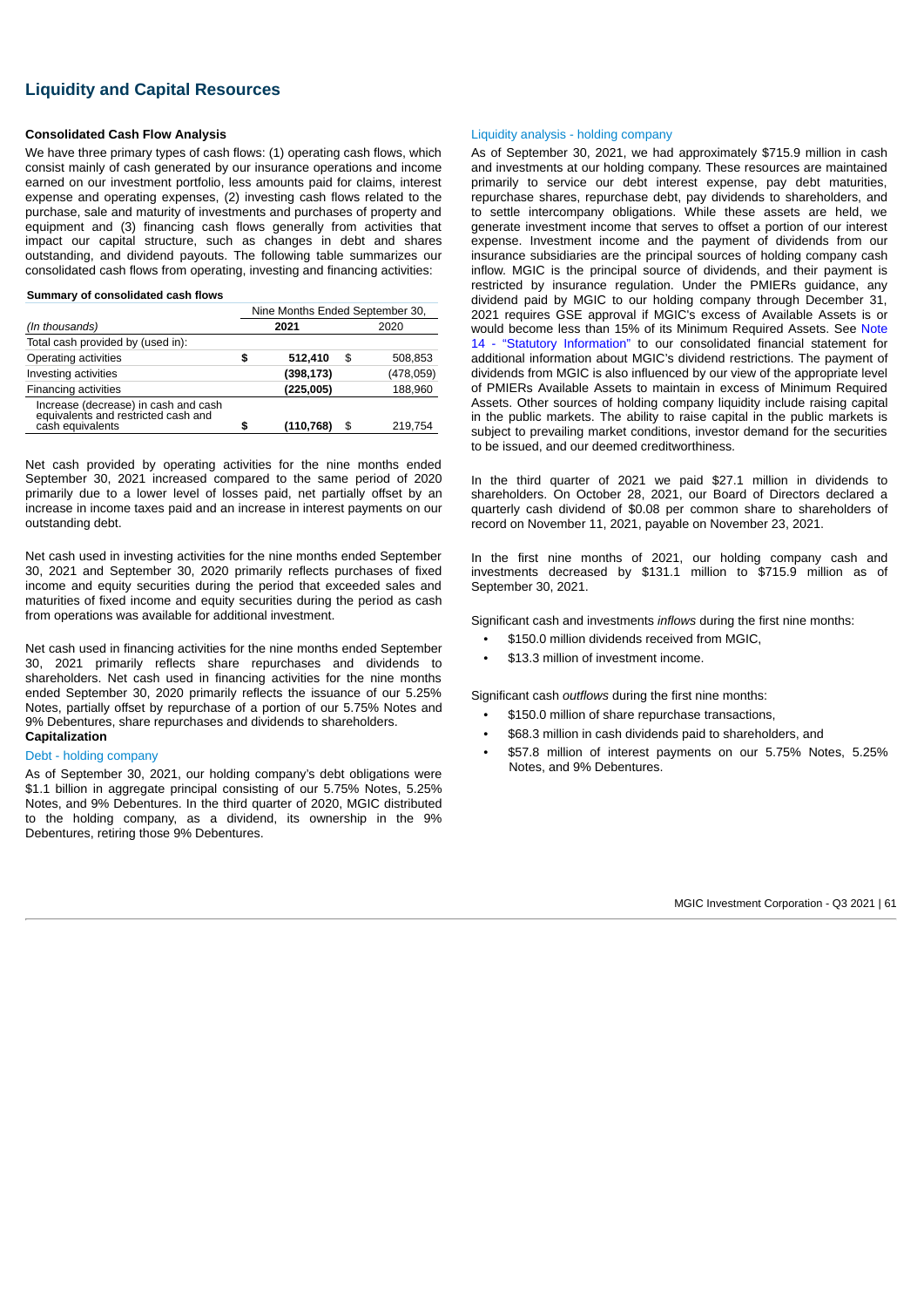After suspending stock repurchases due to the uncertainty caused by the COVID-19 pandemic, in the third quarter of 2021, we repurchased 10.0 million shares of our common stock using \$150 million of holding company cash. As of September 30, 2021 we had remaining authorization to repurchase \$141 million of our common stock through the end of 2021 under a share repurchase program approved by our Board of Directors in January 2020. In October, our Board of Directors authorized an additional \$500 million common stock repurchase program through the end of 2023. Also in October 2021, we repurchased an additional 3.8 million shares totaling \$60 million under the remaining authorization that expires at year end 2021.

MGIC paid a cash dividend of \$150 million to our holding company in the nine months ended September 30, 2021, compared with a combined cash and investment security dividend of \$390 million in the comparable period of 2020. Future dividend payments from MGIC to the holding company will be determined in consultation with the board, and after considering any updated estimates about the economic impacts of the COVID-19 pandemic on our business. We ask the Wisconsin OCI not to object before MGIC pays dividends to the holding company.

The net unrealized gains on our holding company investment portfolio were approximately \$1.4 million at September 30, 2021 and the portfolio had a modified duration of approximately 1.7 years.

Subject to certain limitations and restrictions, holders of each of the 9% Debentures may convert their notes into shares of our common stock at their option under the terms of their issuance, in which case our corresponding obligation will be eliminated.

See Note 7 – "Debt" to our consolidated financial statements in our Annual Report on Form 10-K for the year ended December 31, 2020 for additional information about the conversion terms of our 9% Debentures and the terms of our indebtedness, including our option to defer interest on our 9% Debentures. The description in Note 7 - "Debt" to our consolidated financial statements in our Annual Report on Form 10-K is qualified in its entirety by the terms of the notes and debentures.

#### **Debt at subsidiaries**

MGIC is a member of the FHLB, which provides MGIC access to an additional source of liquidity via a secured lending facility. MGIC borrowed \$155 million in the form of a fixed rate advance from the FHLB. Interest on the Advance is payable monthly at an annual rate, fixed for the term of the Advance, of 1.91%. The principal of the Advance matures on February 10, 2023. MGIC may prepay the Advance at any time. Such prepayment would be below par if interest rates have risen after the Advance was originated, or above par if interest rates have declined. The Advance is secured by eligible collateral whose fair value is maintained at a minimum of 102% of the outstanding principal balance. MGIC provided eligible collateral from its investment portfolio.

# **Capital Adequacy**

PMIERs

As of September 30, 2021, MGIC's Available Assets under the PMIERs totaled approximately \$5.8 billion, an excess of approximately \$2.6 billion over its Minimum Required Assets; and MGIC is in compliance with the requirements of the PMIERs and eligible to insure loans delivered to or purchased by the GSEs. Our reinsurance transactions provided an aggregate of approximately \$2.0 billion of capital credit under the PMIERs as of September 30, 2021. Refer to [Note 4 - "Reinsurance"](#page-13-0) to our consolidated financial statements for additional information on our QSR and Home Re Transactions.

The PMIERS generally require us to hold significantly more Minimum Required Assets for delinquent loans than for performing loans and the Minimum Required Assets required to be held increases as the number of payments missed on a delinquent loan increases. For delinquent loans whose initial missed payment occurred on or after March 1, 2020 and prior to April 1, 2021 (the "COVID-19 Crisis Period"), the Minimum Required Assets are generally reduced by 70% for at least three months. The 70% reduction will continue, or be newly applied, for delinquent loans that are subject to a forbearance plan that is granted in response to a financial hardship related to COVID-19, the terms of which are materially consistent with terms of forbearance plans offered by Freddie Mac or Fannie Mae. Under the PMIERs, a forbearance plan on a loan with an initial missed payment occurring during the COVID-19 Crisis Period is assumed to have been granted in response to a financial hardship related to COVID-19. Loans considered to be subject to a forbearance plan include those that are in a repayment plan or loan modification trial period following the forbearance plan.

Forbearance for federally-insured mortgages allows for mortgage payments to be suspended for up to 18 months: an initial forbearance period of up to six months; if requested by the borrower following contact by the servicers, an extension of up to six months; and for loans in a COVID-19 forbearance plan as of February 28, 2021 an additional six months, subject to certain limits. If a servicer of a loan is unable to contact the borrower regarding an extension of the plan, the forbearance plan will expire. In such case, the 70% reduction in Minimum Required Assets for that loan will no longer be applicable and our Minimum Required Assets will increase.

We expect the GSEs and servicers will provide us with information about the forbearance status for nearly all of the loans in our delinquency inventory. The forbearance information provided by the GSEs will be with respect to delinquent loans in forbearance as of the prior month-end, while the information provided by loan servicers may be more current. As a result, in some cases, there may be a delay in our ability to take advantage of the 70% reduction.

Refer to ["Overview - Capital - GSEs"](#page-34-0) of this MD&A and our risk factor titled "We may not continue to meet the GSEs' private mortgage insurer eligibility requirements and our returns may decrease if we are required to maintain more capital in order to maintain our eligibility" for further discussion of PMIERs.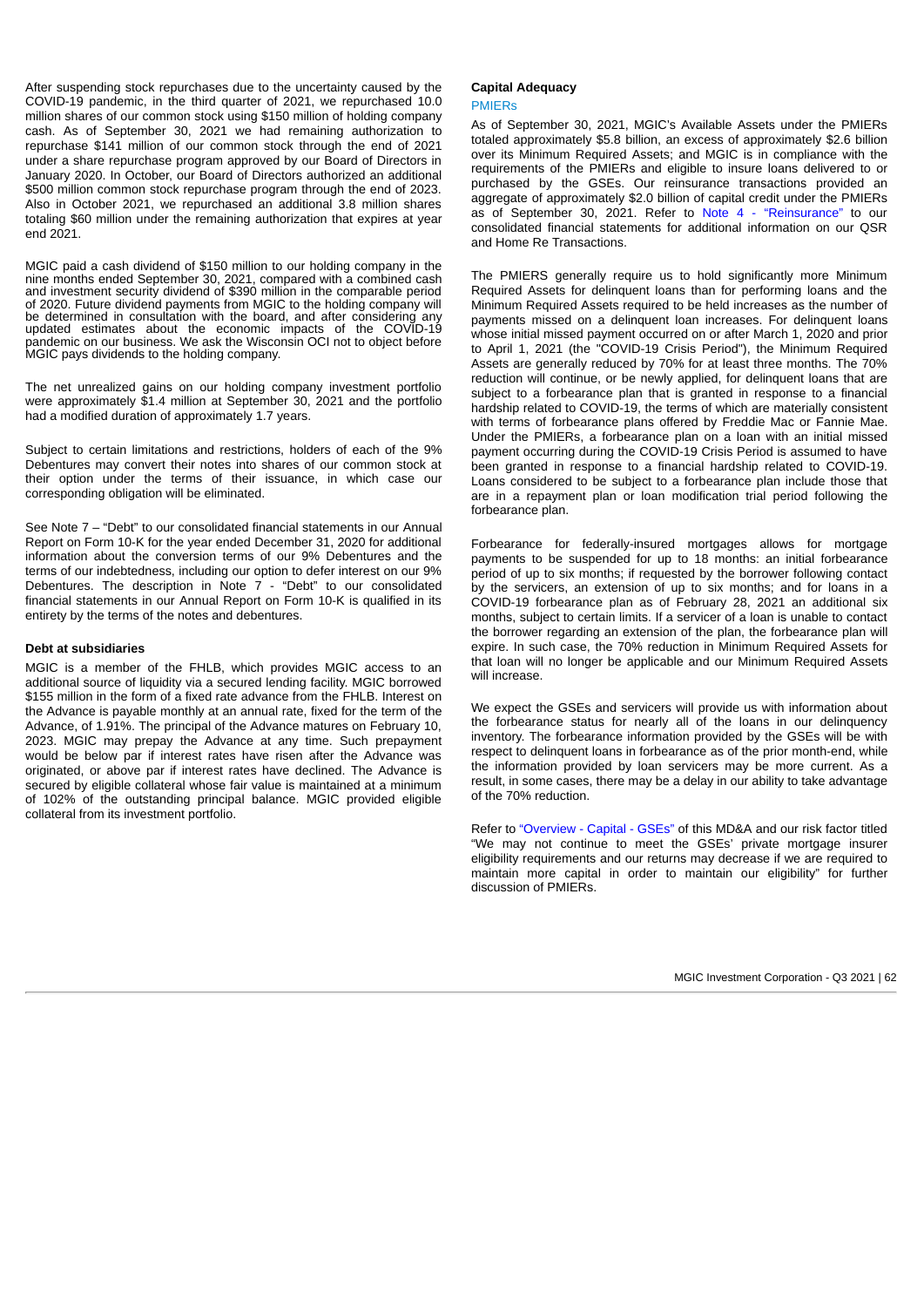#### **Risk-to-capital**

The insurance laws of 16 jurisdictions, including Wisconsin, our domiciliary state, require a mortgage insurer to maintain a minimum amount of statutory capital relative to its RIF (or a similar measure) in order for the mortgage insurer to continue to write new business. While they vary among jurisdictions, the most common State Capital Requirements allow for a maximum risk-to-capital ratio of 25 to 1.

We compute our risk-to-capital ratio on a separate company statutory basis, as well as on a combined insurance operation basis. The risk-tocapital ratio is our net RIF divided by our policyholders' position. Our net RIF includes both primary and pool risk in force, net of reinsurance and excludes risk on policies that are currently in default and for which loss reserves have been established. The risk amount includes pools of loans with contractual aggregate loss limits and without these limits. Policyholders' position consists primarily of statutory policyholders' surplus (which increases as a result of statutory net income and decreases as a result of statutory net loss and dividends paid), plus the statutory contingency reserve, and a portion of the reserves for unearned premiums. The statutory contingency reserve is reported as a liability on the statutory balance sheet. A mortgage insurance company is required to make annual additions to the contingency reserve of approximately 50% of earned premiums. These contributions must generally be maintained for a period of ten years. However, with regulatory approval a mortgage insurance company may make early withdrawals from the contingency reserve when incurred losses exceed 35% of net earned premiums in a calendar year.

MGIC's separate company risk-to-capital calculation is shown in the table below.

#### **Risk-to-capital - MGIC separate company**

| (In millions, except ratio)       |   | September 30,<br>2021 | December 31, 2020 |               |  |  |
|-----------------------------------|---|-----------------------|-------------------|---------------|--|--|
| $RIF - net^{(1)}$                 | S | 47,558                | \$                | 44.511        |  |  |
| Statutory policyholders' surplus  |   | 1.351                 |                   | 1.336         |  |  |
| Statutory contingency reserve     |   | 3.919                 |                   | 3.521         |  |  |
| Statutory policyholders' position | S | 5.270                 | \$                | 4.857         |  |  |
| Risk-to-capital                   |   | 9.0:1                 |                   | $9.2 \cdot 1$ |  |  |

RIF – net, as shown in the table above is net of reinsurance and exposure on policies currently delinquent (\$1.9 billion at September 30, 2021 and \$2.9 billion December 31, 2020) for which loss reserves have been established. (1)

At September 30, 2021 and December 30, 2020, our combined insurance companies' risk-to-capital calculation was 9.0 to 1 and 9.1 to 1, respectively.

The decrease in MGIC's risk-to-capital and our combined insurance companies' risk to capital in the first nine months of 2021 was due to an increase in statutory policyholders' position, partially offset by an increase in RIF, net.

[For additional information regarding regulatory capital see Note 14 –](#page-32-0) "Statutory Information" to our consolidated financial statements as well as our risk factor titled "State Capital requirements may prevent us from continuing to write new insurance on an uninterrupted basis."

#### **Financial Strength Ratings**

#### **MGIC financial strength ratings**

| <b>Rating Agency</b>                | Rating | Outlook |
|-------------------------------------|--------|---------|
| Moody's Investor Services           | Baa1   | Stable  |
| Standard and Poor's Rating Services | BBB+   | Stable  |
| A.M. Best                           | А-     | Stable  |

MAC financial strength ratings

| <b>Rating Agency</b> | Rating | Outlook |
|----------------------|--------|---------|
| A.M. Best            |        | Stable  |

For further information about the importance of MGIC's ratings, see our risk factor titled "Competition or changes in our relationships with our customers could reduce our revenues, reduce our premium yields and / or increase our losses."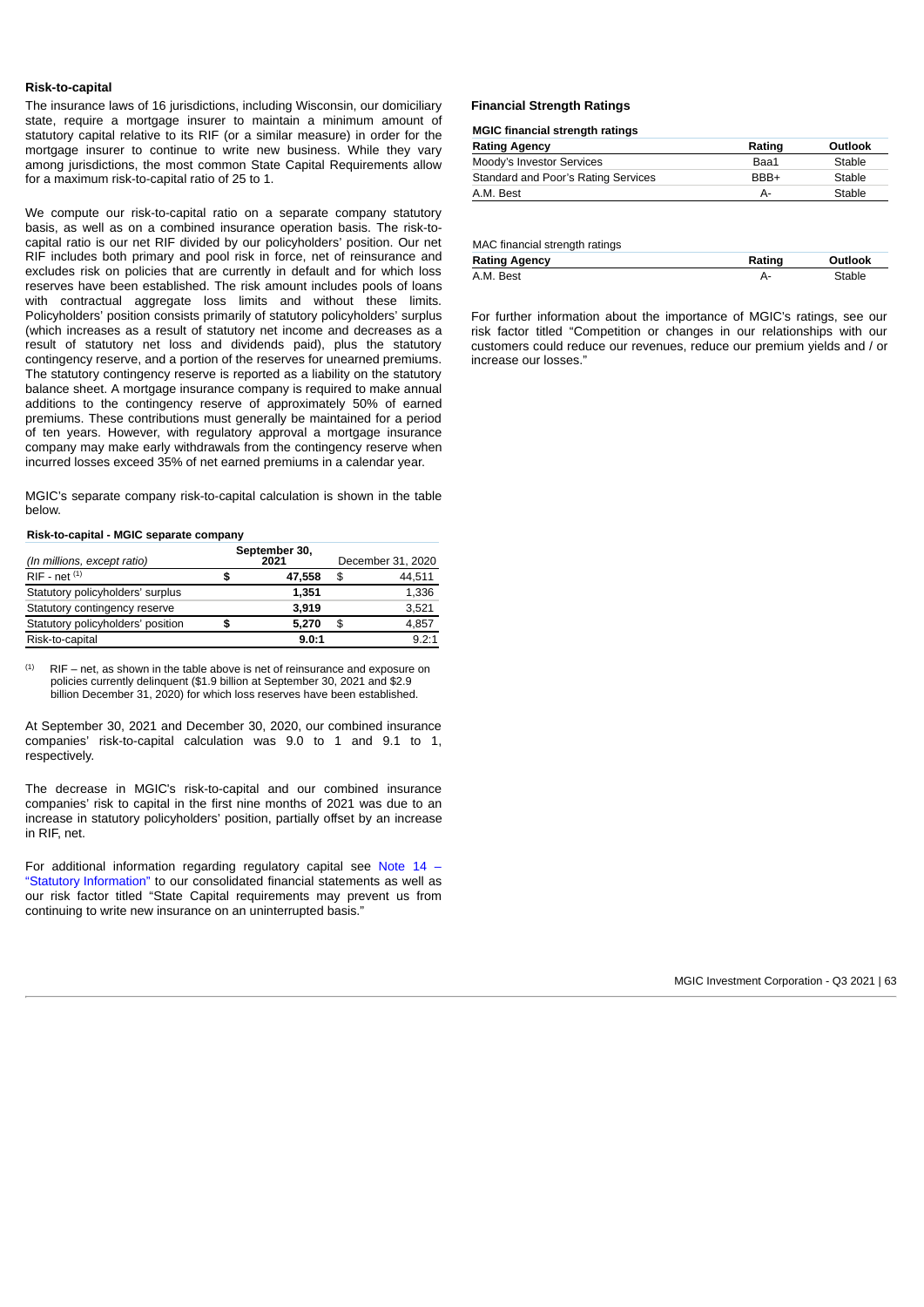# **Contractual Obligations**

The following table summarizes, as of September 30, 2021, the approximate future payments under our contractual obligations and estimated claim payments on established loss reserves.

#### **Contractual obligations**

|                             | Payments due by period |              |  |                  |  |           |  |           |                   |
|-----------------------------|------------------------|--------------|--|------------------|--|-----------|--|-----------|-------------------|
| (In millions)               |                        | Total        |  | Less than 1 year |  | 1-3 years |  | 3-5 years | More than 5 years |
| Long-term debt obligations  |                        | $2,316.2$ \$ |  | 69.9             |  | 518.1     |  | 105.8     | 1.622.4           |
| Operating lease obligations |                        | 1.3          |  |                  |  | 0.6       |  | –         |                   |
| Purchase obligations        |                        | 54.6         |  | 36.7             |  | 17.9      |  |           |                   |
| Other long-term liabilities |                        | 932.9        |  | 130.5            |  | 401.2     |  | 401.2     |                   |
| Total                       |                        | 3,305.0      |  | 237.8            |  | 937.8     |  | 507.0     | 1.622.4           |

Our long-term debt obligations as of September 30, 2021 include their related interest and are discussed in [Note 3 - "Debt"](#page-13-1) to our consolidated financial statements and under ["Liquidity and Capital Resources"](#page-59-0) above. Our operating lease obligations include operating leases on data processing equipment and autos, as discussed in Note 16 – "Leases" to our consolidated financial statements in our Annual Report on Form 10-K for the year ended December 31, 2020. Purchase obligations consist primarily of agreements to purchase items related to our continued investment in our information technology infrastructure in the normal course of business.

Our other long-term liabilities represent the case and LAE loss reserves established to recognize the liability for losses and LAE related to existing delinquency inventory on insured mortgage loans and our IBNR reserve. The timing of the future claim payments associated with the established case loss reserves was determined primarily based on two key assumptions: the length of time it takes for a notice of delinquency to develop into a received claim and the length of time it takes for a received claim to be ultimately paid. The future claim payment periods are estimated based on historical experience, and could emerge differently than this estimate, in part, due to uncertainty regarding the impact of certain factors, such as impacts from the COVID-19 pandemic, loss mitigation protocols established by servicers and changes in some state foreclosure laws that may include, for example, a requirement for additional review and/or mediation process.

See [Note 11 – "Loss Reserves"](#page-28-0) to our consolidated financial statements. In accordance with GAAP for the mortgage insurance industry, we establish loss reserves only for delinquent loans that were reported to us as two or more payments past due and have not become current or resulted in a claim payment and for loans we estimate are delinquent but for which delinquencies have not yet been received ("IBNR"). Because our reserving method does not take into account the impact of future losses that could occur from loans that are not delinquent, our obligation for ultimate losses that we expect to occur under our policies in force at any period end is not reflected in our consolidated financial statements or in the table above.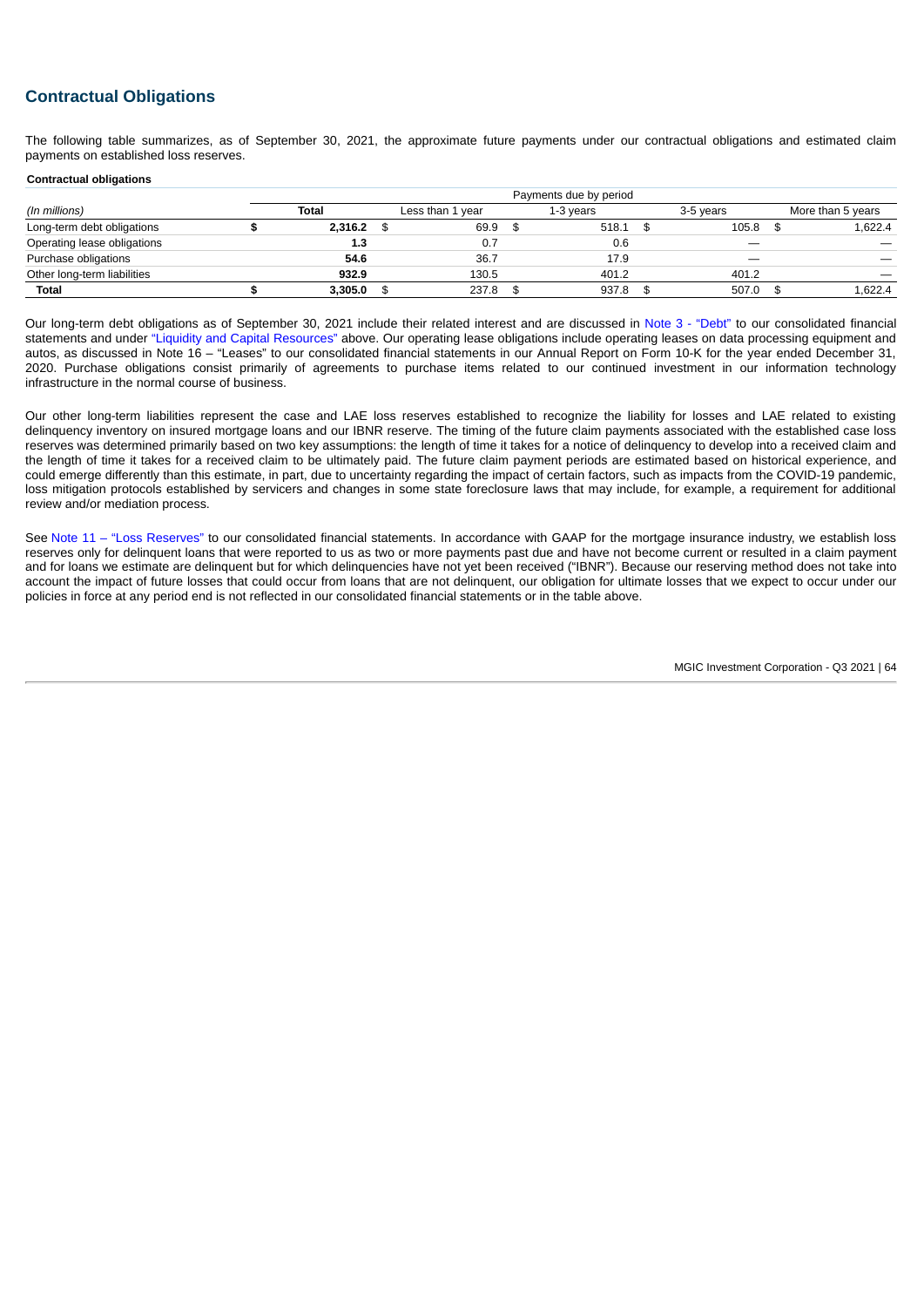#### **Forward Looking Statements and Risk Factors**

*General*: Our business, results of operations, and financial condition could be affected by the risk factors referred to under "Location of Risk Factors" below. These risk factors are an integral part of Management's Discussion and Analysis.

These factors may also cause actual results to differ materially from the results contemplated by forward looking statements that we may make. Forward looking statements consist of statements which relate to matters other than historical fact. Among others, statements that include words such as we "believe," "anticipate" or "expect," or words of similar import, are forward looking statements. These risk factors, including the discussion of the impact of the COVID-19 pandemic, speak only as of the date of this press release and are subject to change without notice as the Company cannot predict all risks relating to this evolving set of events. We are not undertaking any obligation to update any forward looking statements we may make even though these statements may be affected by events or circumstances occurring after the forward looking statements were made. Therefore, no reader of this document should rely on these statements being current as of any time other than the time at which this document was filed with the Securities and Exchange Commission.

While we communicate with security analysts from time to time, it is against our policy to disclose to them any material non-public information or other confidential information. Accordingly, investors should not assume that we agree with any statement or report issued by any analyst irrespective of the content of the statement or report, and such reports are not our responsibility.

Location of Risk Factors: The risk factors are in Item 1 A of our Annual Report on Form 10-K for the year ended December 31, 2020, as supplemented by Part II, Item 1 A of our Quarterly Report on Form 10-Q for the quarters ended March 31, 2021, June 30, 2021 and by Part II, Item 1 A of this Quarterly Report on Form 10-Q. The risk factors in the 10-K, as supplemented by those 10-Qs and through updating of various statistical and other information, are reproduced in Exhibit 99 to this Quarterly Report on Form 10-Q.

#### **Item 3. Quantitative and Qualitative Disclosures about Market Risk**

Our investment portfolio is essentially a fixed income portfolio and is exposed to market risk. Important drivers of the market risk are credit spread risk and interest rate risk.

**Credit spread risk** is the risk that we will incur a loss due to adverse changes in credit spreads. Credit spread is the additional yield on fixed income securities above the risk-free rate (typically referenced as the yield on U.S. Treasury securities) that market participants require to compensate them for assuming credit, liquidity and/or prepayment risks.

We manage credit risk via our investment policy guidelines which primarily place our investments in investment grade securities and limit the amount of our credit exposure to any one issue, issuer and type of instrument. Guideline and investment portfolio detail is available in "Business – Section

C, Investment Portfolio" in Item 1 of our Annual Report on Form 10-K for the year ended December 31, 2020.

**Interest rate risk** is the risk that we will incur a loss due to adverse changes in interest rates relative to the characteristics of our interest bearing assets.

One of the measures used to quantify this exposure is modified duration. Modified duration measures the price sensitivity of the assets to the changes in spreads. At September 30, 2021, the modified duration of our fixed income investment portfolio was 4.4 years, which means that an instantaneous parallel shift in the yield curve of 100 basis points would result in a change of 4.4% in the fair value of our fixed income portfolio. For an upward shift in the yield curve, the fair value of our portfolio would decrease and for a downward shift in the yield curve, the fair value would increase. See Note  $7 -$  "Investments" to our consolidated financial statements for additional disclosure surrounding our investment portfolio.

## **Item 4. Controls and Procedures**

Our management, with the participation of our principal executive officer and principal financial officer, has evaluated our disclosure controls and procedures (as defined in Rule 13a-15(e) under the Securities Exchange Act of 1934, as amended), as of the end of the period covered by this Quarterly Report on Form 10-Q. Based on such evaluation, our principal executive officer and principal financial officer concluded that such controls and procedures were effective as of the end of such period. There was no change in our internal control over financial reporting that occurred during the third quarter of 2021 that materially affected, or is reasonably likely to materially affect, our internal control over financial reporting.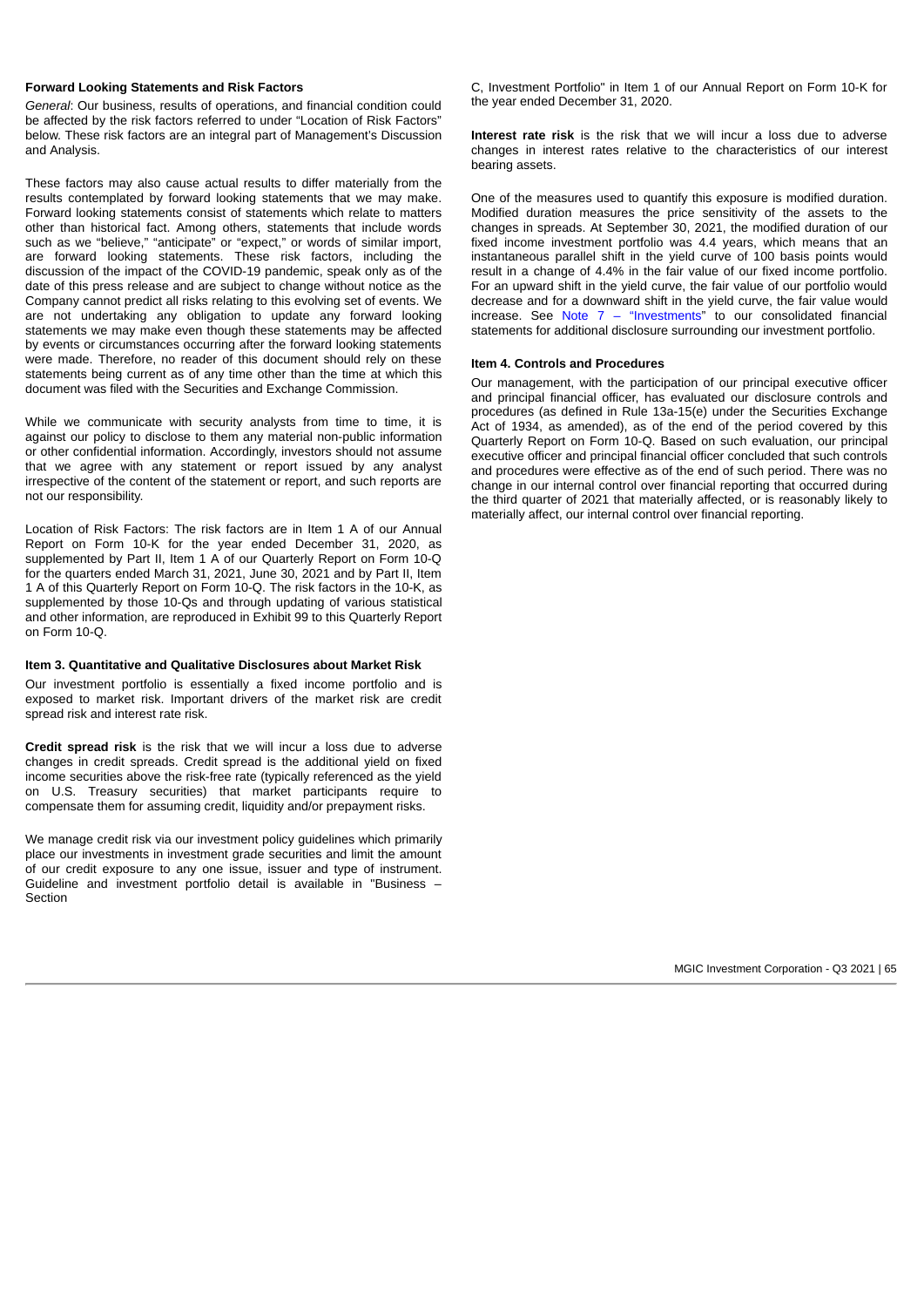# **PART II. OTHER INFORMATION**

## **Item 1. Legal Proceedings**

Certain legal proceedings arising in the ordinary course of business may be filed or pending against us from time to time. For information about such legal proceedings, you should review Note  $5 -$  "Litigation and Contingencies["](#page-13-1) [to our consolidated financial statements and our risk factor](#page-13-1) titled "We are involved in legal proceedings and are subject to the risk of additional legal proceedings in the future" in Exhibit 99.

## **Item 1 A. Risk Factors**

With the exception of the changes described and set forth below, there have been no material changes in our risk factors from the risk factors disclosed in the Company's Annual Report on Form 10-K for the year ended December 31, 2020, as supplemented by Part II, Item I A of our Quarterly Reports on Form 10-Q for the Quarters ended March 31, 2021 and June 30, 2021. The risk factors in the 10-K, as supplemented by those 10-Qs and this 10-Q and through updating of various statistical and other information, are reproduced in their entirety in Exhibit 99 to this Quarterly Report on Form 10‑Q.

#### *Changes in the business practices of the GSEs, federal legislation that changes their charters or a restructuring of the GSEs could reduce our revenues or increase our losses.*

The substantial majority of our NIW is for loans purchased by the GSEs; therefore, the business practices of the GSEs greatly impact our business. The GSEs are required to submit Equitable Housing Finance Plans to the FHFA by the end of 2021. The plans are to identify and address barriers to sustainable housing opportunities, including the GSEs' goals and action plans to advance equity in housing finance for the next three years. The GSEs' action plans will likely change certain of the GSEs' business practices and those changes may affect the mortgage insurance industry. The GSEs' business practices that currently affect the mortgage insurance industry include:

- The GSEs' PMIERs, the financial requirements of which are discussed in our risk factor titled *"We may not continue to meet the GSEs' private mortgage insurer eligibility requirements and our returns may decrease if we are required to maintain more capital in order to maintain our eligibility."*
- The capital and collateral requirements for participants in the GSEs' alternative forms of credit enhancement discussed in our risk factor titled *"The amount of insurance we write could be adversely affected if lenders and investors select alternatives to private mortgage insurance."*
- The level of private mortgage insurance coverage, subject to the limitations of the GSEs' charters, when private mortgage insurance is used as the required credit enhancement on low down payment mortgages (the GSEs generally require a level of mortgage insurance coverage that is higher than the level of coverage required by their

charters; any change in the required level of coverage will impact our new risk written).

- The amount of loan level price adjustments and quaranty fees (which result in higher costs to borrowers) that the GSEs assess on loans that require private mortgage insurance. The recently adopted GSE capital framework may lead the GSEs to increase their guaranty fees.
- Whether the GSEs select or influence the mortgage lender's selection of the mortgage insurer providing coverage.
- The underwriting standards that determine which loans are eligible for purchase by the GSEs, which can affect the quality of the risk insured by the mortgage insurer and the availability of mortgage loans.
- The terms on which mortgage insurance coverage can be canceled before reaching the cancellation thresholds established by law. For more information, see our risk factor titled "*Changes in interest rates, house prices or mortgage insurance cancellation requirements may change the length of time that our policies remain in force*."
- The programs established by the GSEs intended to avoid or mitigate loss on insured mortgages and the circumstances in which mortgage servicers must implement such programs.
- The terms that the GSEs require to be included in mortgage insurance policies for loans that they purchase, including limitations on the rescission rights of mortgage insurers.
- The extent to which the GSEs intervene in mortgage insurers' claims paying practices, rescission practices or rescission settlement practices with lenders.
- The maximum loan limits of the GSEs compared to those of the FHA and other investors.

The FHFA has been the conservator of the GSEs since 2008 and has the authority to control and direct their operations. The increased role that the federal government has assumed in the residential housing finance system through the GSE conservatorship may increase the likelihood that the business practices of the GSEs change, including through administrative action, in ways that have a material adverse effect on us and that the charters of the GSEs are changed by new federal legislation.

In 2019, under the prior Presidential Administration, the U.S. Treasury Department ("Treasury") released the "Treasury Housing Reform Plan" (the "Plan"). The Plan recommends administrative and legislative reforms for the housing finance system, with such reforms intended, among other things, to achieve the goals of ending the conservatorships of the GSEs. The impact of the Plan on private mortgage insurance is unclear, in part, due to the change in Presidential Administration.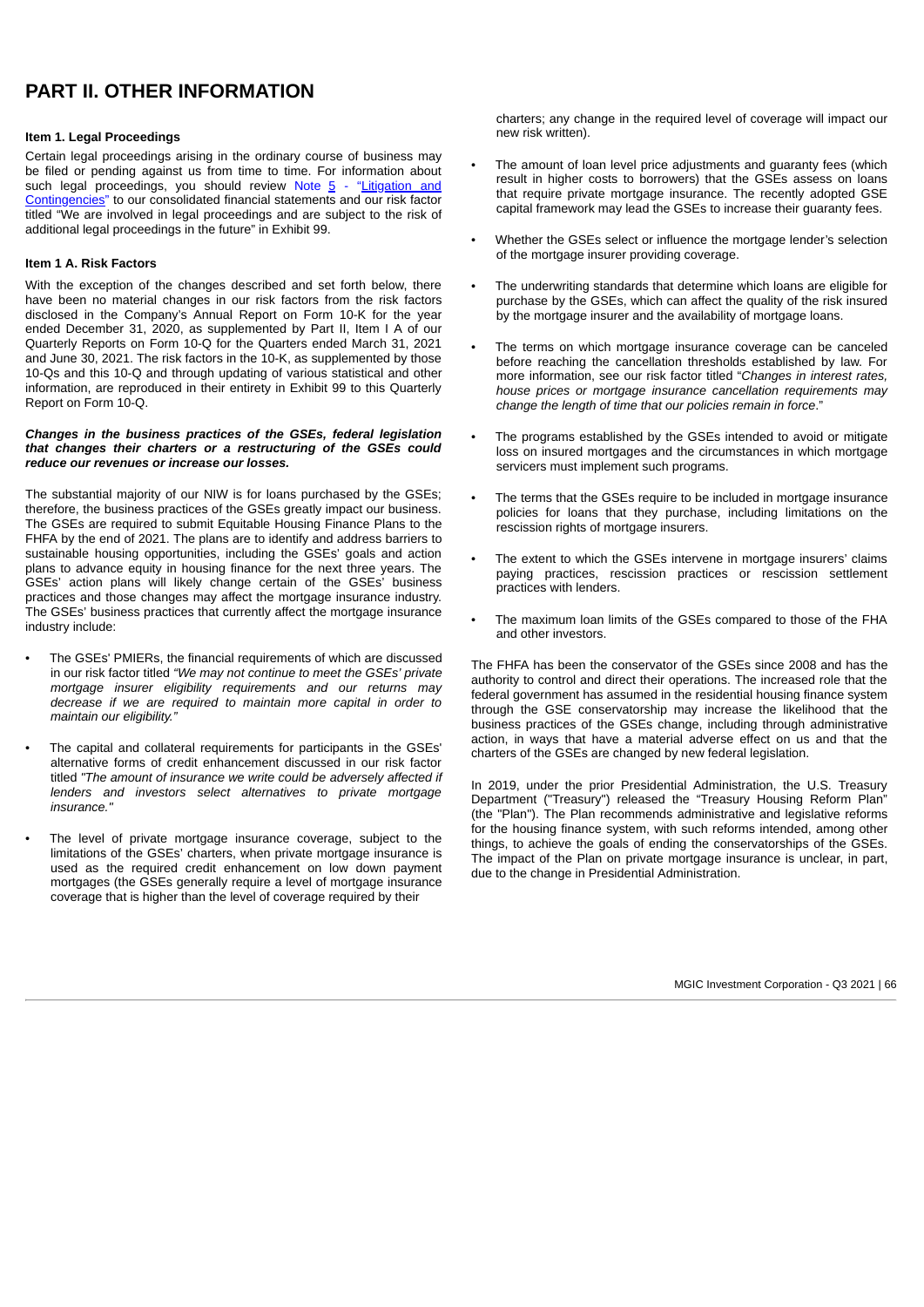As a result of the 2021 change in the Presidential Administration, the June 2021 appointment of a new Acting Director of the FHFA, and the 2021 U.S. Supreme Court decision that allows the President to remove the FHFA Director at will, it is uncertain what role the GSEs, FHA and private capital, including private mortgage insurance, will play in the residential housing finance system in the future. The timing and impact on our business of any resulting changes is uncertain. Many of the proposed changes would require Congressional action to implement and it is difficult to estimate when Congressional action would be final and how long any associated phase-in period may last.

## *Changes in interest rates, house prices or mortgage insurance cancellation requirements may change the length of time that our policies remain in force.*

The premium from a single premium policy is collected upfront and generally earned over the estimated life of the policy. In contrast, premiums from monthly and annual premium policies are received each month or year, as applicable, and earned each month over the life of the policy. In each year, most of our premiums earned are from insurance that has been written in prior years. As a result, the length of time insurance remains in force, which is generally measured by persistency (the percentage of our insurance remaining in force from one year prior), is a significant determinant of our revenues. A higher than expected persistency rate may decrease the profitability from single premium policies because they will remain in force longer and may increase the incidence of claims than was estimated when the policies were written. A low persistency rate on monthly and annual premium policies will reduce future premiums but may also reduce the incidence of claims, while a high persistency on those policies will increase future premiums but may increase the incidence of claims.

Our persistency rate was 59.5% at September 30, 2021, 60.5% at December 31, 2020 and 75.8% at December 31, 2019. Since 2000, our year-end persistency ranged from a high of 84.7% at December 31, 2009 to a low of 47.1% at December 31, 2003. Our persistency rate is primarily affected by the level of current mortgage interest rates compared to the mortgage coupon rates on our insurance in force, which affects the vulnerability of the insurance in force to refinancing; and the current amount of equity that borrowers have in the homes underlying our insurance in force. The amount of equity affects persistency in the following ways:

- Borrowers with significant equity may be able to refinance their loans without requiring mortgage insurance.
- The Homeowners Protection Act ("HOPA") requires servicers to cancel mortgage insurance when a borrower's LTV ratio meets or is scheduled to meet certain levels, generally based on the original value of the home and subject to various conditions.
- The GSEs' mortgage insurance cancellation guidelines apply more broadly than HOPA and also consider a home's current value. For example, borrowers may request cancellation of mortgage insurance based on the home's current value if certain LTV and seasoning

requirements are met and the borrowers have an acceptable payment history. For loans seasoned between two and five years, the LTV ratio must be 75% or less, and for loans seasoned more than five years the LTV ratio must be 80% or less. For more information about the GSEs guidelines and business practices, and how they may change, see our risk factor titled "*Changes in the business practices of the GSEs, federal legislation that changes their charters or a restructuring of the GSEs could reduce our revenues or increase our losses.*"

#### *Our holding company debt obligations materially exceed our holding company cash and investments.*

At September 30, 2021, we had approximately \$716 million in cash and investments at our holding company and our holding company's debt obligations were \$1.1 billion in aggregate principal amount, consisting of \$242 million of 5.75% Senior Notes due in 2023 ("5.75% Notes"), \$650 million of 5.25% Senior Notes due 2028 (the 5.25% Notes), and \$209 million of 9% Convertible Junior Subordinated Debentures due in 2063 ("9% Debentures"). Annual debt service on the 5.75% Notes, 5.25% Notes and 9% Debentures outstanding as of September 30, 2021, is approximately \$67 million.

The 5.75% Senior Notes, 5.25% Senior Notes and 9% Debentures are obligations of our holding company, MGIC Investment Corporation, and not of its subsidiaries. The payment of dividends from our insurance subsidiaries which, other than investment income and raising capital in the public markets, is the principal source of our holding company cash inflow, is restricted by insurance regulation, including a requirement that mortgage insurers make annual additions to a contingency reserve of approximately 50% of earned premiums, which, with certain exceptions, must be maintained for ten years. In addition, through December 31, 2021, dividends paid by MGIC to our holding company require GSE approval if MGIC's excess of Available Assets is or would become less than 15% of its Minimum Required Assets. MGIC is the principal source of dividends. We ask the OCI not to object before MGIC pays dividends and, due to the uncertainty surrounding the COVID-19 pandemic, MGIC did not pay dividends of cash and/or investment securities to the holding company from the second quarter of 2020 through the second quarter of 2021; however, in the third quarter of 2020, MGIC distributed to the holding company, as a dividend, its ownership in \$133 million of the 9% Debentures, with a fair value of \$167 million. MGIC paid a \$150 million cash dividend to the holding company in August 2021. GSE approval was not required for the August 2021 dividend. Future dividend payments from MGIC to the holding company will be determined in consultation with the board of directors, and after considering any updated estimates about the economic impacts of the COVID-19 pandemic on our business.

We may, from time to time, repurchase our debt obligations on the open market (including through 10b5-1 plans) or through privately negotiated transactions. In addition, we may redeem our 9% Debentures as discussed in our risk factor titled "*Your ownership in our company may be diluted by additional capital that we raise or if the holders of our outstanding convertible debt convert that debt into shares of our common stock*."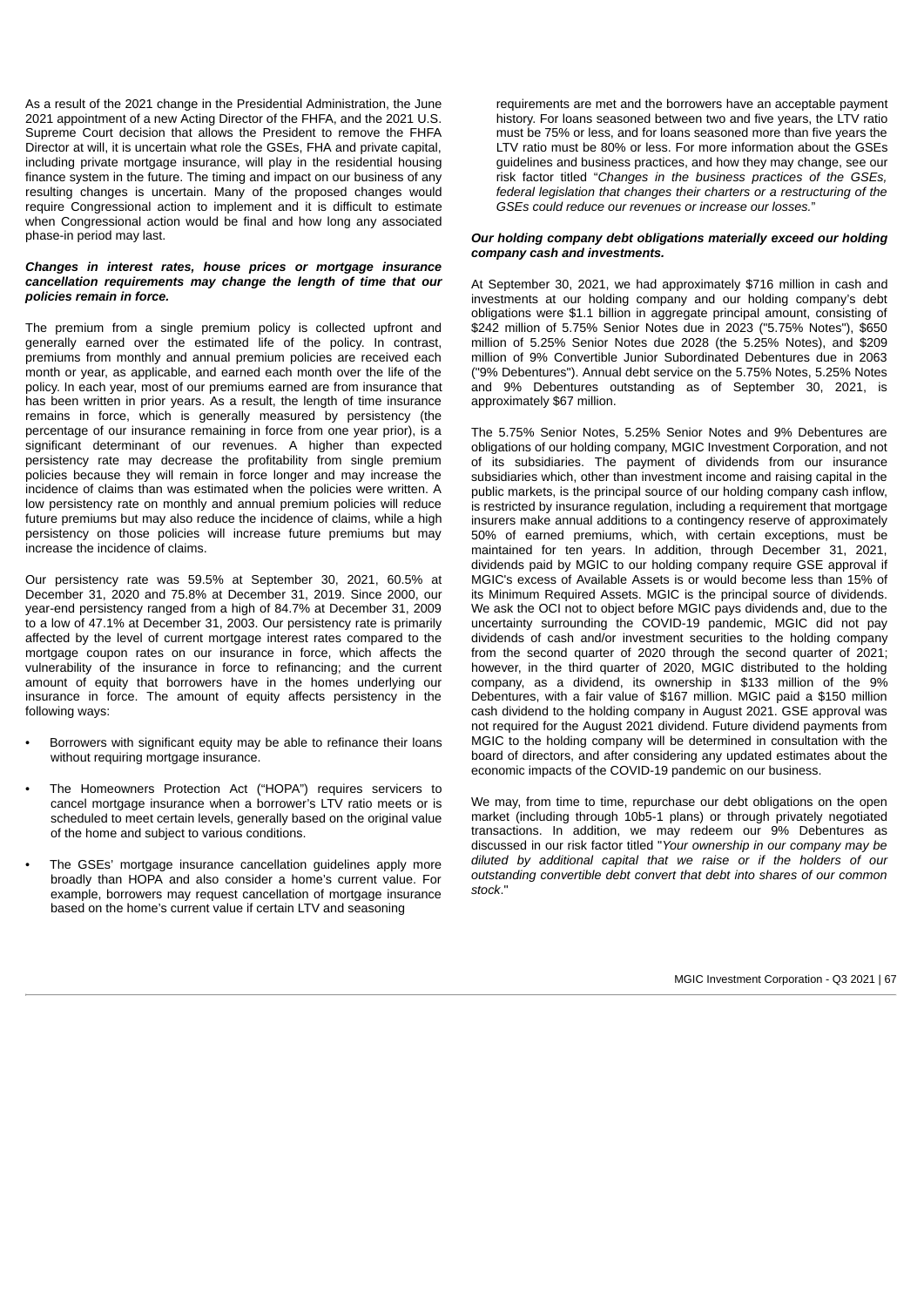Repurchases of our common stock may be made from time to time on the open market (including through 10b5-1 plans) or through privately negotiated transactions. In 2020 we repurchased approximately 9.6 million shares of our common stock, using approximately \$120 million of holding company resources. After suspending stock repurchases due to the uncertainty caused by the COVID-19 pandemic, in the third quarter of 2021, we repurchased approximately 10.0 million shares, using approximately \$150 million of holding company resources. As of September 30, 2021, we had \$141 million of authorization remaining to repurchase our common stock through the end of 2021 under a share repurchase program approved by our Board of Directors in January 2020. In October 2021, our Board approved an additional \$500 million stock repurchase authorization, which expires at the end of 2023. If any additional capital contributions to our subsidiaries were required, such contributions would decrease our holding company cash and investments. As described in our Current Report on Form 8-K filed with the SEC on February 11, 2016, MGIC borrowed \$155 million from the Federal Home Loan Bank of Chicago. This is an obligation of MGIC and not of our holding company.

## *We could be adversely affected if personal information on consumers that we maintain is improperly disclosed, our information technology systems are damaged or their operations are interrupted, or our automated processes do not operate as expected.*

As part of our business, we maintain large amounts of personal information of consumers, including on our servers and those of cloud computing services. Federal and state laws designed to promote the protection of such information require businesses that collect or maintain consumer information to adopt information security programs, and to notify individuals, and in some jurisdictions, regulatory authorities, of security breaches involving personally identifiable information. While we have information security policies and systems in place to prevent unauthorized disclosure, there can be no assurance with respect to our systems and those of our third-party vendors that unauthorized disclosure, either through the actions of third parties or employees, will not occur. Unauthorized disclosure could adversely affect our reputation, result in a loss of business and expose us to material claims for damages and may require that we provide free credit monitoring services to individuals affected by a security breach.

We are increasingly reliant on the efficient and uninterrupted operation of complex information technology systems. All information technology systems are potentially vulnerable to damage or interruption from a variety of sources, including by third-party cyber attacks, including those involving ransomware. In response to the COVID-19 pandemic, the Company transitioned to a primarily virtual workforce model and will likely continue to operate under a hybrid model in the future. Virtual and hybrid workforce models may be more vulnerable to security breaches. Due to our reliance on information technology systems, including ours and those of our customers and third-party service providers, their damage or interruption could adversely affect our reputation and severely disrupt our operations, which could have a material adverse effect on our business and business prospects.

Should we experience an unauthorized disclosure of information or a cyber attack, including those involving ransomware, some of the costs we incur may not be recoverable through insurance, or legal or other processes. and this may have a material adverse effect on our results of operations.

We are in the process of upgrading certain information systems, and transforming and automating certain business processes, and we continue to enhance our risk-based pricing system and our system for evaluating risk. Certain information systems have been in place for a number of years and it has become increasingly difficult to support their operation. The implementation of technological and business process improvements, as well as their integration with customer and third-party systems when applicable, is complex, expensive and time consuming. If we fail to timely and successfully implement and integrate the new technology systems, if the third party providers to which we are becoming increasingly reliant do not perform as expected, if our legacy systems fail to operate as required, or if the upgraded systems and/or transformed and automated business processes do not operate as expected, it could have a material adverse impact on our business, business prospects and results of operations.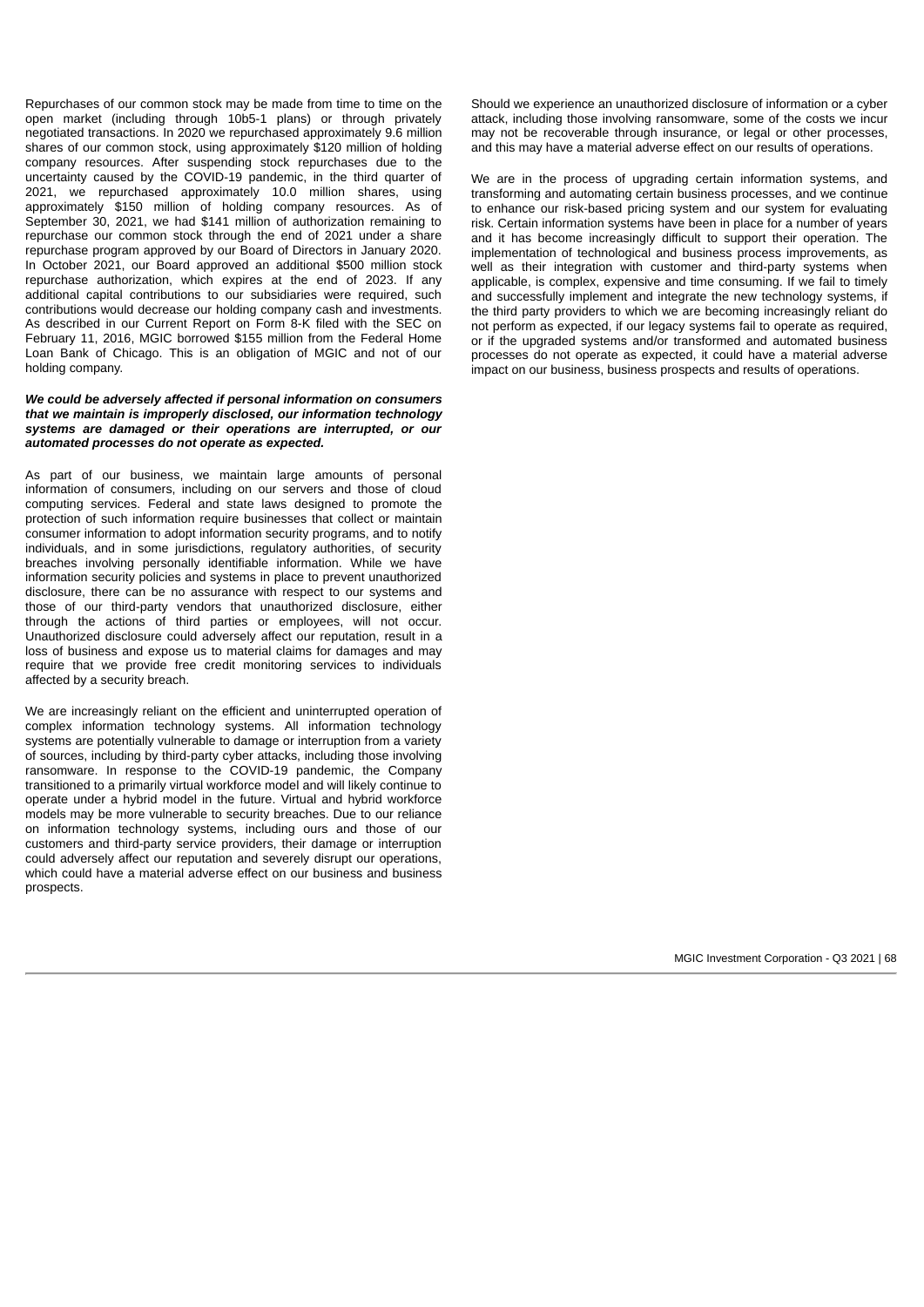# **Item 2. Unregistered Sale of Equity Securities and Use of Proceeds**

## Issuer Purchases of Equity Securities

The following table provides information about purchases of MGIC Investment Corporation common stock by us during the three months ended September 30, 2021.

## **Share repurchases**

| Period Beginning  | Period Ending      | Total number of shares<br>purchased | Average price paid per<br>share | Total number of shares<br>purchased as part of<br>publicly announced plans<br>or programs | Approximate dollar value of<br>shares that may yet be<br>purchased under the<br>programs <sup>(1)</sup> |
|-------------------|--------------------|-------------------------------------|---------------------------------|-------------------------------------------------------------------------------------------|---------------------------------------------------------------------------------------------------------|
| July 1, 2021      | July 31, 2021      | $\overline{\phantom{0}}$            |                                 | $\overline{\phantom{a}}$                                                                  | 290.818.024                                                                                             |
| August 1, 2021    | August 31, 2021    | 5.021.482                           | 14.94                           | 5.021.482                                                                                 | 215.818.021                                                                                             |
| September 1, 2021 | September 30, 2021 | 4.968.886                           | 15.09                           | 4.968.886                                                                                 | 140.818.034                                                                                             |
|                   |                    | 9.990.368                           | 15.01                           | 9.990.368                                                                                 |                                                                                                         |

On January 28, 2020, our Board of Directors authorized a share repurchase program under which we may repurchase \$300 million of our common stock through the end of 2021. In October 2021, we received authorization from our Board of Directors to repurchase an additional \$500 million of our common stock through the end of 2023. Repurchases may be made from time to time on the open market (including through 10b5-1 plans) or through privately negotiated transactions. The repurchase program may be suspended for periods or discontinued at any time. (1)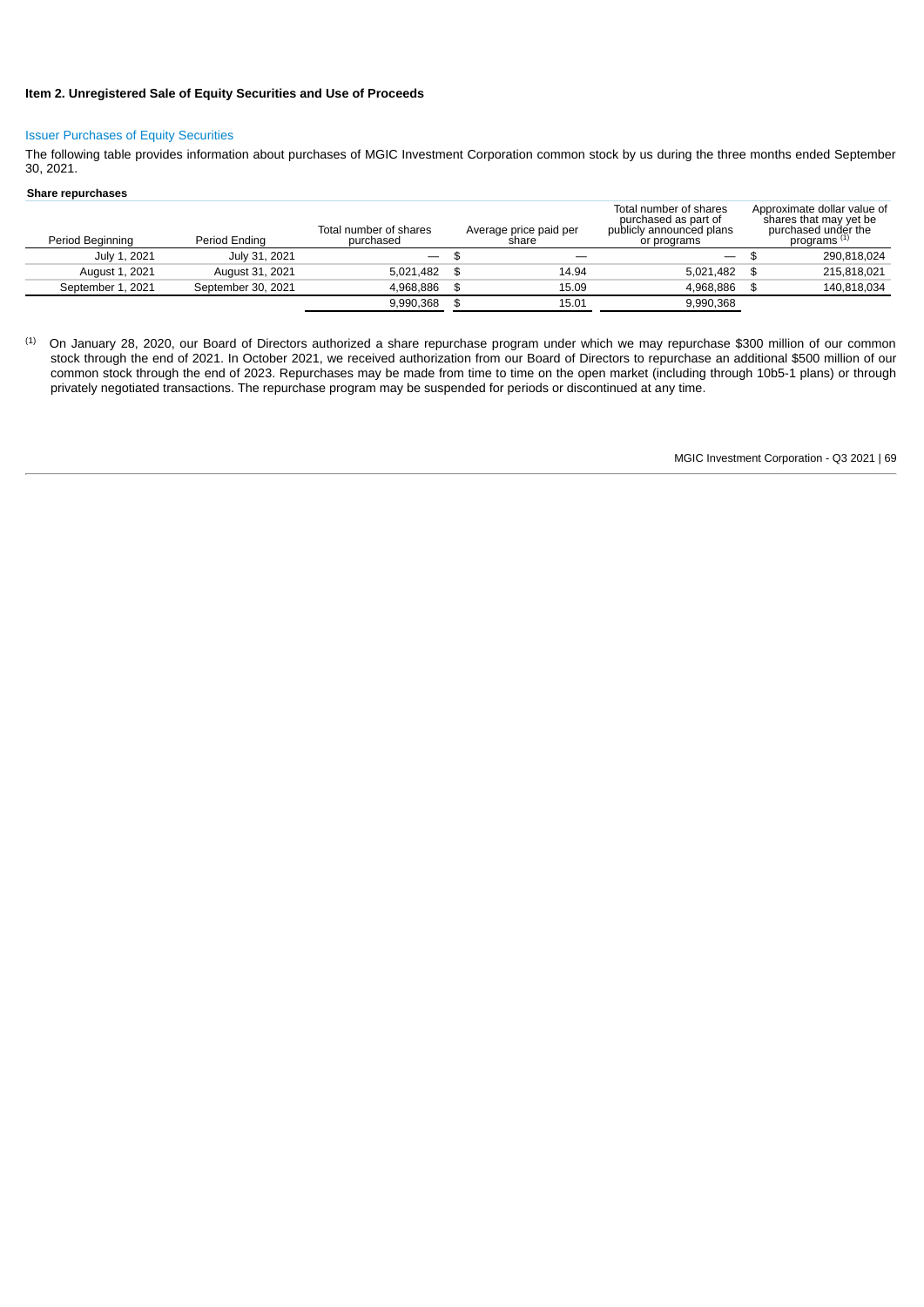# **Item 5. Other Information**

## **Item 6. Exhibits**

The accompanying Index to Exhibits is incorporated by reference in answer to this portion of this Item, and except as otherwise indicated in the next sentence, the Exhibits listed in such Index are filed as part of this Form 10-Q. Exhibit 32 is not filed as part of this Form 10-Q but accompanies this Form 10- Q.

## **(Part II, Item 6)**

## **Index to exhibits**

| <b>Exhibit</b><br>Number | <b>Description of Exhibit</b>                                                                                                                                                                                                                                                                                                                 | Form | Exhibit(s) | <b>Filing Date</b> |
|--------------------------|-----------------------------------------------------------------------------------------------------------------------------------------------------------------------------------------------------------------------------------------------------------------------------------------------------------------------------------------------|------|------------|--------------------|
| 31.1                     | Certification of CEO under Section 302 of Sarbanes-Oxley Act of 2002 <sup>+</sup>                                                                                                                                                                                                                                                             |      |            |                    |
| 31.2                     | Certification of CFO under Section 302 of Sarbanes-Oxley Act of 2002 <sup>+</sup>                                                                                                                                                                                                                                                             |      |            |                    |
| 32                       | Certification of CEO and CFO under Section 906 of Sarbanes-Oxley Act of 2002 (as indicated in Item 6<br>of Part II, this Exhibit is not being "filed") ††                                                                                                                                                                                     |      |            |                    |
| 99                       | Risk Factors included in Item 1A of our Annual Report on Form 10-K for the year ended December 31,<br>2020, as supplemented by Part II, Item 1A of our Quarterly Reports on Form 10-Q for the quarters ended<br>March 31, 2021, June 30, 2021, and September 30, 2021, and through updating of various statistical and<br>other information + |      |            |                    |
| 101.INS                  | Inline XBRL Instance Document                                                                                                                                                                                                                                                                                                                 |      |            |                    |
| 101.SCH                  | Inline XBRL Taxonomy Extension Schema Document                                                                                                                                                                                                                                                                                                |      |            |                    |
| 101.CAL                  | Inline XBRL Taxonomy Extension Calculation Linkbase Document                                                                                                                                                                                                                                                                                  |      |            |                    |
| 101.DEF                  | Inline XBRL Taxonomy Extension Definition Linkbase Document                                                                                                                                                                                                                                                                                   |      |            |                    |
| 101.LAB                  | Inline XBRL Taxonomy Extension Label Linkbase Document                                                                                                                                                                                                                                                                                        |      |            |                    |
| 101.PRE                  | Inline XBRL Taxonomy Extension Presentation Linkbase Document                                                                                                                                                                                                                                                                                 |      |            |                    |
| 104                      | Cover Page Interactive Data File (formatted as Inline XBRL and contained in Exhibit 101)                                                                                                                                                                                                                                                      |      |            |                    |

\* Denotes a management contract or compensatory plan.

Filed herewith.

†† Furnished herewith.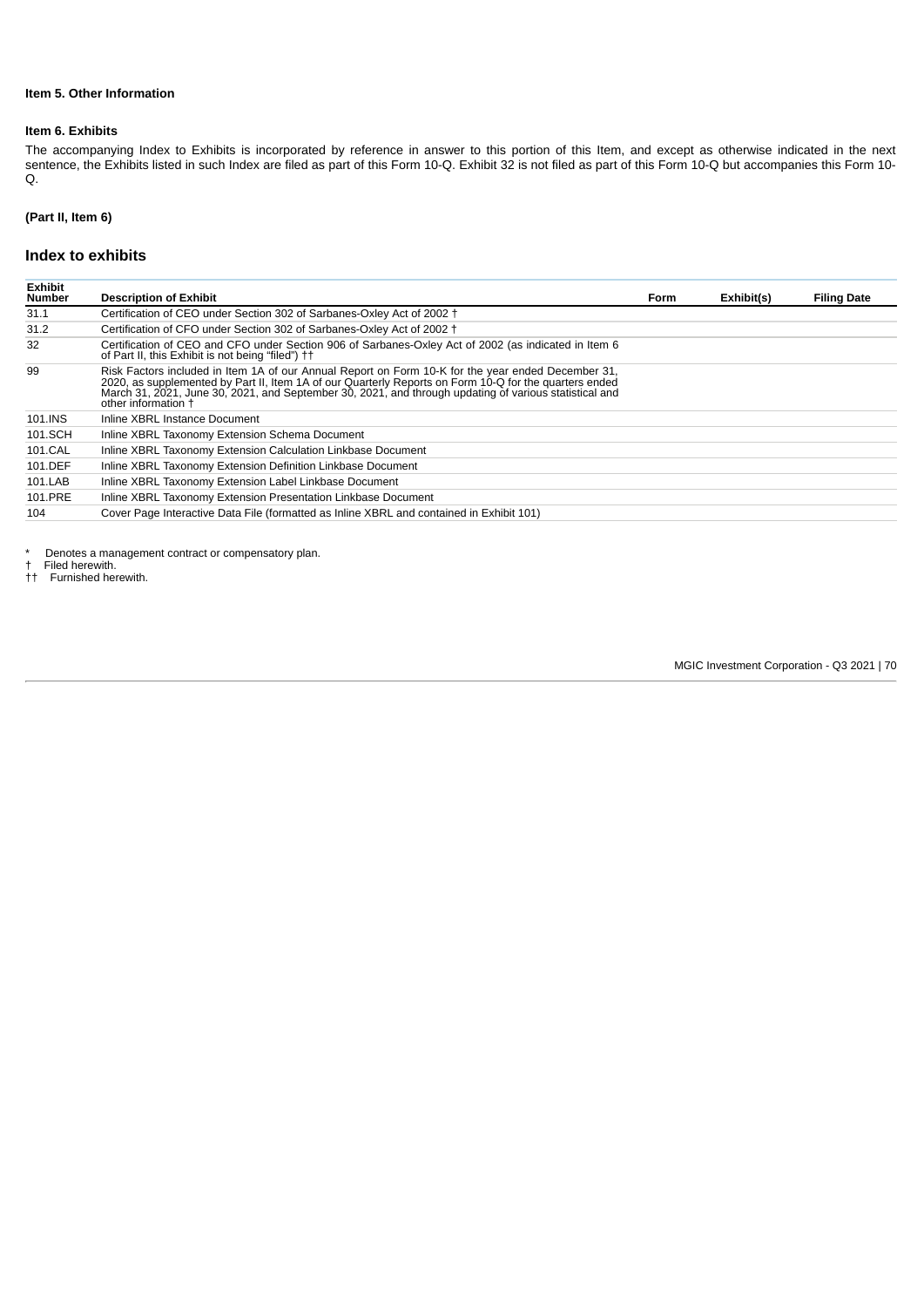# **SIGNATURES**

Pursuant to the requirements of the Securities Exchange Act of 1934, the registrant has duly caused this report to be signed on its behalf by the undersigned thereunto duly authorized, on November 3, 2021.

# **MGIC INVESTMENT CORPORATION**

/s/ Nathaniel H. Colson Nathaniel H. Colson Executive Vice President and Chief Financial Officer

/s/ Julie K. Sperber Julie K. Sperber Vice President, Controller and Chief Accounting Officer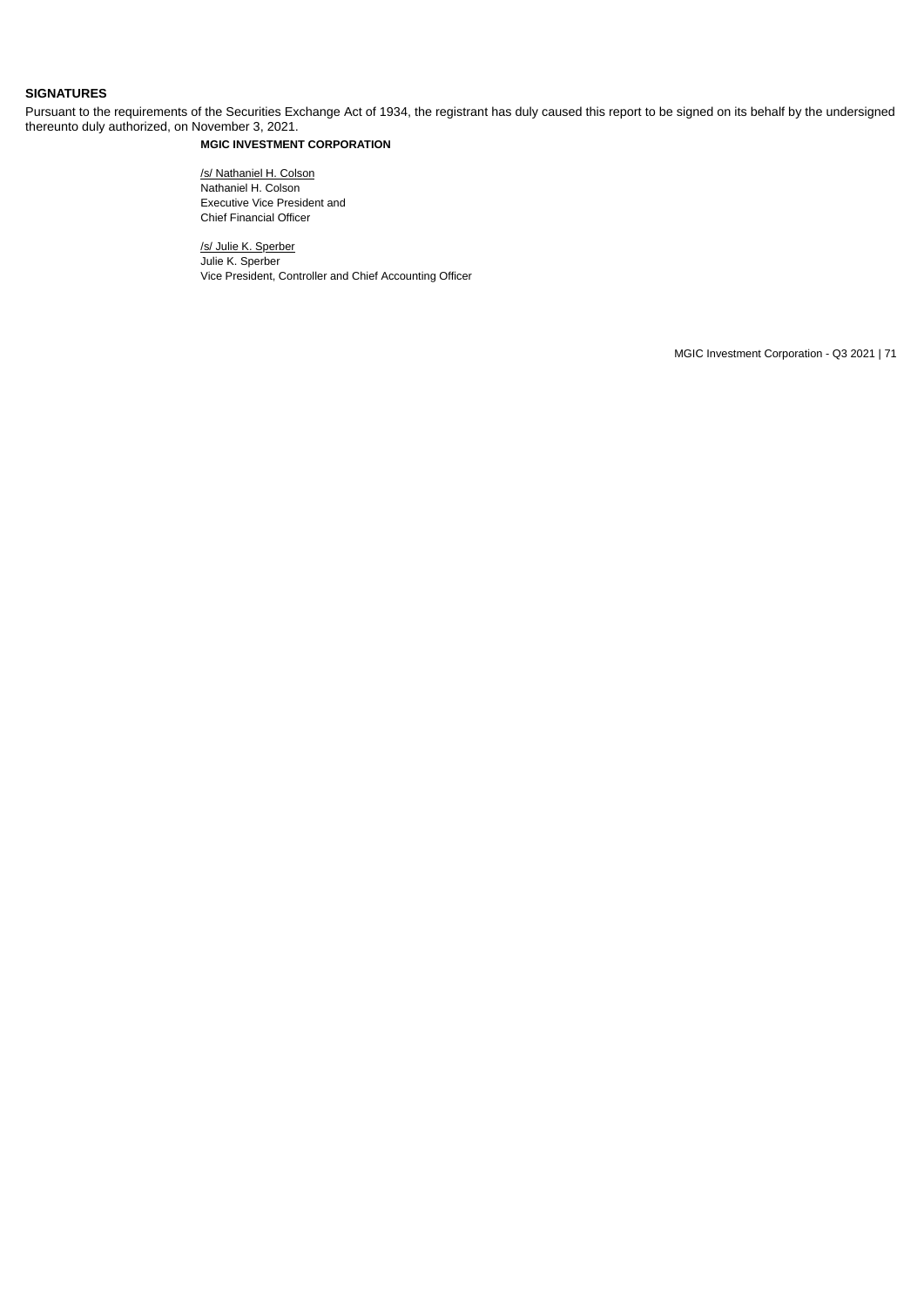<span id="page-71-0"></span>I, Timothy J. Mattke, certify that:

- 1. I have reviewed this quarterly report on Form 10-Q of MGIC Investment Corporation;
- 2. Based on my knowledge, this report does not contain any untrue statement of a material fact or omit to state a material fact necessary to make the statements made, in light of the circumstances under which such statements were made, not misleading with respect to the period covered by this report;
- 3. Based on my knowledge, the financial statements, and other financial information included in this report, fairly present in all material respects the financial condition, results of operations and cash flows of the registrant as of, and for, the periods presented in this report;
- 4. The registrant's other certifying officer(s) and I are responsible for establishing and maintaining disclosure controls and procedures (as defined in Exchange Act Rules 13a-15(e) and 15d-15(e)) and internal control over financial reporting (as defined in Exchange Act Rules 13a-15(f) and 15d-15(f)) for the registrant and we have:
	- a) Designed such disclosure controls and procedures, or caused such disclosure controls and procedures to be designed under our supervision, to ensure that material information relating to the registrant, including its consolidated subsidiaries, is made known to us by others within those entities, particularly during the period in which this report is being prepared;
	- b) Designed such internal control over financial reporting, or caused such internal control over financial reporting to be designed under our supervision, to provide reasonable assurance regarding the reliability of financial reporting and the preparation of financial statements for external purposes in accordance with generally accepted accounting principles;
	- c) Evaluated the effectiveness of the registrant's disclosure controls and procedures and presented in this report our conclusions about the effectiveness of the disclosure controls and procedures, as of the end of the period covered by this report based on such evaluation; and
	- d) Disclosed in this report any change in the registrant's internal control over financial reporting that occurred during the registrant's most recent fiscal quarter (the registrant's fourth fiscal quarter in the case of an annual report) that has materially affected, or is reasonably likely to materially affect, the registrant's internal control over financial reporting; and
- 5. The registrant's other certifying officer(s) and I have disclosed, based on our most recent evaluation of internal control over financial reporting, to the registrant's auditors and the audit committee of registrant's board of directors (or persons performing the equivalent functions):
	- a) All significant deficiencies and material weaknesses in the design or operation of internal control over financial reporting which are reasonably likely to adversely affect the registrant's ability to record, process, summarize and report financial information; and
	- b) Any fraud, whether or not material, that involves management or other employees who have a significant role in the registrant's internal control over financial reporting.

Date: November 3, 2021

/s/ Timothy J. Mattke Timothy J. Mattke Chief Executive Officer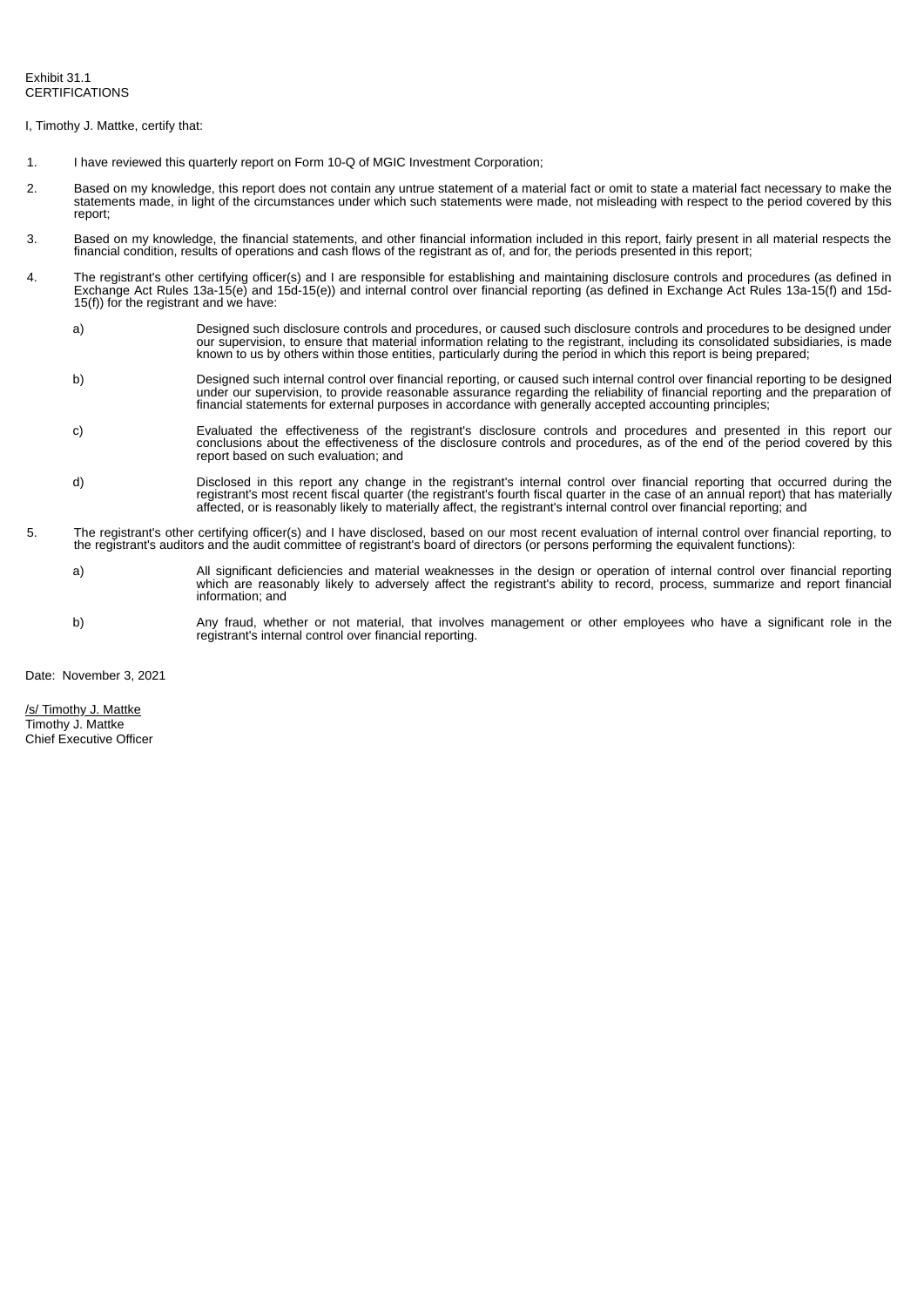### Exhibit 31.2

# CERTIFICATIONS

I, Nathan H. Colson, certify that:

- 1. I have reviewed this quarterly report on Form 10-Q of MGIC Investment Corporation;
- 2. Based on my knowledge, this report does not contain any untrue statement of a material fact or omit to state a material fact necessary to make the statements made, in light of the circumstances under which such statements were made, not misleading with respect to the period covered by this report;
- 3. Based on my knowledge, the financial statements, and other financial information included in this report, fairly present in all material respects the financial condition, results of operations and cash flows of the registrant as of, and for, the periods presented in this report;
- 4. The registrant's other certifying officer(s) and I are responsible for establishing and maintaining disclosure controls and procedures (as defined in Exchange Act Rules 13a-15(e) and 15d-15(e)) and internal control over financial reporting (as defined in Exchange Act Rules 13a-15(f) and 15d-15(f)) for the registrant and we have:
	- a) Designed such disclosure controls and procedures, or caused such disclosure controls and procedures to be designed under our supervision, to ensure that material information relating to the registrant, including its consolidated subsidiaries, is made known to us by others within those entities, particularly during the period in which this report is being prepared;
	- b) Designed such internal control over financial reporting, or caused such internal control over financial reporting to be designed under our supervision, to provide reasonable assurance regarding the reliability of financial reporting and the preparation of financial statements for external purposes in accordance with generally accepted accounting principles;
	- c) Evaluated the effectiveness of the registrant's disclosure controls and procedures and presented in this report our conclusions about the effectiveness of the disclosure controls and procedures, as of the end of the period covered by this report based on such evaluation; and
	- d) Disclosed in this report any change in the registrant's internal control over financial reporting that occurred during the registrant's most recent fiscal quarter (the registrant's fourth fiscal quarter in the case of an annual report) that has materially affected, or is reasonably likely to materially affect, the registrant's internal control over financial reporting; and
- 5. The registrant's other certifying officer(s) and I have disclosed, based on our most recent evaluation of internal control over financial reporting, to the registrant's auditors and the audit committee of registrant's board of directors (or persons performing the equivalent functions):
	- a) All significant deficiencies and material weaknesses in the design or operation of internal control over financial reporting which are reasonably likely to adversely affect the registrant's ability to record, process, summarize and report financial information; and
	- b) Any fraud, whether or not material, that involves management or other employees who have a significant role in the registrant's internal control over financial reporting.

Date: November 3, 2021

/s/ Nathan H. Colson Nathan H. Colson Chief Financial Officer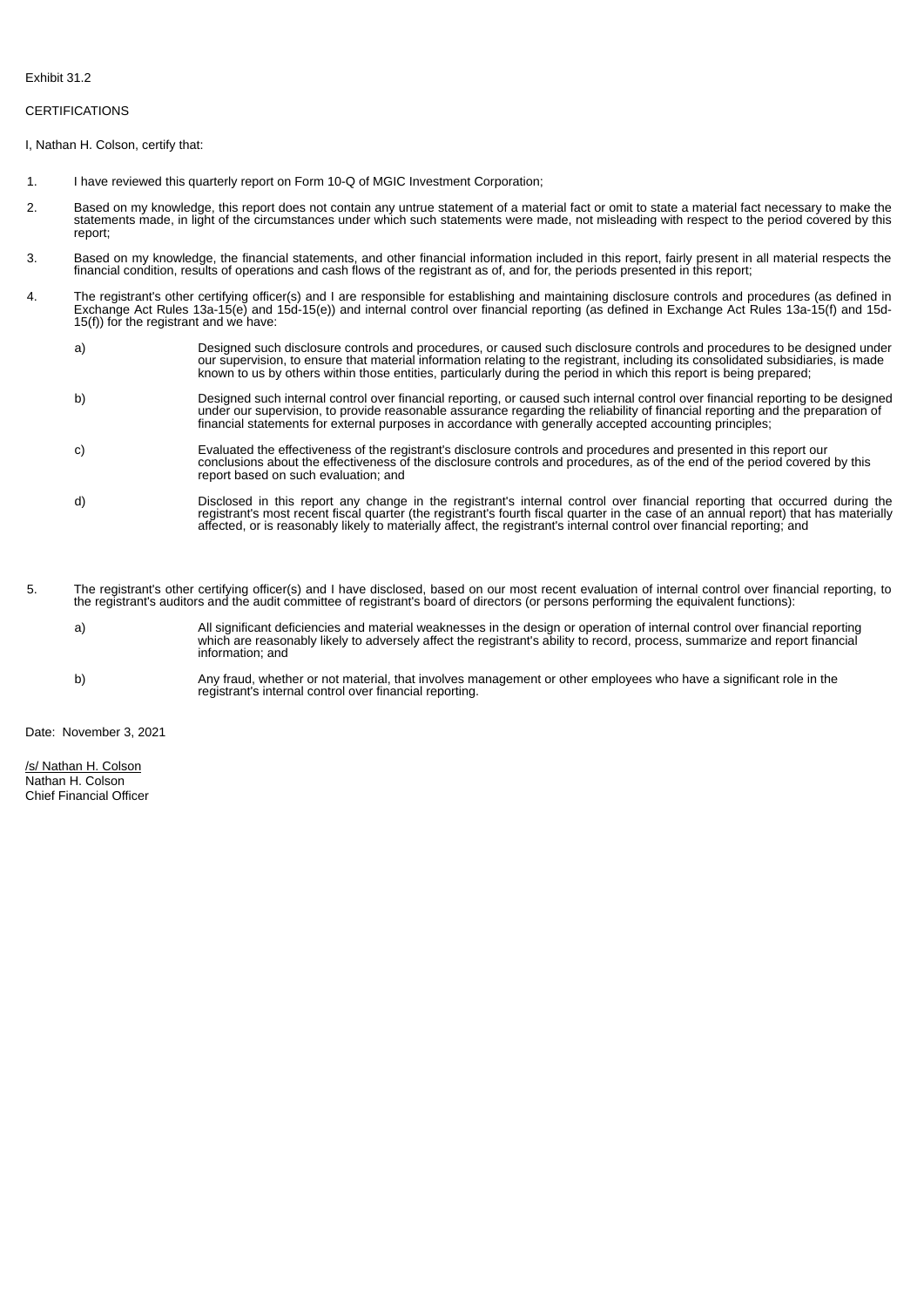# Exhibit 32

# **SECTION 1350 CERTIFICATIONS**

The undersigned, Timothy J. Mattke, Chief Executive Officer of MGIC Investment Corporation (the "Company"), and Nathan H. Colson, Chief Financial Officer of the Company, certify, pursuant to Section 906 of the Sarbanes-Oxley Act of 2002, 18 U.S. C. Section 1350, that to our knowledge:

(1) the Quarterly Report on Form 10-Q of the Company for the three months ended September 30, 2021 (the "Report") fully complies with the requirements of Section 13(a) or 15(d) of the Securities Exchange Act of 1934; and

(2) the information contained in the Report fairly presents, in all material respects, the financial condition and results of operations of the Company.

Date: November 3, 2021 /s/ Timothy J. Mattke

Timothy J. Mattke Chief Executive Officer

/s/ Nathan H. Colson Nathan H. Colson Chief Financial Officer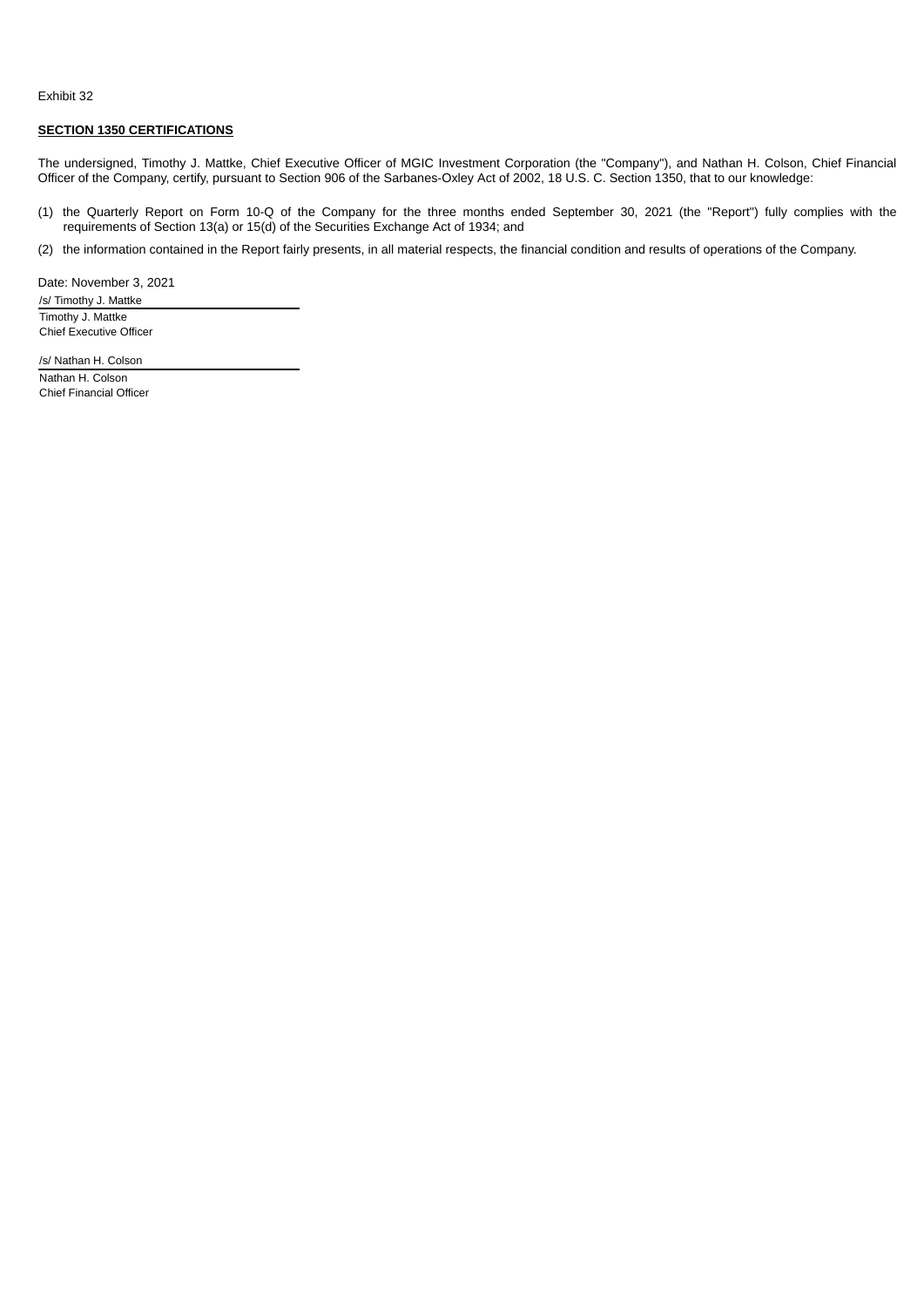# **Exhibit 99**

#### **Risk Factors**

Risk Factors included in Item 1A of our Annual Report on Form 10-K for the year ended December 31, 2020, as supplemented by Part II, Item 1A of our Quarterly Reports on Forms 10-Q for the quarters ended March 31, 2021, June 30, 2021 and September 30, 2021, and through updating of various statistical and other information.

As used below, "we," "our" and "us" refer to MGIC Investment Corporation's consolidated operations or to MGIC Investment Corporation, as the context requires; and "MGIC" refers to Mortgage Guaranty Insurance Corporation.

### **Risk Factors Relating to the COVID-19 Pandemic**

### *The COVID-19 pandemic may continue to materially impact our financial results and may also materially impact our business, liquidity and financial condition.*

The COVID-19 pandemic had a material impact on our 2020 financial results. While uncertain, the future impact of the COVID-19 pandemic on the Company's business, financial results, liquidity and/or financial condition may also be material. The magnitude of the impact will be influenced by various factors, including the length and severity of the pandemic in the United States, efforts to reduce the transmission of COVID-19, the level of unemployment, and the impact of government initiatives and actions taken by Fannie Mae and Freddie Mac (the "GSEs") (including mortgage forbearance and modification programs) to mitigate the economic harm caused by COVID-19.

The COVID-19 pandemic may continue to impact our business in various ways, including the following, each of which is described in more detail in the remainder of these risk factors:

- Our incurred losses will increase if the number of insured mortgages in our delinquency inventory increases. We establish reserves for insurance losses when delinquency notices are received on loans that are two or more payments past due and for loans we estimate are delinquent prior to the close of the accounting period but for which delinquency notices have not yet been reported to us (this is often referred to as "IBNR"). In addition, our current estimates of the number of delinquencies for which we will receive claims, and the amount, or severity, of each claim, may increase.
- We may be required to maintain more capital under the private mortgage insurer eligibility requirements ("PMIERs") of the GSEs, which generally require more capital to be held for delinquent loans than for performing loans and require more capital to be held as the number of payments missed on delinquent loans increases.
- If the number of delinquencies increases, the number of claims we must pay over time will generally increase.
- Our access to the reinsurance and capital markets may be limited and the terms under which we are able to access such markets may be less attractive than the terms of our previous transactions.

#### **Risk Factors Relating to the Mortgage Insurance Industry and its Regulation**

#### *Downturns in the domestic economy or declines in home prices may result in more homeowners defaulting and our losses increasing, with a corresponding decrease in our returns.*

Losses result from events that reduce a borrower's ability or willingness to make mortgage payments, such as unemployment, health issues, family status, and whether the home of a borrower who defaults on a mortgage can be sold for an amount that will cover unpaid principal and interest and the expenses of the sale. A deterioration in economic conditions, including an increase in unemployment, generally increases the likelihood that borrowers will not have sufficient income to pay their mortgages and can also adversely affect home prices, which in turn can influence the willingness of borrowers with sufficient resources to make mortgage payments when the mortgage balance exceeds the value of the home. The seasonally-adjusted Purchase-Only U.S. Home Price Index of the Federal Housing Finance Agency (the "FHFA"), which is based on single-family properties whose mortgages have been purchased or securitized by Fannie Mae or Freddie Mac, indicates that home prices increased by 12.3% in the first eight months of 2021, after increasing by 11.5%, 5.4%, 5.7% and 6.3% in 2020, 2019, 2018 and 2017, respectively. The price-to-income ratio in some markets exceeds its historical average, in part as a result of recent home price appreciation outpacing increases in income. Home prices may decline even absent a deterioration in economic conditions due to declines in demand for homes, which in turn may result from changes in buyers' perceptions of the potential for future appreciation, restrictions on and the cost of mortgage credit due to more stringent underwriting standards, higher interest rates, changes to the tax deductibility of mortgage interest, decreases in the rate of household formations, or other factors.

The unemployment rate rose from 3.5% as of December 31, 2019, to 14.7% as of April 30, 2020. It was 4.8% as of September 30, 2021. High levels of unemployment may result in an increasing number of loans in our delinquency inventory and an increasing number of insurance claims; however, the increases are difficult to predict given the uncertainty in the current market environment, including uncertainty about the length and severity of the COVID-19 pandemic; efforts to reduce the transmission of COVID-19; effects of forbearance programs enacted by the GSEs, various states and municipalities; and effects of past and future government stimulus programs.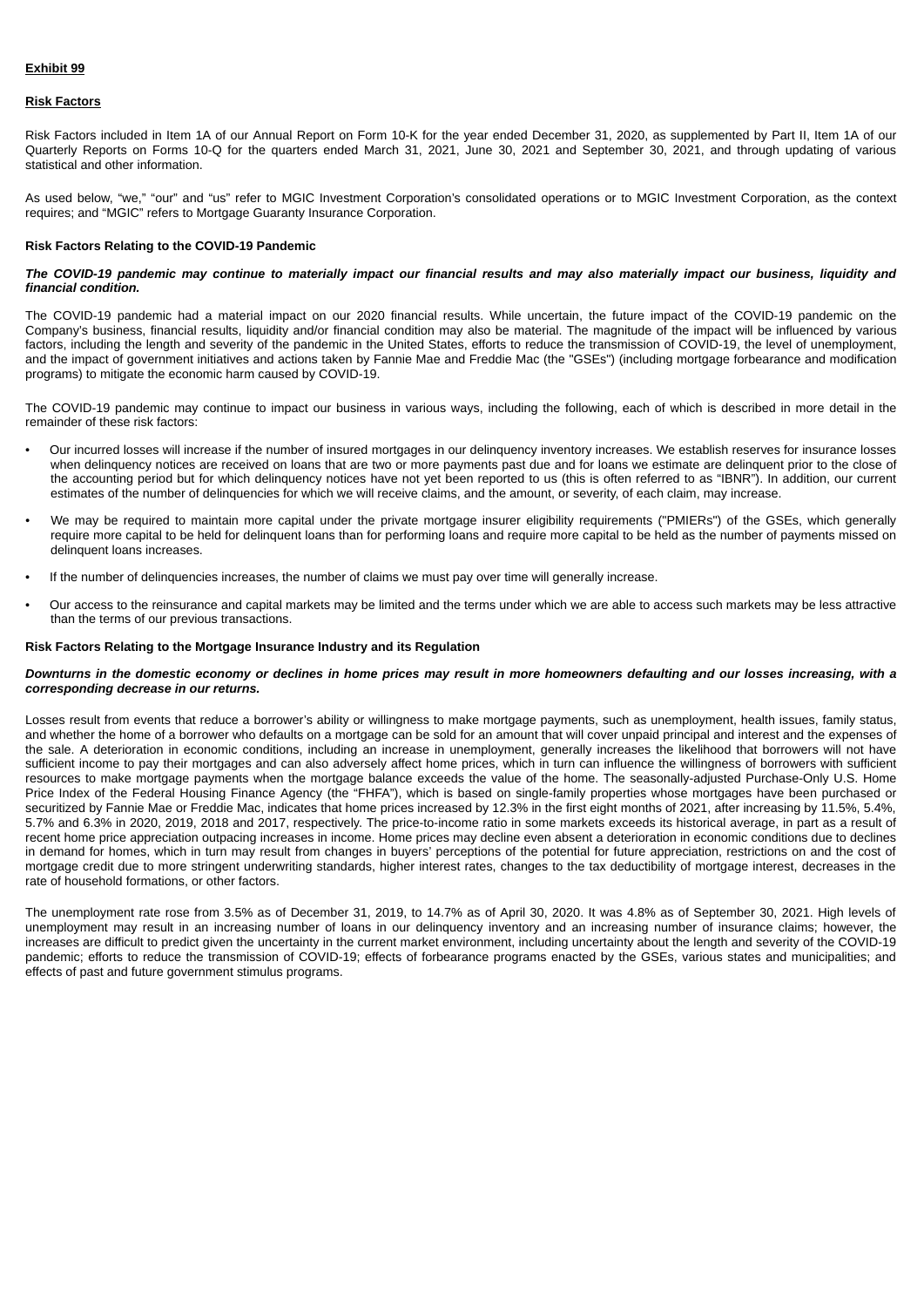Forbearance for federally-insured mortgages (including those delivered to or purchased by the GSEs) allows for mortgage payments to be suspended for up to 18 months: an initial forbearance period of up to six months; if requested by the borrower following contact by the servicer, an extension of up to six months; and, for loans in a COVID-19 forbearance plan as of February 28, 2021, an additional extension of up to six months, subject to certain limits. In certain circumstances, the servicer will be unable to contact the borrower regarding an extension of the forbearance plan and it will expire without being extended, or further extended, as applicable. A delinquent loan for which the borrower was unable to be contacted and that is not in a forbearance plan may be more likely to result in a claim than a delinquent loan in a forbearance plan.

Historically, forbearance plans have reduced the incidence of our losses on affected loans. However, given the uncertainty surrounding the long-term economic impact of COVID-19, it is difficult to predict the ultimate effect of COVID-19 related forbearances on our loss incidence. At September 30, 2021, 17,793 of the loans in our delinquency inventory were reported to us as in forbearance. Of the 46,684 loans in our delinquency inventory as of June 30, 2020 that were reported to us as in forbearance, 78.4% are no longer in the default inventory as of September 30, 2021; 14.1% are still in the delinquency inventory and reported to us as in forbearance; and 7.6% are still in the delinquency inventory but no longer reported to us as in forbearance. As of September 30, 2021, 61% of the loans in forbearance have reached the twelve-month anniversary of their forbearance plans, 11% have reached the ninemonth anniversary of their forbearance plans, and 10% have reached the six-month anniversary of their forbearance plans. Whether a loan delinquency will cure, including through modification, when forbearance ends will depend on the economic circumstances of the borrower at that time. The GSEs have introduced specific loan workout options for borrowers whose COVID-19 forbearance plans end. If a servicer is unable to contact a borrower to determine a loan workout option, the forbearance plan will end and the loan may remain delinquent. The severity of losses associated with delinquencies that do not cure will depend on economic conditions at that time, including home prices.

Foreclosures on mortgages purchased or securitized by the GSEs were suspended through July 31, 2021. Under a CFPB rule that is generally effective through December 31, 2021, with limited exceptions, servicers must ensure that at least one temporary procedural safeguard has been met before referring 120-day delinquent loans for foreclosure.

### *We may not continue to meet the GSEs' private mortgage insurer eligibility requirements and our returns may decrease if we are required to maintain more capital in order to maintain our eligibility.*

We must comply with a GSE's PMIERs to be eligible to insure loans delivered to or purchased by that GSE. The PMIERs include financial requirements, as well as business, quality control and certain transaction approval requirements. The financial requirements of the PMIERs require a mortgage insurer's "Available Assets" (generally only the most liquid assets of an insurer) to equal or exceed its "Minimum Required Assets" (which are generally based on an insurer's book of risk in force and calculated from tables of factors with several risk dimensions, reduced for credit given for risk ceded under reinsurance agreements).

Based on our interpretation of the PMIERs, as of September 30, 2021, MGIC's Available Assets totaled \$5.8 billion, or \$2.6 billion in excess of its Minimum Required Assets. MGIC is in compliance with the PMIERs and eligible to insure loans purchased by the GSEs. Our "Minimum Required Assets" reflect a credit for risk ceded under our reinsurance transactions, which are discussed in our risk factor titled *"The mix of business we write affects our Minimum Required Assets under the PMIERs, our premium yields and the likelihood of losses occurring."* The calculated credit for excess of loss reinsurance transactions under PMIERs is generally based on the PMIERs requirement of the covered loans and the attachment and detachment points of the coverage, all of which fluctuate over time. PMIERs credit is generally not given for the reinsured risk above the PMIERs requirement. The GSEs have discretion to further limit reinsurance credit under the PMIERs. Refer to our Quarterly Supplements, which are posted on our investor website, for the calculated PMIERs credit for each of our excess of loss reinsurance transactions. We are not including the information contained in those Supplements or on our investor website as a part of, or incorporating it by reference into, this Report. There is a risk we will not receive our current level of credit in future periods for ceded risk. In addition, we may not receive the same level of credit under future reinsurance transactions that we receive under existing transactions. If MGIC is not allowed certain levels of credit under the PMIERs, under certain circumstances, MGIC may terminate the reinsurance transactions without penalty.

The PMIERs generally require us to hold significantly more Minimum Required Assets for delinquent loans than for performing loans and the Minimum Required Assets required to be held increases as the number of payments missed on a delinquent loan increases. For delinquent loans whose initial missed payment occurred on or after March 1, 2020 and prior to April 1, 2021 (the "COVID-19 Crisis Period"), the Minimum Required Assets are generally reduced by 70% for at least three months. The 70% reduction will continue, or be newly applied, for delinquent loans that are subject to a forbearance plan that is granted in response to a financial hardship related to COVID-19, the terms of which are materially consistent with terms of forbearance plans offered by Freddie Mac or Fannie Mae. Loans considered to be subject to a forbearance plan include those that are in a repayment plan or loan modification trial period following the forbearance plan. As noted above, if a servicer of a loan is unable to contact the borrower prior to the expiration of the first 180-day forbearance plan term, or if the forbearance plan reaches its twelve-month anniversary and is not further extended, the forbearance plan generally will expire. In such case, the 70% reduction in Minimum Required Assets for that loan will no longer be applicable, our Minimum Required Assets will increase and our excess of Available Assets over Minimum Required Assets will decrease. As of September 30, 2021, application of the 70% reduction decreased our Minimum Required Assets from approximately \$3.5 billion to approximately \$3.2 billion. We do not expect our Minimum Required Assets for the loans in forbearance to increase by the full amount of the reduction upon expiration of the forbearance plans because we expect some loans whose forbearance plans expire to have their delinquencies cured through modification or otherwise.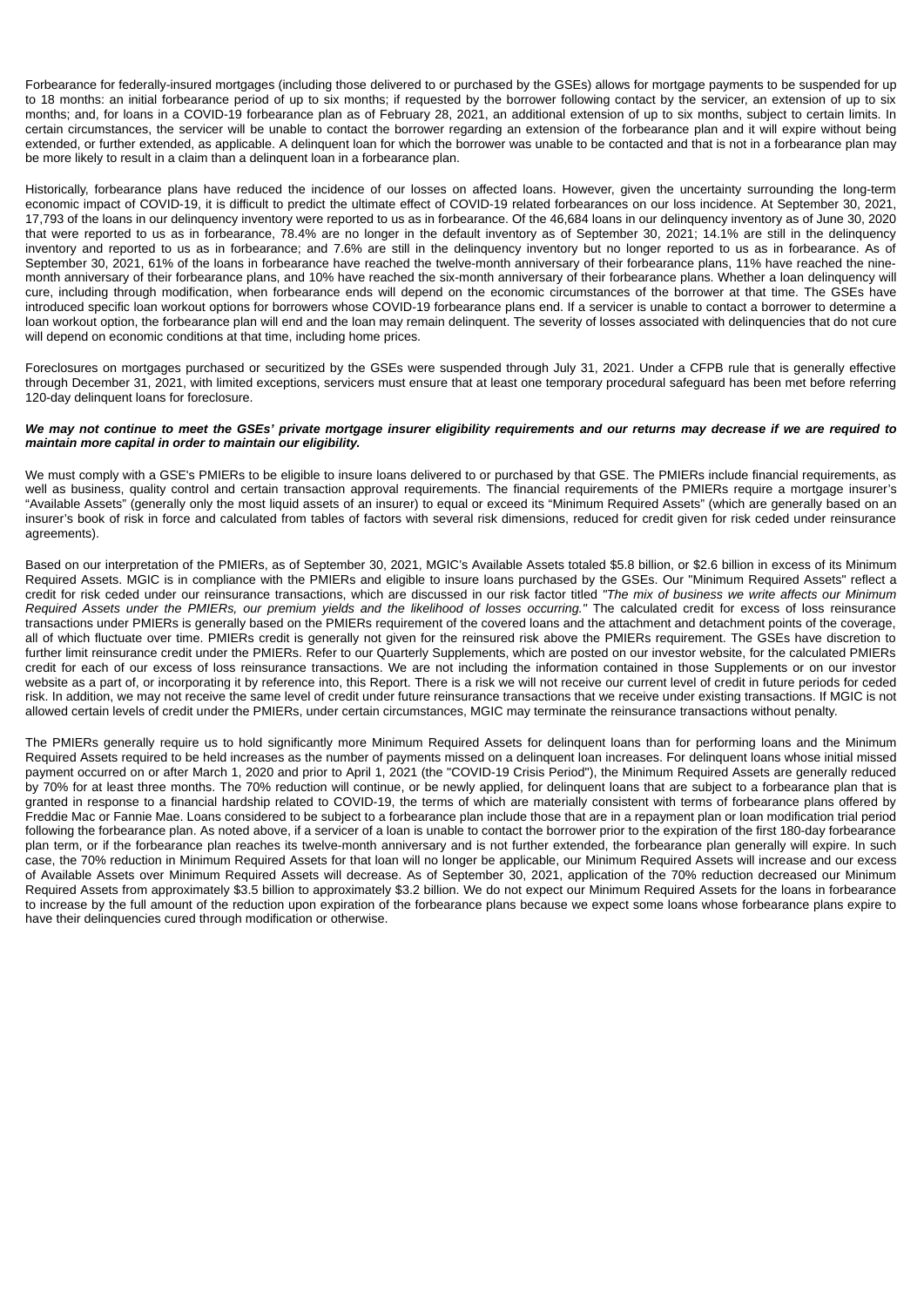Despite reducing the Minimum Required Assets for certain delinquent loans by 70%, if the number of loan delinquencies caused by the COVID-19 pandemic increases, it may cause our Minimum Required Assets to exceed our Available Assets. As of September 30, 2021, there were 37,379 loans in our delinquency inventory, of which 48% were reported to us as being subject to a forbearance plan. We believe substantially all of the reported forbearance plans are COVID-19-related. We are unable to predict the ultimate number of loans that will become delinquent as a result of the COVID-19 pandemic.

If our Available Assets fall below our Minimum Required Assets, we would not be in compliance with the PMIERs. The PMIERs provide a list of remediation actions for a mortgage insurer's non-compliance, with additional actions possible in the GSEs' discretion. At the extreme, the GSEs may suspend or terminate our eligibility to insure loans purchased by them. Such suspension or termination would significantly reduce the volume of our new insurance written ("NIW"); the substantial majority of which is for loans delivered to or purchased by the GSEs. In addition to the increase in Minimum Required Assets associated with delinquent loans, factors that may negatively impact MGIC's ability to continue to comply with the financial requirements of the PMIERs include the following:

- The GSEs may make the PMIERs more onerous in the future. The PMIERs provide that the factors that determine Minimum Required Assets will be updated periodically, or as needed if there is a significant change in macroeconomic conditions or loan performance. We do not anticipate that the regular periodic updates will occur more frequently than once every two years. The PMIERs state that the GSEs will provide notice 180 days prior to the effective date of updates to the factors; however, the GSEs may amend the PMIERs at any time, including by imposing restrictions specific to our company.
- There may be future implications for PMIERs as a result of changes to the regulatory capital requirements for the GSEs. In 2020, the FHFA adopted a rule containing a capital framework for the GSEs that would have increased their capital requirements, including through a decrease in credit received for credit risk transfer "CRT" transactions, effective on the later of (i) the date of termination of the FHFA's conservatorship of the applicable GSE; (ii) sixty days after publication of the adopted rule in the Federal Register; or (iii) any later compliance date provided in a consent order or other transition order applicable to a GSE. In September 2021, the FHFA issued a notice of proposed rule-making that would modify that capital framework, making it more likely that a risk-based capital requirement would be the binding constraint, instead of a leverage-based capital requirement, and increasing the credit for CRT transactions. When the final GSE capital requirements have been determined and become effective, they may affect the Minimum Required Assets required to be held by mortgage insurers, including through a change in credit received for mortgage insurers' reinsurance transactions and they may affect the volume of CRT transactions entered into by the GSEs.
- Our future operating results may be negatively impacted by the matters discussed in the rest of these risk factors. Such matters could decrease our revenues, increase our losses or require the use of assets, thereby creating a shortfall in Available Assets.

Should capital be needed by MGIC in the future, capital contributions from our holding company may not be available due to competing demands on holding company resources, including for repayment of debt.

# *Because we establish loss reserves only upon a loan delinquency rather than based on estimates of our ultimate losses on risk in force, losses may have a disproportionate adverse effect on our earnings in certain periods.*

In accordance with accounting principles generally accepted in the United States, we establish case reserves for insurance losses and loss adjustment expenses only when delinquency notices are received for insured loans that are two or more payments past due and for loans we estimate are delinquent but for which delinquency notices have not yet been received (this is often referred to as "IBNR"). Losses that may occur from loans that are not delinquent are not reflected in our financial statements, except in the case where a premium deficiency exists. A premium deficiency would be recorded if the present value of expected future losses and expenses exceeds the present value of expected future premiums and already established loss reserves on the applicable loans. As a result, future losses on loans that are not currently delinquent may have a material impact on future results as such losses emerge. As of September 30, 2021, we had established case reserves and reported losses incurred for 37,379 loans in our delinquency inventory and our IBNR reserve totaled \$28 million. The number of loans in our delinquency inventory may increase from that level as a result of the COVID-19 pandemic, and our losses incurred may increase. The impact of the COVID-19 pandemic on the number of delinquencies and our losses incurred will be influenced by various factors, including those discussed in our risk factor titled *"The COVID-19 pandemic may continue to materially impact our financial results and may also materially impact our business, liquidity and financial condition."*

# *Because loss reserve estimates are subject to uncertainties, paid claims may be substantially different than our loss reserves.*

When we establish case reserves, we estimate our ultimate loss on delinquent loans by estimating the number of such loans that will result in a claim payment (the "claim rate"), and further estimating the amount of the claim payment (the "claim severity"). Our estimates incorporate anticipated cures, loss mitigation activity, rescissions and curtailments. The establishment of loss reserves is subject to inherent uncertainty and requires judgment by management. Our actual claim payments may be substantially different than our loss reserve estimates. Our estimates could be affected by several factors, including a change in regional or national economic conditions, the impact of past and future government initiatives and actions taken by the GSEs to mitigate the economic harm caused by the COVID-19 pandemic (including foreclosure moratoriums and mortgage forbearance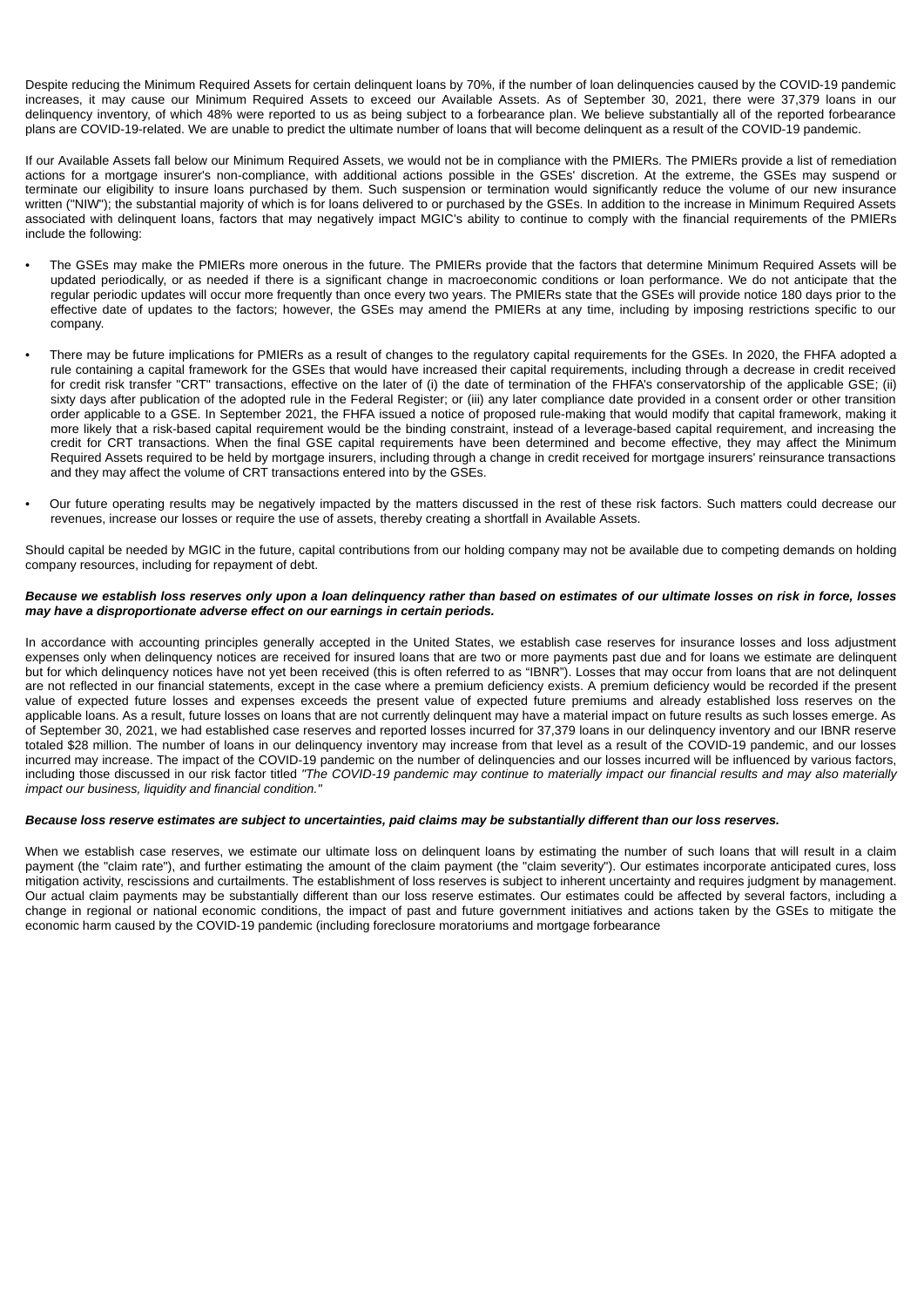and modification programs) and efforts to reduce the transmission of COVID-19, and a change in the length of time loans are delinquent before claims are received. All else being equal, the longer a loan is delinquent before a claim is received, the greater the severity. In light of the uncertainty caused by the COVID-19 pandemic, including the impact of foreclosure moratoriums and forbearance programs, the average time it takes to receive a claim may increase. The change in economic conditions may include changes in unemployment, including prolonged unemployment as a result of the COVID-19 pandemic, which may affect the ability of borrowers to make mortgage payments, and changes in home prices, which may affect the willingness of borrowers to make mortgage payments when the value of the home is below the mortgage balance. The economic effects of the COVID-19 pandemic may be disproportionately concentrated in certain geographic regions. Information about the geographic dispersion of our insurance in force can be found in our Annual Reports on Form 10-K and our Quarterly Reports on Form 10-Q. Changes to our claim rate and claim severity estimates could have a material impact on our future results, even in a stable economic environment. Losses incurred generally have followed a seasonal trend in which the second half of the year has weaker credit performance than the first half, with higher new default notice activity and a lower cure rate; however, the effects of the COVID-19 pandemic affected this pattern in 2020 when new delinquency notice activity was higher in the second quarter of the year.

# *The amount of insurance we write could be adversely affected if lenders and investors select alternatives to private mortgage insurance.*

Alternatives to private mortgage insurance include:

- investors using risk mitigation and credit risk transfer techniques other than private mortgage insurance, or accepting credit risk without credit enhancement,
- lenders and other investors holding mortgages in portfolio and self-insuring,
- lenders using Federal Housing Administration ("FHA"), U.S. Department of Veterans Affairs ("VA") and other government mortgage insurance programs, and
- lenders originating mortgages using piggyback structures to avoid private mortgage insurance, such as a first mortgage with an 80% loan-to-value ("LTV") ratio and a second mortgage with a 10%, 15% or 20% LTV ratio rather than a first mortgage with a 90%, 95% or 100% LTV ratio that has private mortgage insurance.

The GSEs' charters generally require credit enhancement for a low down payment mortgage loan (a loan in an amount that exceeds 80% of a home's value) in order for such loan to be eligible for purchase by the GSEs. Private mortgage insurance generally has been purchased by lenders in primary mortgage market transactions to satisfy this credit enhancement requirement. In 2018, the GSEs initiated secondary mortgage market programs with loan level mortgage default coverage provided by various (re)insurers that are not mortgage insurers governed by PMIERs, and that are not selected by the lenders. These programs, which currently account for a small percentage of the low down payment market, compete with traditional private mortgage insurance and, due to differences in policy terms, they may offer premium rates that are below prevalent single premium lender-paid mortgage insurance ("LPMI") rates. We participate in these programs from time to time. See our risk factor titled "*Changes in the business practices of the GSEs, federal legislation that changes their charters or a restructuring of the GSEs could reduce our revenues or increase our losses"* for a discussion of various business practices of the GSEs that may be changed, including through expansion or modification of these programs.

The GSEs (and other investors) have also used other forms of credit enhancement that did not involve traditional private mortgage insurance, such as engaging in credit-linked note transactions executed in the capital markets, or using other forms of debt issuances or securitizations that transfer credit risk directly to other investors, including competitors and an affiliate of MGIC; using other risk mitigation techniques in conjunction with reduced levels of private mortgage insurance coverage; or accepting credit risk without credit enhancement.

The FHA's share of the low down payment residential mortgages that were subject to FHA, VA, USDA or primary private mortgage insurance was 23.8% in the first half of 2021, 23.4% in 2020 and 28.2% in 2019. Beginning in 2012, the FHA's share has been as low as 23.4% (in 2020) and as high as 42.1% (in 2012). Factors that influence the FHA's market share include relative rates and fees, underwriting guidelines and loan limits of the FHA, VA, private mortgage insurers and the GSEs; lenders' perceptions of legal risks under FHA versus GSE programs; flexibility for the FHA to establish new products as a result of federal legislation and programs; returns expected to be obtained by lenders for Ginnie Mae securitization of FHA-insured loans compared to those obtained from selling loans to the GSEs for securitization; and differences in policy terms, such as the ability of a borrower to cancel insurance coverage under certain circumstances. The current Presidential Administration appears more likely than the last Administration to reduce the FHA's mortgage insurance premium rates. Such a rate reduction would negatively impact our NIW; however, given the many factors that influence the FHA's market share, it is difficult to predict the impact. In addition, we cannot predict how the factors that affect the FHA's share of new insurance written will change in the future.

The VA's share of the low down payment residential mortgages that were subject to FHA, VA, USDA or primary private mortgage insurance was 32.0% in the first half of 2021, 30.9% in 2020 and 25.2% in 2019. Beginning in 2012, the VA's share has been as low as 22.8% (in 2013) and as high as 32.0% (in 2021). We believe that the VA's market share has generally been elevated in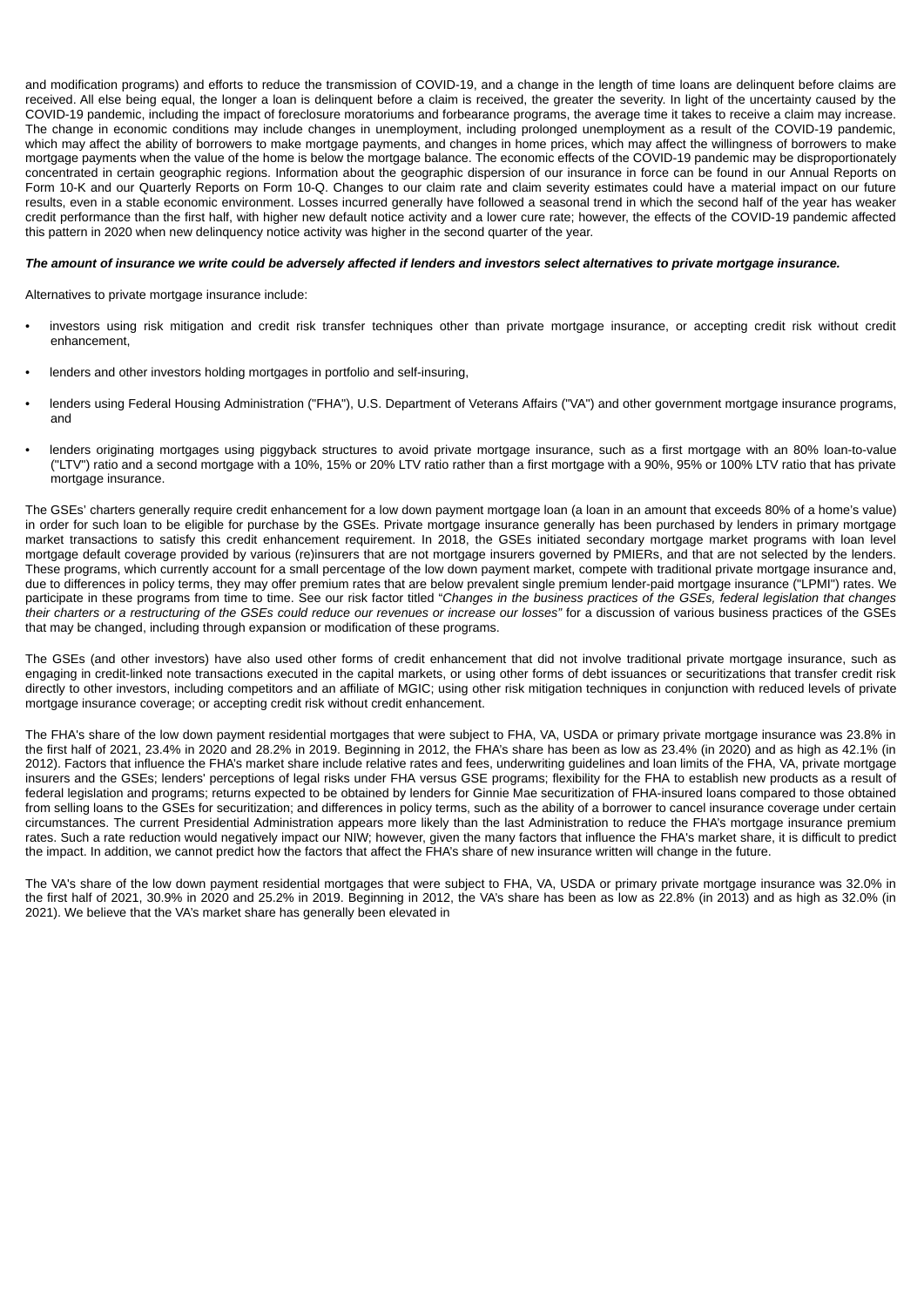recent years because of an increase in the number of borrowers that are eligible for the VA's program, which offers 100% LTV ratio loans and charges a onetime funding fee that can be included in the loan amount, and because eligible borrowers have opted to use the VA program when refinancing their mortgages.

# *Changes in the business practices of the GSEs, federal legislation that changes their charters or a restructuring of the GSEs could reduce our revenues or increase our losses.*

The substantial majority of our NIW is for loans purchased by the GSEs; therefore, the business practices of the GSEs greatly impact our business. The GSEs are required to submit Equitable Housing Finance Plans to the FHFA by the end of 2021. The plans are to identify and address barriers to sustainable housing opportunities, including the GSEs' goals and action plans to advance equity in housing finance for the next three years. The GSEs' action plans will likely change certain of the GSEs' business practices and those changes may affect the mortgage insurance industry. The GSEs' business practices that currently affect the mortgage insurance industry include:

- The GSEs' PMIERs, the financial requirements of which are discussed in our risk factor titled *"We may not continue to meet the GSEs' private mortgage insurer eligibility requirements and our returns may decrease if we are required to maintain more capital in order to maintain our eligibility."*
- The capital and collateral requirements for participants in the GSEs' alternative forms of credit enhancement discussed in our risk factor titled *"The amount of insurance we write could be adversely affected if lenders and investors select alternatives to private mortgage insurance."*
- The level of private mortgage insurance coverage, subject to the limitations of the GSEs' charters, when private mortgage insurance is used as the required credit enhancement on low down payment mortgages (the GSEs generally require a level of mortgage insurance coverage that is higher than the level of coverage required by their charters; any change in the required level of coverage will impact our new risk written).
- The amount of loan level price adjustments and guaranty fees (which result in higher costs to borrowers) that the GSEs assess on loans that require private mortgage insurance. The recently adopted GSE capital framework may lead the GSEs to increase their guaranty fees.
- Whether the GSEs select or influence the mortgage lender's selection of the mortgage insurer providing coverage.
- The underwriting standards that determine which loans are eligible for purchase by the GSEs, which can affect the quality of the risk insured by the mortgage insurer and the availability of mortgage loans.
- The terms on which mortgage insurance coverage can be canceled before reaching the cancellation thresholds established by law. For more information, see our risk factor titled "*Changes in interest rates, house prices or mortgage insurance cancellation requirements may change the length of time that our policies remain in force*."
- The programs established by the GSEs intended to avoid or mitigate loss on insured mortgages and the circumstances in which mortgage servicers must implement such programs.
- The terms that the GSEs require to be included in mortgage insurance policies for loans that they purchase, including limitations on the rescission rights of mortgage insurers.
- The extent to which the GSEs intervene in mortgage insurers' claims paying practices, rescission practices or rescission settlement practices with lenders.
- The maximum loan limits of the GSEs compared to those of the FHA and other investors.

The FHFA has been the conservator of the GSEs since 2008 and has the authority to control and direct their operations. The increased role that the federal government has assumed in the residential housing finance system through the GSE conservatorship may increase the likelihood that the business practices of the GSEs change, including through administrative action, in ways that have a material adverse effect on us and that the charters of the GSEs are changed by new federal legislation.

In 2019, under the prior Presidential Administration, the U.S. Treasury Department ("Treasury") released the "Treasury Housing Reform Plan" (the "Plan"). The Plan recommends administrative and legislative reforms for the housing finance system, with such reforms intended, among other things, to achieve the goals of ending the conservatorships of the GSEs. The impact of the Plan on private mortgage insurance is unclear, in part, due to the change in Presidential Administration.

As a result of the 2021 change in the Presidential Administration, the June 2021 appointment of a new Acting Director of the FHFA, and the 2021 U.S. Supreme Court decision that allows the President to remove the FHFA Director at will, it is uncertain what role the GSEs, FHA and private capital, including private mortgage insurance, will play in the residential housing finance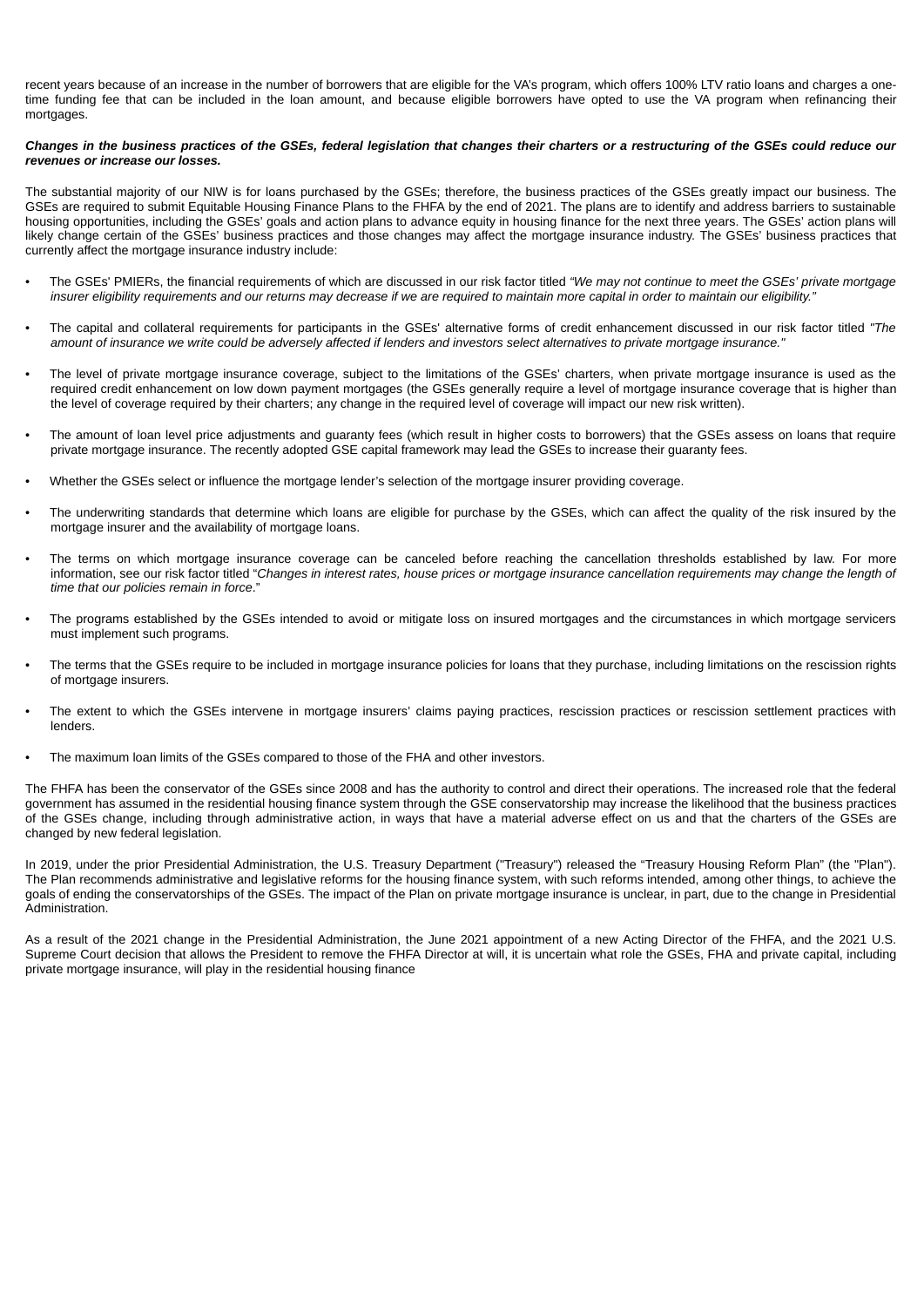system in the future. The timing and impact on our business of any resulting changes is uncertain. Many of the proposed changes would require Congressional action to implement and it is difficult to estimate when Congressional action would be final and how long any associated phase-in period may last.

### *Reinsurance may not always be available or affordable.*

We have in place quota share reinsurance ("QSR") and excess of loss reinsurance ("XOL") transactions providing various amounts of coverage on 84% of our risk in force as of September 30, 2021. As of September 30, 2021, our QSR transactions with unaffiliated reinsurers cover most of our insurance written from 2013 through 2022, and smaller portions of our insurance written prior to 2013 and from 2023 through 2025. The weighted average coverage percentage of our QSR transactions was 29%, based on risk in force as of September 30, 2021. We have elected to terminate our QSR Transactions covering 2017 and 2018 policy years, effective December 31, 2021. Our XOL transactions at September 30, 2021 provided excess-of-loss reinsurance coverage for a portion of the risk associated with certain mortgage insurance policies having insurance coverage in force dates from July 1, 2016 through March 31, 2019 and January 1, 2020 through May 28, 2021, all dates inclusive. The XOL transactions were entered into with special purpose insurers that issued notes linked to the reinsurance coverage ("Insurance Linked Notes" or "ILNs"). The reinsurance transactions reduce the tail-risk associated with stress scenarios. As a result, they reduce the capital that we are required to hold to support the risk and they allow us to earn higher returns on our business than we would without them. However, reinsurance may not always be available to us or available on similar terms, the quota share reinsurance transactions subject us to counterparty credit risk, and the GSEs may change the credit they allow under the PMIERs for risk ceded under our reinsurance transactions. If we are unable to obtain reinsurance for NIW, the capital required to support our NIW will increase and our returns may decrease absent an increase in our premium rates. An increase in our premium rates may lead to a decrease in our NIW.

# *We are subject to comprehensive regulation and other requirements, which we may fail to satisfy.*

We are subject to comprehensive regulation, including by state insurance departments. Many regulations are designed for the protection of our insured policyholders and consumers, rather than for the benefit of investors. Mortgage insurers, including MGIC, have in the past been involved in litigation and regulatory actions related to alleged violations of the anti-referral fee provisions of the Real Estate Settlement Procedures Act ("RESPA"), and the notice provisions of the Fair Credit Reporting Act ("FCRA"). While these proceedings in the aggregate did not result in material liability for MGIC, there can be no assurance that the outcome of future proceedings, if any, under these laws would not have a material adverse effect on us. To the extent that we are construed to make independent credit decisions in connection with our contract underwriting activities, we also could be subject to increased regulatory requirements under the Equal Credit Opportunity Act ("ECOA"), FCRA, and other laws. Under ECOA, examination may also be made of whether a mortgage insurer's underwriting decisions have a disparate impact on persons belonging to a protected class in violation of the law.

Although their scope varies, state insurance laws generally grant broad supervisory powers to agencies or officials to examine insurance companies and enforce rules or exercise discretion affecting almost every significant aspect of the insurance business, including payment for the referral of insurance business, premium rates and discrimination in pricing, and minimum capital requirements. The increased use, by the private mortgage insurance industry, of risk-based pricing systems that establish premium rates based on more attributes than previously considered, and of algorithms, artificial intelligence and data and analytics, may lead to additional regulatory scrutiny of premium rates and of other matters such as discrimination in pricing and underwriting, data privacy and access to insurance. For more information about state capital requirements, see our risk factor titled "*State capital requirements may prevent us from continuing to write new insurance on an uninterrupted basis*." For information about regulation of data privacy, see our risk factor titled "*We could be adversely affected if personal information on consumers that we maintain is improperly disclosed; our information technology systems are damaged or their operations are interrupted; or our automated processes do not operate as expected*." For more details about the various ways in which our subsidiaries are regulated, see "Business - Regulation" in Item 1 of our Annual Report on Form 10-K for the year ended December 31, 2020.

While we have established policies and procedures to comply with applicable laws and regulations, many such laws and regulations are complex and it is not possible to predict the eventual scope, duration or outcome of any reviews or investigations nor is it possible to predict their effect on us or the mortgage insurance industry.

#### *If the volume of low down payment home mortgage originations declines, the amount of insurance that we write could decline.*

The factors that may affect the volume of low down payment mortgage originations include the health of the U.S. economy, conditions in regional and local economies and the level of consumer confidence; restrictions on mortgage credit due to more stringent underwriting standards, liquidity issues or riskretention and/or capital requirements affecting lenders; the level of home mortgage interest rates; housing affordability; new and existing housing availability; the rate of household formation, which is influenced, in part, by population and immigration trends; homeownership rates; the rate of home price appreciation, which in times of heavy refinancing can affect whether refinanced loans have LTV ratios that require private mortgage insurance; and government housing policy encouraging loans to first-time homebuyers. A decline in the volume of low down payment home mortgage originations could decrease demand for mortgage insurance and limit our NIW. For other factors that could decrease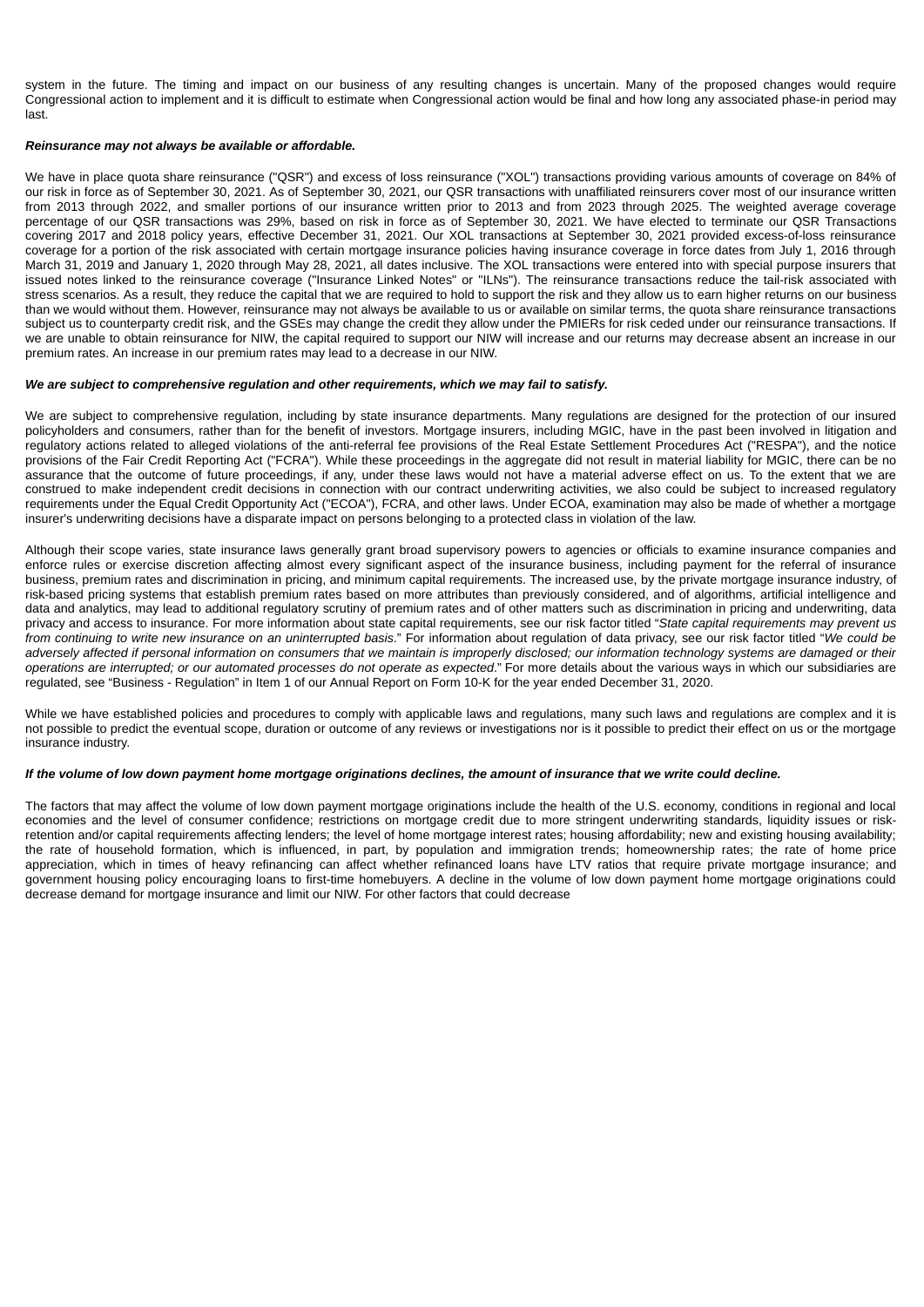the demand for mortgage insurance, see our risk factor titled *"The amount of insurance we write could be adversely affected if lenders and investors select alternatives to private mortgage insurance."*

# *State capital requirements may prevent us from continuing to write new insurance on an uninterrupted basis.*

The insurance laws of 16 jurisdictions, including Wisconsin, MGIC's domiciliary state, require a mortgage insurer to maintain a minimum amount of statutory capital relative to its risk in force (or a similar measure) in order for the mortgage insurer to continue to write new business. We refer to these requirements as the "State Capital Requirements." While they vary among jurisdictions, the most common State Capital Requirements allow for a maximum risk-to-capital ratio of 25 to 1. A risk-to-capital ratio will increase if (i) the percentage decrease in capital exceeds the percentage decrease in insured risk, or (ii) the percentage increase in capital is less than the percentage increase in insured risk. Wisconsin does not regulate capital by using a risk-to-capital measure but instead requires a minimum policyholder position ("MPP"). The "policyholder position" of a mortgage insurer is its net worth or surplus, contingency reserve and a portion of the reserves for unearned premiums.

At September 30, 2021 MGIC's risk-to-capital ratio was 9.0 to 1, below the maximum allowed by the jurisdictions with State Capital Requirements, and its policyholder position was \$3.6 billion above the required MPP of \$1.8 billion. At September 30, 2021, the risk-to-capital ratio of our combined insurance operations was 9.0 to 1. Our risk-to-capital ratio and MPP reflect full credit for the risk ceded under our quota share reinsurance and excess of loss transactions with unaffiliated reinsurers*.* It is possible that under the revised State Capital Requirements discussed below, MGIC will not be allowed full credit for the risk ceded under such transactions. If MGIC is not allowed an agreed level of credit under the State Capital Requirements, MGIC may terminate the reinsurance transactions, without penalty.

The NAIC previously announced plans to revise the State Capital Requirements that are provided for in its Mortgage Guaranty Insurance Model Act. In December 2019, a working group of state regulators released an exposure draft of a revised Mortgage Guaranty Insurance Model Act and a risk-based capital framework to establish capital requirements for mortgage insurers, although no date has been established by which the NAIC must propose revisions to the capital requirements and certain items have not yet been completely addressed by the framework, including the treatment of ceded risk and minimum capital floors. Currently we believe that, in most circumstances, the PMIERs contain more restrictive capital requirements than the draft Mortgage Guaranty Insurance Model Act.

While MGIC currently meets the State Capital Requirements of Wisconsin and all other jurisdictions, it could be prevented from writing new business in the future in all jurisdictions if it fails to meet the State Capital Requirements of Wisconsin, or it could be prevented from writing new business in a particular jurisdiction if it fails to meet the State Capital Requirements of that jurisdiction, and in each case if MGIC does not obtain a waiver of such requirements. It is possible that regulatory action by one or more jurisdictions, including those that do not have specific State Capital Requirements, may prevent MGIC from continuing to write new insurance in such jurisdictions. If we are unable to write business in a particular jurisdiction, lenders may be unwilling to procure insurance from us anywhere. In addition, a lender's assessment of the future ability of our insurance operations to meet the State Capital Requirements or the PMIERs may affect its willingness to procure insurance from us. In this regard, see our risk factor titled *"Competition or changes in our relationships with our customers could reduce our revenues, reduce our premium yields and/or increase our losses."* A possible future failure by MGIC to meet the State Capital Requirements or the PMIERs will not necessarily mean that MGIC lacks sufficient resources to pay claims on its insurance liabilities. You should read the rest of these risk factors for information about matters that could negatively affect MGIC's compliance with State Capital Requirements and its claims paying resources, including the effects of the COVID-19 pandemic.

### *We are susceptible to disruptions in the servicing of mortgage loans that we insure and we rely on third-party reporting for information regarding the mortgage loans we insure.*

We depend on reliable, consistent third-party servicing of the loans that we insure. An increase in delinquent loans, including as a result of the COVID-19 pandemic, may result in liquidity issues and operational burdens for servicers. When a mortgage loan that is collateral for a mortgage backed security ("MBS") becomes delinquent, the servicer is usually required to continue to pay principal and interest to the MBS investors, generally for four months, even though the servicer is not receiving payments from borrowers. This may cause liquidity issues for especially non-bank servicers (who service approximately 45% of the loans underlying our insurance in force as of September 30, 2021) because they do not have the same sources of liquidity that bank servicers have.

While there has been no disruption in our premium receipts through the end of September 2021, servicers who experience future liquidity issues may be less likely to advance premiums to us on policies covering delinquent loans or to remit premiums on policies covering loans that are not delinquent. Our policies allow us to cancel coverage on loans that are not delinquent if the premiums are not paid within a grace period. However, in response to the COVID-19 pandemic, many states have enacted moratoriums on the cancellation of insurance due to non-payment. The specific provisions of the moratoriums vary from state-to-state. In addition, the GSEs have the option to reinstate coverage by payment of the applicable premium within 30 days after notifying us of their intention to reinstate the cancelled coverage.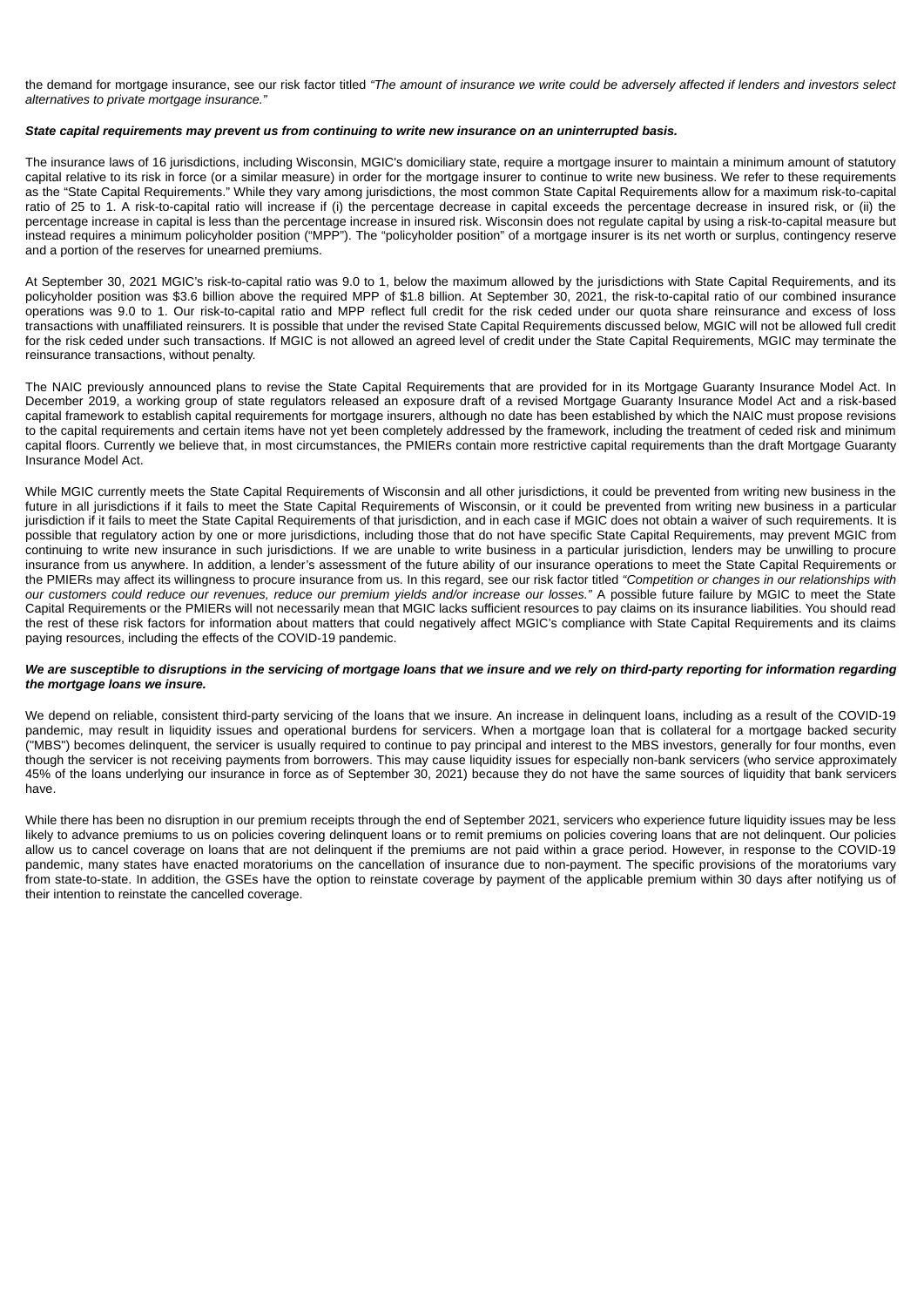A future increase in delinquent loans caused by the COVID-19 pandemic or other factors, as well as the possible transfer of servicing resulting from liquidity issues, may increase the operational burden on servicers, cause a disruption in the servicing of delinquent loans and reduce servicers' abilities to undertake mitigation efforts that could help limit our losses.

The information presented in this report and on our website with respect to the mortgage loans we insure is based on information reported to us by third parties, including the servicers and originators of the mortgage loans, and information presented may be subject to lapses or inaccuracies in reporting from such third parties. In many cases, we may not be aware that information reported to us is incorrect until such time as a claim is made against us under the relevant insurance policy. We do not receive monthly policy status information from servicers for single premium policies, and may not be aware that the mortgage loans insured by such policies have been repaid. We periodically attempt to determine if coverage is still in force on such policies by asking the last servicer of record or through the periodic reconciliation of loan information with certain servicers. It may be possible that our reports continue to reflect, as active, policies on mortgage loans that have been repaid.

# *Changes in interest rates, house prices or mortgage insurance cancellation requirements may change the length of time that our policies remain in force.*

The premium from a single premium policy is collected upfront and generally earned over the estimated life of the policy. In contrast, premiums from monthly and annual premium policies are received each month or year, as applicable, and earned each month over the life of the policy. In each year, most of our premiums earned are from insurance that has been written in prior years. As a result, the length of time insurance remains in force, which is generally measured by persistency (the percentage of our insurance remaining in force from one year prior), is a significant determinant of our revenues. A higher than expected persistency rate may decrease the profitability from single premium policies because they will remain in force longer and may increase the incidence of claims than was estimated when the policies were written. A low persistency rate on monthly and annual premium policies will reduce future premiums but may also reduce the incidence of claims, while a high persistency on those policies will increase future premiums but may increase the incidence of claims.

Our persistency rate was 59.5% at September 30, 2021, 60.5% at December 31, 2020 and 75.8% at December 31, 2019. Since 2000, our year-end persistency ranged from a high of 84.7% at December 31, 2009 to a low of 47.1% at December 31, 2003. Our persistency rate is primarily affected by the level of current mortgage interest rates compared to the mortgage coupon rates on our insurance in force, which affects the vulnerability of the insurance in force to refinancing; and the current amount of equity that borrowers have in the homes underlying our insurance in force. The amount of equity affects persistency in the following ways:

- Borrowers with significant equity may be able to refinance their loans without requiring mortgage insurance.
- The Homeowners Protection Act ("HOPA") requires servicers to cancel mortgage insurance when a borrower's LTV ratio meets or is scheduled to meet certain levels, generally based on the original value of the home and subject to various conditions.
- The GSEs' mortgage insurance cancellation guidelines apply more broadly than HOPA and also consider a home's current value. For example, borrowers may request cancellation of mortgage insurance based on the home's current value if certain LTV and seasoning requirements are met and the borrowers have an acceptable payment history. For loans seasoned between two and five years, the LTV ratio must be 75% or less, and for loans seasoned more than five years the LTV ratio must be 80% or less. For more information about the GSEs guidelines and business practices, and how they may change, see our risk factor titled "*Changes in the business practices of the GSEs, federal legislation that changes their charters or a restructuring of the GSEs could reduce our revenues or increase our losses.*"

# *Pandemics, hurricanes and other natural disasters may impact our incurred losses, the amount and timing of paid claims, our inventory of notices of default and our Minimum Required Assets under PMIERs.*

Pandemics and other natural disasters, such as hurricanes, tornadoes, earthquakes, wildfires and floods, or other events related to changing climatic conditions, could trigger an economic downturn in the affected areas, or in areas with similar risks, which could result in a decline in our business and an increased claim rate on policies in those areas. Natural disasters, rising sea levels and/or fresh water shortages could lead to a decrease in home prices in the affected areas, or in areas with similar risks, which could result in an increase in claim severity on policies in those areas. In addition, the inability of a borrower to obtain hazard and/or flood insurance, or the increased cost of such insurance, could lead to an increase in defaults or a decrease in home prices in the affected areas. If we were to attempt to limit our new insurance written in affected areas, lenders may be unwilling to procure insurance from us anywhere.

Pandemics and other natural disasters could also lead to increased reinsurance rates or reduced availability of reinsurance. This may cause us to retain more risk than we otherwise would retain and could negatively affect our compliance with the financial requirements of the PMIERs.

The PMIERs require us to maintain significantly more "Minimum Required Assets" for delinquent loans than for performing loans; however, the increase in Minimum Required Assets is not as great for certain delinquent loans in areas that the Federal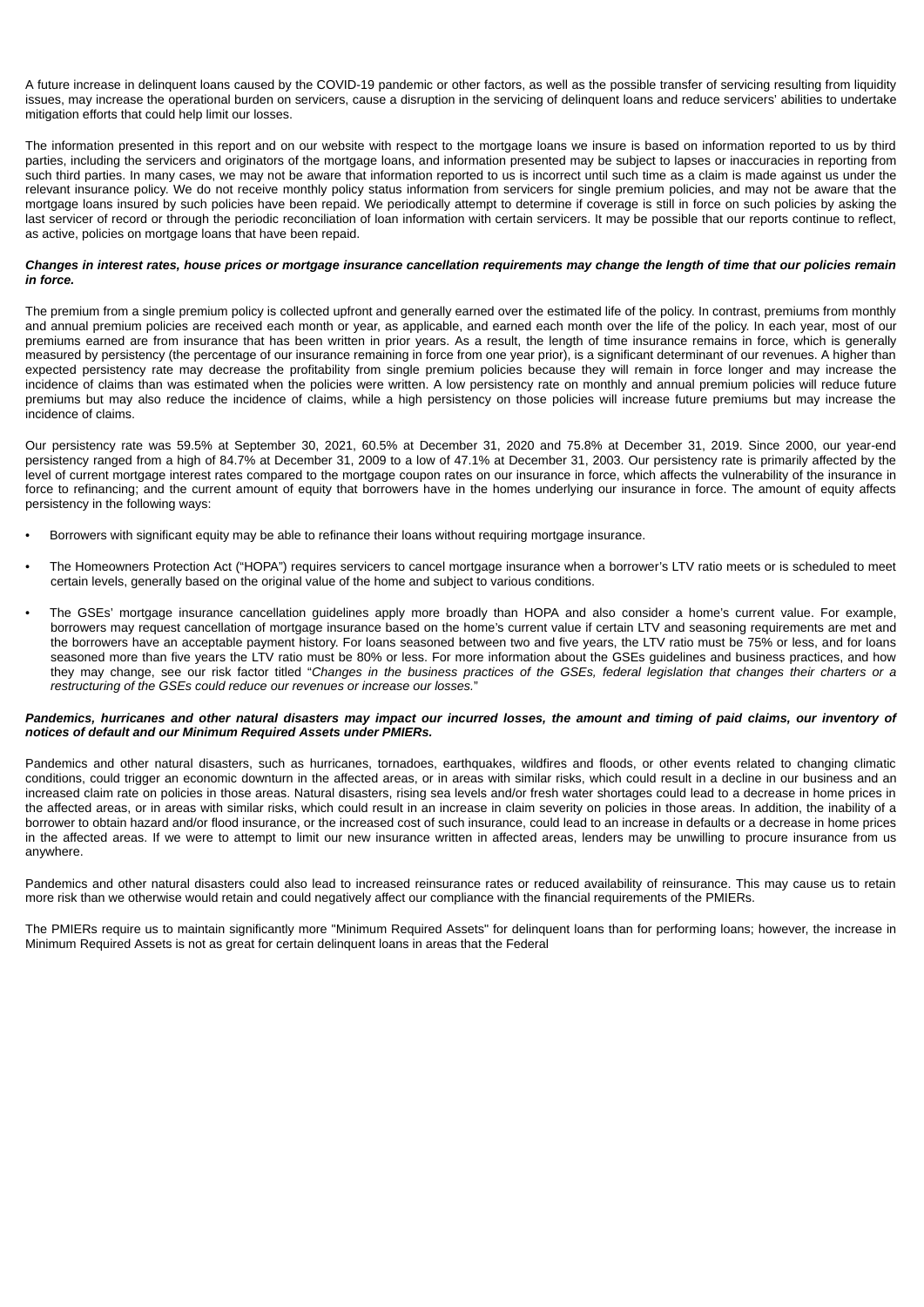Emergency Management Agency has declared major disaster areas and for certain loans whose borrowers have been affected by COVID-19. See our risk factor titled *"We may not continue to meet the GSEs' private mortgage insurer eligibility requirements and our returns may decrease if we are required to maintain more capital in order to maintain our eligibility."*

On January 19, 2021, the FHFA issued a Request for Input ("RFI") regarding Climate and Natural Disaster Risk Management at the Regulated Entities (i.e., the GSEs and the Federal Home Loan Bank system). It is possible that efforts to manage this risk by the FHFA, GSEs (including through GSE guideline or mortgage insurance policy changes) or others could materially impact the volume and characteristics of our NIW (including its policy terms), home prices in certain areas and defaults by borrowers in certain areas.

# **Risk Factors Relating to Our Business Generally**

### *The premiums we charge may not be adequate to compensate us for our liabilities for losses and as a result any inadequacy could materially affect our financial condition and results of operations.*

When we set our premiums at policy issuance, we have expectations regarding likely performance of the insured risks over the long term. Generally, we cannot cancel mortgage insurance coverage or adjust renewal premiums during the life of a policy. As a result, higher than anticipated claims generally cannot be offset by premium increases on policies in force or mitigated by our non-renewal or cancellation of insurance coverage. Our premiums are subject to approval by state regulatory agencies, which can delay or limit our ability to increase premiums on future policies. In addition, our customized rate plans may delay our ability to increase premiums on future policies covered by such plans. The premiums we charge, the investment income we earn and the amount of reinsurance we carry may not be adequate to compensate us for the risks and costs associated with the insurance coverage provided to customers. An increase in the number or size of claims, compared to what we anticipated when we set the premiums, could adversely affect our results of operations or financial condition. Our premium rates are also based in part on the amount of capital we are required to hold against the insured risk. If the amount of capital we are required to hold increases from the amount we were required to hold when we set the premiums, our returns may be lower than we assumed. For a discussion of the amount of capital we are required to hold, see our risk factor titled "*We may not continue to meet the GSEs' private mortgage insurer eligibility requirements and our returns may decrease if we are required to maintain more capital in order to maintain our eligibility*."

#### *Competition or changes in our relationships with our customers could reduce our revenues, reduce our premium yields and / or increase our losses.*

The private mortgage insurance industry is highly competitive and is expected to remain so. We believe we currently compete with other private mortgage insurers based on premium rates, underwriting requirements, financial strength (including based on credit or financial strength ratings), customer relationships, name recognition, reputation, strength of management teams and field organizations, the ancillary products and services provided to lenders and the effective use of technology and innovation in the delivery and servicing of our mortgage insurance products.

Our relationships with our customers, which may affect the amount of our NIW, could be adversely affected by a variety of factors, including if our premium rates are higher than those of our competitors, our underwriting requirements are more restrictive than those of our competitors, or our customers are dissatisfied with our claims-paying practices (including insurance policy rescissions and claim curtailments).

In recent years, the industry has materially reduced its use of standard rate cards, which were fairly consistent among competitors; and correspondingly increased its use of (i) "risk-based pricing systems" that use a spectrum of filed rates to allow for formulaic, risk-based pricing based on multiple attributes that may be quickly adjusted within certain parameters, and (ii) customized rate plans, both of which typically have rates lower than the standard rate card. Our increased use of reinsurance over the past several years, and the improved credit profile and reduced loss expectations associated with loans insured after 2008, have helped to mitigate the negative effect of declining premium rates on our expected returns. However, refer to our risk factor titled *"Reinsurance may not always be available or affordable"* for a discussion of the risks associated with the availability of reinsurance, and our risk factors titled "*Downturns in the domestic economy or declines in home prices may result in more homeowners defaulting and our losses increasing, with a corresponding decrease in our returns*," and "*Pandemics, hurricanes and other natural disasters may impact our incurred losses, the amount and timing of paid claims, our inventory of notices of default and our Minimum Required Assets under PMIERs*" for a discussion about risks associated with our NIW.

The widespread use of risk-based pricing systems by the private mortgage insurance industry makes it more difficult to compare our rates to those offered by our competitors. We may not be aware of industry rate changes until we observe that our volume of NIW has changed. In addition, business under customized rate plans is awarded by certain customers for only limited periods of time. As a result, our NIW may fluctuate more than it had in the past. Regarding the concentration of our new business, our top ten customers accounted for approximately 37% in each of the twelve months ended September 30, 2021 and September 30, 2020, respectively.

We monitor various competitive and economic factors while seeking to balance both profitability and market share considerations in developing our pricing strategies. Premium rates on NIW will change our premium yield (net premiums earned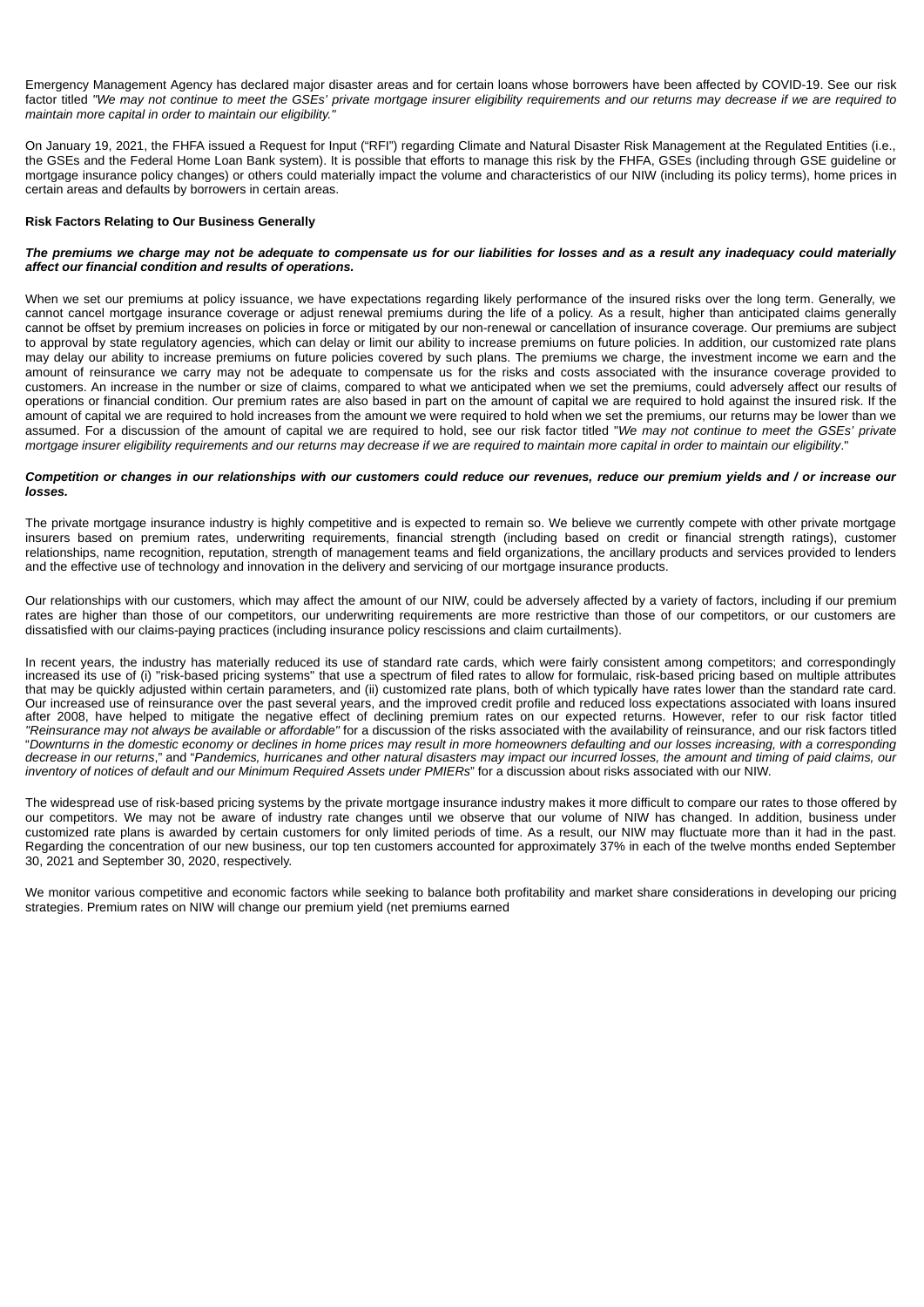divided by the average insurance in force) over time as older insurance policies run off and new insurance policies with premium rates that are generally lower are written.

Certain of our competitors have access to capital at a lower cost than we do (including, through off-shore intercompany reinsurance vehicles, which have tax advantages that may increase if U.S. corporate income taxes increase). As a result, they may be able to achieve higher after-tax rates of return on their NIW compared to us, which could allow them to leverage reduced premium rates to gain market share, and they may be better positioned to compete outside of traditional mortgage insurance, including by participating in alternative forms of credit enhancement pursued by the GSEs discussed in our risk factor titled *"The amount of insurance we write could be adversely affected if lenders and investors select alternatives to private mortgage insurance*."

Although the current PMIERs of the GSEs do not require an insurer to maintain minimum financial strength ratings, our financial strength ratings can affect us in the ways set forth below. If we are unable to compete effectively in the current or any future markets as a result of the financial strength ratings assigned to our insurance subsidiaries, our future NIW could be negatively affected.

- A downgrade in our financial strength ratings could result in increased scrutiny of our financial condition by the GSEs and/or our customers, potentially resulting in a decrease in the amount of our NIW.
- Our ability to participate in the non-GSE residential mortgage-backed securities market (the size of which has been limited since 2008, but may grow in the future), could depend on our ability to maintain and improve our investment grade ratings for our insurance subsidiaries. We could be competitively disadvantaged with some market participants because the financial strength ratings of our insurance subsidiaries are lower than those of some competitors. MGIC's financial strength rating from A.M. Best is A- (with a stable outlook), from Moody's is Baa1 (with a stable outlook) and from Standard & Poor's is BBB+ (with a stable outlook).
- Financial strength ratings may also play a greater role if the GSEs no longer operate in their current capacities, for example, due to legislative or regulatory action. In addition, although the PMIERs do not require minimum financial strength ratings, the GSEs consider financial strength ratings to be important when using forms of credit enhancement other than traditional mortgage insurance, as discussed in our risk factor titled "*The amount of insurance we write could be adversely affected if lenders and investors select alternatives to private mortgage insurance."* The final GSE capital framework provides more capital credit for transactions with higher rated counterparties, as well as those who are diversified. Although we are currently unaware of a direct impact on MGIC, this could potentially become a competitive disadvantage in the future.

# *We are involved in legal proceedings and are subject to the risk of additional legal proceedings in the future.*

Before paying an insurance claim, generally we review the loan and servicing files to determine the appropriateness of the claim amount. When reviewing the files, we may determine that we have the right to rescind coverage or deny a claim on the loan (both referred to as "rescissions"). In addition, our insurance policies generally provide that we can reduce a claim if the servicer did not comply with its obligations under our insurance policy (such reduction referred to as a "curtailment"). In recent quarters, an immaterial percentage of claims received in a quarter have been resolved by rescissions. In the three quarters of 2021 and in 2020, curtailments reduced our average claim paid by approximately 3.9% and 3.6%, respectively. The COVID-19-related foreclosure moratoriums and forbearance plans have decreased our claims paid activity beginning in the second quarter of 2020. It is difficult to predict the level of curtailments once the foreclosure moratoriums and forbearance plans end. Our loss reserving methodology incorporates our estimates of future rescissions, curtailments, and reversals of rescissions and curtailments. A variance between ultimate actual rescission, curtailment and reversal rates and our estimates, as a result of the outcome of litigation, settlements or other factors, could materially affect our losses.

When the insured disputes our right to rescind coverage or curtail claims, we generally engage in discussions in an attempt to settle the dispute. If we are unable to reach a settlement, the outcome of a dispute ultimately may be determined by legal proceedings. Under ASC 450-20, until a loss associated with settlement discussions or legal proceedings becomes probable and can be reasonably estimated, we consider our claim payment or rescission resolved for financial reporting purposes and do not accrue an estimated loss. When we determine that a loss is probable and can be reasonably estimated, we record our best estimate of our probable loss, including recording a probable loss of \$6.3 million in the second quarter of 2021. In those cases, until settlement negotiations or legal proceedings are concluded (including the receipt of any necessary GSE approvals), it is possible that we will record an additional loss. We are currently involved in discussions and/or proceedings with respect to our claims paying practices. Although it is possible that, if not resolved by negotiation, we will not prevail on all matters, we are unable to make a reasonable estimate or range of estimates of the potential liability. We estimate the maximum exposure where a loss is reasonably possible to be approximately \$27 million more than the amount of probable loss we have recorded. This estimate of maximum exposure is based on currently available information; is subject to significant judgment, numerous assumptions and known and unknown uncertainties; will include an amount for matters for which we have recorded a probable loss until such matters are concluded; will include different matters from time to time; and does not include interest or consequential or exemplary damages.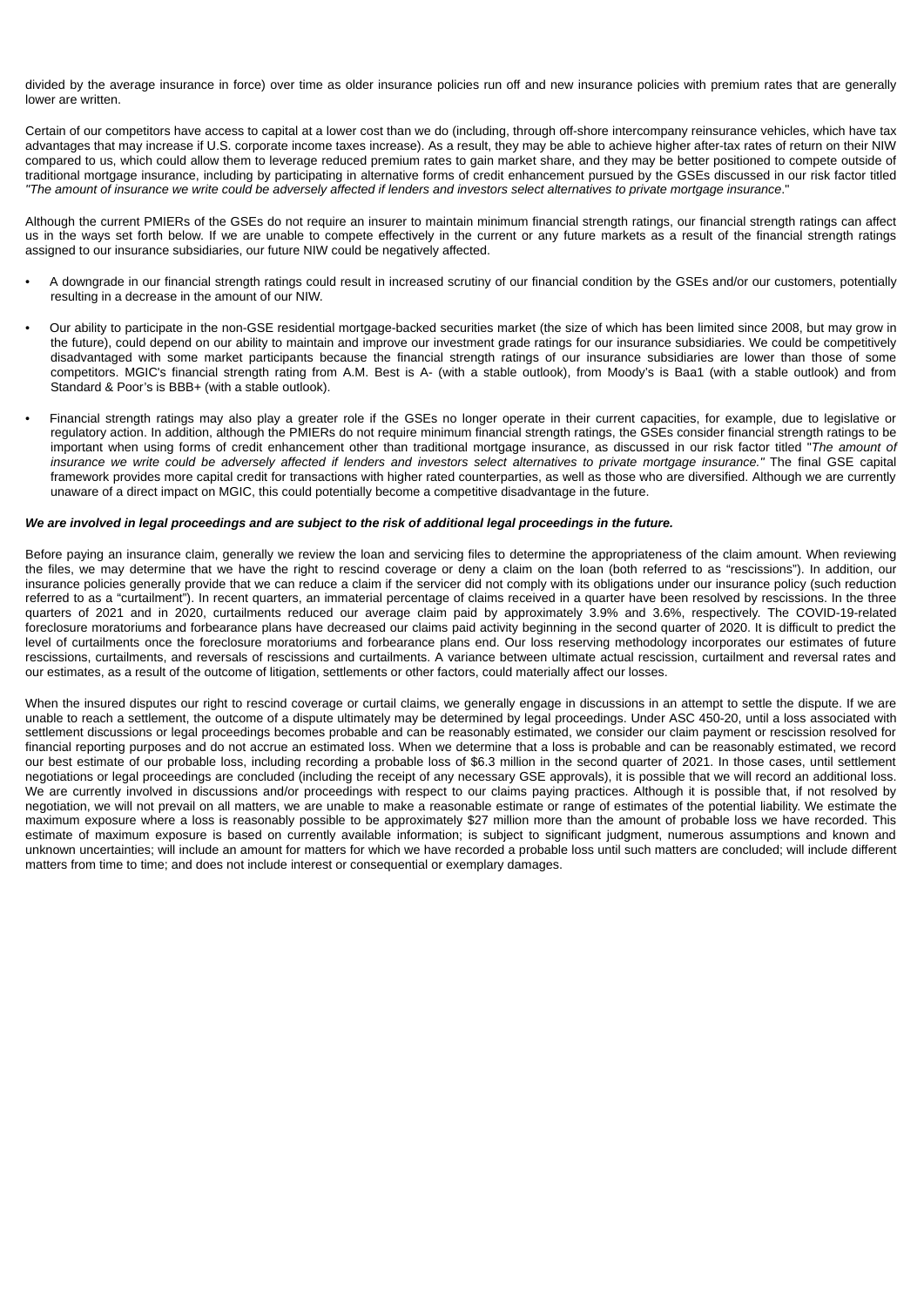In addition to the matters described above, we are involved in other legal proceedings in the ordinary course of business. In our opinion, based on the facts known at this time, the ultimate resolution of these ordinary course legal proceedings will not have a material adverse effect on our financial position or results of operations.

# *If our risk management programs are not effective in identifying, or adequate in controlling or mitigating, the risks we face, or if the models used in our businesses are inaccurate, it could have a material adverse impact on our business, results of operations and financial condition.*

Our enterprise risk management program, described in "Business - Our Products and Services - Risk Management" in Item 1 of our Annual Report on Form 10-K for the year ended December 31, 2020, may not be effective in identifying, or adequate in controlling or mitigating, the risks we face in our business.

We employ proprietary and third party models to project returns, price products (including through our risk-based pricing system), determine the techniques used to underwrite insurance, estimate reserves, generate projections used to estimate future pre-tax income and to evaluate loss recognition testing, evaluate risk, determine internal capital requirements, perform stress testing, and for other uses. These models rely on estimates and projections that are inherently uncertain and may not operate as intended, especially in unprecedented circumstances such as those surrounding the COVID-19 pandemic, or with respect to emerging risks, such as changing climatic conditions. In addition, from time to time we seek to improve certain models, and the conversion process may result in material changes to certain assumptions, which could impact our expectations about future returns and financial results. The models we employ are complex, which increases our risk of error in their design, implementation or use. Also, the associated input data, assumptions and calculations may not be correct or accurate, and the controls we have in place to mitigate that risk may not be effective in all cases. The risks related to our models may increase when we change assumptions and/or methodologies, or when we add or change modeling platforms. We have enhanced, and we intend to continue to enhance, our modeling capabilities. Moreover, we may use information we receive through enhancements to refine or otherwise change existing assumptions and/or methodologies.

# *We rely on our management team and our business could be harmed if we are unable to retain qualified personnel or successfully develop and/or recruit their replacements.*

Our success depends, in part, on the skills, working relationships and continued services of our management team and other key personnel. The unexpected departure of key personnel could adversely affect the conduct of our business. In such event, we would be required to obtain other personnel to manage and operate our business. In addition, we will be required to replace the knowledge and expertise of our aging workforce as our workers retire. In either case, there can be no assurance that we would be able to develop or recruit suitable replacements for the departing individuals; that replacements could be hired, if necessary, on terms that are favorable to us; or that we can successfully transition such replacements in a timely manner. We currently have not entered into any employment agreements with our officers or key personnel. Volatility or lack of performance in our stock price may affect our ability to retain our key personnel or attract replacements should key personnel depart. Without a properly skilled and experienced workforce, our costs, including productivity costs and costs to replace employees may increase, and this could negatively impact our earnings.

In response to the COVID-19 pandemic, the Company activated its business continuity program by transitioning to a virtual workforce model with certain essential activities supported by limited staff in controlled office environments. This transition was made to responsibly provide for the safety of employees and to continue to serve customers across our businesses. As our employees begin to return to the office, they may be exposed to health risks, which may expose us to potential liability. We have established an interim succession plan for each of our key executives, should an executive be unable to perform his or her duties.

# *The mix of business we write affects our Minimum Required Assets under the PMIERs, our premium yields and the likelihood of losses occurring.*

The Minimum Required Assets under the PMIERs are, in part, a function of the direct risk-in-force and the risk profile of the loans we insure, considering LTV ratio, credit score, vintage, Home Affordable Refinance Program ("HARP") status and delinquency status; and whether the loans were insured under lenderpaid mortgage insurance policies or other policies that are not subject to automatic termination consistent with the Homeowners Protection Act requirements for borrower-paid mortgage insurance. Therefore, if our direct risk-in-force increases through increases in NIW, or if our mix of business changes to include loans with higher LTV ratios or lower FICO scores, for example, all other things equal, we will be required to hold more Available Assets in order to maintain GSE eligibility.

The minimum capital required by the risk-based capital framework contained in the exposure draft released by the NAIC in December 2019 would be, in part, a function of certain loan and economic factors, including property location, LTV ratio and credit score; general underwriting quality in the market at the time of loan origination; the age of the loan; and the premium rate we charge. Depending on the provisions of the capital requirements when they are released in final form and become effective, our mix of business may affect the minimum capital we are required to hold under the new framework.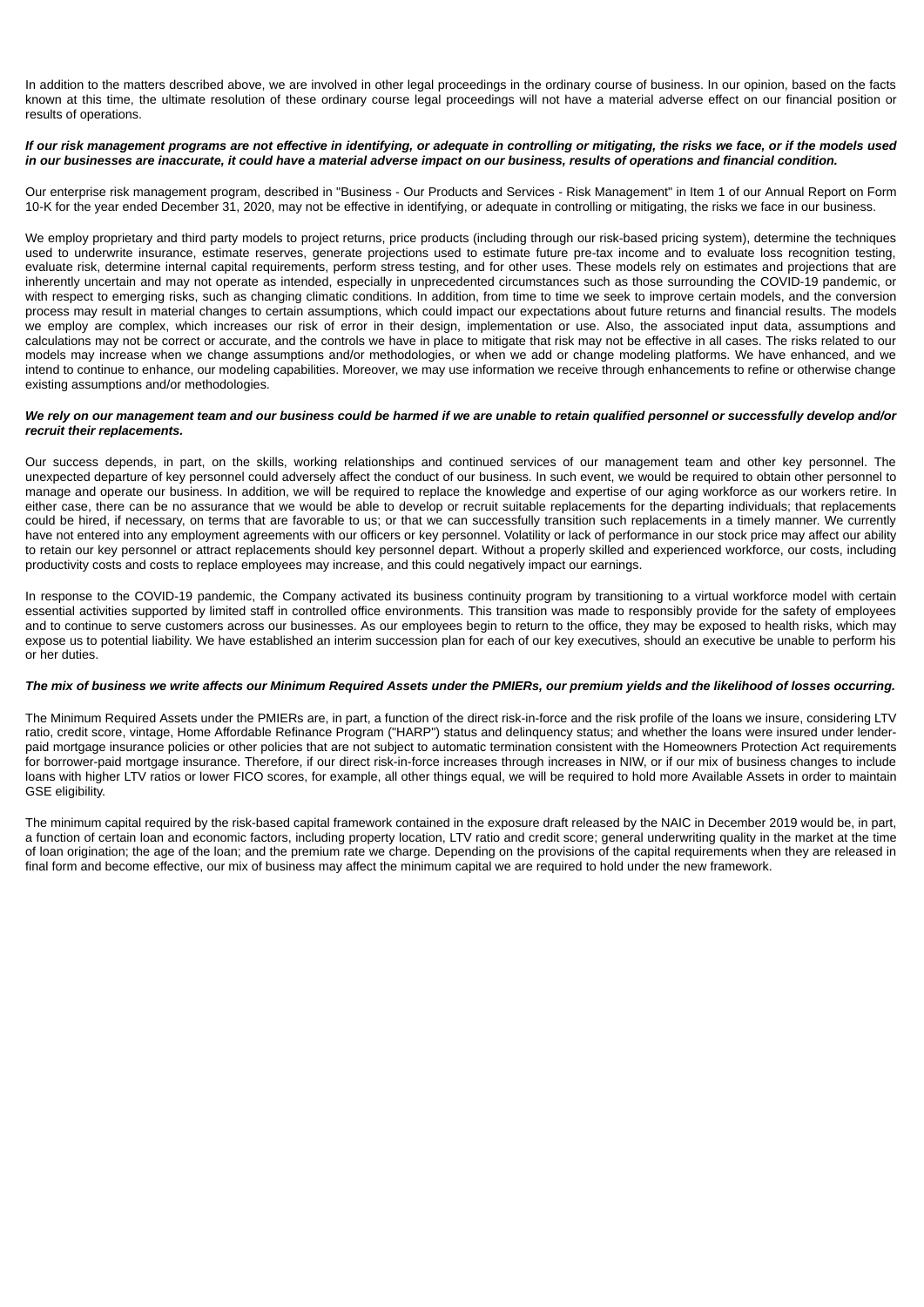The percentage of our NIW from all single-premium policies was 9% in the first three quarters of 2021 and 10% in 2020 and has ranged from approximately 8% in 2021 to 19% in 2017. Depending on the actual life of a single premium policy and its premium rate relative to that of a monthly premium policy, a single premium policy may generate more or less premium than a monthly premium policy over its life.

As discussed in our risk factor titled "*Reinsurance may not always be available or affordable,"* we have in place various QSR transactions. Although the transactions reduce our premiums, they have a lesser impact on our overall results, as losses ceded under the transactions reduce our losses incurred and the ceding commissions we receive reduce our underwriting expenses. The effect of the QSR transactions on the various components of pre-tax income will vary from period to period, depending on the level of ceded losses. We also have in place various excess-of-loss ("XOL") reinsurance transactions, under which we cede premiums. Under the XOL reinsurance transactions, for the respective reinsurance coverage periods, we retain the first layer of aggregate losses, and a special purpose insurers provides second layer coverage up to the outstanding reinsurance coverage amount.

In addition to the effect of reinsurance on our premiums, we expect a decline in our premium yield because an increasing percentage of our insurance in force is from recent book years whose premium rates had been trending lower.

Our ability to rescind insurance coverage became more limited for new insurance written beginning in mid-2012, and it became further limited for new insurance written under our revised master policy that became effective March 1, 2020. These limitations may result in higher losses than would be the case under our previous master policies. In addition, our rescission rights temporarily have become more limited due to accommodations we have made in connection with the COVID-19 pandemic. We have waived our rescission rights in certain circumstances where the failure to make payments was associated with a COVID-19 pandemic-related forbearance.

From time to time, in response to market conditions, we change the types of loans that we insure. We also may change our underwriting guidelines, in part by agreeing with certain approval recommendations from a GSE automated underwriting system. In the third quarter of 2021, Fannie Mae indicated that it was easing its credit assessments and guidelines to help increase homeownership opportunities for borrowers. We have aligned with these changes, which will result in our insuring some loans with FICO scores lower than 620. We also make exceptions to our underwriting requirements on a loan-by-loan basis and for certain customer programs. Our underwriting requirements are available on our website at http://www.mgic.com/underwriting/index.html.

Even when home prices are stable or rising, mortgages with certain characteristics have higher probabilities of claims. As of September 30, 2021, mortgages with these characteristics in our primary risk in force included mortgages with LTV ratios greater than 95% (14.9%), mortgages with borrowers having FICO scores below 680 (8.2%), including those with borrowers having FICO scores of 620-679 (7.0%), mortgages with limited underwriting, including limited borrower documentation (1.1%), and mortgages with borrowers having DTI ratios greater than 45% (or where no ratio is available) (13.5%), each attribute as determined at the time of loan origination. Loans with more than one of these attributes accounted for 2% of our primary risk in force as of September 30, 2021, and less than one percent of our NIW in the first three quarters of 2021 and in 2020. When home prices increase and/or the percentage of our NIW from purchase transactions increases, our NIW on mortgages with higher LTV ratios and higher DTI ratios may increase.

From time to time, we change the processes we use to underwrite loans. For example, we may rely on information provided to us by a lender that was obtained from certain of the GSEs' automated appraisal and income verification tools. Those tools may produce results that differ from the results that would have been determined using different methods. For example, the appraisal tools may indicate property values that differ from the values that would have been determined by onsite appraisals. In addition, we continue to further automate our underwriting processes. It is possible that our automated processes result in our insuring loans that we would not otherwise have insured under our prior processes. In addition, the number of refinance loans receiving appraisal waivers from the GSEs increased significantly beginning in 2020 and remain elevated. Policies adopted by the GSEs in response to COVID-19, which we follow, allow for property valuations in certain transactions to be based on appraisals that do not involve an onsite or interior property inspection of the property. Our acceptance of GSE appraisal waivers and appraisal flexibilities may affect our pricing and risk assessment.

Approximately 72.4% of our first three quarters 2021 NIW and 70.2% of our 2020 NIW (by risk written) was originated under delegated underwriting programs pursuant to which the loan originators had authority on our behalf to underwrite the loans for our mortgage insurance. For loans originated through a delegated underwriting program, we depend on the originators' compliance with our guidelines and rely on the originators' representations that the loans being insured satisfy the underwriting guidelines, eligibility criteria and other requirements. While we have established systems and processes to monitor whether certain aspects of our underwriting guidelines were being followed by the originators, such systems may not ensure that the guidelines were being strictly followed at the time the loans were originated.

The widespread use of risk-based pricing systems by the private mortgage insurance industry (discussed in our risk factor titled *"Competition or changes in our relationships with our customers could reduce our revenues, reduce our premium yields and / or increase our losses"*) makes it more difficult to compare our premium rates to those offered by our competitors. We may not be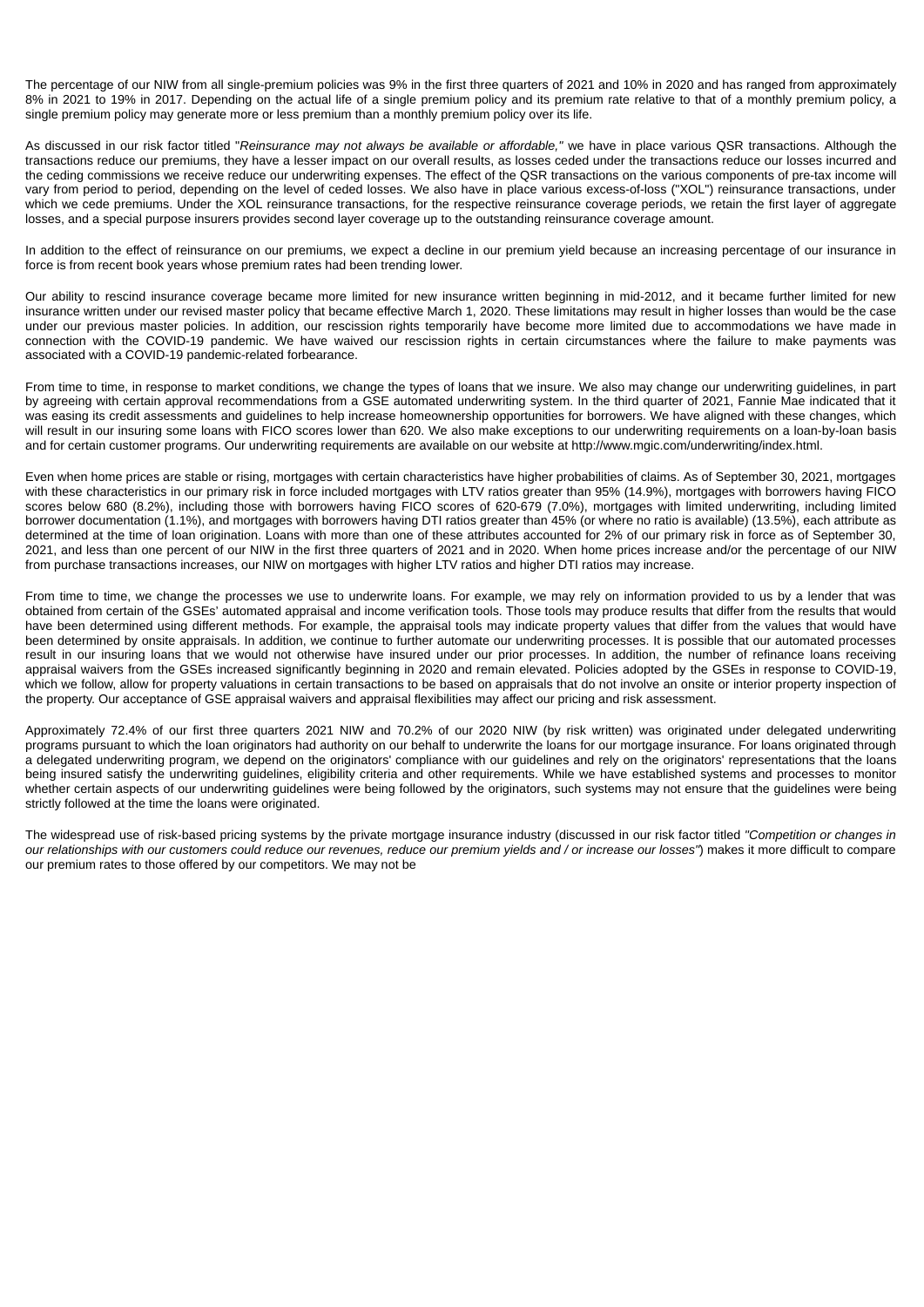aware of industry rate changes until we observe that our mix of new insurance written has changed and our mix may fluctuate more as a result.

If state or federal regulations or statutes are changed in ways that ease mortgage lending standards and/or requirements, or if lenders seek ways to replace business in times of lower mortgage originations, it is possible that more mortgage loans could be originated with higher risk characteristics than are currently being originated, such as loans with lower FICO scores and higher DTI ratios. The focus of the new FHFA leadership on increasing homeownership opportunities for borrowers is likely to have this effect. Lenders could pressure mortgage insurers to insure such loans, which are expected to experience higher claim rates. Although we attempt to incorporate these higher expected claim rates into our underwriting and pricing models, there can be no assurance that the premiums earned and the associated investment income will be adequate to compensate for actual losses even under our current underwriting requirements.

# *Our holding company debt obligations materially exceed our holding company cash and investments.*

At September 30, 2021, we had approximately \$716 million in cash and investments at our holding company and our holding company's debt obligations were \$1.1 billion in aggregate principal amount, consisting of \$242 million of 5.75% Senior Notes due in 2023 ("5.75% Notes"), \$650 million of 5.25% Senior Notes due 2028 (the 5.25% Notes), and \$209 million of 9% Convertible Junior Subordinated Debentures due in 2063 ("9% Debentures"). Annual debt service on the 5.75% Notes, 5.25% Notes and 9% Debentures outstanding as of September 30, 2021, is approximately \$67 million.

The 5.75% Senior Notes, 5.25% Senior Notes and 9% Debentures are obligations of our holding company, MGIC Investment Corporation, and not of its subsidiaries. The payment of dividends from our insurance subsidiaries which, other than investment income and raising capital in the public markets, is the principal source of our holding company cash inflow, is restricted by insurance regulation, including a requirement that mortgage insurers make annual additions to a contingency reserve of approximately 50% of earned premiums, which, with certain exceptions, must be maintained for ten years. In addition, through December 31, 2021, dividends paid by MGIC to our holding company require GSE approval if MGIC's excess of Available Assets is or would become less than 15% of its Minimum Required Assets. MGIC is the principal source of dividends. We ask the OCI not to object before MGIC pays dividends and, due to the uncertainty surrounding the COVID-19 pandemic, MGIC did not pay dividends of cash and/or investment securities to the holding company from the second quarter of 2020 through the second quarter of 2021; however, in the third quarter of 2020, MGIC distributed to the holding company, as a dividend, its ownership in \$133 million of the 9% Debentures, with a fair value of \$167 million. MGIC paid a \$150 million cash dividend to the holding company in August 2021. GSE approval was not required for the August 2021 dividend. Future dividend payments from MGIC to the holding company will be determined in consultation with the board of directors, and after considering any updated estimates about the economic impacts of the COVID-19 pandemic on our business.

We may, from time to time, repurchase our debt obligations on the open market (including through 10b5-1 plans) or through privately negotiated transactions. In addition, we may redeem our 9% Debentures as discussed in our risk factor titled "*Your ownership in our company may be diluted by additional capital that we raise or if the holders of our outstanding convertible debt convert that debt into shares of our common stock*."

Repurchases of our common stock may be made from time to time on the open market (including through 10b5-1 plans) or through privately negotiated transactions. In 2020 we repurchased approximately 9.6 million shares of our common stock, using approximately \$120 million of holding company resources. After suspending stock repurchases due to the uncertainty caused by the COVID-19 pandemic, in the third quarter of 2021, we repurchased approximately 10.0 million shares, using approximately \$150 million of holding company resources. As of September 30, 2021, we had \$141 million of authorization remaining to repurchase our common stock through the end of 2021 under a share repurchase program approved by our Board of Directors in January 2020. In October 2021, our Board approved an additional \$500 million stock repurchase authorization, which expires at the end of 2023. If any additional capital contributions to our subsidiaries were required, such contributions would decrease our holding company cash and investments. As described in our Current Report on Form 8-K filed with the SEC on February 11, 2016, MGIC borrowed \$155 million from the Federal Home Loan Bank of Chicago. This is an obligation of MGIC and not of our holding company.

# *Your ownership in our company may be diluted by additional capital that we raise or if the holders of our outstanding convertible debt convert that debt into shares of our common stock.*

As noted above under our risk factor titled *"We may not continue to meet the GSEs' private mortgage insurer eligibility requirements and our returns may decrease if we are required to maintain more capital in order to maintain our eligibility,"* although we are currently in compliance with the requirements of the PMIERs, there can be no assurance that we would not seek to issue additional debt capital or to raise additional equity or equity-linked capital to manage our capital position under the PMIERs or for other purposes. Any future issuance of equity securities may dilute your ownership interest in our company. In addition, the market price of our common stock could decline as a result of sales of a large number of shares or similar securities in the market or the perception that such sales could occur.

At September 30, 2021, we had outstanding \$209 million principal amount of 9% Debentures. The principal amount of the 9% Debentures is currently convertible, at the holder's option, at a conversion rate, which is subject to adjustment, of 75.5932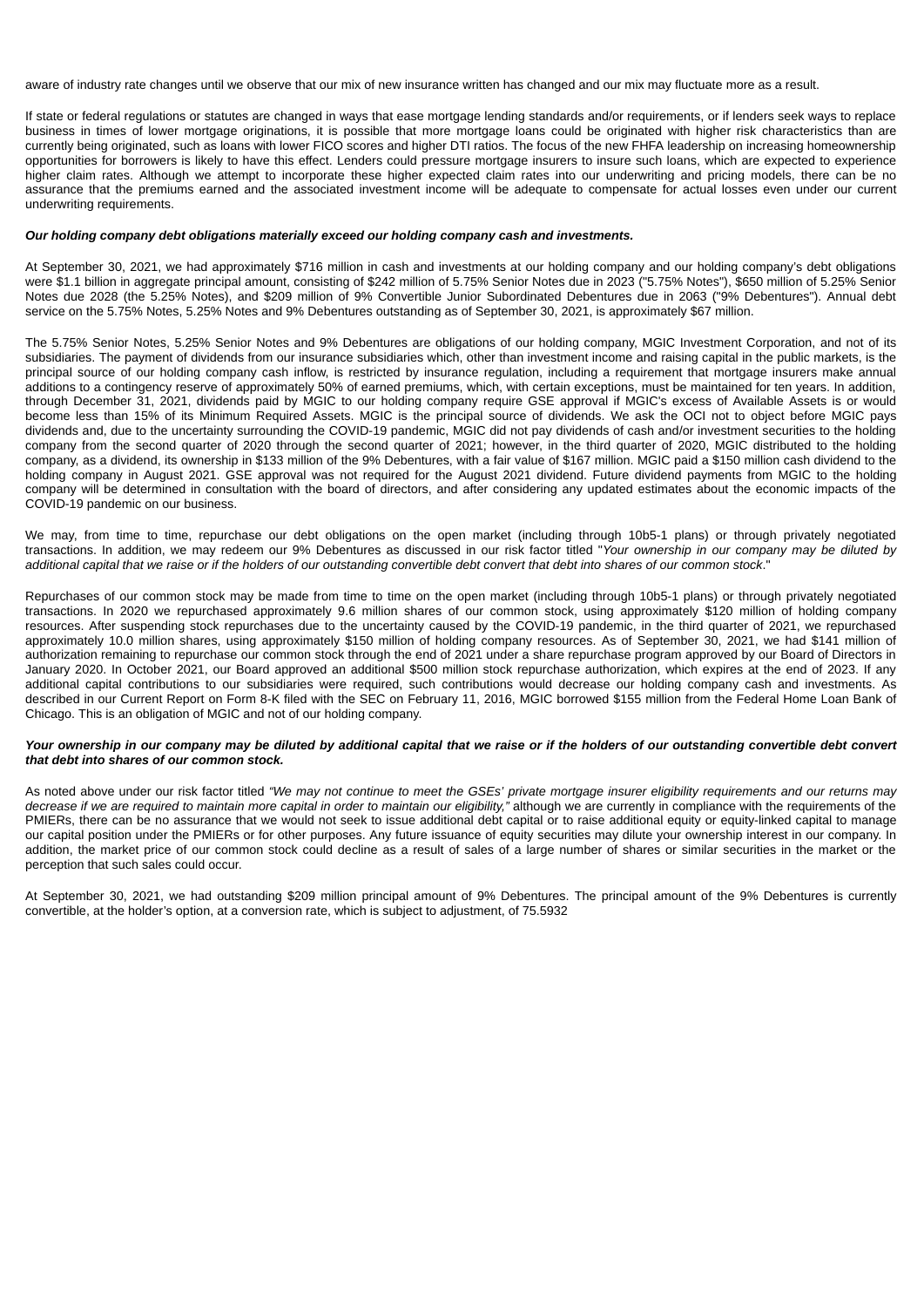common shares per \$1,000 principal amount of debentures. This represents a conversion price of approximately \$13.23 per share. The payment of dividends by our holding company results in an adjustment to the conversion rate and price, with such adjustment generally deferred until the end of the year.

We may redeem the 9% Debentures in whole or in part from time to time, at our option, at a redemption price equal to 100% of the principal amount of the 9% Debentures being redeemed, plus any accrued and unpaid interest, if the closing sale price of our common stock exceeds \$17.20 (adjusted pro rata for changes in the conversion price) for at least 20 of the 30 trading days preceding notice of the redemption. We have the right, and may elect, to defer interest payable under the 9% Debentures in the future. If a holder elects to convert its 9% Debentures, the interest that has been deferred on the 9% Debentures being converted is also convertible into shares of our common stock. The conversion rate for such deferred interest is based on the average price that our shares traded at during a 5-day period immediately prior to the election to convert the associated debentures. We may elect to pay cash for some or all of the shares issuable upon a conversion of the debentures. For more information about the 9% Debentures, including additional requirements resulting from the deferral of interest, see Note 7 – "Debt" to our consolidated financial statements in Item 8 of our Annual Report on Form 10-K for the year ended December 31, 2020.

For a discussion of the dilutive effects of our convertible securities on our earnings per share, see Note 6 – "Earnings Per Share" to our consolidated financial statements in our Quarterly Report on Form 10-Q for the quarter ended September 30, 2021. As noted above, we have repurchased shares of our common stock in 2021 and intend to do so again in the future. In addition, we repurchased a portion of our debt obligations in 2020 and may do so again in the future.

# *The price of our common stock may fluctuate significantly, which may make it difficult for holders to resell common stock when they want or at a price they find attractive.*

The market price for our common stock may fluctuate significantly. In addition to the risk factors described herein, the following factors may have an adverse impact on the market price for our common stock: changes in general conditions in the economy, the mortgage insurance industry or the financial markets; announcements by us or our competitors of acquisitions or strategic initiatives; our actual or anticipated quarterly and annual operating results; changes in expectations of future financial performance (including incurred losses on our insurance in force); changes in estimates of securities analysts or rating agencies; actual or anticipated changes in our share repurchase program or dividends; changes in operating performance or market valuation of companies in the mortgage insurance industry; the addition or departure of key personnel; changes in tax law; and adverse press or news announcements affecting us or the industry. In addition, ownership by certain types of investors may affect the market price and trading volume of our common stock. For example, ownership in our common stock by investors such as index funds and exchange-traded funds can affect the stock's price when those investors must purchase or sell our common stock because the investors have experienced significant cash inflows or outflows, the index to which our common stock belongs has been rebalanced, or our common stock is added to and/or removed from an index (due to changes in our market capitalization, for example).

### We could be adversely affected if personal information on consumers that we maintain is improperly disclosed, our information technology *systems are damaged or their operations are interrupted, or our automated processes do not operate as expected.*

As part of our business, we maintain large amounts of personal information of consumers, including on our servers and those of cloud computing services. Federal and state laws designed to promote the protection of such information require businesses that collect or maintain consumer information to adopt information security programs, and to notify individuals, and in some jurisdictions, regulatory authorities, of security breaches involving personally identifiable information. While we have information security policies and systems in place to prevent unauthorized disclosure, there can be no assurance with respect to our systems and those of our third-party vendors that unauthorized disclosure, either through the actions of third parties or employees, will not occur. Unauthorized disclosure could adversely affect our reputation, result in a loss of business and expose us to material claims for damages and may require that we provide free credit monitoring services to individuals affected by a security breach.

We are increasingly reliant on the efficient and uninterrupted operation of complex information technology systems. All information technology systems are potentially vulnerable to damage or interruption from a variety of sources, including by third-party cyber attacks, including those involving ransomware. In response to the COVID-19 pandemic, the Company transitioned to a primarily virtual workforce model and will likely continue to operate under a hybrid model in the future. Virtual and hybrid workforce models may be more vulnerable to security breaches. Due to our reliance on information technology systems, including ours and those of our customers and third-party service providers, their damage or interruption could adversely affect our reputation and severely disrupt our operations, which could have a material adverse effect on our business and business prospects.

Should we experience an unauthorized disclosure of information or a cyber attack, including those involving ransomware, some of the costs we incur may not be recoverable through insurance, or legal or other processes, and this may have a material adverse effect on our results of operations.

We are in the process of upgrading certain information systems, and transforming and automating certain business processes, and we continue to enhance our risk-based pricing system and our system for evaluating risk. Certain information systems have